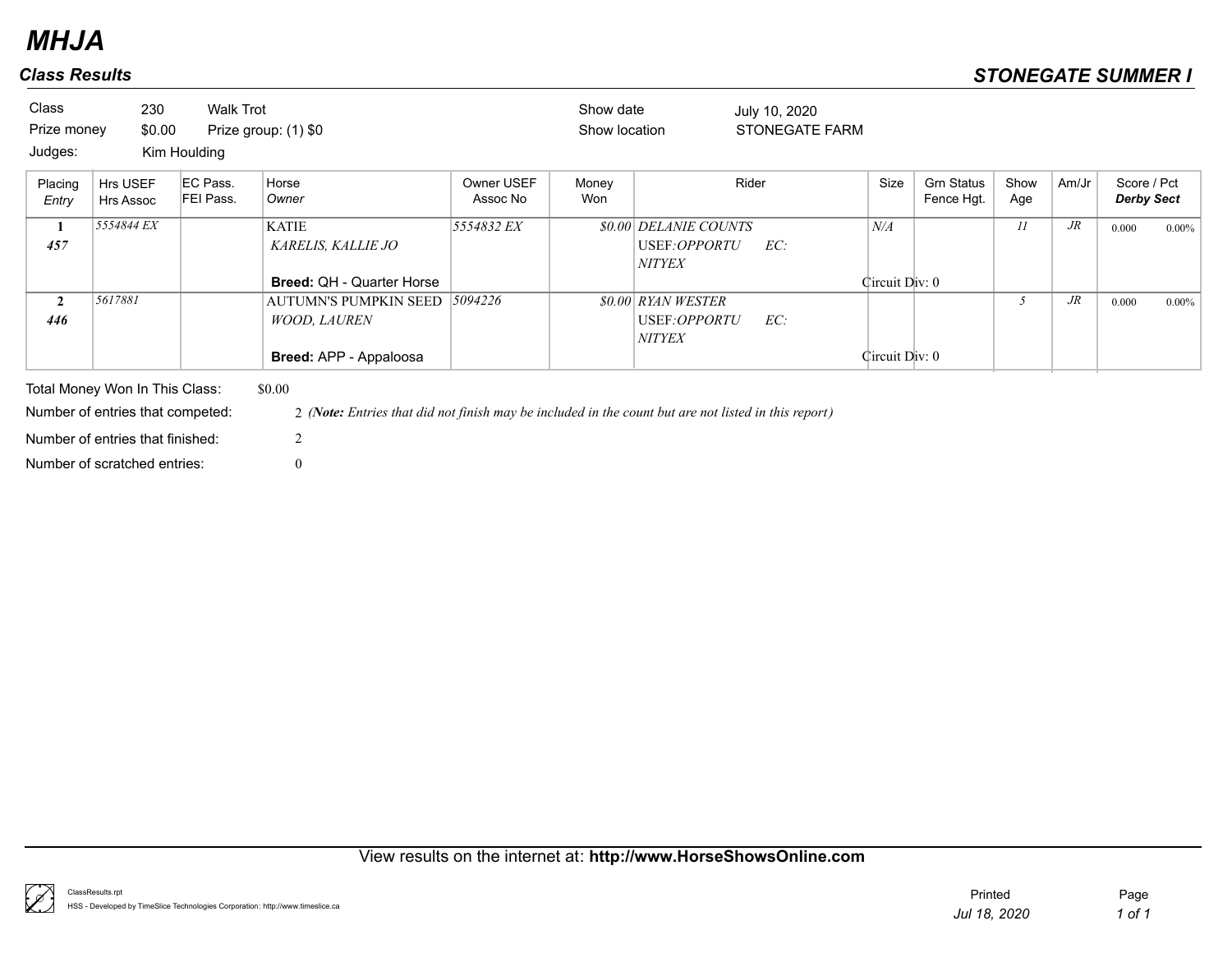| Class            | 232                                                                |                       | Opportunity Shortest Stirrup EQ Ground Poles                                                                   |                        | Show date     |                       | July 10, 2020  |                |                                 |             |        |                                  |          |
|------------------|--------------------------------------------------------------------|-----------------------|----------------------------------------------------------------------------------------------------------------|------------------------|---------------|-----------------------|----------------|----------------|---------------------------------|-------------|--------|----------------------------------|----------|
| Prize money      | \$0.00                                                             |                       | Prize group: (1) \$0                                                                                           |                        | Show location |                       | STONEGATE FARM |                |                                 |             |        |                                  |          |
| Judges:          |                                                                    | Kim Houlding          |                                                                                                                |                        |               |                       |                |                |                                 |             |        |                                  |          |
| Placing<br>Entry | Hrs USEF<br>Hrs Assoc                                              | EC Pass.<br>FEI Pass. | Horse<br>Owner                                                                                                 | Owner USEF<br>Assoc No | Money<br>Won  |                       | Rider          | Size           | <b>Grn Status</b><br>Fence Hgt. | Show<br>Age | Am/Jr  | Score / Pct<br><b>Derby Sect</b> |          |
| 1                | 5554844 EX                                                         |                       | <b>KATIE</b>                                                                                                   | 5554832 EX             |               | \$0.00 DELANIE COUNTS |                | N/A            |                                 | 11          | $J\!R$ | 0.000                            | $0.00\%$ |
| 457              |                                                                    |                       | <b>KARELIS, KALLIE JO</b>                                                                                      |                        |               | USEF <i>:OPPORTU</i>  | EC:            |                |                                 |             |        |                                  |          |
|                  |                                                                    |                       |                                                                                                                |                        |               | <i>NITYEX</i>         |                |                |                                 |             |        |                                  |          |
|                  |                                                                    |                       | <b>Breed: QH - Quarter Horse</b>                                                                               |                        |               |                       |                | Circuit Div: 0 |                                 |             |        |                                  |          |
| $\mathbf{2}$     | 5617881                                                            |                       | <b>AUTUMN'S PUMPKIN SEED</b>                                                                                   | 5094226                |               | \$0.00 RYAN WESTER    |                |                |                                 |             | $J\!R$ | 0.000                            | $0.00\%$ |
| 446              |                                                                    |                       | <b>WOOD, LAUREN</b>                                                                                            |                        |               | USEF <i>:OPPORTU</i>  | EC:            |                |                                 |             |        |                                  |          |
|                  |                                                                    |                       |                                                                                                                |                        |               | NITYEX                |                |                |                                 |             |        |                                  |          |
|                  |                                                                    |                       | Breed: APP - Appaloosa                                                                                         |                        |               |                       |                | Circuit Div: 0 |                                 |             |        |                                  |          |
|                  | Total Money Won In This Class:<br>Number of entries that competed: |                       | \$0.00<br>2 (Note: Entries that did not finish may be included in the count but are not listed in this report) |                        |               |                       |                |                |                                 |             |        |                                  |          |

Number of scratched entries: 0 Number of entries that finished: 2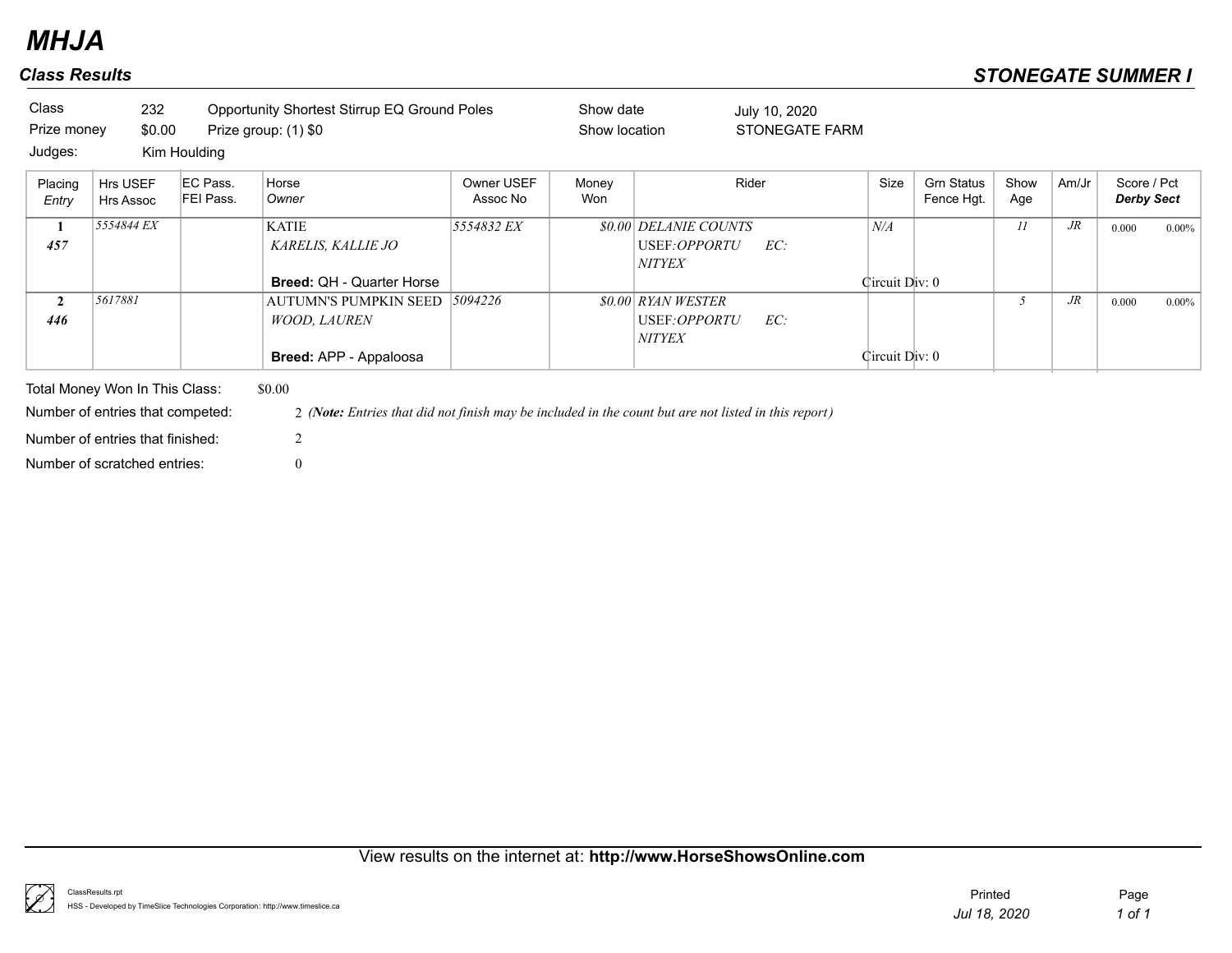| Class                 | 238                              |                       | <b>Opportunity Equitation Cross Rails 1'</b>                  |                        | Show date     |                                                            | July 10, 2020         |                       |                                 |                 |        |                                  |          |
|-----------------------|----------------------------------|-----------------------|---------------------------------------------------------------|------------------------|---------------|------------------------------------------------------------|-----------------------|-----------------------|---------------------------------|-----------------|--------|----------------------------------|----------|
| Prize money           | \$0.00                           |                       | Prize group: (1) \$0                                          |                        | Show location |                                                            | <b>STONEGATE FARM</b> |                       |                                 |                 |        |                                  |          |
| Judges:               |                                  | Kim Houlding          |                                                               |                        |               |                                                            |                       |                       |                                 |                 |        |                                  |          |
| Placing<br>Entry      | Hrs USEF<br>Hrs Assoc            | EC Pass.<br>FEI Pass. | Horse<br>Owner                                                | Owner USEF<br>Assoc No | Money<br>Won  |                                                            | Rider                 | Size                  | <b>Grn Status</b><br>Fence Hgt. | Show<br>Age     | Am/Jr  | Score / Pct<br><b>Derby Sect</b> |          |
| 1<br>419              | 5545853                          |                       | WRIGLEY<br><b>WOOD, LAUREN</b><br><b>Breed: PL - Palomino</b> | 5094226                |               | \$0.00 LUCY ROFIDAL<br>USEF: 5624673EX                     | EC:                   | N/A<br>Circuit Div: 0 |                                 | 9               | $J\!R$ | 0.000                            | $0.00\%$ |
| $\overline{2}$<br>449 | 5574171                          |                       | <b>STEADY MY HEART</b><br><b>WOOD, LAUREN</b>                 | 5094226                |               | <i>SO.00 LYDIA BEAVER</i><br>USEF:OPPORTU<br><b>NITYEX</b> | EC:                   |                       |                                 | 10 <sup>°</sup> | $J\!R$ | 0.000                            | $0.00\%$ |
|                       |                                  |                       | <b>Breed: WELX - Welsh Cross</b>                              |                        |               |                                                            |                       | Circuit Div: 0        |                                 |                 |        |                                  |          |
| $\mathbf{3}$<br>293   | 4691851                          |                       | <b>UNCONDITIONAL</b><br>GRANDSTRAND, TRACY                    | 185079                 |               | \$0.00 CHERYL SCHULTE<br>USEF:OPPORTU<br><b>NITYEX</b>     | EC:                   | N/A                   |                                 | 47              |        | 0.000                            | $0.00\%$ |
|                       |                                  |                       | <b>Breed: KWPN - Dutch Warm Blood</b>                         |                        |               |                                                            |                       | Circuit Div: 0        |                                 |                 |        |                                  |          |
| $\overline{4}$        | <b>OPPORTUNI</b><br><b>TY EX</b> |                       | <b>JONAH</b>                                                  | 5092481 EX             |               | \$0.00 ABBY JANSEN                                         |                       | N/A                   |                                 | $\theta$        | $J\!R$ | 0.000                            | $0.00\%$ |
| 355                   |                                  |                       | STENDAHL, JACQUIE<br><b>Breed: PA/PI - Paint/Pinto</b>        |                        |               | USEF:OPPORTU<br><b>NITYEX</b>                              | EC:                   | Circuit Div: 0        |                                 |                 |        |                                  |          |

Number of scratched entries: 0 Number of entries that finished: 5

Number of entries that competed: 5 *(Note: Entries that did not finish may be included in the count but are not listed in this report)*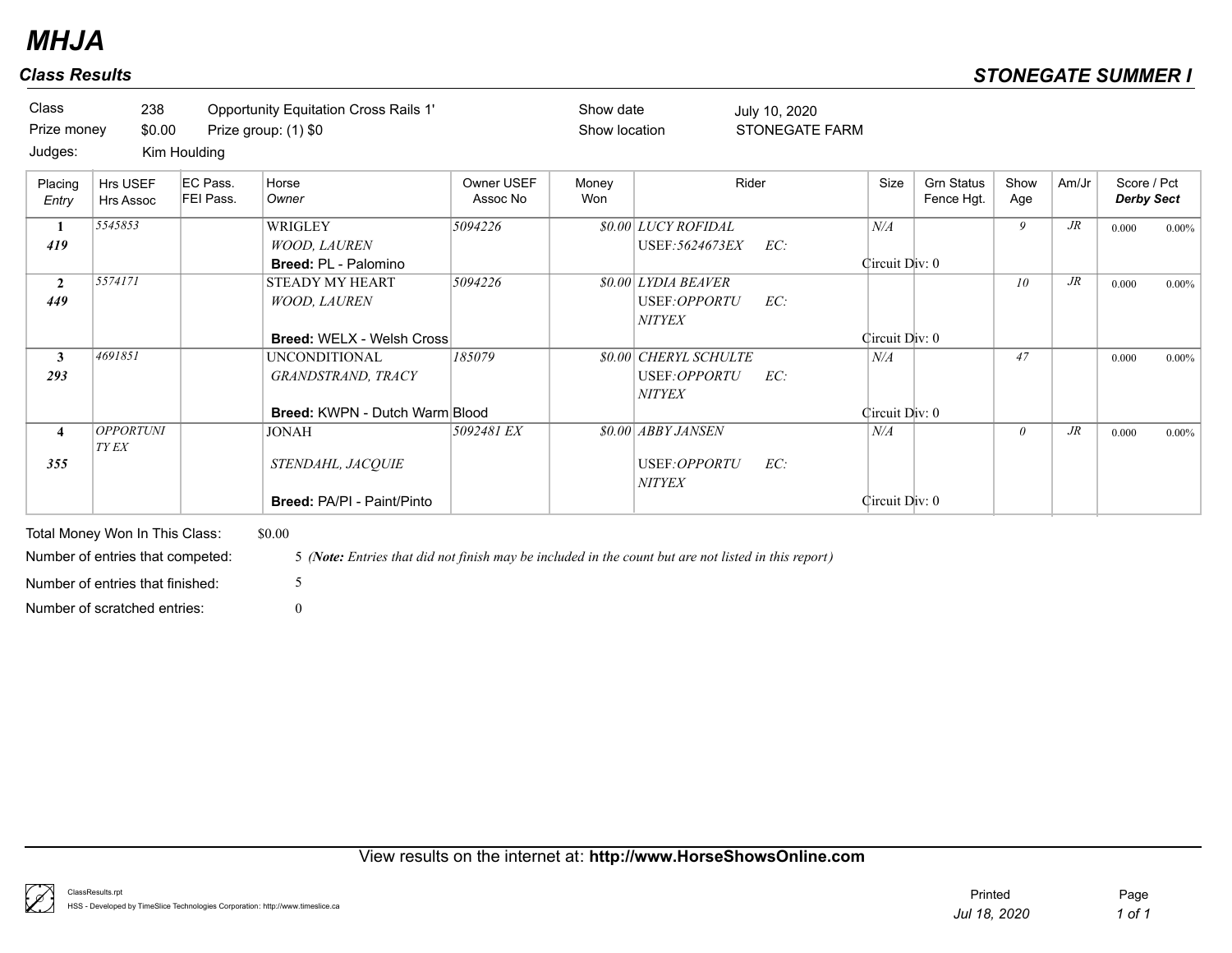|                       |                                  | Kim Houlding          |                                                  |                        |              |                                                           |                                |                                 |                 |        |                                  |          |
|-----------------------|----------------------------------|-----------------------|--------------------------------------------------|------------------------|--------------|-----------------------------------------------------------|--------------------------------|---------------------------------|-----------------|--------|----------------------------------|----------|
| Placing<br>Entry      | Hrs USEF<br>Hrs Assoc            | EC Pass.<br>FEI Pass. | Horse<br>Owner                                   | Owner USEF<br>Assoc No | Money<br>Won | Rider                                                     | Size                           | <b>Grn Status</b><br>Fence Hgt. | Show<br>Age     | Am/Jr  | Score / Pct<br><b>Derby Sect</b> |          |
| 1                     | <b>OPPORTUNI</b><br><b>TY EX</b> |                       | BATTERIES NOT INCLUDED 300448                    |                        |              | \$0.00 EVALYNN CATTOOR                                    | N/A                            |                                 | $\mathcal{I}$   | $J\!R$ | 0.000                            | $0.00\%$ |
| 287                   |                                  |                       | ARBOR HILL FARM, INC., .                         |                        |              | USEF: 5632871EX<br>EC:                                    | Circuit Div: 0                 |                                 |                 |        |                                  |          |
| $\overline{2}$<br>279 | 5155063                          |                       | <b>CAMEO</b><br>ELEK-BURTARD, EMILY              | 180237                 |              | <b>\$0.00 ELIZABETH CATTOOR</b><br>USEF: 5632870EX<br>EC: | <b>LARGI</b><br>Circuit Div: 0 |                                 | 9               | $J\!R$ | 0.000                            | $0.00\%$ |
| $\mathbf{3}$          | <b>OPPORTUNI</b><br>TY EX        |                       | <b>JONAH</b>                                     | 5092481 EX             |              | \$0.00 ABBY JANSEN                                        | N/A                            |                                 | $\theta$        | $J\!R$ | 0.000                            | $0.00\%$ |
| 355                   |                                  |                       | STENDAHL, JACQUIE                                |                        |              | EC:<br>USEF:OPPORTU<br><b>NITYEX</b>                      |                                |                                 |                 |        |                                  |          |
|                       |                                  |                       | Breed: PA/PI - Paint/Pinto                       |                        |              |                                                           | Circuit Div: 0                 |                                 |                 |        |                                  |          |
| $\overline{4}$        | <b>OPPORTUNI</b><br>TY EX        |                       | <b>MISS KITTY</b>                                | OPPORTUNI<br>TY EX     |              | \$0.00 NICOLA PIPER                                       | N/A                            |                                 | 10 <sup>°</sup> | $J\!R$ | 0.000                            | $0.00\%$ |
| 478                   |                                  |                       | PIPER, TAD                                       |                        |              | USEF:OPPORTU<br>EC:<br><b>NITYEX</b>                      |                                |                                 |                 |        |                                  |          |
|                       |                                  |                       |                                                  |                        |              |                                                           | Circuit Div: 0                 |                                 |                 |        |                                  |          |
| 5                     | <b>OPPORTUNI</b><br>TY EX        |                       | <b>OVER THE MOON</b>                             | 5291069                |              | \$0.00 AMANDA THORNE                                      | N/A                            |                                 | 34              |        | 0.000                            | $0.00\%$ |
| 265                   |                                  |                       | MCCADDEN, LIZ<br><b>Breed: TB - Thoroughbred</b> |                        |              | EC:<br>USEF: 5534825EX                                    | Circuit Div: 0                 |                                 |                 |        |                                  |          |

View results on the internet at: **http://www.HorseShowsOnline.com**

Number of scratched entries: 0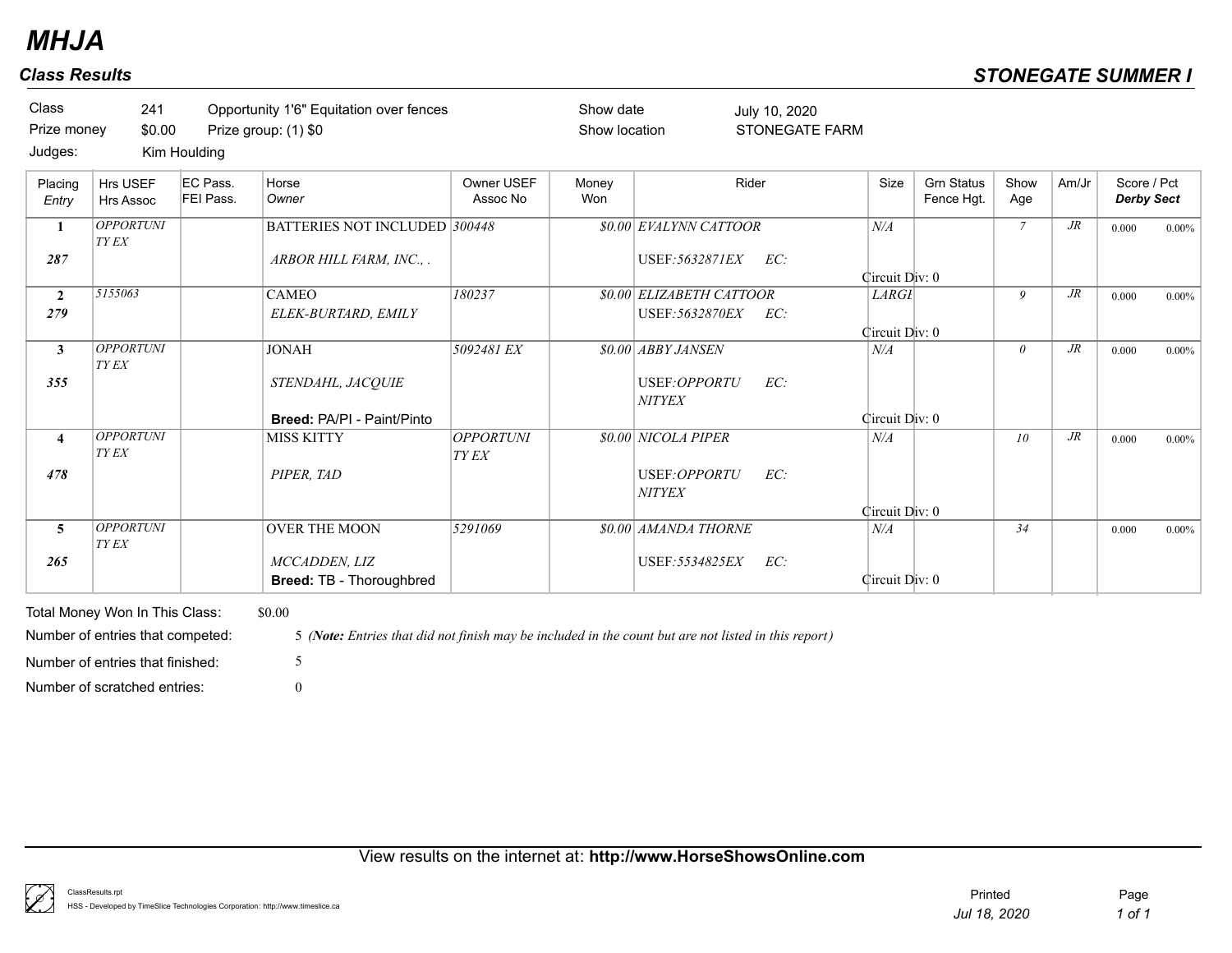| Class<br>Prize money<br>Judges: | 244<br>\$0.00             | Kim Houlding          | Opportunity 1'9" Eq over fences<br>Prize group: (1) \$0 |                        | Show date<br>Show location |                               | July 10, 2020<br><b>STONEGATE FARM</b> |                |                                 |             |        |                                  |          |
|---------------------------------|---------------------------|-----------------------|---------------------------------------------------------|------------------------|----------------------------|-------------------------------|----------------------------------------|----------------|---------------------------------|-------------|--------|----------------------------------|----------|
| Placing<br>Entry                | Hrs USEF<br>Hrs Assoc     | EC Pass.<br>FEI Pass. | Horse<br>Owner                                          | Owner USEF<br>Assoc No | Money<br>Won               |                               | Rider                                  | Size           | <b>Grn Status</b><br>Fence Hgt. | Show<br>Age | Am/Jr  | Score / Pct<br><b>Derby Sect</b> |          |
|                                 | <b>OPPORTUNI</b><br>TY EX |                       | <b>OVER THE MOON</b>                                    | 5291069                |                            | \$0.00 AMANDA THORNE          |                                        | N/A            |                                 | 34          |        | 0.000                            | $0.00\%$ |
| 265                             |                           |                       | MCCADDEN, LIZ<br>Breed: TB - Thoroughbred               |                        |                            | USEF: 5534825EX               | EC:                                    | Circuit Div: 0 |                                 |             |        |                                  |          |
| $\mathbf{2}$                    | <b>OPPORTUNI</b><br>TY EX |                       | <b>GOOD LUCK CHARLIE</b>                                | 5291069                |                            | \$0.00 ISABELLA MCCADDEN      |                                        | N/A            |                                 | 10          | $J\!R$ | 0.000                            | $0.00\%$ |
| 264                             |                           |                       | MCCADDEN, LIZ                                           |                        |                            | USEF:OPPORTU<br><b>NITYEX</b> | EC:                                    |                |                                 |             |        |                                  |          |
|                                 |                           |                       | <b>Breed: TB - Thoroughbred</b>                         |                        |                            |                               |                                        | Circuit Div: 0 |                                 |             |        |                                  |          |

Total Money Won In This Class: \$0.00 Number of entries that finished: 3

Number of entries that competed: 3 *(Note: Entries that did not finish may be included in the count but are not listed in this report)*

Number of scratched entries: 0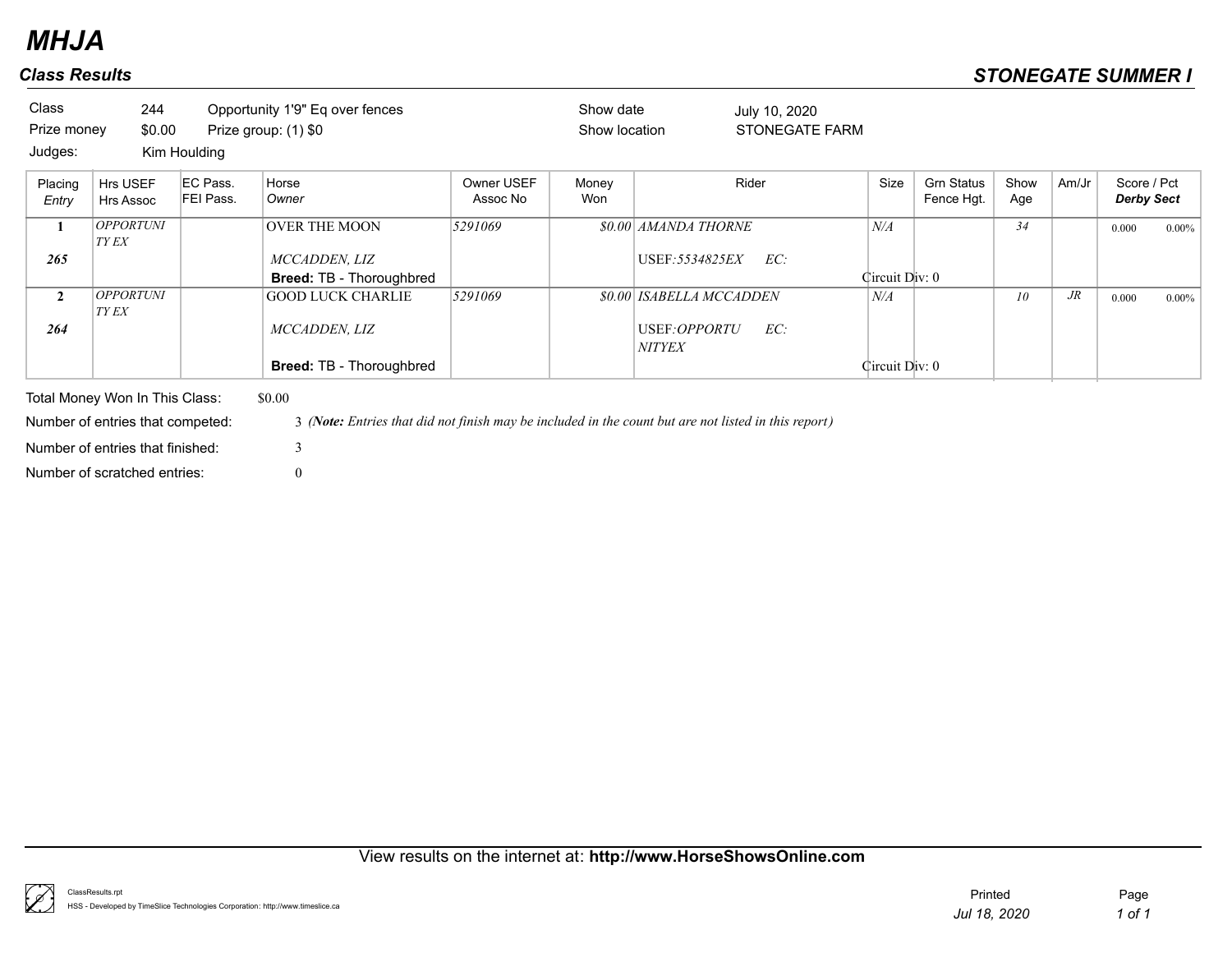| Class<br>Prize money<br>Judges: | 247<br>\$0.00             | Kim Houlding          | Opportunity 2' EQ Over Fences<br>Prize group: (1) \$0                           |                        | Show date<br>Show location |                                                     | July 10, 2020<br><b>STONEGATE FARM</b> |                       |                                 |             |        |                                  |          |
|---------------------------------|---------------------------|-----------------------|---------------------------------------------------------------------------------|------------------------|----------------------------|-----------------------------------------------------|----------------------------------------|-----------------------|---------------------------------|-------------|--------|----------------------------------|----------|
| Placing<br>Entry                | Hrs USEF<br>Hrs Assoc     | EC Pass.<br>FEI Pass. | Horse<br>Owner                                                                  | Owner USEF<br>Assoc No | Money<br>Won               |                                                     | Rider                                  | Size                  | <b>Grn Status</b><br>Fence Hgt. | Show<br>Age | Am/Jr  | Score / Pct<br><b>Derby Sect</b> |          |
| $\mathbf{1}$<br>431             | 5617879                   |                       | <b>WILKINSON</b><br><b>WOOD, LAUREN</b><br>Breed: OLD - Oldenburg               | 5094226                |                            | <b>\$0.00 EMMA BREYER</b><br>USEF: 5624643EX        | EC:                                    | N/A<br>Circuit Div: 0 |                                 | 11          | $J\!R$ | 0.000                            | $0.00\%$ |
| $\mathbf{2}$<br>350             | OPPORTUNI<br><b>TY EX</b> |                       | <b>SOUTHERN PARKWAY</b><br><b>MALMSTROM, TAELOR</b><br>Breed: TB - Thoroughbred | 5602838 EX             |                            | <b>\$0.00 TAELOR MALMSTROM</b><br>USEF: 5602838EX   | EC:                                    | N/A<br>Circuit Div: 0 |                                 | 16          | $J\!R$ | 0.000                            | $0.00\%$ |
| $\mathbf{3}$<br>429             | 5628913                   |                       | <b>GOLDEN ROAD</b><br><b>WOOD, LAUREN</b><br><b>Breed: QH - Quarter Horse</b>   | 5094226                |                            | <b>\$0.00 SADIE MARTIN</b><br>USEF: 5624666EX       | EC:                                    | N/A<br>Circuit Div: 0 |                                 | 14          | $J\!R$ | 0.000                            | $0.00\%$ |
| 4<br>447                        | 5094226                   |                       | <b>ROSIE</b><br><b>WOOD, LAUREN</b><br>Breed: APP - Appaloosa                   | 5094226                |                            | <i><b>\$0.00 RUBY GERTEN</b></i><br>USEF: 5624660EX | EC:                                    | Circuit Div: 0        |                                 | 15          | $J\!R$ | 0.000                            | $0.00\%$ |
| 5<br>445                        | 5545855                   |                       | <b>TANNER</b><br><b>WOOD, LAUREN</b>                                            | 5094226                |                            | \$0.00 DEVYN CAMPBELL<br>USEF: 5660023EX            | EC:                                    | N/A<br>Circuit Div: 0 |                                 | 13          | $J\!R$ | 0.000                            | $0.00\%$ |

Total Money Won In This Class: \$0.00 Number of scratched entries: 0 Number of entries that finished:  $7<sup>7</sup>$ 

Number of entries that competed: 7 *(Note: Entries that did not finish may be included in the count but are not listed in this report)*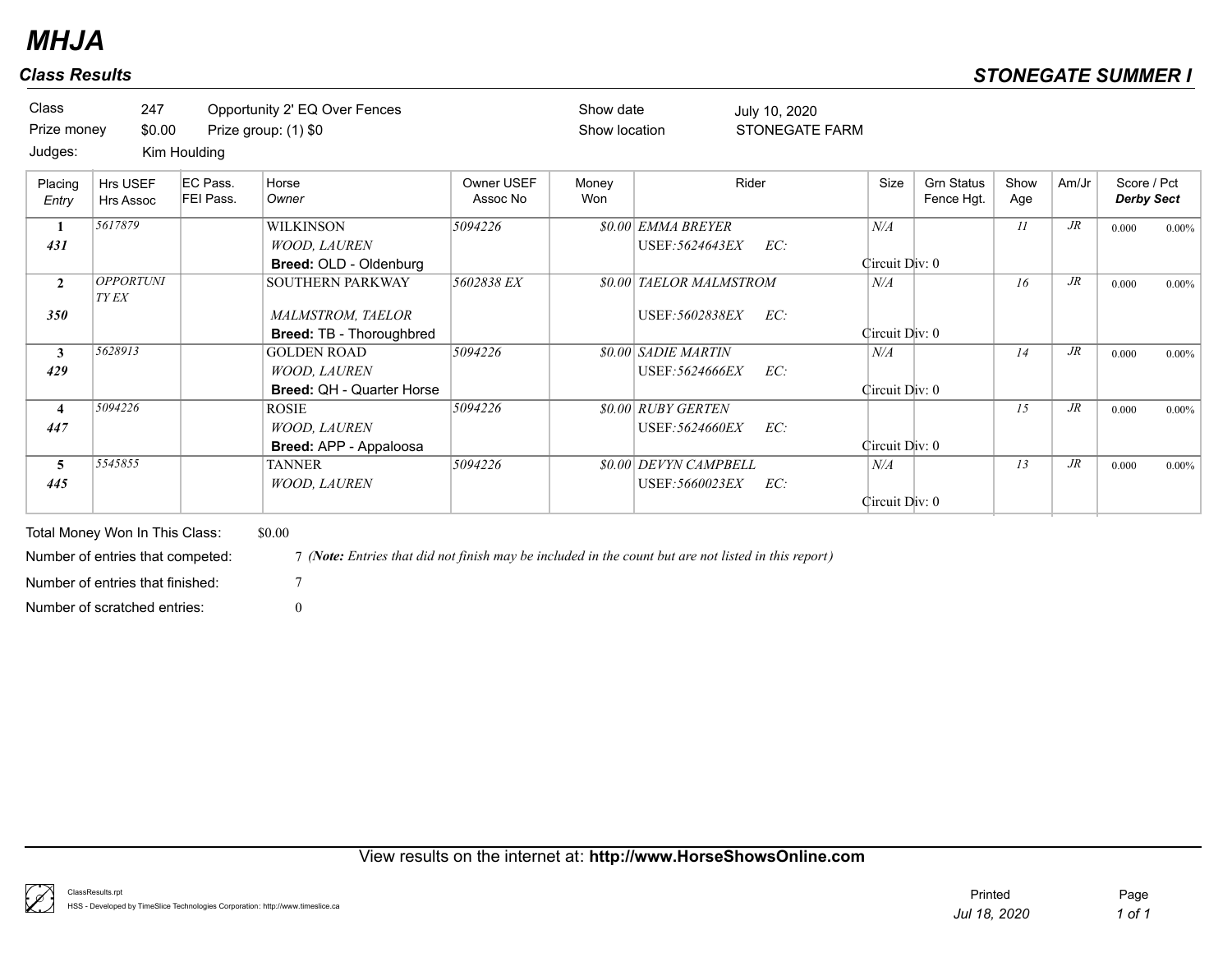| Class                   | 250                              |                       | Opportunity 2'3"-2'6" EQ O/F                                                                         |                        | Show date     |                                | July 10, 2020         |                |                                 |             |        |                                  |          |
|-------------------------|----------------------------------|-----------------------|------------------------------------------------------------------------------------------------------|------------------------|---------------|--------------------------------|-----------------------|----------------|---------------------------------|-------------|--------|----------------------------------|----------|
| Prize money             | \$0.00                           |                       | Prize group: (1) \$0                                                                                 |                        | Show location |                                | <b>STONEGATE FARM</b> |                |                                 |             |        |                                  |          |
| Judges:                 |                                  | Kim Houlding          |                                                                                                      |                        |               |                                |                       |                |                                 |             |        |                                  |          |
| Placing<br>Entry        | Hrs USEF<br>Hrs Assoc            | EC Pass.<br>FEI Pass. | Horse<br>Owner                                                                                       | Owner USEF<br>Assoc No | Money<br>Won  |                                | Rider                 | Size           | <b>Grn Status</b><br>Fence Hgt. | Show<br>Age | Am/Jr  | Score / Pct<br><b>Derby Sect</b> |          |
| 1                       | 5512018                          |                       | <b>NO WORRIES</b>                                                                                    | 4565196 EX             |               | <i>SO.00 LILY KETTLER</i>      |                       | N/A            |                                 | 16          | $J\!R$ | 0.000                            | $0.00\%$ |
| 285                     |                                  |                       | PAAKKONEN, VANESSA                                                                                   |                        |               | USEF: 5579233                  | EC:                   |                |                                 |             |        |                                  |          |
|                         |                                  |                       | <b>Breed: TRAK - Trakehner</b>                                                                       |                        |               |                                |                       | Circuit Div: 0 |                                 |             |        |                                  |          |
| $\overline{2}$          | <b>OPPORTUNI</b><br>TY EX        |                       | <b>GENERAL WASHINGTON</b>                                                                            | 5094226                |               | <b>\$0.00 MAKENNA APOLLONI</b> |                       | N/A            |                                 | 19          |        | 0.000                            | $0.00\%$ |
| 474                     |                                  |                       | <b>WOOD, LAUREN</b>                                                                                  |                        |               | USEF: 5624641EX                | EC:                   |                |                                 |             |        |                                  |          |
|                         |                                  |                       |                                                                                                      |                        |               |                                |                       | Circuit Div: 0 |                                 |             |        |                                  |          |
| $\mathbf{3}$            | 5006631                          |                       | <b>SIRVANNA</b>                                                                                      | 5555210 EX             |               | \$0.00 MORGAN MORRISON         |                       | N/A            |                                 | 15          | $J\!R$ | 0.000                            | $0.00\%$ |
| 432                     |                                  |                       | ROSS, ALISON                                                                                         |                        |               | USEF: 5552589EX                | EC:                   |                |                                 |             |        |                                  |          |
|                         |                                  |                       | <b>Breed: HOLST - Holsteiner</b>                                                                     |                        |               |                                |                       | Circuit Div: 0 |                                 |             |        |                                  |          |
| $\overline{\mathbf{4}}$ | <b>OPPORTUNI</b><br>TY EX        |                       | <b>GUNNER</b>                                                                                        | 5634237 EX             |               | <b>\$0.00 COCO CIARDELLI</b>   |                       | N/A            |                                 | 13          | $J\!R$ | 0.000                            | $0.00\%$ |
| 338                     |                                  |                       | CIARDELLI, COCO                                                                                      |                        |               | USEF: 5634237EX                | EC:                   |                |                                 |             |        |                                  |          |
|                         |                                  |                       | <b>Breed: TBX - TB Cross</b>                                                                         |                        |               |                                |                       | Circuit Div: 0 |                                 |             |        |                                  |          |
|                         |                                  |                       |                                                                                                      |                        |               |                                |                       |                |                                 |             |        |                                  |          |
|                         | Total Money Won In This Class:   |                       | \$0.00                                                                                               |                        |               |                                |                       |                |                                 |             |        |                                  |          |
|                         | Number of entries that competed: |                       | 4 (Note: Entries that did not finish may be included in the count but are not listed in this report) |                        |               |                                |                       |                |                                 |             |        |                                  |          |

Number of entries that finished: 4

Number of scratched entries: 0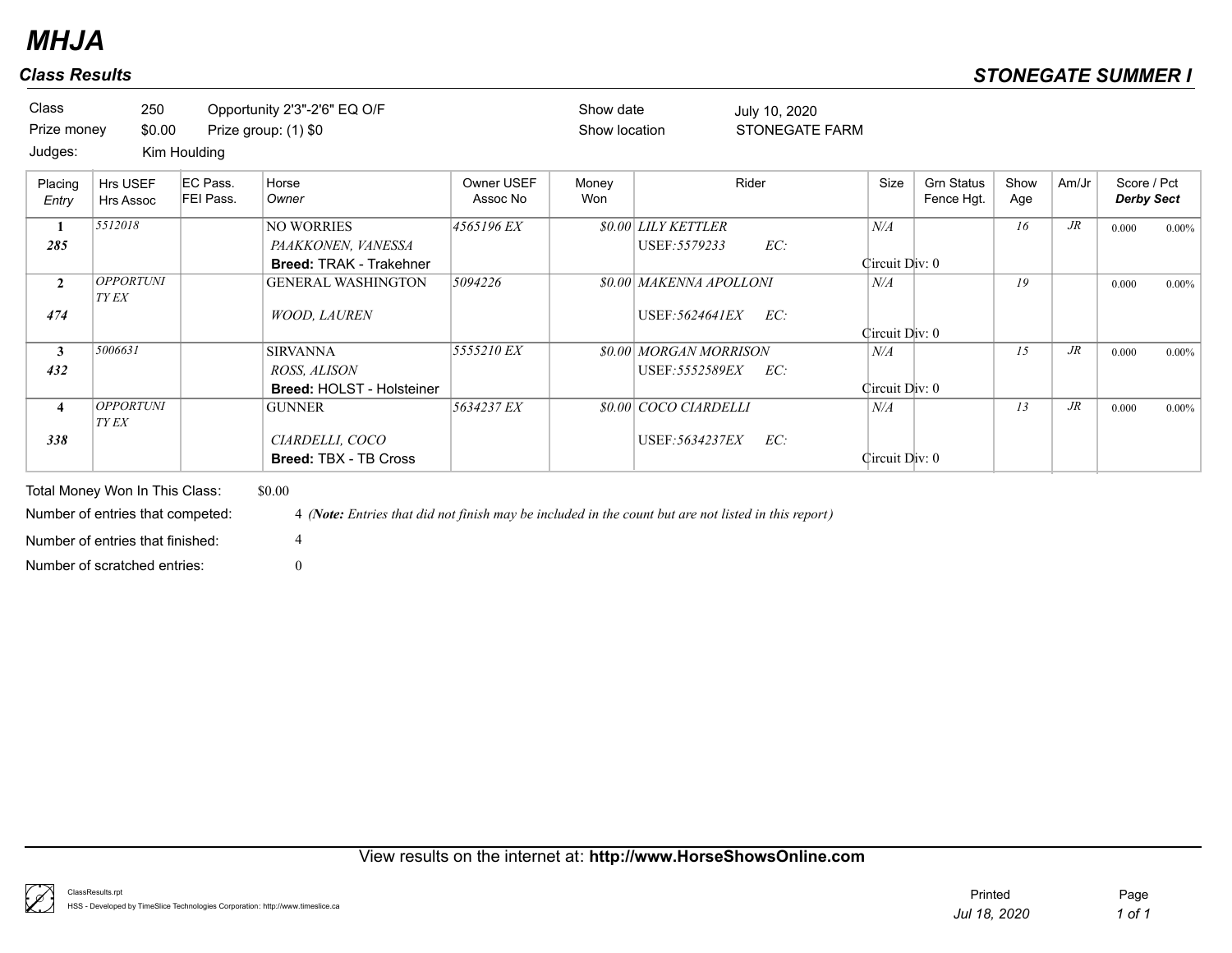| Class<br>Prize money<br>Judges: | 303<br>\$0.00                                                      | Kim Houlding          | 1/1.05mLow Child/Adult Am. Jumper 2.2c<br>Prize group: (1) \$0                                                 |                        | Show date<br>Show location |                                                | July 10, 2020<br><b>STONEGATE FARM</b> |                       |                                 |             |        |                                  |          |
|---------------------------------|--------------------------------------------------------------------|-----------------------|----------------------------------------------------------------------------------------------------------------|------------------------|----------------------------|------------------------------------------------|----------------------------------------|-----------------------|---------------------------------|-------------|--------|----------------------------------|----------|
| Placing<br>Entry                | Hrs USEF<br>Hrs Assoc                                              | EC Pass.<br>FEI Pass. | Horse<br>Owner                                                                                                 | Owner USEF<br>Assoc No | Money<br>Won               |                                                | Rider                                  | Size                  | <b>Grn Status</b><br>Fence Hgt. | Show<br>Age | Am/Jr  | Score / Pct<br><b>Derby Sect</b> |          |
| 1<br>255                        | 5261239                                                            |                       | <b>ADELE</b><br>OTT. KATHRYN<br>Breed: HOLST - Holsteiner                                                      | 66761                  |                            | \$0.00 CASSANDRA SCHOENROCK<br>USEF: 5042970   | EC:                                    | N/A<br>Circuit Div: 0 |                                 | 28          | AM     | 0.000                            | $0.00\%$ |
| $\overline{2}$<br>257           | 5427656                                                            |                       | <b>TOP SHELF</b><br><b>BARRIOS, ISABELLA</b><br>Breed: TB - Thoroughbred                                       | 5508743                |                            | <b>80.00 ISABELLA BARRIOS</b><br>USEF: 5508743 | EC:                                    | N/A<br>Circuit Div: 0 |                                 | 14          | $J\!R$ | 0.000                            | $0.00\%$ |
| $\mathbf{3}$<br>275             | 5247704                                                            |                       | <b>FINNLEY</b><br>SLADE SHOW STABLES, LLC,<br>Breed: BWP - Belgian Warmblood                                   | 5386147                |                            | <b>\$0.00 ANNE STEEVES</b><br>USEF:4040050     | EC:                                    | N/A<br>Circuit Div: 0 |                                 | 31          | AM     | 0.000                            | $0.00\%$ |
| $\overline{\mathbf{4}}$<br>471  | 5611266                                                            |                       | <b>RHIANNON</b><br>SIMON, JENNIFER<br>Breed: ISH - Irish                                                       | 308088                 |                            | \$0.00 JENNIFER SIMON<br>USEF: 308088          | EC:                                    | N/A<br>Circuit Div: 0 |                                 | 54          | AM     | 0.000                            | $0.00\%$ |
| $\overline{\mathbf{5}}$<br>472  | 5611267                                                            |                       | RINGWOOD TICKET NRO<br>NAUSS, NORA<br>Breed: ISH - Irish                                                       | 5626491                |                            | \$0.00 NORA NAUSS<br>USEF: 5626491             | EC:                                    | N/A<br>Circuit Div: 0 |                                 | 13          | $J\!R$ | 0.000                            | $0.00\%$ |
| 6<br>262                        | 5644114                                                            |                       | <b>ROCKINA</b><br>COATNEY, ELYSE<br><b>Breed: WB - Warm Blood</b>                                              | 5552565                |                            | <b>\$0.00 ELYSE COATNEY</b><br>USEF: 5552565   | EC:                                    | N/A<br>Circuit Div: 0 |                                 | 1.5         | $J\!R$ | 0.000                            | $0.00\%$ |
| $\overline{7}$<br>289           | 5453260                                                            |                       | <b>SANTIAGO</b><br><b>WEESNER, LAUREN</b><br><b>Breed: TB - Thoroughbred</b>                                   | 5322360                |                            | \$0.00 LAUREN WEESNER<br>USEF: 5322360         | EC:                                    | N/A<br>Circuit Div: 0 |                                 | 15          | $J\!R$ | 0.000                            | $0.00\%$ |
|                                 | Total Money Won In This Class:<br>Number of entries that competed: |                       | \$0.00<br>7 (Note: Entries that did not finish may be included in the count but are not listed in this report) |                        |                            |                                                |                                        |                       |                                 |             |        |                                  |          |
|                                 | Number of entries that finished:<br>Number of scratched entries:   |                       | $\tau$<br>$\Omega$                                                                                             |                        |                            |                                                |                                        |                       |                                 |             |        |                                  |          |

View results on the internet at: **http://www.HorseShowsOnline.com**

ţ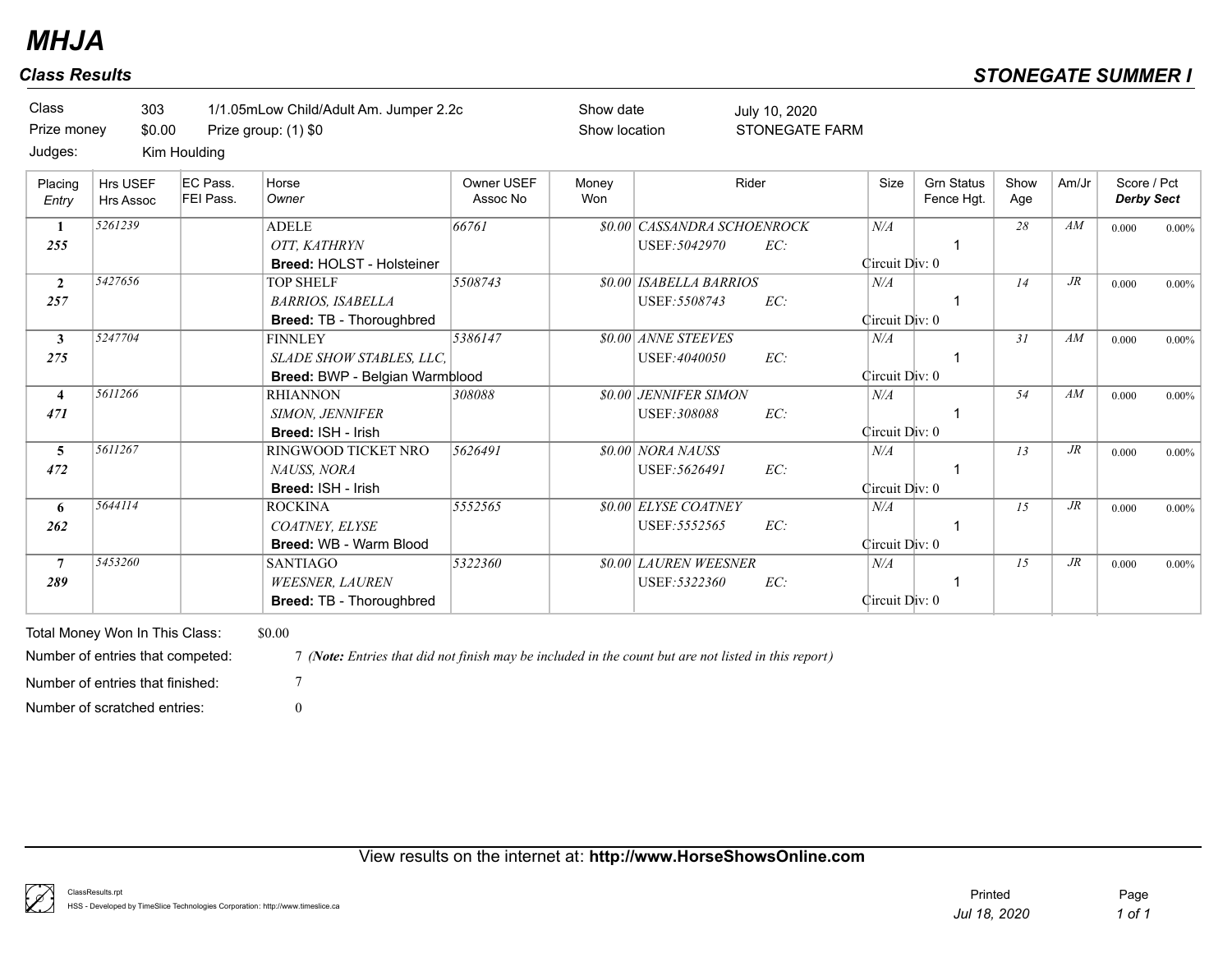| Class                   | 304                              |                       | 1/1.05mLow Child/Adult Am. Jumper 2.1                                                                |                        | Show date     |                                | July 10, 2020         |                |                                 |             |        |                                  |          |
|-------------------------|----------------------------------|-----------------------|------------------------------------------------------------------------------------------------------|------------------------|---------------|--------------------------------|-----------------------|----------------|---------------------------------|-------------|--------|----------------------------------|----------|
| Prize money             | \$0.00                           |                       | Prize group: (1) \$0                                                                                 |                        | Show location |                                | <b>STONEGATE FARM</b> |                |                                 |             |        |                                  |          |
| Judges:                 |                                  | Kim Houlding          |                                                                                                      |                        |               |                                |                       |                |                                 |             |        |                                  |          |
| Placing<br>Entry        | Hrs USEF<br><b>Hrs Assoc</b>     | EC Pass.<br>FEI Pass. | Horse<br>Owner                                                                                       | Owner USEF<br>Assoc No | Money<br>Won  |                                | Rider                 | Size           | <b>Grn Status</b><br>Fence Hgt. | Show<br>Age | Am/Jr  | Score / Pct<br><b>Derby Sect</b> |          |
| 1                       | 5247704                          |                       | <b>FINNLEY</b>                                                                                       | 5386147                |               | <b>\$0.00 ANNE STEEVES</b>     |                       | N/A            |                                 | 31          | AM     | 0.000                            | $0.00\%$ |
| 275                     |                                  |                       | SLADE SHOW STABLES, LLC,                                                                             |                        |               | USEF:4040050                   | EC:                   |                |                                 |             |        |                                  |          |
|                         |                                  |                       | Breed: BWP - Belgian Warmblood                                                                       |                        |               |                                |                       | Circuit Div: 0 |                                 |             |        |                                  |          |
| $\overline{2}$          | 5611267                          |                       | RINGWOOD TICKET NRO                                                                                  | 5626491                |               | \$0.00 NORA NAUSS              |                       | N/A            |                                 | 13          | $J\!R$ | 0.000                            | $0.00\%$ |
| 472                     |                                  |                       | NAUSS, NORA                                                                                          |                        |               | USEF: 5626491                  | EC:                   |                |                                 |             |        |                                  |          |
|                         |                                  |                       | Breed: ISH - Irish                                                                                   |                        |               |                                |                       | Circuit Div: 0 |                                 |             |        |                                  |          |
| $\mathbf{3}$            | 5261239                          |                       | <b>ADELE</b>                                                                                         | 66761                  |               | \$0.00 CASSANDRA SCHOENROCK    |                       | N/A            |                                 | 28          | AM     | 0.000                            | $0.00\%$ |
| 255                     |                                  |                       | OTT. KATHRYN                                                                                         |                        |               | USEF: 5042970                  | EC:                   |                |                                 |             |        |                                  |          |
|                         |                                  |                       | <b>Breed: HOLST - Holsteiner</b>                                                                     |                        |               |                                |                       | Circuit Div: 0 |                                 |             |        |                                  |          |
| $\overline{4}$          | 5644114                          |                       | <b>ROCKINA</b>                                                                                       | 5552565                |               | <b>\$0.00 ELYSE COATNEY</b>    |                       | N/A            |                                 | 15          | $J\!R$ | 0.000                            | $0.00\%$ |
| 262                     |                                  |                       | COATNEY, ELYSE                                                                                       |                        |               | USEF: 5552565                  | EC:                   |                | $\mathbf 1$                     |             |        |                                  |          |
|                         |                                  |                       | Breed: WB - Warm Blood                                                                               |                        |               |                                |                       | Circuit Div: 0 |                                 |             |        |                                  |          |
| $\overline{\mathbf{5}}$ | 5611266                          |                       | <b>RHIANNON</b>                                                                                      | 308088                 |               | <b>\$0.00 JENNIFER SIMON</b>   |                       | N/A            |                                 | 54          | AM     | 0.000                            | $0.00\%$ |
| 471                     |                                  |                       | SIMON, JENNIFER                                                                                      |                        |               | USEF: 308088                   | EC:                   |                |                                 |             |        |                                  |          |
|                         |                                  |                       | Breed: ISH - Irish                                                                                   |                        |               |                                |                       | Circuit Div: 0 |                                 |             |        |                                  |          |
| 6                       | 5453260                          |                       | <b>SANTIAGO</b>                                                                                      | 5322360                |               | <b>\$0.00 LAUREN WEESNER</b>   |                       | N/A            |                                 | 15          | $J\!R$ | 0.000                            | $0.00\%$ |
| 289                     |                                  |                       | <b>WEESNER, LAUREN</b>                                                                               |                        |               | USEF: 5322360                  | EC:                   |                | $\mathbf 1$                     |             |        |                                  |          |
|                         |                                  |                       | Breed: TB - Thoroughbred                                                                             |                        |               |                                |                       | Circuit Div: 0 |                                 |             |        |                                  |          |
| $\overline{7}$          | 5427656                          |                       | <b>TOP SHELF</b>                                                                                     | 5508743                |               | <b>\$0.00 ISABELLA BARRIOS</b> |                       | N/A            |                                 | 14          | $J\!R$ | 0.000                            | $0.00\%$ |
| 257                     |                                  |                       | <b>BARRIOS, ISABELLA</b>                                                                             |                        |               | USEF: 5508743                  | EC:                   |                | -1                              |             |        |                                  |          |
|                         |                                  |                       | Breed: TB - Thoroughbred                                                                             |                        |               |                                |                       | Circuit Div: 0 |                                 |             |        |                                  |          |
|                         | Total Money Won In This Class:   |                       | \$0.00                                                                                               |                        |               |                                |                       |                |                                 |             |        |                                  |          |
|                         |                                  |                       |                                                                                                      |                        |               |                                |                       |                |                                 |             |        |                                  |          |
|                         | Number of entries that competed: |                       | 7 (Note: Entries that did not finish may be included in the count but are not listed in this report) |                        |               |                                |                       |                |                                 |             |        |                                  |          |
|                         | Number of entries that finished: |                       | $\overline{7}$                                                                                       |                        |               |                                |                       |                |                                 |             |        |                                  |          |
|                         | Number of scratched entries:     |                       | $\Omega$                                                                                             |                        |               |                                |                       |                |                                 |             |        |                                  |          |

View results on the internet at: **http://www.HorseShowsOnline.com**

₿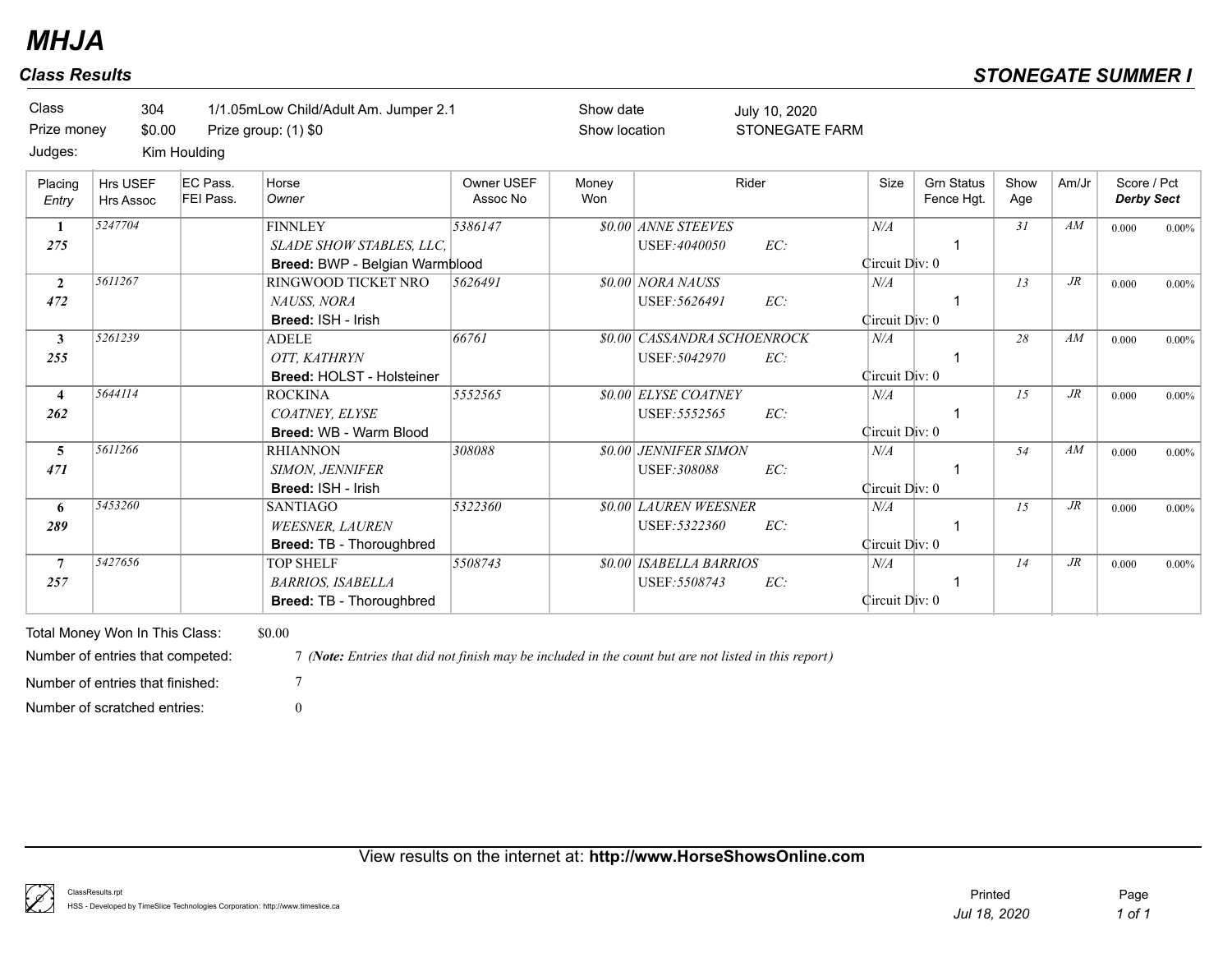| <b>Class Results</b>           |                       |                                       |                                                                                 |                        |                            |                                                     |                                        |                       |                                 | <b>STONEGATE SUMMER I</b> |        |                                  |          |
|--------------------------------|-----------------------|---------------------------------------|---------------------------------------------------------------------------------|------------------------|----------------------------|-----------------------------------------------------|----------------------------------------|-----------------------|---------------------------------|---------------------------|--------|----------------------------------|----------|
| Class<br>Prize money           | 305<br>\$0.00         |                                       | 1/1.05mLow Child/Adult Am. Jumper 2.2b<br>Prize group: (1) \$0                  |                        | Show date<br>Show location |                                                     | July 10, 2020<br><b>STONEGATE FARM</b> |                       |                                 |                           |        |                                  |          |
| Judges:<br>Placing<br>Entry    | Hrs USEF<br>Hrs Assoc | Kim Houlding<br>EC Pass.<br>FEI Pass. | Horse<br>Owner                                                                  | Owner USEF<br>Assoc No | Money<br>Won               |                                                     | Rider                                  | Size                  | <b>Grn Status</b><br>Fence Hgt. | Show<br>Age               | Am/Jr  | Score / Pct<br><b>Derby Sect</b> |          |
| $\mathbf{1}$<br>257            | 5427656               |                                       | <b>TOP SHELF</b><br><b>BARRIOS, ISABELLA</b><br><b>Breed: TB - Thoroughbred</b> | 5508743                |                            | \$0.00 ISABELLA BARRIOS<br>USEF: 5508743            | EC:                                    | N/A<br>Circuit Div: 0 |                                 | 14                        | $J\!R$ | 0.000                            | $0.00\%$ |
| $\overline{2}$<br>262          | 5644114               |                                       | <b>ROCKINA</b><br>COATNEY, ELYSE<br>Breed: WB - Warm Blood                      | 5552565                |                            | <b><i>\$0.00 ELYSE COATNEY</i></b><br>USEF: 5552565 | EC:                                    | N/A<br>Circuit Div: 0 |                                 | 15                        | $J\!R$ | 0.000                            | $0.00\%$ |
| 3<br>255                       | 5261239               |                                       | <b>ADELE</b><br>OTT. KATHRYN                                                    | 66761                  |                            | <b>\$0.00 CASSANDRA SCHOENROCK</b><br>USEF: 5042970 | EC:                                    | N/A                   |                                 | 28                        | AM     | 0.000                            | $0.00\%$ |
| $\overline{\mathbf{4}}$<br>289 | 5453260               |                                       | <b>Breed: HOLST - Holsteiner</b><br><b>SANTIAGO</b><br><b>WEESNER, LAUREN</b>   | 5322360                |                            | <b>\$0.00 LAUREN WEESNER</b><br>USEF: 5322360       | EC:                                    | Circuit Div: 0<br>N/A |                                 | 15                        | $J\!R$ | 0.000                            | $0.00\%$ |
| 5<br>472                       | 5611267               |                                       | <b>Breed: TB - Thoroughbred</b><br>RINGWOOD TICKET NRO<br>NAUSS, NORA           | 5626491                |                            | \$0.00 NORA NAUSS<br>USEF: 5626491                  | EC:                                    | Circuit Div: 0<br>N/A |                                 | 13                        | $J\!R$ | 0.000                            | $0.00\%$ |
| 6<br>275                       | 5247704               |                                       | <b>Breed: ISH - Irish</b><br><b>FINNLEY</b><br>SLADE SHOW STABLES, LLC,         | 5386147                |                            | \$0.00 ANNE STEEVES<br>USEF:4040050                 | EC:                                    | Circuit Div: 0<br>N/A |                                 | 31                        | AM     | 0.000                            | $0.00\%$ |
|                                |                       |                                       | Breed: BWP - Belgian Warmblood                                                  |                        |                            |                                                     |                                        | Circuit Div: 0        |                                 |                           |        |                                  |          |

Total Money Won In This Class: \$0.00 Number of scratched entries: 0 Number of entries that finished: 7

Number of entries that competed: 7 *(Note: Entries that did not finish may be included in the count but are not listed in this report)*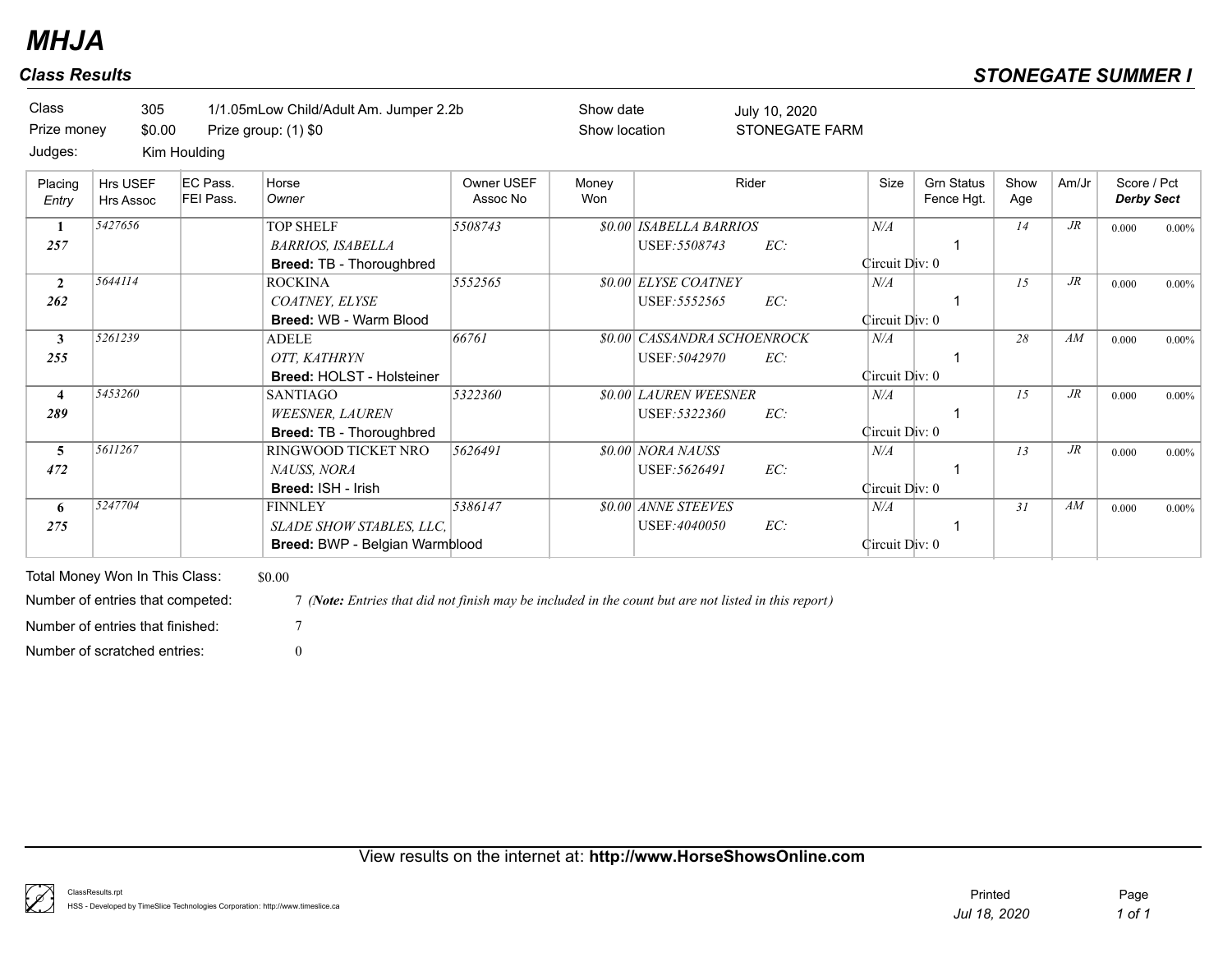| Class<br>Prize money<br>Judges: | 306<br>\$100.00                                                                                        | Kim Houlding          | 1/1.05mLow Child/Adult Am. Jumper 2.1<br>Prize group: (A) \$100.                                                 |                        | Show date<br>Show location |                                               | July 10, 2020<br><b>STONEGATE FARM</b> |                             |                                 |             |                 |                                  |          |
|---------------------------------|--------------------------------------------------------------------------------------------------------|-----------------------|------------------------------------------------------------------------------------------------------------------|------------------------|----------------------------|-----------------------------------------------|----------------------------------------|-----------------------------|---------------------------------|-------------|-----------------|----------------------------------|----------|
| Placing<br>Entry                | Hrs USEF<br><b>Hrs Assoc</b>                                                                           | EC Pass.<br>FEI Pass. | Horse<br>Owner                                                                                                   | Owner USEF<br>Assoc No | Money<br>Won               |                                               | Rider                                  | Size                        | <b>Grn Status</b><br>Fence Hgt. | Show<br>Age | Am/Jr           | Score / Pct<br><b>Derby Sect</b> |          |
| -1<br>275                       | 5247704                                                                                                |                       | <b>FINNLEY</b><br>SLADE SHOW STABLES, LLC.<br>Breed: BWP - Belgian Warmblood                                     | 5386147                |                            | \$35.00 ANNE STEEVES<br>USEF:4040050          | EC:                                    | N/A<br>Circuit Div: 0       |                                 | 31          | AM              | 0.000                            | $0.00\%$ |
| $\overline{2}$<br>255           | 5261239                                                                                                |                       | <b>ADELE</b><br>OTT, KATHRYN<br><b>Breed: HOLST - Holsteiner</b>                                                 | 66761                  |                            | \$25.00 CASSANDRA SCHOENROCK<br>USEF: 5042970 | EC:                                    | $N\!/\!A$<br>Circuit Div: 0 |                                 | 28          | AM              | 0.000                            | $0.00\%$ |
| $\mathbf{3}$<br>257             | 5427656                                                                                                |                       | <b>TOP SHELF</b><br><b>BARRIOS, ISABELLA</b><br><b>Breed: TB - Thoroughbred</b>                                  | 5508743                |                            | \$20.00 ISABELLA BARRIOS<br>USEF: 5508743     | EC:                                    | N/A<br>Circuit Div: 0       | -1                              | 14          | $J\!R$          | 0.000                            | $0.00\%$ |
| $\overline{4}$<br>472           | 5611267                                                                                                |                       | RINGWOOD TICKET NRO<br>NAUSS, NORA<br>Breed: ISH - Irish                                                         | 5626491                |                            | \$20.00 NORA NAUSS<br>USEF: 5626491           | EC:                                    | N/A<br>Circuit Div: 0       |                                 | 13          | $J\!R$          | 0.000                            | $0.00\%$ |
| 5<br>289                        | 5453260                                                                                                |                       | <b>SANTIAGO</b><br><b>WEESNER, LAUREN</b><br>Breed: TB - Thoroughbred                                            | 5322360                |                            | \$0.00 LAUREN WEESNER<br>USEF:5322360         | EC:                                    | N/A<br>Circuit Div: 0       |                                 | 15          | $J\!R$          | 0.000                            | $0.00\%$ |
| 6<br>262                        | 5644114                                                                                                |                       | <b>ROCKINA</b><br>COATNEY, ELYSE<br>Breed: WB - Warm Blood                                                       | 5552565                |                            | <b>\$0.00 ELYSE COATNEY</b><br>USEF: 5552565  | EC:                                    | N/A<br>Circuit Div: 0       | -1                              | 15          | $\overline{JR}$ | 0.000                            | $0.00\%$ |
| $\overline{7}$<br>471           | 5611266                                                                                                |                       | <b>RHIANNON</b><br><b>SIMON, JENNIFER</b><br>Breed: ISH - Irish                                                  | 308088                 |                            | <b>\$0.00 JENNIFER SIMON</b><br>USEF: 308088  | EC:                                    | N/A<br>Circuit Div: 0       | -1                              | 54          | $\overline{AM}$ | 0.000                            | $0.00\%$ |
|                                 | Total Money Won In This Class:<br>Number of entries that competed:<br>Number of entries that finished: |                       | \$100.00<br>7 (Note: Entries that did not finish may be included in the count but are not listed in this report) |                        |                            |                                               |                                        |                             |                                 |             |                 |                                  |          |
|                                 | Number of scratched entries:                                                                           |                       | $\overline{0}$                                                                                                   |                        |                            |                                               |                                        |                             |                                 |             |                 |                                  |          |

View results on the internet at: **http://www.HorseShowsOnline.com**

ţ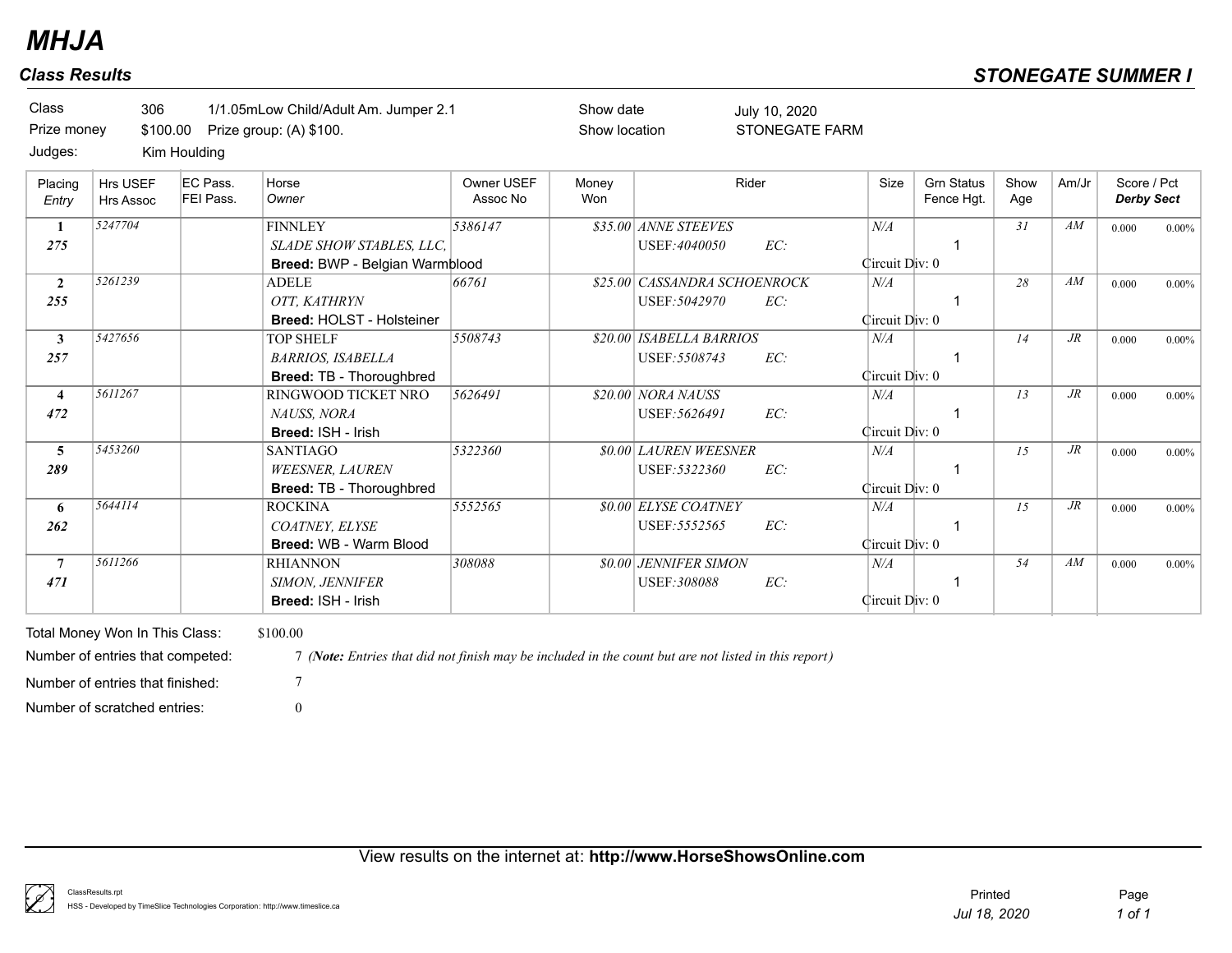| Class<br>Prize money<br>Judges: | 311<br>\$0.00                                                      | Kim Houlding          | 1.10-1.15mHigh Child/Adult Am.Jumper 2.2c<br>Prize group: (1) \$0                                              |                        | Show date<br>Show location |                                              | July 10, 2020<br>STONEGATE FARM |                       |                                 |             |       |                                  |          |
|---------------------------------|--------------------------------------------------------------------|-----------------------|----------------------------------------------------------------------------------------------------------------|------------------------|----------------------------|----------------------------------------------|---------------------------------|-----------------------|---------------------------------|-------------|-------|----------------------------------|----------|
| Placing<br>Entry                | Hrs USEF<br>Hrs Assoc                                              | EC Pass.<br>FEI Pass. | Horse<br>Owner                                                                                                 | Owner USEF<br>Assoc No | Money<br>Won               |                                              | Rider                           | Size                  | <b>Grn Status</b><br>Fence Hgt. | Show<br>Age | Am/Jr | Score / Pct<br><b>Derby Sect</b> |          |
| 1<br>276                        | 5090261                                                            |                       | LEGEND<br>WEPPLO, SUZANNE<br><b>Breed: WB - Warm Blood</b>                                                     | 295712                 |                            | <b>\$0.00 SARA RECKNER</b><br>USEF:293883    | EC:                             | N/A<br>Circuit Div: 0 | 1.15                            | 36          | AM    | 0.000                            | $0.00\%$ |
| $\mathbf{2}$<br>470             | 5399929                                                            |                       | COEUR DE LEON<br>NELSON, ABIGAIL<br><b>Breed: PA/PI - Paint/Pinto</b>                                          | 5198216                |                            | <b>\$0.00 ABIGAIL NELSON</b><br>USEF:5198216 | EC:                             | N/A<br>Circuit Div: 0 | 1.10                            | 22          | AM    | 0.000                            | $0.00\%$ |
|                                 | Total Money Won In This Class:<br>Number of entries that competed: |                       | \$0.00<br>2 (Note: Entries that did not finish may be included in the count but are not listed in this report) |                        |                            |                                              |                                 |                       |                                 |             |       |                                  |          |
|                                 | Number of entries that finished:<br>Number of scratched entries:   |                       | $\overline{2}$<br>$\overline{0}$                                                                               |                        |                            |                                              |                                 |                       |                                 |             |       |                                  |          |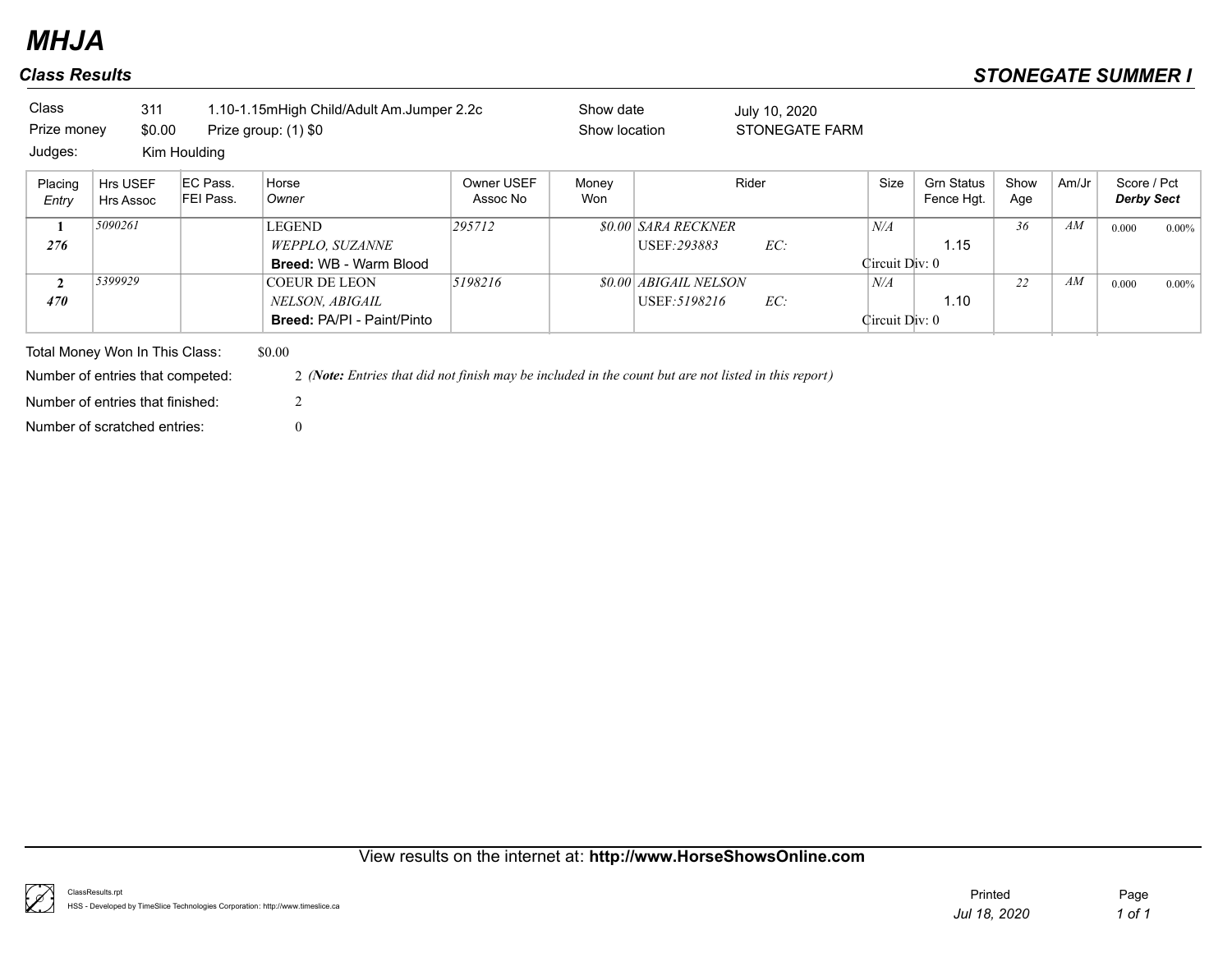| Class            | 312                                                                |                       | 1.10-1.15mHigh Child/Adult Am.Jumper 2.1                                                                       |                        | Show date     |                              | July 10, 2020  |                |                                 |             |       |                                  |          |
|------------------|--------------------------------------------------------------------|-----------------------|----------------------------------------------------------------------------------------------------------------|------------------------|---------------|------------------------------|----------------|----------------|---------------------------------|-------------|-------|----------------------------------|----------|
| Prize money      | \$0.00                                                             |                       | Prize group: (1) \$0                                                                                           |                        | Show location |                              | STONEGATE FARM |                |                                 |             |       |                                  |          |
| Judges:          |                                                                    | Kim Houlding          |                                                                                                                |                        |               |                              |                |                |                                 |             |       |                                  |          |
| Placing<br>Entry | Hrs USEF<br><b>Hrs Assoc</b>                                       | EC Pass.<br>FEI Pass. | Horse<br>Owner                                                                                                 | Owner USEF<br>Assoc No | Money<br>Won  |                              | Rider          | Size           | <b>Grn Status</b><br>Fence Hgt. | Show<br>Age | Am/Jr | Score / Pct<br><b>Derby Sect</b> |          |
| $\mathbf{1}$     | 5399929                                                            |                       | <b>COEUR DE LEON</b>                                                                                           | 5198216                |               | <b>\$0.00 ABIGAIL NELSON</b> |                | N/A            |                                 | 22          | AM    | 0.000                            | $0.00\%$ |
| 470              |                                                                    |                       | NELSON, ABIGAIL                                                                                                |                        |               | USEF: 5198216                | EC:            |                | 1.10                            |             |       |                                  |          |
|                  |                                                                    |                       | <b>Breed: PA/PI - Paint/Pinto</b>                                                                              |                        |               |                              |                | Circuit Div: 0 |                                 |             |       |                                  |          |
| $\overline{2}$   | 5090261                                                            |                       | LEGEND                                                                                                         | 295712                 |               | <b>\$0.00 SARA RECKNER</b>   |                | N/A            |                                 | 36          | AM    | 0.000                            | $0.00\%$ |
| 276              |                                                                    |                       | WEPPLO, SUZANNE                                                                                                |                        |               | USEF: 293883                 | EC:            |                | 1.15                            |             |       |                                  |          |
|                  |                                                                    |                       | <b>Breed: WB - Warm Blood</b>                                                                                  |                        |               |                              |                | Circuit Div: 0 |                                 |             |       |                                  |          |
|                  | Total Money Won In This Class:<br>Number of entries that competed: |                       | \$0.00<br>2 (Note: Entries that did not finish may be included in the count but are not listed in this report) |                        |               |                              |                |                |                                 |             |       |                                  |          |
|                  |                                                                    |                       |                                                                                                                |                        |               |                              |                |                |                                 |             |       |                                  |          |
|                  | Number of entries that finished:                                   |                       | 2                                                                                                              |                        |               |                              |                |                |                                 |             |       |                                  |          |
|                  | Number of scratched entries:                                       |                       | $\overline{0}$                                                                                                 |                        |               |                              |                |                |                                 |             |       |                                  |          |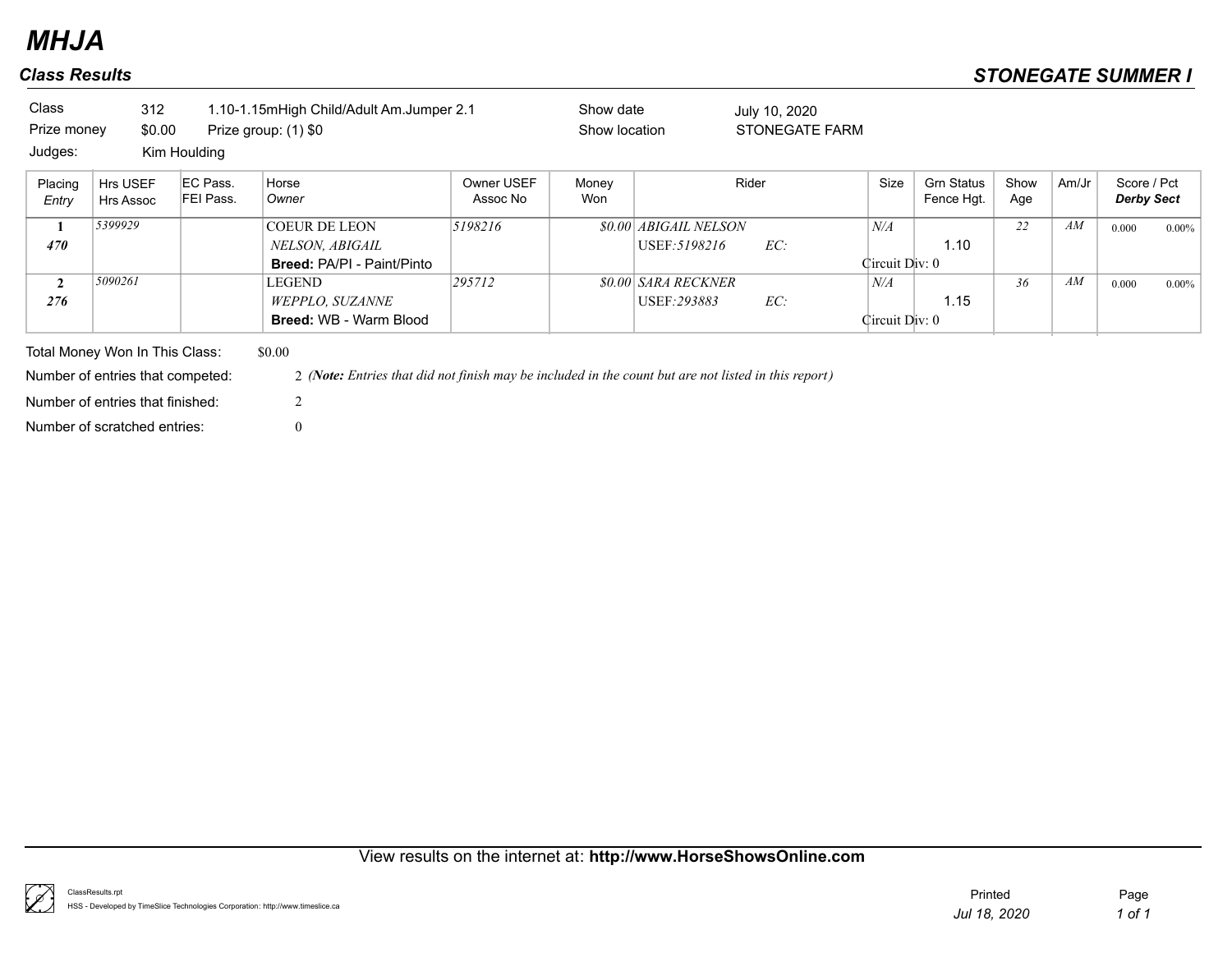## *Class Results STONEGATE SUMMER I*

| Class<br>Prize money<br>Judges: | 313<br>\$0.00                    | Kim Houlding          | 1.10-1.15mHigh Child/Adult Am.Jumper 2.2b<br>Prize group: (1) \$0                                    |                        | Show date<br>Show location |                        | July 10, 2020<br><b>STONEGATE FARM</b> |                |                                 |             |       |                                  |          |
|---------------------------------|----------------------------------|-----------------------|------------------------------------------------------------------------------------------------------|------------------------|----------------------------|------------------------|----------------------------------------|----------------|---------------------------------|-------------|-------|----------------------------------|----------|
| Placing<br>Entry                | Hrs USEF<br>Hrs Assoc            | EC Pass.<br>FEI Pass. | Horse<br>Owner                                                                                       | Owner USEF<br>Assoc No | Money<br>Won               |                        | Rider                                  | Size           | <b>Grn Status</b><br>Fence Hgt. | Show<br>Age | Am/Jr | Score / Pct<br><b>Derby Sect</b> |          |
| $\mathbf{1}$                    | 5090261                          |                       | LEGEND                                                                                               | 295712                 |                            | \$0.00 SARA RECKNER    |                                        | N/A            |                                 | 36          | AM    | 0.000                            | $0.00\%$ |
| 276                             |                                  |                       | WEPPLO, SUZANNE                                                                                      |                        |                            | USEF: 293883           | EC:                                    |                | 1.15                            |             |       |                                  |          |
|                                 |                                  |                       | <b>Breed: WB - Warm Blood</b>                                                                        |                        |                            |                        |                                        | Circuit Div: 0 |                                 |             |       |                                  |          |
| $\mathbf{2}$                    | 5305339                          |                       | <b>INFINITY AND BEYOND</b>                                                                           | 4130646                |                            | \$0.00 ANNELISE DETLIE |                                        | N/A            |                                 | 29          | AM    | 0.000                            | $0.00\%$ |
| 272                             |                                  |                       | DETLIE, ANNELISE                                                                                     |                        |                            | USEF:4130646           | EC:                                    |                | 1.10                            |             |       |                                  |          |
|                                 |                                  |                       | <b>Breed: OLD - Oldenburg</b>                                                                        |                        |                            |                        |                                        | Circuit Div: 0 |                                 |             |       |                                  |          |
| 3                               | 5399929                          |                       | <b>COEUR DE LEON</b>                                                                                 | 5198216                |                            | \$0.00 ABIGAIL NELSON  |                                        | N/A            |                                 | 22          | AM    | 0.000                            | $0.00\%$ |
| 470                             |                                  |                       | NELSON, ABIGAIL                                                                                      |                        |                            | USEF: 5198216          | EC:                                    |                | 1.1                             |             |       |                                  |          |
|                                 |                                  |                       | <b>Breed: PA/PI - Paint/Pinto</b>                                                                    |                        |                            |                        |                                        | Circuit Div: 0 |                                 |             |       |                                  |          |
|                                 | Total Money Won In This Class:   |                       | \$0.00                                                                                               |                        |                            |                        |                                        |                |                                 |             |       |                                  |          |
|                                 | Number of entries that competed: |                       | 3 (Note: Entries that did not finish may be included in the count but are not listed in this report) |                        |                            |                        |                                        |                |                                 |             |       |                                  |          |
|                                 | Number of entries that finished: |                       | 3                                                                                                    |                        |                            |                        |                                        |                |                                 |             |       |                                  |          |
|                                 | Number of scratched entries:     |                       | 0                                                                                                    |                        |                            |                        |                                        |                |                                 |             |       |                                  |          |

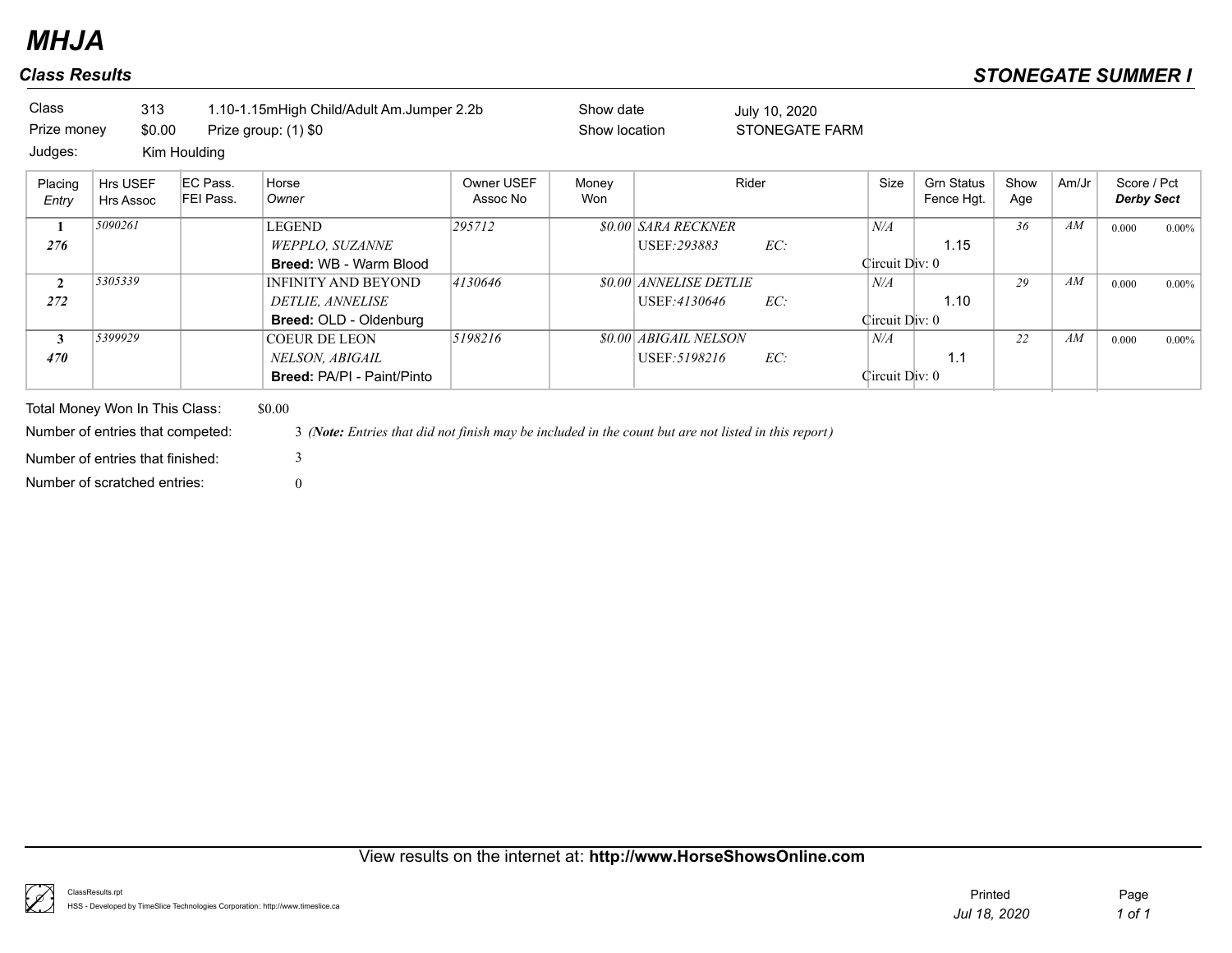## *Class Results STONEGATE SUMMER I*

| Class            | 314                              |                       | 1.10-1.15mHigh Child/Adult Am.Jumper 2.1                                                             |                        | Show date     |                         | July 10, 2020  |                |                                 |             |           |                                  |          |
|------------------|----------------------------------|-----------------------|------------------------------------------------------------------------------------------------------|------------------------|---------------|-------------------------|----------------|----------------|---------------------------------|-------------|-----------|----------------------------------|----------|
| Prize money      | \$100.00                         |                       | Prize group: (A) \$100.                                                                              |                        | Show location |                         | STONEGATE FARM |                |                                 |             |           |                                  |          |
| Judges:          |                                  | Kim Houlding          |                                                                                                      |                        |               |                         |                |                |                                 |             |           |                                  |          |
| Placing<br>Entry | Hrs USEF<br>Hrs Assoc            | EC Pass.<br>FEI Pass. | Horse<br>Owner                                                                                       | Owner USEF<br>Assoc No | Money<br>Won  |                         | Rider          | Size           | <b>Grn Status</b><br>Fence Hgt. | Show<br>Age | Am/Jr     | Score / Pct<br><b>Derby Sect</b> |          |
| 1                | 5090261                          |                       | <b>LEGEND</b>                                                                                        | 295712                 |               | \$35.00 SARA RECKNER    |                | N/A            |                                 | 36          | AM        | 0.000                            | $0.00\%$ |
| 276              |                                  |                       | WEPPLO, SUZANNE                                                                                      |                        |               | USEF: 293883            | EC:            |                | 1.15                            |             |           |                                  |          |
|                  |                                  |                       | <b>Breed: WB - Warm Blood</b>                                                                        |                        |               |                         |                | Circuit Div: 0 |                                 |             |           |                                  |          |
| $\mathbf{2}$     | 5305339                          |                       | <b>INFINITY AND BEYOND</b>                                                                           | 4130646                |               | \$25.00 ANNELISE DETLIE |                | N/A            |                                 | 29          | $\cal AM$ | 0.000                            | $0.00\%$ |
| 272              |                                  |                       | DETLIE, ANNELISE                                                                                     |                        |               | USEF:4130646            | EC:            |                | 1.10                            |             |           |                                  |          |
|                  |                                  |                       | <b>Breed: OLD - Oldenburg</b>                                                                        |                        |               |                         |                | Circuit Div: 0 |                                 |             |           |                                  |          |
| 3                | 5399929                          |                       | <b>COEUR DE LEON</b>                                                                                 | 5198216                |               | \$20.00 ABIGAIL NELSON  |                | N/A            |                                 | 22          | AM        | 0.000                            | $0.00\%$ |
| 470              |                                  |                       | NELSON, ABIGAIL                                                                                      |                        |               | USEF: 5198216           | EC:            |                | 1.1                             |             |           |                                  |          |
|                  |                                  |                       | <b>Breed: PA/PI - Paint/Pinto</b>                                                                    |                        |               |                         |                | Circuit Div: 0 |                                 |             |           |                                  |          |
|                  | Total Money Won In This Class:   |                       | \$80.00                                                                                              |                        |               |                         |                |                |                                 |             |           |                                  |          |
|                  | Number of entries that competed: |                       | 3 (Note: Entries that did not finish may be included in the count but are not listed in this report) |                        |               |                         |                |                |                                 |             |           |                                  |          |
|                  | Number of entries that finished: |                       | 3                                                                                                    |                        |               |                         |                |                |                                 |             |           |                                  |          |
|                  | Number of scratched entries:     |                       | $\theta$                                                                                             |                        |               |                         |                |                |                                 |             |           |                                  |          |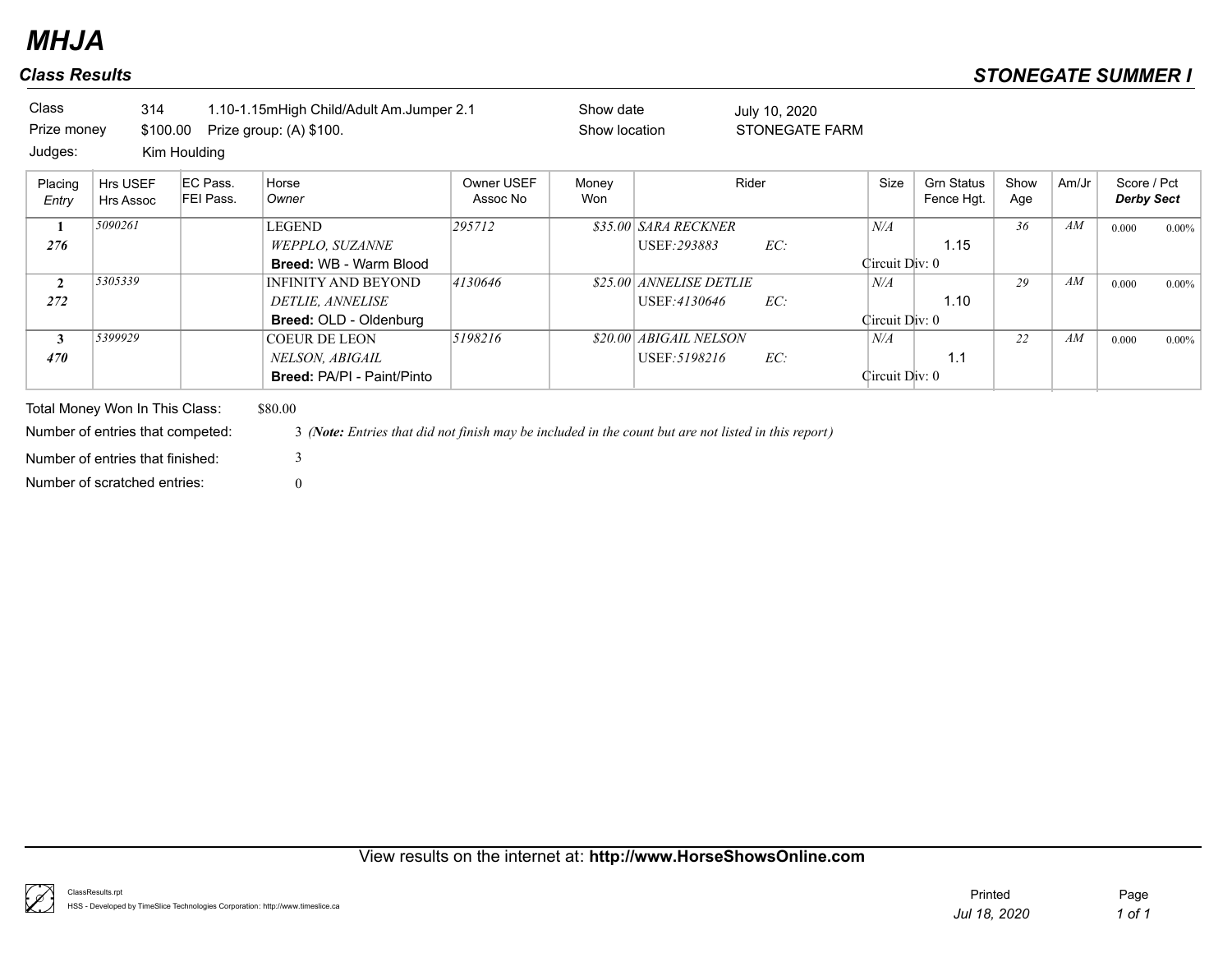| Class       | 315    | 1.20Jr/AmOwner/AA Jumper 2.2c | Show date     | July 10, 2020  |
|-------------|--------|-------------------------------|---------------|----------------|
| Prize money | \$0.00 | Prize group: (1) \$0          | Show location | STONEGATE FARM |

## Judges:

| Placing<br>Entry | Hrs USEF<br><b>Hrs Assoc</b> | EC Pass.<br>FEI Pass. | Horse<br>Owner                        | Owner USEF<br>Assoc No | Money<br>Won | Rider                            |     | Size           | <b>Grn Status</b><br>Fence Hgt. | Show<br>Age | Am/Jr  | Score / Pct<br><b>Derby Sect</b> |          |
|------------------|------------------------------|-----------------------|---------------------------------------|------------------------|--------------|----------------------------------|-----|----------------|---------------------------------|-------------|--------|----------------------------------|----------|
|                  | 5538210                      |                       | <b>FAST AND FURIOUS</b>               | 171965                 |              | <b>\$0.00 OLIVIA BETHKE</b>      |     | N/A            |                                 | 16          | $J\!R$ | 0.000                            | $0.00\%$ |
| 291              |                              |                       | <b>BETHKE, SUSAN</b>                  |                        |              | USEF: 4948839                    | EC: |                | 1.2                             |             |        |                                  |          |
|                  |                              |                       | <b>Breed: TB - Thoroughbred</b>       |                        |              |                                  |     | Circuit Div: 0 |                                 |             |        |                                  |          |
| $\overline{2}$   | 5261239                      |                       | ADELE                                 | 66761                  |              | <i><b>\$0.00 KATHRYN OTT</b></i> |     | N/A            |                                 | 59          | AM     | 0.000                            | $0.00\%$ |
| 255              |                              |                       | OTT, KATHRYN                          |                        |              | USEF:66761                       | EC: |                | 1.2                             |             |        |                                  |          |
|                  |                              |                       | <b>Breed: HOLST - Holsteiner</b>      |                        |              |                                  |     | Circuit Div: 0 |                                 |             |        |                                  |          |
| $\mathbf{3}$     | 5405890                      |                       | CHOCOLATE I SCREAM                    | 4948839                |              | <b>\$0.00 OLIVIA BETHKE</b>      |     | N/A            |                                 | 16          | $J\!R$ | 0.000                            | $0.00\%$ |
| 292              |                              |                       | BETHKE, OLIVIA                        |                        |              | USEF: 4948839                    | EC: |                | 1.25                            |             |        |                                  |          |
|                  |                              |                       | <b>Breed: TB - Thoroughbred</b>       |                        |              |                                  |     | Circuit Div: 0 |                                 |             |        |                                  |          |
| $\overline{4}$   | 5566296                      |                       | <b>JUST DO IT</b>                     | 66761                  |              | \$0.00 KATHRYN OTT               |     | N/A            |                                 | 59          | AM     | 0.000                            | $0.00\%$ |
| 256              |                              |                       | OTT. KATHRYN                          |                        |              | USEF:66761                       | EC: |                | 1.2                             |             |        |                                  |          |
|                  |                              |                       | <b>Breed: KWPN - Dutch Warm Blood</b> |                        |              |                                  |     | Circuit Div: 0 |                                 |             |        |                                  |          |
| 5                | 5539115                      |                       | <b>HOLD ALL TICKETS</b>               | 5516368                |              | <b>\$0.00 RENEE JAKLITSCH</b>    |     | N/A            |                                 | 40          | AM     | 0.000                            | $0.00\%$ |
| 259              |                              |                       | <i>JAKLITSCH, RENEE</i>               |                        |              | USEF: 5516368                    | EC: |                | 1.2                             |             |        |                                  |          |
|                  |                              |                       | <b>Breed: TB - Thoroughbred</b>       |                        |              |                                  |     | Circuit Div: 0 |                                 |             |        |                                  |          |

Total Money Won In This Class: \$0.00 Number of scratched entries: 0 Number of entries that finished: 5

Number of entries that competed: 5 *(Note: Entries that did not finish may be included in the count but are not listed in this report)*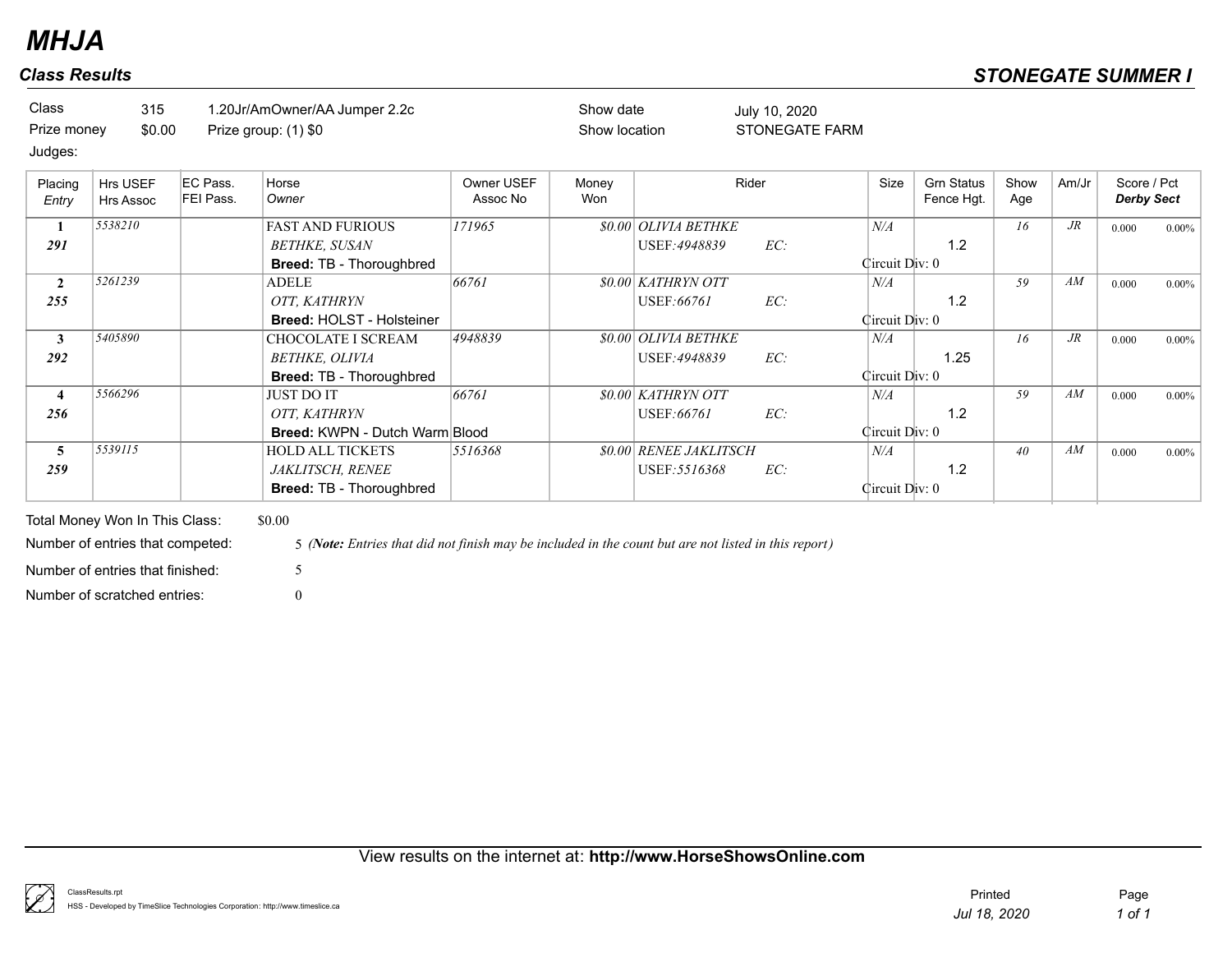| <b>Class Results</b>        |                              |                                       |                                                                                       |                        |                            |                                                |                                        |                       |                                 | <b>STONEGATE SUMMER I</b> |        |             |                   |
|-----------------------------|------------------------------|---------------------------------------|---------------------------------------------------------------------------------------|------------------------|----------------------------|------------------------------------------------|----------------------------------------|-----------------------|---------------------------------|---------------------------|--------|-------------|-------------------|
| Class<br>Prize money        | 316<br>\$0.00                |                                       | 1.20Jr/AmOwner/AA Jumper 2.1<br>Prize group: (1) \$0                                  |                        | Show date<br>Show location |                                                | July 10, 2020<br><b>STONEGATE FARM</b> |                       |                                 |                           |        |             |                   |
| Judges:<br>Placing<br>Entry | Hrs USEF<br><b>Hrs Assoc</b> | Kim Houlding<br>EC Pass.<br>FEI Pass. | Horse<br>Owner                                                                        | Owner USEF<br>Assoc No | Money<br>Won               |                                                | Rider                                  | Size                  | <b>Grn Status</b><br>Fence Hgt. | Show<br>Age               | Am/Jr  | Score / Pct | <b>Derby Sect</b> |
| -1<br>292                   | 5405890                      |                                       | <b>CHOCOLATE I SCREAM</b><br>BETHKE, OLIVIA<br>Breed: TB - Thoroughbred               | 4948839                |                            | \$0.00 OLIVIA BETHKE<br>USEF: 4948839          | EC:                                    | N/A<br>Circuit Div: 0 | 1.25                            | 16                        | $J\!R$ | 0.000       | $0.00\%$          |
| $\overline{2}$<br>291       | 5538210                      |                                       | <b>FAST AND FURIOUS</b><br><b>BETHKE, SUSAN</b><br>Breed: TB - Thoroughbred           | 171965                 |                            | <b>\$0.00 OLIVIA BETHKE</b><br>USEF: 4948839   | EC:                                    | N/A<br>Circuit Div: 0 | 1.2                             | 16                        | $J\!R$ | 0.000       | $0.00\%$          |
| $\mathbf{3}$<br>259         | 5539115                      |                                       | <b>HOLD ALL TICKETS</b><br><b>JAKLITSCH, RENEE</b><br><b>Breed: TB - Thoroughbred</b> | 5516368                |                            | <b>\$0.00 RENEE JAKLITSCH</b><br>USEF: 5516368 | EC:                                    | N/A<br>Circuit Div: 0 | 1.2                             | 40                        | AM     | 0.000       | $0.00\%$          |
| $\overline{4}$<br>256       | 5566296                      |                                       | <b>JUST DO IT</b><br>OTT, KATHRYN<br><b>Breed: KWPN - Dutch Warm Blood</b>            | 66761                  |                            | \$0.00 KATHRYN OTT<br>USEF: 66761              | EC:                                    | N/A<br>Circuit Div: 0 | 1.2                             | 59                        | AM     | 0.000       | $0.00\%$          |
| 5<br>255                    | 5261239                      |                                       | <b>ADELE</b><br>OTT, KATHRYN<br><b>Breed: HOLST - Holsteiner</b>                      | 66761                  |                            | <i>SO.OO KATHRYN OTT</i><br>USEF:66761         | EC:                                    | N/A<br>Circuit Div: 0 | 1.2                             | 59                        | AM     | 0.000       | $0.00\%$          |

Total Money Won In This Class: \$0.00 Number of scratched entries: 0 Number of entries that finished: 5

Number of entries that competed: 5 *(Note: Entries that did not finish may be included in the count but are not listed in this report)*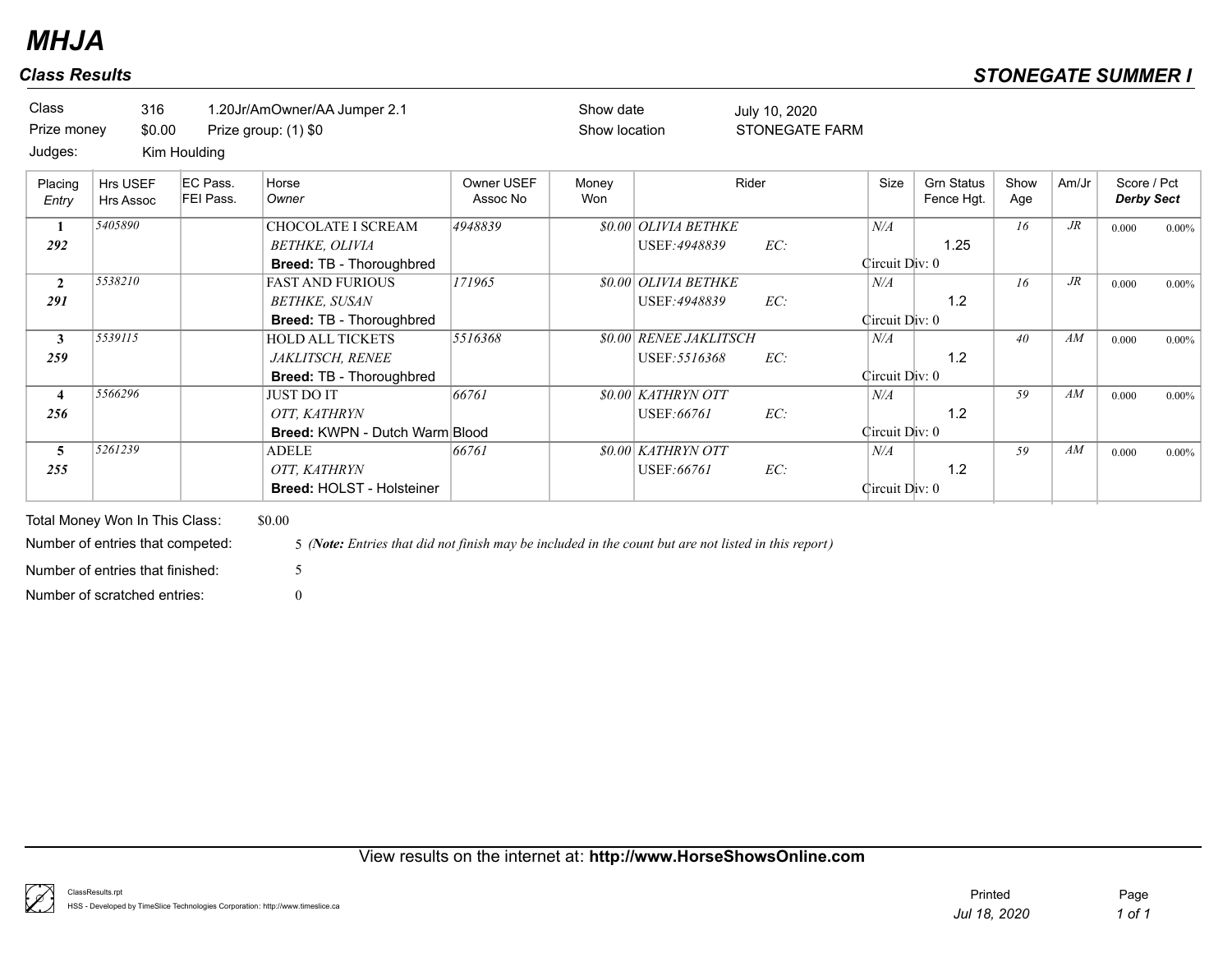| Class<br>Prize money<br>Judges: | 317<br>\$100.00              | Kim Houlding          | 1.20Jr/AmOwner/AA Jumper 2.2b<br>Prize group: (A) \$100.                           |                        | Show date<br>Show location |                                          | July 10, 2020<br><b>STONEGATE FARM</b> |                       |                                 |             |        |                                  |          |
|---------------------------------|------------------------------|-----------------------|------------------------------------------------------------------------------------|------------------------|----------------------------|------------------------------------------|----------------------------------------|-----------------------|---------------------------------|-------------|--------|----------------------------------|----------|
| Placing<br>Entry                | Hrs USEF<br><b>Hrs Assoc</b> | EC Pass.<br>FEI Pass. | Horse<br>Owner                                                                     | Owner USEF<br>Assoc No | Money<br>Won               |                                          | Rider                                  | Size                  | <b>Grn Status</b><br>Fence Hgt. | Show<br>Age | Am/Jr  | Score / Pct<br><b>Derby Sect</b> |          |
| 1<br>255                        | 5261239                      |                       | <b>ADELE</b><br>OTT, KATHRYN<br><b>Breed: HOLST - Holsteiner</b>                   | 66761                  |                            | \$35.00 KATHRYN OTT<br>USEF:66761        | EC:                                    | N/A<br>Circuit Div: 0 | 1.2                             | 59          | AM     | 0.000                            | 0.00%    |
| $\mathbf{2}$<br>259             | 5539115                      |                       | <b>HOLD ALL TICKETS</b><br>JAKLITSCH, RENEE<br><b>Breed: TB - Thoroughbred</b>     | 5516368                |                            | \$25.00 RENEE JAKLITSCH<br>USEF: 5516368 | EC:                                    | N/A<br>Circuit Div: 0 | 1.2                             | 40          | AM     | 0.000                            | 0.00%    |
| 3<br>291                        | 5538210                      |                       | <b>FAST AND FURIOUS</b><br><b>BETHKE, SUSAN</b><br><b>Breed: TB - Thoroughbred</b> | 171965                 |                            | \$20.00 OLIVIA BETHKE<br>USEF: 4948839   | EC:                                    | N/A<br>Circuit Div: 0 | 1.2                             | 16          | $J\!R$ | 0.000                            | $0.00\%$ |
| 4<br>292                        | 5405890                      |                       | <b>CHOCOLATE I SCREAM</b><br>BETHKE, OLIVIA<br>Breed: TB - Thoroughbred            | 4948839                |                            | \$20.00 OLIVIA BETHKE<br>USEF: 4948839   | EC:                                    | N/A<br>Circuit Div: 0 | 1.2                             | 16          | $J\!R$ | 0.000                            | $0.00\%$ |
| 5<br>256                        | 5566296                      |                       | <b>JUST DO IT</b><br>OTT, KATHRYN<br><b>Breed: KWPN - Dutch Warm Blood</b>         | 66761                  |                            | <b>80.00 KATHRYN OTT</b><br>USEF:66761   | EC:                                    | N/A<br>Circuit Div: 0 | 1.2                             | 59          | AM     | 0.000                            | 0.00%    |

Total Money Won In This Class: \$100.00 Number of scratched entries: 0 Number of entries that finished: 5

Number of entries that competed: 5 *(Note: Entries that did not finish may be included in the count but are not listed in this report)*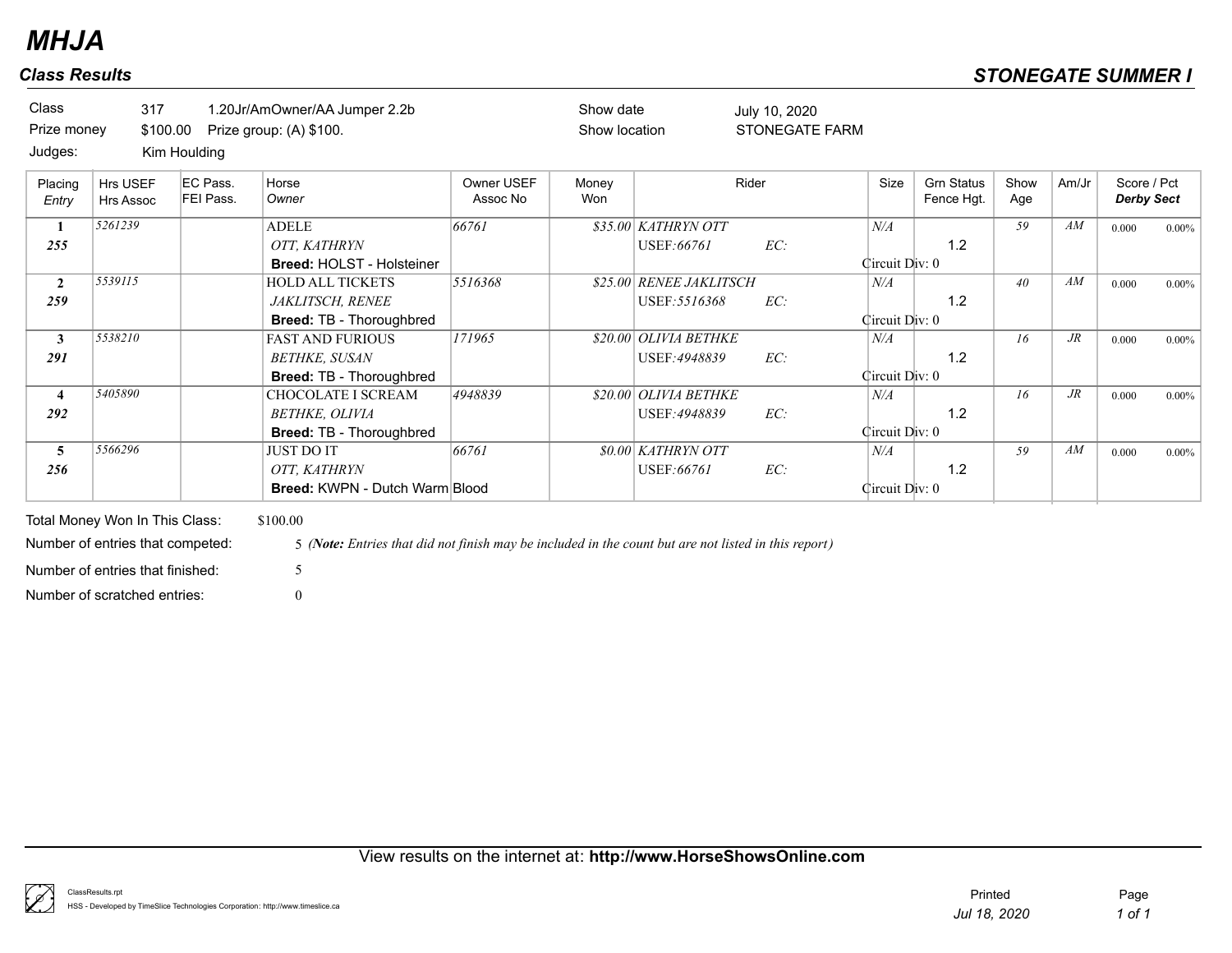| Class<br>Prize money<br>Judges: | 318<br>\$0.00                                                                                                                          | Kim Houlding          | .70m Puddle Jumper II.2b<br>Prize group: (1) \$0                                                                                  |                        | Show date<br>Show location |                                                | July 10, 2020<br><b>STONEGATE FARM</b> |                             |                                 |             |        |                                  |          |
|---------------------------------|----------------------------------------------------------------------------------------------------------------------------------------|-----------------------|-----------------------------------------------------------------------------------------------------------------------------------|------------------------|----------------------------|------------------------------------------------|----------------------------------------|-----------------------------|---------------------------------|-------------|--------|----------------------------------|----------|
| Placing<br>Entry                | Hrs USEF<br><b>Hrs Assoc</b>                                                                                                           | EC Pass.<br>FEI Pass. | Horse<br>Owner                                                                                                                    | Owner USEF<br>Assoc No | Money<br>Won               |                                                | Rider                                  | Size                        | <b>Grn Status</b><br>Fence Hgt. | Show<br>Age | Am/Jr  | Score / Pct<br><b>Derby Sect</b> |          |
| 1<br>451                        | 5161421                                                                                                                                |                       | <b>LANDRA</b><br>FOSS, SUSAN<br><b>Breed: HOLST - Holsteiner</b>                                                                  | 4988367                |                            | \$0.00 ABIGAIL SULLIVAN<br>USEF: 5660169SP     | EC:                                    | $N\!/\!A$<br>Circuit Div: 0 |                                 | 17          | $J\!R$ | 0.000                            | $0.00\%$ |
| $\overline{2}$<br>261           | 5613662                                                                                                                                |                       | MICKY WHITE SOX<br><b>BABCOCK LOKOWICH, MUFI</b><br>Breed: TB - Thoroughbred                                                      | 5567027                |                            | <b>\$0.00 LILLY LOKOWICH</b><br>USEF: 5590877  | EC:                                    | N/A<br>Circuit Div: 0       |                                 | 14          | $J\!R$ | 0.000                            | $0.00\%$ |
| $\mathbf{3}$<br>469             | 5146907                                                                                                                                |                       | <b>BEETHOVEN</b><br>KOPPELMAN, CINDY<br>Breed: TB - Thoroughbred                                                                  | 5229937 SP             |                            | \$0.00 OLIVIA LANSING<br>USEF: 5655827         | EC:                                    | N/A<br>Circuit Div: 0       |                                 | 26          | AM     | 0.000                            | $0.00\%$ |
| $\overline{\mathbf{4}}$<br>260  | 5553402                                                                                                                                |                       | <b>ROHERYN</b><br><b>GARDNER, STEPHANIE</b><br>Breed: TB - Thoroughbred                                                           | 5480821                |                            | <b>\$0.00 KATELYN YOCH</b><br>USEF: 5656626    | EC:                                    | Circuit Div: 0              |                                 | 13          | $J\!R$ | 0.000                            | $0.00\%$ |
| 5<br>303                        | 5263583                                                                                                                                |                       | <b>DON'T COUNT ME OUT</b><br>WOLFRAM, SAMANTHA<br>Breed: BWP - Belgian Warmblood                                                  | 5263520                |                            | \$0.00 LOLA WELL<br>USEF: 5656867              | EC:                                    | LARG1<br>Circuit Div: 0     |                                 | 16          | $J\!R$ | 0.000                            | $0.00\%$ |
| $\boldsymbol{6}$<br>290         | 5639121                                                                                                                                |                       | <b>POLAR VORTEX</b><br><b>WEESNER, NICOLE</b><br>Breed: KWPN - Dutch Warm Blood                                                   | 5458876                |                            | <b>\$0.00 KIRSTEN PRIEBE</b><br>USEF: 4913405  | EC:                                    | N/A<br>Circuit Div: 0       |                                 | 25          | PRO    | 0.000                            | $0.00\%$ |
| $\overline{7}$<br>271           | 5556992                                                                                                                                |                       | HARLEY'S PEPPY LADY<br>WORM, SAMANTHA                                                                                             | 5405031                |                            | \$0.00 SAMANTHA WORM<br>USEF: 5405031          | EC:                                    | N/A<br>Circuit Div: 0       |                                 | 14          | $J\!R$ | 0.000                            | $0.00\%$ |
| 8<br>270                        | 5556989                                                                                                                                |                       | <b>I AM SAM, SAM I AM</b><br><b>BRANDT</b> , GAIL<br>Breed: TB - Thoroughbred                                                     | 309911                 |                            | \$0.00 MARY T. KONU<br>USEF: 101294            | EC:                                    | N/A<br>Circuit Div: 0       |                                 | 53          | PRO    | 0.000                            | $0.00\%$ |
| 9<br>263                        | 5440458                                                                                                                                |                       | <b>MONTE CARLO</b><br>MALECHA, SUZANNE<br>Breed: KWPN - Dutch Warm Blood                                                          | 4952460                |                            | <b>\$0.00 SUZANNE MALECHA</b><br>USEF: 4952460 | EC:                                    | Circuit Div: 0              |                                 | 54          | AM     | 0.000                            | $0.00\%$ |
|                                 | Total Money Won In This Class:<br>Number of entries that competed:<br>Number of entries that finished:<br>Number of scratched entries: |                       | \$0.00<br>14 (Note: Entries that did not finish may be included in the count but are not listed in this report)<br>14<br>$\theta$ |                        |                            |                                                |                                        |                             |                                 |             |        |                                  |          |

## View results on the internet at: **http://www.HorseShowsOnline.com**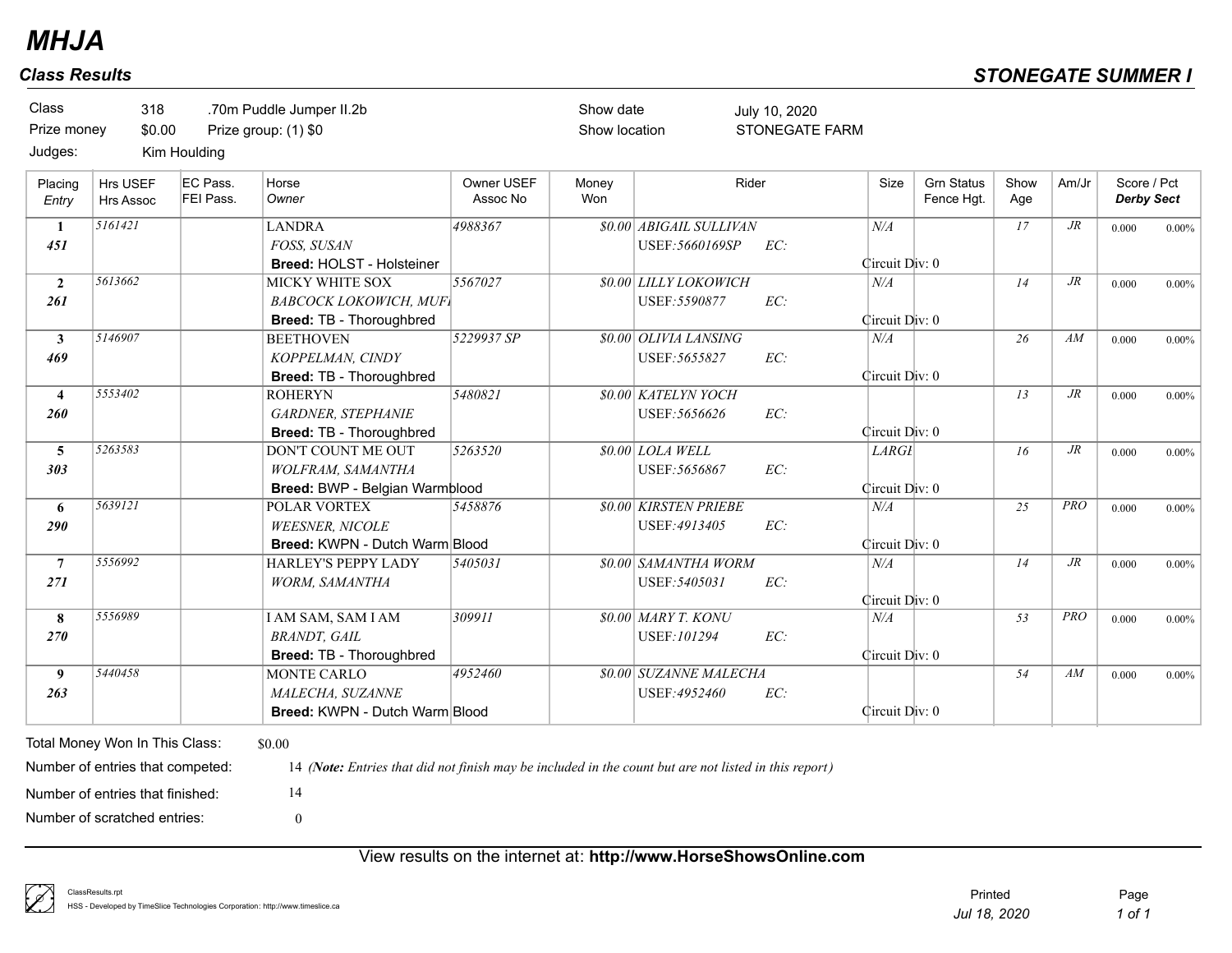| Class<br>Prize money<br>Judges: | 319<br>\$0.00                                                                                                                          | Kim Houlding          | .70m Puddle Jumper 2.1<br>Prize group: (1) \$0                                                                                        |                        | Show date<br>Show location |                                               | July 10, 2020<br><b>STONEGATE FARM</b> |                                |                                 |             |            |                                  |          |
|---------------------------------|----------------------------------------------------------------------------------------------------------------------------------------|-----------------------|---------------------------------------------------------------------------------------------------------------------------------------|------------------------|----------------------------|-----------------------------------------------|----------------------------------------|--------------------------------|---------------------------------|-------------|------------|----------------------------------|----------|
| Placing<br>Entry                | Hrs USEF<br><b>Hrs Assoc</b>                                                                                                           | EC Pass.<br>FEI Pass. | Horse<br>Owner                                                                                                                        | Owner USEF<br>Assoc No | Money<br>Won               |                                               | Rider                                  | Size                           | <b>Grn Status</b><br>Fence Hgt. | Show<br>Age | Am/Jr      | Score / Pct<br><b>Derby Sect</b> |          |
| $\mathbf{1}$<br>452             | 5660359                                                                                                                                |                       | $\overline{\text{NICO}}$<br><b>NUNN. BILL</b><br>Breed: TB - Thoroughbred                                                             | $\overline{50117}$     |                            | <b>\$0.00 JOY LOBERG</b><br>USEF: 5552582SP   | EC:                                    | N/A<br>Circuit Div: 0          |                                 | 17          | $J\!R$     | 0.000                            | $0.00\%$ |
| $\overline{2}$<br>271           | 5556992                                                                                                                                |                       | HARLEY'S PEPPY LADY<br>WORM, SAMANTHA                                                                                                 | 3405031                |                            | \$0.00 SAMANTHA WORM<br>USEF: 5405031         | EC:                                    | N/A<br>Circuit Div: 0          |                                 | 14          | $J\!R$     | 0.000                            | $0.00\%$ |
| $\mathbf{3}$<br>288             | 5508898                                                                                                                                |                       | <b>JUST PEACHES</b><br>DEJNO, JANE<br>Breed: WELX - Welsh Cross                                                                       | 5444409                |                            | \$0.00 ANNA PATON<br>USEF: 5450039            | EC:                                    | <b>MEDIU</b><br>Circuit Div: 0 |                                 | 11          | $J\!R$     | 0.000                            | $0.00\%$ |
| $\overline{\mathbf{4}}$<br>351  | 5359443                                                                                                                                |                       | <b>DROPS OF JUPITER</b><br>MIZRAHI, TAL<br>Breed: TB - Thoroughbred                                                                   | 5330056                |                            | <b>\$0.00 AINSLEY BARKER</b><br>USEF: 5655839 | EC:                                    | N/A<br>Circuit Div: 0          |                                 | 17          | $J\!R$     | 0.000                            | $0.00\%$ |
| 5<br>460                        | 5656738                                                                                                                                |                       | <b>MISCHIEF MANAGED</b><br>ZAVADIL, EMILY<br>Breed: TB - Thoroughbred                                                                 | 5290052                |                            | \$0.00 EMILY ZAVADIL<br>USEF: 5290052         | EC:                                    | N/A<br>Circuit Div: 0          |                                 | 20          | <b>PRO</b> | 0.000                            | $0.00\%$ |
| 6<br>290                        | 5639121                                                                                                                                |                       | POLAR VORTEX<br><b>WEESNER, NICOLE</b><br>Breed: KWPN - Dutch Warm Blood                                                              | 5458876                |                            | <b>\$0.00 KIRSTEN PRIEBE</b><br>USEF: 4913405 | EC:                                    | N/A<br>Circuit Div: 0          |                                 | 25          | <b>PRO</b> | 0.000                            | $0.00\%$ |
| $\overline{7}$<br>270           | 5556989                                                                                                                                |                       | I AM SAM, SAM I AM<br><b>BRANDT</b> , GAIL<br>Breed: TB - Thoroughbred                                                                | 309911                 |                            | <b>\$0.00 GAIL BRANDT</b><br>USEF: 309911     | EC:                                    | N/A<br>Circuit Div: 0          |                                 | 66          | AM         | 0.000                            | $0.00\%$ |
| 8<br>268                        | 5278001                                                                                                                                |                       | <b>POSH</b><br><b>BRANDT</b> , GAIL                                                                                                   | 309911                 |                            | \$0.00 REGHAN BRANDT<br>USEF: 5405023JAS      | EC:                                    | LARGI<br>Circuit Div: 0        |                                 | II          | $J\!R$     | 0.000                            | $0.00\%$ |
| 9<br>469                        | 5146907                                                                                                                                |                       | <b>BEETHOVEN</b><br>KOPPELMAN, CINDY<br>Breed: TB - Thoroughbred                                                                      | 5229937 SP             |                            | \$0.00 OLIVIA LANSING<br>USEF: 5655827        | EC:                                    | N/A<br>Circuit Div: 0          |                                 | 26          | AM         | 0.000                            | $0.00\%$ |
|                                 | Total Money Won In This Class:<br>Number of entries that competed:<br>Number of entries that finished:<br>Number of scratched entries: |                       | \$0.00<br>14 (Note: Entries that did not finish may be included in the count but are not listed in this report)<br>14<br>$\mathbf{0}$ |                        |                            |                                               |                                        |                                |                                 |             |            |                                  |          |

## View results on the internet at: **http://www.HorseShowsOnline.com**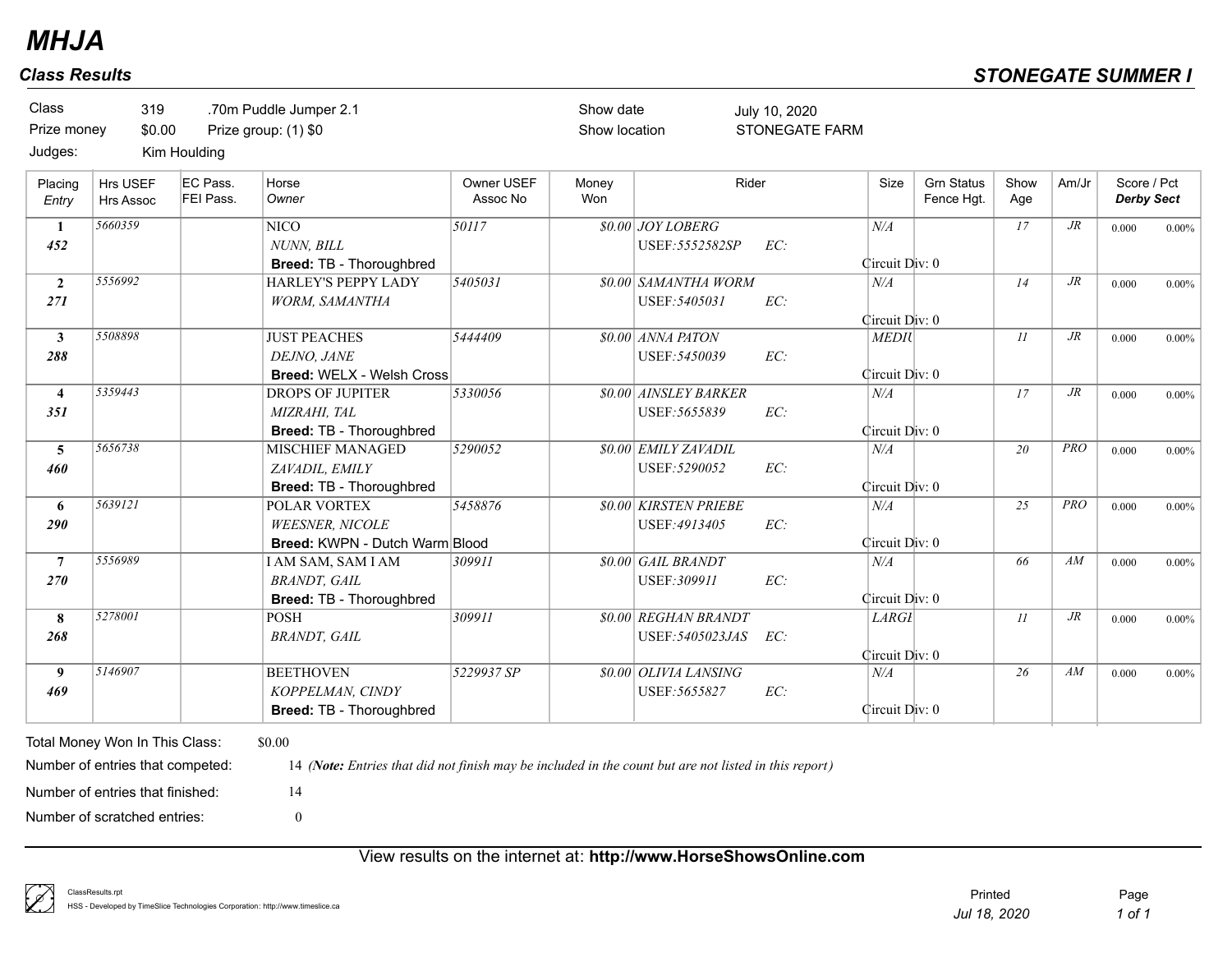| Class<br>Prize money<br>Judges: | 320<br>\$0.00                                                                                                                          | Kim Houlding          | .70m Puddle JumperII2.c<br>Prize group: (1) \$0                                                                                       |                        | Show date<br>Show location |                                                   | July 10, 2020<br><b>STONEGATE FARM</b> |                                |                                 |             |        |                                  |          |
|---------------------------------|----------------------------------------------------------------------------------------------------------------------------------------|-----------------------|---------------------------------------------------------------------------------------------------------------------------------------|------------------------|----------------------------|---------------------------------------------------|----------------------------------------|--------------------------------|---------------------------------|-------------|--------|----------------------------------|----------|
| Placing<br>Entry                | Hrs USEF<br>Hrs Assoc                                                                                                                  | EC Pass.<br>FEI Pass. | Horse<br>Owner                                                                                                                        | Owner USEF<br>Assoc No | Money<br>Won               |                                                   | Rider                                  | Size                           | <b>Grn Status</b><br>Fence Hgt. | Show<br>Age | Am/Jr  | Score / Pct<br><b>Derby Sect</b> |          |
| 1<br>452                        | 5660359                                                                                                                                |                       | <b>NICO</b><br>NUNN, BILL<br>Breed: TB - Thoroughbred                                                                                 | 50117                  |                            | \$0.00 JOY LOBERG<br>USEF: 5552582SP              | EC:                                    | N/A<br>Circuit Div: 0          |                                 | 17          | $J\!R$ | 0.000                            | $0.00\%$ |
| $\overline{2}$<br>271           | 5556992                                                                                                                                |                       | HARLEY'S PEPPY LADY<br>WORM, SAMANTHA                                                                                                 | 3405031                |                            | <b>\$0.00 SAMANTHA WORM</b><br>USEF: 5405031      | EC:                                    | N/A<br>Circuit Div: 0          |                                 | 14          | $J\!R$ | 0.000                            | $0.00\%$ |
| $\mathbf{3}$<br>469             | 5146907                                                                                                                                |                       | <b>BEETHOVEN</b><br>KOPPELMAN, CINDY<br>Breed: TB - Thoroughbred                                                                      | 5229937 SP             |                            | \$0.00 OLIVIA LANSING<br>USEF: 5655827            | EC:                                    | N/A<br>Circuit Div: 0          |                                 | 26          | AM     | 0.000                            | $0.00\%$ |
| $\overline{\mathbf{4}}$<br>451  | 5161421                                                                                                                                |                       | <b>LANDRA</b><br>FOSS, SUSAN<br>Breed: HOLST - Holsteiner                                                                             | 4988367                |                            | <b>\$0.00 ABIGAIL SULLIVAN</b><br>USEF: 5660169SP | EC:                                    | N/A<br>Circuit Div: 0          |                                 | 17          | $J\!R$ | 0.000                            | $0.00\%$ |
| 5<br>261                        | 5613662                                                                                                                                |                       | MICKY WHITE SOX<br><b>BABCOCK LOKOWICH, MUFI</b><br>Breed: TB - Thoroughbred                                                          | 5567027                |                            | <b>\$0.00 LILLY LOKOWICH</b><br>USEF: 5590877     | EC:                                    | N/A<br>Circuit Div: 0          |                                 | 14          | $J\!R$ | 0.000                            | $0.00\%$ |
| 6<br>351                        | 5359443                                                                                                                                |                       | <b>DROPS OF JUPITER</b><br>MIZRAHI, TAL<br>Breed: TB - Thoroughbred                                                                   | 5330056                |                            | <b>\$0.00 AINSLEY BARKER</b><br>USEF: 5655839     | EC:                                    | N/A<br>Circuit Div: 0          |                                 | 17          | $J\!R$ | 0.000                            | $0.00\%$ |
| $\overline{7}$<br>260           | 5553402                                                                                                                                |                       | <b>ROHERYN</b><br><b>GARDNER, STEPHANIE</b><br>Breed: TB - Thoroughbred                                                               | 5480821                |                            | <b>\$0.00 KATELYN YOCH</b><br>USEF: 5656626       | EC:                                    | Circuit Div: 0                 |                                 | 13          | $J\!R$ | 0.000                            | $0.00\%$ |
| 8<br>267                        | 5375333                                                                                                                                |                       | MEANT TO BE CHOCOLATE 309911<br><b>BRANDT</b> , GAIL                                                                                  |                        |                            | <b>\$0.00 NORA HUSETH</b><br>USEF: 5456426        | EC:                                    | <b>LARGI</b><br>Circuit Div: 0 |                                 | 11          | $J\!R$ | 0.000                            | $0.00\%$ |
| 9<br>303                        | 5263583                                                                                                                                |                       | DON'T COUNT ME OUT<br>WOLFRAM, SAMANTHA<br>Breed: BWP - Belgian Warmblood                                                             | 5263520                |                            | \$0.00 LOLA WELL<br>USEF: 5656867                 | EC:                                    | <b>LARGI</b><br>Circuit Div: 0 |                                 | 16          | $J\!R$ | 0.000                            | $0.00\%$ |
|                                 | Total Money Won In This Class:<br>Number of entries that competed:<br>Number of entries that finished:<br>Number of scratched entries: |                       | \$0.00<br>15 (Note: Entries that did not finish may be included in the count but are not listed in this report)<br>15<br>$\mathbf{0}$ |                        |                            |                                                   |                                        |                                |                                 |             |        |                                  |          |

## View results on the internet at: **http://www.HorseShowsOnline.com**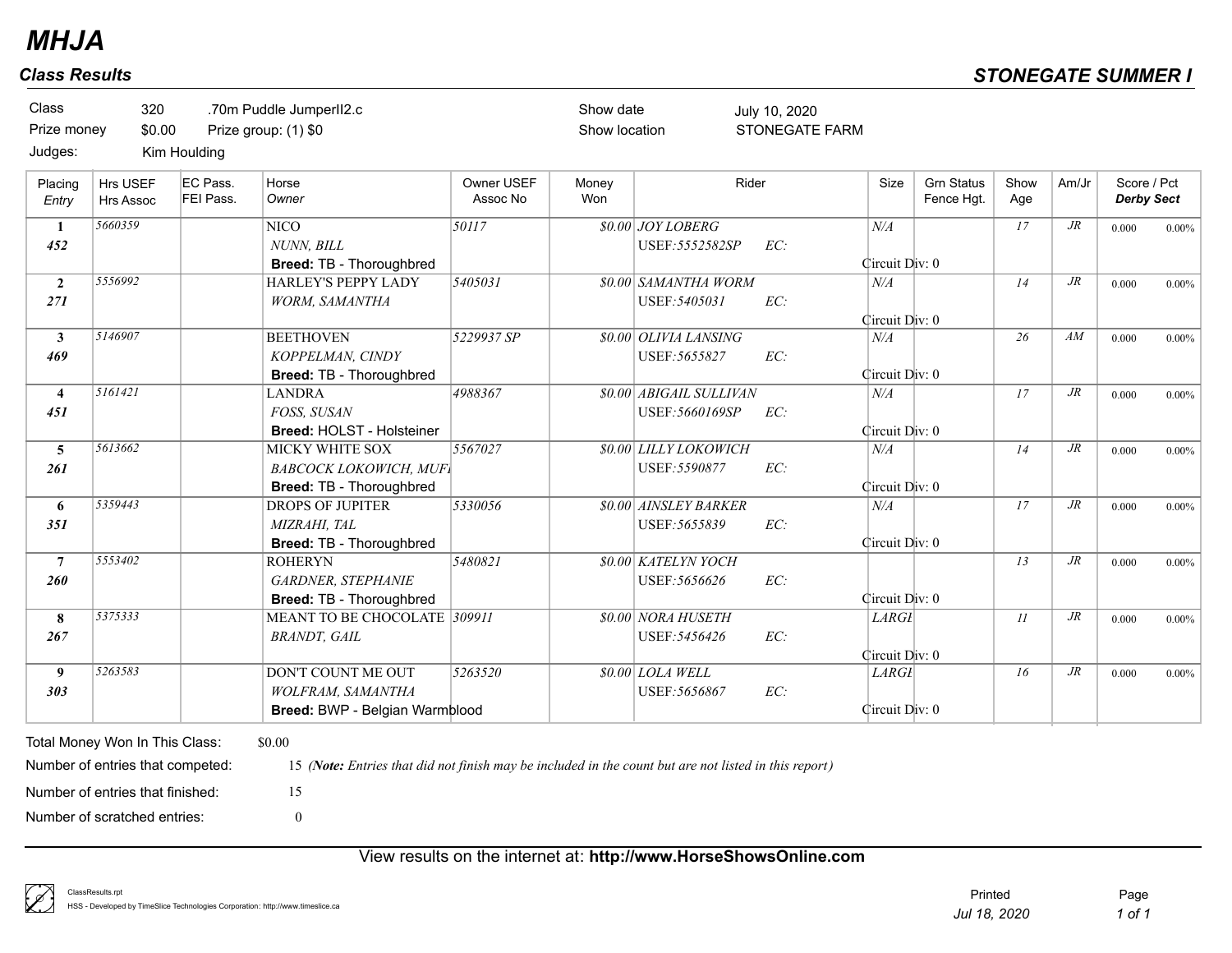| Class<br>Prize money<br>Judges: | 321<br>\$0.00                | Kim Houlding          | .70m Puddle Jumper II2.b<br>Prize group: (1) \$0                                 |                        | Show date<br>Show location |                                               | July 10, 2020<br><b>STONEGATE FARM</b> |                                |                                 |             |        |                                  |          |
|---------------------------------|------------------------------|-----------------------|----------------------------------------------------------------------------------|------------------------|----------------------------|-----------------------------------------------|----------------------------------------|--------------------------------|---------------------------------|-------------|--------|----------------------------------|----------|
| Placing<br>Entry                | Hrs USEF<br><b>Hrs Assoc</b> | EC Pass.<br>FEI Pass. | Horse<br>Owner                                                                   | Owner USEF<br>Assoc No | Money<br>Won               |                                               | Rider                                  | Size                           | <b>Grn Status</b><br>Fence Hgt. | Show<br>Age | Am/Jr  | Score / Pct<br><b>Derby Sect</b> |          |
| $\mathbf{1}$                    | 5660359                      |                       | <b>NICO</b>                                                                      | 50117                  |                            | \$0.00 JOY LOBERG                             |                                        | N/A                            |                                 | 17          | $J\!R$ | 0.000                            | $0.00\%$ |
| 452                             |                              |                       | NUNN, BILL<br>Breed: TB - Thoroughbred                                           |                        |                            | USEF: 5552582SP                               | EC:                                    | Circuit Div: 0                 |                                 |             |        |                                  |          |
| $\overline{2}$<br>260           | 5553402                      |                       | <b>ROHERYN</b><br><b>GARDNER, STEPHANIE</b><br>Breed: TB - Thoroughbred          | 5480821                |                            | <b>\$0.00 KATELYN YOCH</b><br>USEF: 5656626   | EC:                                    | Circuit Div: 0                 |                                 | 13          | $J\!R$ | 0.000                            | $0.00\%$ |
| $\mathbf{3}$<br>351             | 5359443                      |                       | DROPS OF JUPITER<br>MIZRAHI, TAL<br>Breed: TB - Thoroughbred                     | 5330056                |                            | <b>\$0.00 AINSLEY BARKER</b><br>USEF: 5655839 | EC:                                    | N/A<br>Circuit Div: 0          |                                 | 17          | $J\!R$ | 0.000                            | $0.00\%$ |
| $\overline{\mathbf{4}}$<br>451  | 5161421                      |                       | <b>LANDRA</b><br><b>FOSS. SUSAN</b><br>Breed: HOLST - Holsteiner                 | 4988367                |                            | \$0.00 ABIGAIL SULLIVAN<br>USEF: 5660169SP    | EC:                                    | N/A<br>Circuit Div: 0          |                                 | 17          | $J\!R$ | 0.000                            | $0.00\%$ |
| 5<br>460                        | 5656738                      |                       | <b>MISCHIEF MANAGED</b><br>ZAVADIL, EMILY<br>Breed: TB - Thoroughbred            | 5290052                |                            | \$0.00 EMILY ZAVADIL<br>USEF: 5290052         | EC:                                    | N/A<br>Circuit Div: 0          |                                 | 20          | PRO    | 0.000                            | $0.00\%$ |
| 6<br>469                        | 5146907                      |                       | <b>BEETHOVEN</b><br>KOPPELMAN, CINDY<br>Breed: TB - Thoroughbred                 | 5229937 SP             |                            | \$0.00 OLIVIA LANSING<br>USEF: 5655827        | EC:                                    | N/A<br>Circuit Div: 0          |                                 | 26          | AM     | 0.000                            | $0.00\%$ |
| $\overline{7}$<br>271           | 5556992                      |                       | HARLEY'S PEPPY LADY<br>WORM, SAMANTHA                                            | 5405031                |                            | \$0.00 SAMANTHA WORM<br>USEF: 5405031         | EC:                                    | N/A<br>Circuit Div: 0          |                                 | 14          | $J\!R$ | 0.000                            | $0.00\%$ |
| 8<br>303                        | 5263583                      |                       | <b>DON'T COUNT ME OUT</b><br>WOLFRAM, SAMANTHA<br>Breed: BWP - Belgian Warmblood | 5263520                |                            | \$0.00 LOLA WELL<br>USEF: 5656867             | EC:                                    | <b>LARGI</b><br>Circuit Div: 0 |                                 | 16          | $J\!R$ | 0.000                            | $0.00\%$ |

Number of scratched entries: 0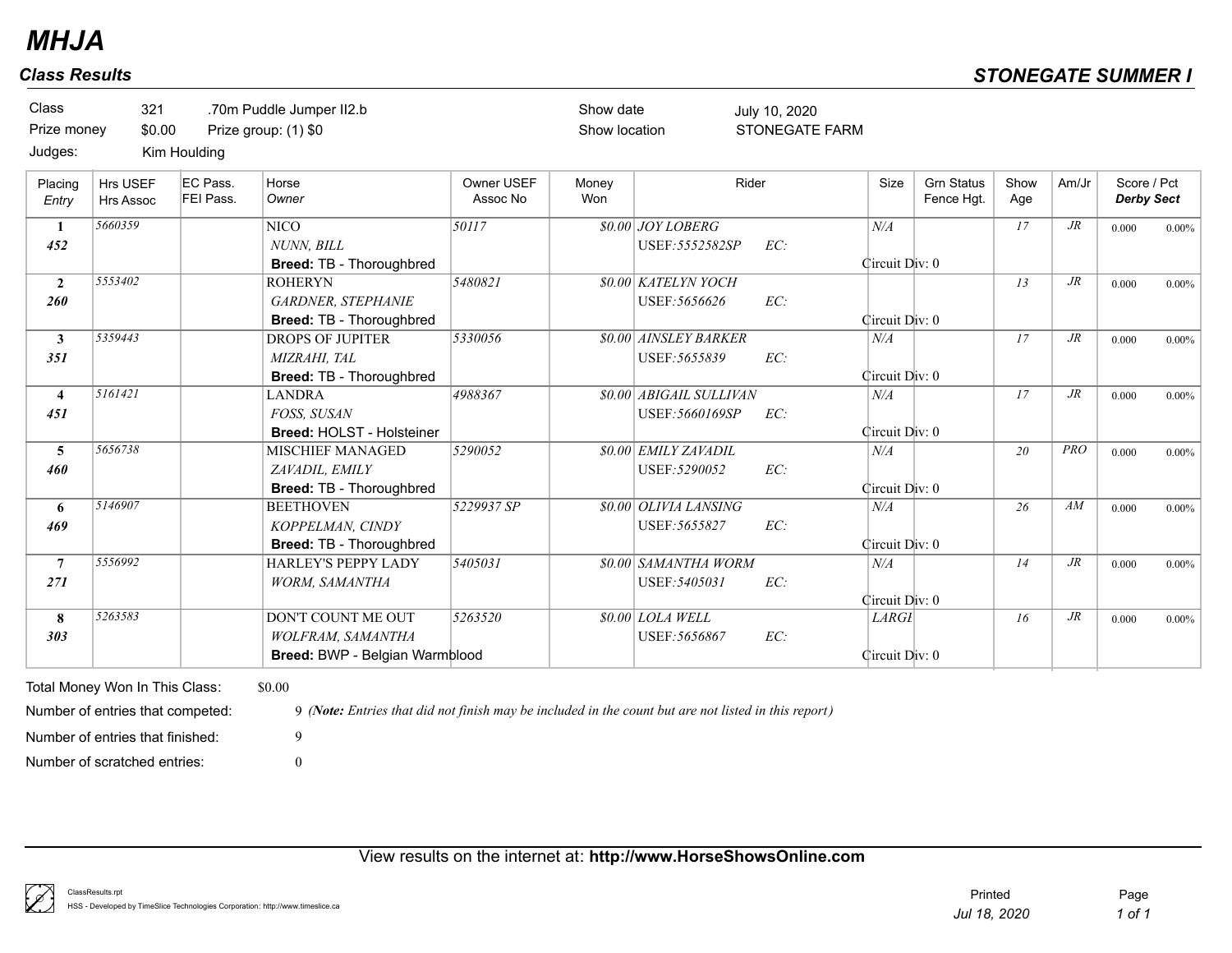| EC Pass.<br>Rider<br><b>Grn Status</b><br>Show<br>Horse<br>Owner USEF<br>Money<br>Size<br>Am/Jr<br>Hrs USEF<br>Placing<br>FEI Pass.<br>Assoc No<br>Won<br>Owner<br>Fence Hqt.<br>Age<br>Hrs Assoc<br>Entry<br>5556992<br><b>HARLEY'S PEPPY LADY</b><br>5405031<br><b>\$0.00 SAMANTHA WORM</b><br>N/A<br>$J\!R$<br>14<br>1<br>EC:<br>USEF: 5405031<br>271<br><b>WORM, SAMANTHA</b><br>Circuit Div: 0<br>5112570<br>5029363<br>\$0.00 LORI GARDUNO<br>57<br>AM<br><b>MASERATI</b><br>$\overline{2}$<br>N/A<br>USEF: 5227840<br>EC:<br>463<br>GARDUNO, CLAIRE<br>Circuit Div: 0<br>5656554<br>\$0.00 DANA JOHNSON<br>$\mathbf{3}$<br>MILBURN HSH<br>5004688<br>48<br>AM<br>N/A<br>EC:<br>USEF: 5004688<br>464<br>JOHNSON, DANA<br><b>Breed: KWPN - Dutch Warm Blood</b><br>Circuit Div: 0 |                                  |
|----------------------------------------------------------------------------------------------------------------------------------------------------------------------------------------------------------------------------------------------------------------------------------------------------------------------------------------------------------------------------------------------------------------------------------------------------------------------------------------------------------------------------------------------------------------------------------------------------------------------------------------------------------------------------------------------------------------------------------------------------------------------------------------|----------------------------------|
|                                                                                                                                                                                                                                                                                                                                                                                                                                                                                                                                                                                                                                                                                                                                                                                        | Score / Pct<br><b>Derby Sect</b> |
|                                                                                                                                                                                                                                                                                                                                                                                                                                                                                                                                                                                                                                                                                                                                                                                        | 0.000<br>$0.00\%$                |
|                                                                                                                                                                                                                                                                                                                                                                                                                                                                                                                                                                                                                                                                                                                                                                                        | 0.000<br>$0.00\%$                |
|                                                                                                                                                                                                                                                                                                                                                                                                                                                                                                                                                                                                                                                                                                                                                                                        | 0.000<br>$0.00\%$                |
| 5315047<br><b>\$0.00 MARY T. KONU</b><br>PRO<br>53<br><b>HELLO POPPY</b><br>309911<br>N/A<br>$\overline{4}$<br>EC:<br>USEF:101294<br><b>BRANDT, GAIL</b><br>269<br><b>Breed: HANN - Hanoverian</b><br>Circuit Div: 0                                                                                                                                                                                                                                                                                                                                                                                                                                                                                                                                                                   | 0.000<br>$0.00\%$                |
| 5097079<br>$J\!R$<br>5552579<br><b>80.00 TARYN KLOMBIES</b><br>II<br>5<br>MEMPHIS TENNESSEE<br><b>KLOMBIES, TARYN</b><br>USEF: 5552579<br>EC:<br>298<br>Circuit Div: 0<br>Breed: WB - Warm Blood                                                                                                                                                                                                                                                                                                                                                                                                                                                                                                                                                                                       | 0.000<br>$0.00\%$                |
| 5536433<br><b>\$0.00 MAYA CHOI</b><br><b>A MILION REASONS</b><br>5535859<br>$J\!R$<br>16<br>N/A<br>6<br>EC:<br>296<br>CHOI. MAYA<br>USEF: 5535859<br><b>Breed: HOLST - Holsteiner</b><br>Circuit Div: 0                                                                                                                                                                                                                                                                                                                                                                                                                                                                                                                                                                                | 0.000<br>$0.00\%$                |
| 5419679<br>KOMET UNO<br>182456<br>\$0.00 MICHELLE GRANRUD<br><b>PRO</b><br>$\overline{7}$<br>N/A<br>44<br>274<br>USEF:182456<br>EC:<br><b>GRANRUD, MICHELLE</b><br>Circuit Div: 0                                                                                                                                                                                                                                                                                                                                                                                                                                                                                                                                                                                                      | 0.000<br>$0.00\%$                |
| \$0.00<br>Total Money Won In This Class:<br>7 (Note: Entries that did not finish may be included in the count but are not listed in this report)<br>Number of entries that competed:                                                                                                                                                                                                                                                                                                                                                                                                                                                                                                                                                                                                   |                                  |
| Number of entries that finished:<br>$\theta$<br>Number of scratched entries:                                                                                                                                                                                                                                                                                                                                                                                                                                                                                                                                                                                                                                                                                                           |                                  |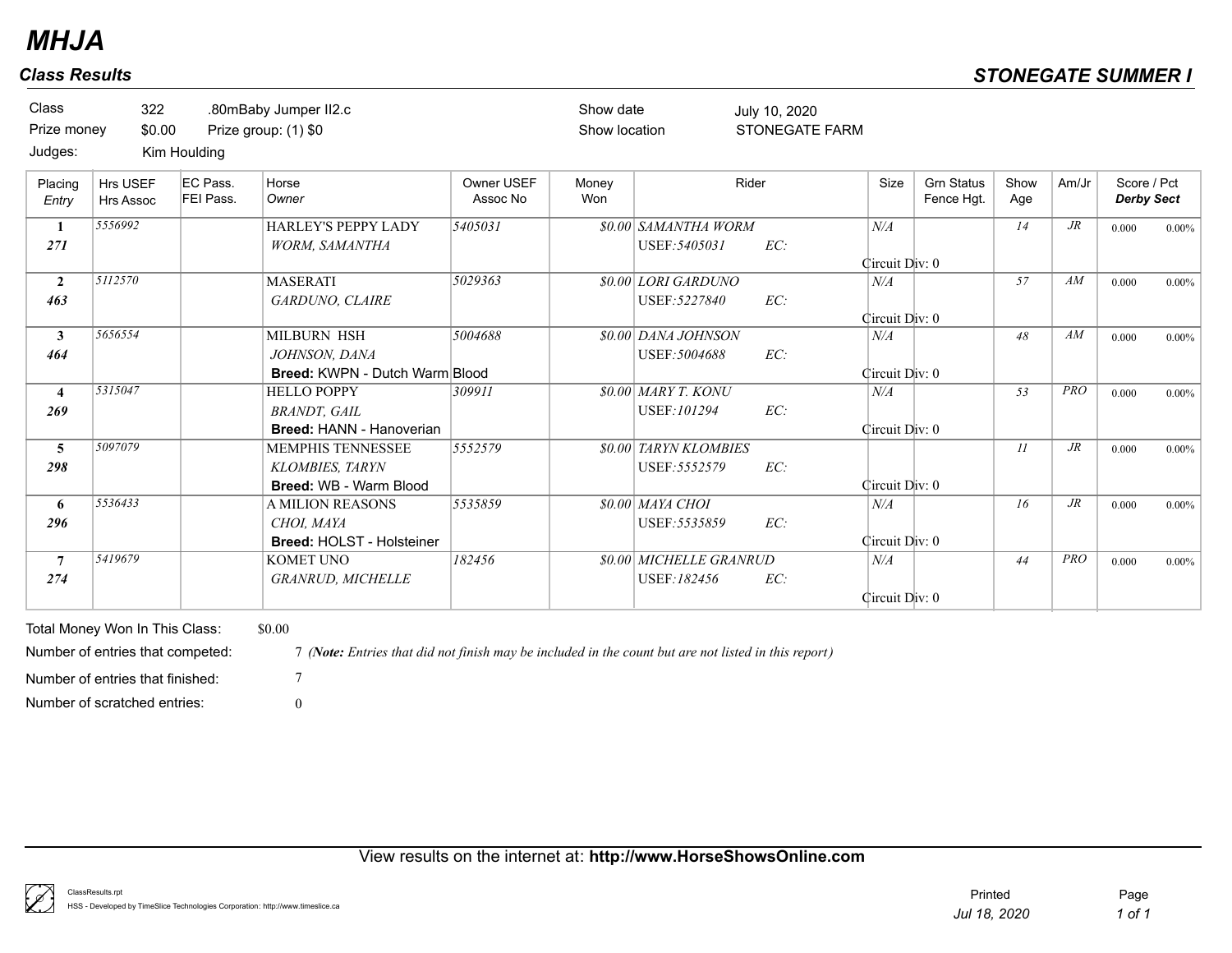| Class<br>Prize money<br>Judges: | 323<br>\$0.00                                                      | Kim Houlding          | .80mBaby Jumper 2.1<br>Prize group: (1) \$0                                                                    |                        | Show date<br>Show location |                                               | July 10, 2020<br><b>STONEGATE FARM</b> |                       |                                 |             |            |                                  |          |
|---------------------------------|--------------------------------------------------------------------|-----------------------|----------------------------------------------------------------------------------------------------------------|------------------------|----------------------------|-----------------------------------------------|----------------------------------------|-----------------------|---------------------------------|-------------|------------|----------------------------------|----------|
| Placing<br>Entry                | Hrs USEF<br>Hrs Assoc                                              | EC Pass.<br>FEI Pass. | Horse<br>Owner                                                                                                 | Owner USEF<br>Assoc No | Money<br>Won               |                                               | Rider                                  | Size                  | <b>Grn Status</b><br>Fence Hgt. | Show<br>Age | Am/Jr      | Score / Pct<br><b>Derby Sect</b> |          |
| -1<br>271                       | 5556992                                                            |                       | HARLEY'S PEPPY LADY<br><b>WORM, SAMANTHA</b>                                                                   | 5405031                |                            | <b>80.00 SAMANTHA WORM</b><br>USEF: 5405031   | EC:                                    | N/A<br>Circuit Div: 0 |                                 | 14          | $J\!R$     | 0.000                            | $0.00\%$ |
| $\overline{2}$<br>298           | 5097079                                                            |                       | <b>MEMPHIS TENNESSEE</b><br><b>KLOMBIES, TARYN</b><br>Breed: WB - Warm Blood                                   | 5552579                |                            | <b>80.00 TARYN KLOMBIES</b><br>USEF: 5552579  | EC:                                    | Circuit Div: 0        |                                 | II          | $J\!R$     | 0.000                            | $0.00\%$ |
| $\mathbf{3}$<br>463             | 5112570                                                            |                       | <b>MASERATI</b><br>GARDUNO, CLAIRE                                                                             | 5029363                |                            | \$0.00 LORI GARDUNO<br>USEF: 5227840          | EC:                                    | N/A<br>Circuit Div: 0 |                                 | 57          | AM         | 0.000                            | $0.00\%$ |
| $\overline{4}$<br>269           | 5315047                                                            |                       | <b>HELLO POPPY</b><br><b>BRANDT.</b> GAIL<br><b>Breed: HANN - Hanoverian</b>                                   | 309911                 |                            | \$0.00 MARY T. KONU<br>USEF: 101294           | EC:                                    | N/A<br>Circuit Div: 0 |                                 | 53          | <b>PRO</b> | 0.000                            | $0.00\%$ |
| $\overline{5}$<br>274           | 5419679                                                            |                       | <b>KOMET UNO</b><br><b>GRANRUD, MICHELLE</b>                                                                   | 182456                 |                            | <b>\$0.00 MICHELLE GRANRUD</b><br>USEF:182456 | EC:                                    | N/A<br>Circuit Div: 0 |                                 | 44          | <b>PRO</b> | 0.000                            | $0.00\%$ |
| 6<br>296                        | 5536433                                                            |                       | <b>A MILION REASONS</b><br>CHOI, MAYA<br>Breed: HOLST - Holsteiner                                             | 5535859                |                            | <b>\$0.00 MAYA CHOI</b><br>USEF: 5535859      | EC:                                    | N/A<br>Circuit Div: 0 |                                 | 16          | $J\!R$     | 0.000                            | $0.00\%$ |
| $\overline{7}$<br>464           | 5656554                                                            |                       | MILBURN HSH<br>JOHNSON, DANA<br><b>Breed: KWPN - Dutch Warm Blood</b>                                          | 5004688                |                            | \$0.00 DANA JOHNSON<br>USEF: 5004688          | EC:                                    | N/A<br>Circuit Div: 0 |                                 | 48          | AM         | 0.000                            | $0.00\%$ |
|                                 | Total Money Won In This Class:<br>Number of entries that competed: |                       | \$0.00<br>7 (Note: Entries that did not finish may be included in the count but are not listed in this report) |                        |                            |                                               |                                        |                       |                                 |             |            |                                  |          |
|                                 | Number of entries that finished:<br>Number of scratched entries:   |                       | $\theta$                                                                                                       |                        |                            |                                               |                                        |                       |                                 |             |            |                                  |          |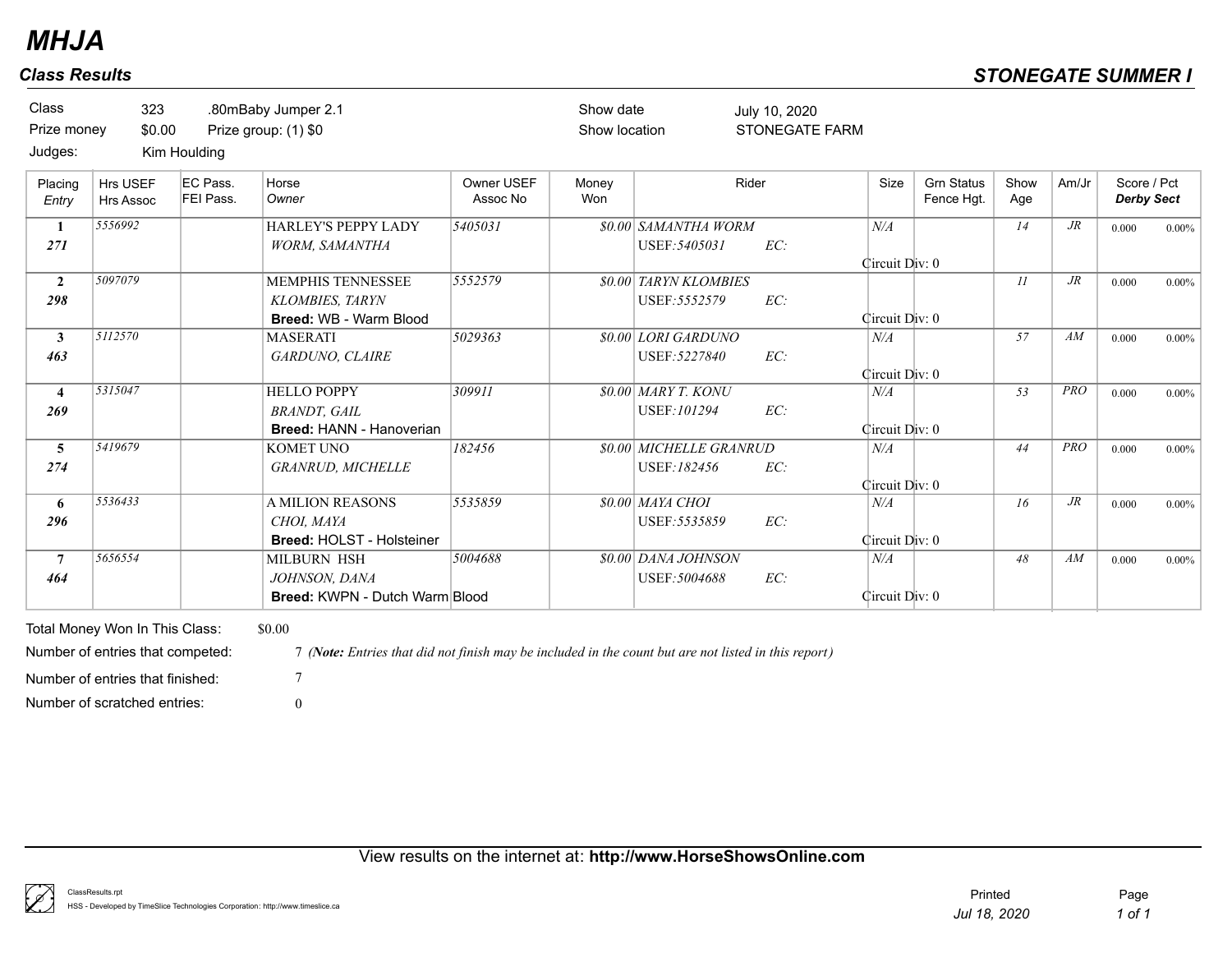| <b>Class</b><br>Prize money<br>Judges: | 324<br>\$0.00                | Kim Houlding          | .85m Jumper II.2b<br>Prize group: (1) \$0                                      |                        | Show date<br>Show location |                                                 | July 10, 2020<br><b>STONEGATE FARM</b> |                       |                                 |             |        |                                  |          |
|----------------------------------------|------------------------------|-----------------------|--------------------------------------------------------------------------------|------------------------|----------------------------|-------------------------------------------------|----------------------------------------|-----------------------|---------------------------------|-------------|--------|----------------------------------|----------|
| Placing<br>Entry                       | <b>Hrs USEF</b><br>Hrs Assoc | EC Pass.<br>FEI Pass. | Horse<br>Owner                                                                 | Owner USEF<br>Assoc No | Money<br>Won               |                                                 | Rider                                  | Size                  | <b>Grn Status</b><br>Fence Hqt. | Show<br>Age | Am/Jr  | Score / Pct<br><b>Derby Sect</b> |          |
| 1<br>299                               | 5640736                      |                       | <b>SERGEANT PEPPER</b><br>SWEET OAK FARM, .<br>Breed: SWB - Swedish Warm Blood | 5008633                |                            | \$0.00 MAE FOSS<br>USEF: 5316302                | EC:                                    | N/A<br>Circuit Div: 0 |                                 | 16          | $J\!R$ | 0.000                            | $0.00\%$ |
| $\overline{2}$<br>448                  | 5629052                      |                       | <b>C'EST LA VIE</b><br>JOHNSON, ISABELLA<br><b>Breed: TB - Thoroughbred</b>    | 5458708                |                            | \$0.00 ISABELLA JOHNSON<br>USEF: 5458708        | EC:                                    | N/A<br>Circuit Div: 0 |                                 | 17          | $J\!R$ | 0.000                            | $0.00\%$ |
| $\mathbf{3}$<br>294                    | 4818056                      |                       | <b>NAIROBI</b><br><b>RILEY. SHANNON</b><br><b>Breed: SF - Selle Francais</b>   | 189948                 |                            | \$0.00 MIA GENEREUX<br>USEF: 5585185SP          | EC:                                    | N/A<br>Circuit Div: 0 |                                 | 28          |        | 0.000                            | $0.00\%$ |
| $\overline{4}$<br>475                  | 5418814                      |                       | <b>DANNAGAN</b><br>BOO, MIA<br><b>Breed: TB - Thoroughbred</b>                 | 4758641 SP             |                            | $$0.00$ MIA BOO<br>USEF: 4758641SP              | EC:                                    | N/A<br>Circuit Div: 0 |                                 | 27          | AM     | 0.000                            | $0.00\%$ |
| 5<br>459                               | 5348030                      |                       | <b>SPIDERMAN</b><br>CULLIGAN, DAISY<br><b>Breed: PA/PI - Paint/Pinto</b>       | 5356156                |                            | \$0.00 DAISY CULLIGAN<br>USEF: 5356156          | EC:                                    | N/A<br>Circuit Div: 0 |                                 | 13          | $J\!R$ | 0.000                            | $0.00\%$ |
| 6<br>456                               | 5392824                      |                       | <b>LA VALENTINA</b><br>SUAREZ, ELIZABETH<br>Breed: WESTF - Westfalian          | 5538354                |                            | <b>\$0.00 ELIZABETH SUAREZ</b><br>USEF: 5538354 | EC:                                    | N/A<br>Circuit Div: 0 |                                 | 48          | AM     | 0.000                            | $0.00\%$ |
| $7\phantom{.0}$<br>480                 | 5234421                      |                       | <b>MYSTIC'S DREAM</b><br>HUDELLA, ISABELLA                                     | 5281260                |                            | \$0.00 ISABELLA HUDELLA<br>USEF: 5281260        | EC:                                    | N/A<br>Circuit Div: 0 |                                 | 16          | $J\!R$ | 0.000                            | $0.00\%$ |
| 8<br>476                               | 5059203                      |                       | ZALASKO<br>FEDOR, MELISSA                                                      | 4022920                |                            | $$0.00$ LILA FEDOR<br>USEF: 5199628             | EC:                                    | N/A<br>Circuit Div: 0 |                                 | 15          | $J\!R$ | 0.000                            | $0.00\%$ |

Number of scratched entries: 0 Number of entries that finished: 11

Number of entries that competed: 11 *(Note: Entries that did not finish may be included in the count but are not listed in this report)*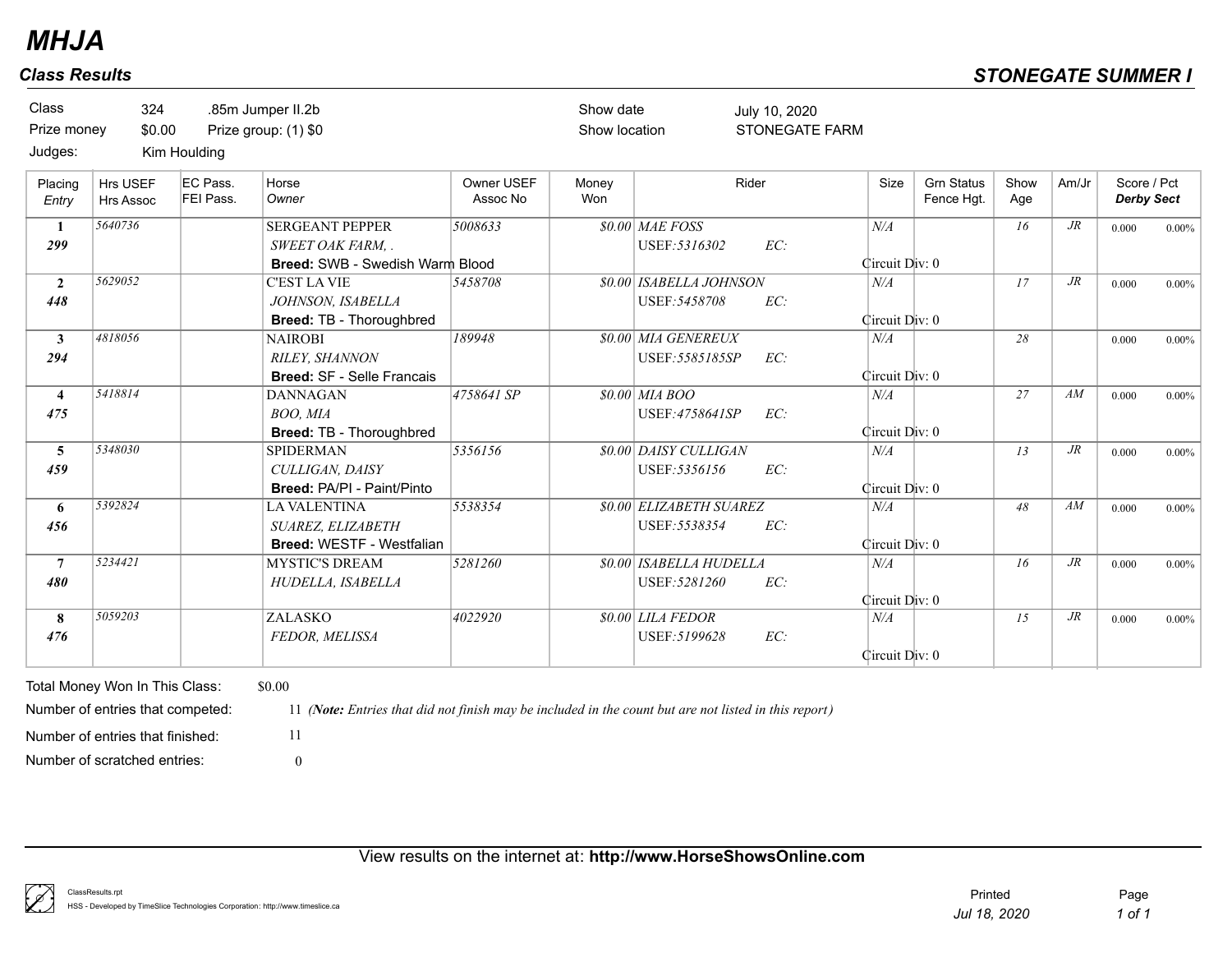| <b>Class</b><br>Prize money | 325<br>\$0.00                       |                              | .85m Jumper 2.1<br>Prize group: (1) \$0                                   |                        | Show date<br>Show location |                                                   | July 10, 2020<br><b>STONEGATE FARM</b> |                       |                                 |             |        |                                  |          |
|-----------------------------|-------------------------------------|------------------------------|---------------------------------------------------------------------------|------------------------|----------------------------|---------------------------------------------------|----------------------------------------|-----------------------|---------------------------------|-------------|--------|----------------------------------|----------|
| Judges:                     |                                     | Kim Houlding                 |                                                                           |                        |                            |                                                   |                                        |                       |                                 |             |        |                                  |          |
| Placing<br>Entry            | <b>Hrs USEF</b><br><b>Hrs Assoc</b> | EC Pass.<br><b>FEI Pass.</b> | Horse<br>Owner                                                            | Owner USEF<br>Assoc No | Money<br>Won               |                                                   | Rider                                  | Size                  | <b>Grn Status</b><br>Fence Hgt. | Show<br>Age | Am/Jr  | Score / Pct<br><b>Derby Sect</b> |          |
| 1<br>427                    | 5496918                             |                              | <b>BORDEAUX BANDIT</b><br><b>WOOD, LAUREN</b><br>Breed: TB - Thoroughbred | 5094226                |                            | \$0.00 TAMMY HUGHES<br>USEF: 5465200SP            | EC:                                    | Circuit Div: 0        |                                 | 15          | $J\!R$ | 0.000                            | $0.00\%$ |
| $\overline{2}$<br>459       | 5348030                             |                              | <b>SPIDERMAN</b><br>CULLIGAN, DAISY<br>Breed: PA/PI - Paint/Pinto         | 5356156                |                            | \$0.00 DAISY CULLIGAN<br>USEF: 5356156            | EC:                                    | N/A<br>Circuit Div: 0 |                                 | 13          | $J\!R$ | 0.000                            | $0.00\%$ |
| $\mathbf{3}$<br>480         | 5234421                             |                              | <b>MYSTIC'S DREAM</b><br>HUDELLA, ISABELLA                                | 5281260                |                            | <b>\$0.00 ISABELLA HUDELLA</b><br>USEF: 5281260   | EC:                                    | N/A<br>Circuit Div: 0 |                                 | 16          | $J\!R$ | 0.000                            | $0.00\%$ |
| $\overline{4}$<br>294       | 4818056                             |                              | <b>NAIROBI</b><br>RILEY, SHANNON<br><b>Breed: SF - Selle Francais</b>     | 189948                 |                            | \$0.00 MIA GENEREUX<br>USEF: 5585185SP            | EC:                                    | N/A<br>Circuit Div: 0 |                                 | 28          |        | 0.000                            | $0.00\%$ |
| 5<br>456                    | 5392824                             |                              | <b>LA VALENTINA</b><br>SUAREZ, ELIZABETH<br>Breed: WESTF - Westfalian     | 5538354                |                            | <b>\$0.00 ELIZABETH SUAREZ</b><br>USEF: 5538354   | EC:                                    | N/A<br>Circuit Div: 0 |                                 | 48          | AM     | 0.000                            | $0.00\%$ |
| 6<br>476                    | 5059203                             |                              | ZALASKO<br>FEDOR, MELISSA                                                 | 4022920                |                            | \$0.00 LILA FEDOR<br>USEF: 5199628                | EC:                                    | N/A<br>Circuit Div: 0 |                                 | 15          | $J\!R$ | 0.000                            | $0.00\%$ |
| $\overline{7}$<br>455       | 5345547                             |                              | <b>REVELATION</b><br>TOW ARNETT. JEFFREY<br>Breed: HANN - Hanoverian      | 5412927                |                            | <b>\$0.00 JEFFREY TOW ARNETT</b><br>USEF: 5412927 | EC:                                    | N/A<br>Circuit Div: 0 |                                 | 33          | AM     | 0.000                            | $0.00\%$ |
| 8<br>472                    | 5611267                             |                              | RINGWOOD TICKET NRO<br>NAUSS, NORA<br>Breed: ISH - Irish                  | 5626491                |                            | <b>80.00 NORA NAUSS</b><br>USEF: 5626491          | EC:                                    | N/A<br>Circuit Div: 0 |                                 | 13          | $J\!R$ | 0.000                            | $0.00\%$ |

View results on the internet at: **http://www.HorseShowsOnline.com**

Number of scratched entries: 0 Number of entries that finished: 11

ţ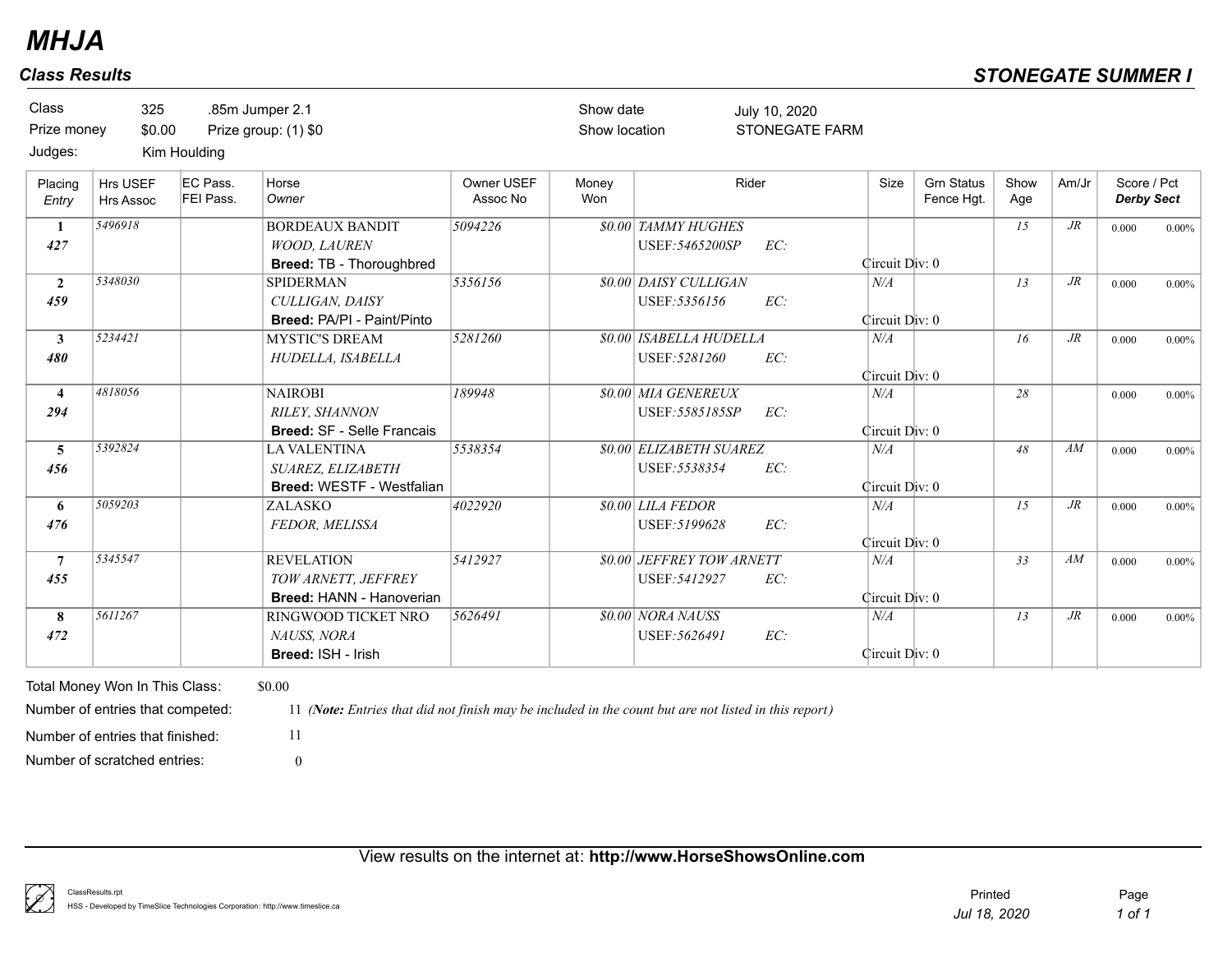| <b>Class</b><br>Prize money<br>Judges: | 326<br>\$0.00                  | Kim Houlding          | .85m Jumper 2,2c<br>Prize group: (1) \$0 |                        | Show date<br>Show location |                             | July 10, 2020<br><b>STONEGATE FARM</b> |                |                                 |             |            |                                  |          |
|----------------------------------------|--------------------------------|-----------------------|------------------------------------------|------------------------|----------------------------|-----------------------------|----------------------------------------|----------------|---------------------------------|-------------|------------|----------------------------------|----------|
| Placing<br>Entry                       | <b>Hrs USEF</b><br>Hrs Assoc   | EC Pass.<br>FEI Pass. | Horse<br>Owner                           | Owner USEF<br>Assoc No | Money<br>Won               |                             | Rider                                  | Size           | <b>Grn Status</b><br>Fence Hgt. | Show<br>Age | Am/Jr      | Score / Pct<br><b>Derby Sect</b> |          |
| $\mathbf{1}$                           | 5656554                        |                       | <b>MILBURN HSH</b>                       | 5004688                |                            | <b>\$0.00 DARCY WORKMAN</b> |                                        | N/A            |                                 | 34          | <b>PRO</b> | 0.000                            | $0.00\%$ |
| 464                                    |                                |                       | JOHNSON, DANA                            |                        |                            | USEF:4980212SP              | EC:                                    |                |                                 |             |            |                                  |          |
|                                        |                                |                       | <b>Breed: KWPN - Dutch Warm Blood</b>    |                        |                            |                             |                                        | Circuit Div: 0 |                                 |             |            |                                  |          |
| $\mathbf{2}$                           | 5032271                        |                       | <b>SHIRAZ</b>                            | 265169                 |                            | <b>\$0.00 ANNA PETERSON</b> |                                        | $N\!/\!A$      |                                 | 15          | $J\!R$     | 0.000                            | $0.00\%$ |
| 282                                    |                                |                       | <b>MARTINSON, JANE</b>                   |                        |                            | USEF: 5572306               | EC:                                    |                |                                 |             |            |                                  |          |
|                                        |                                |                       |                                          |                        |                            |                             |                                        | Circuit Div: 0 |                                 |             |            |                                  |          |
| 3                                      | 5320084                        |                       | TUSCANY                                  | 292738                 |                            | <b>\$0.00 LISA BRUSTMAN</b> |                                        | $N\!/\!A$      |                                 | 45          | AM         | 0.000                            | $0.00\%$ |
| 322                                    |                                |                       | BRUSTMAN, LISA                           |                        |                            | USEF: 292738                | EC:                                    |                |                                 |             |            |                                  |          |
|                                        |                                |                       | <b>Breed: TB - Thoroughbred</b>          |                        |                            |                             |                                        | Circuit Div: 0 |                                 |             |            |                                  |          |
|                                        | Total Money Won In This Class: |                       | \$0.00                                   |                        |                            |                             |                                        |                |                                 |             |            |                                  |          |

Number of entries that finished: 3

Number of entries that competed: 3 *(Note: Entries that did not finish may be included in the count but are not listed in this report)*

Number of scratched entries: 0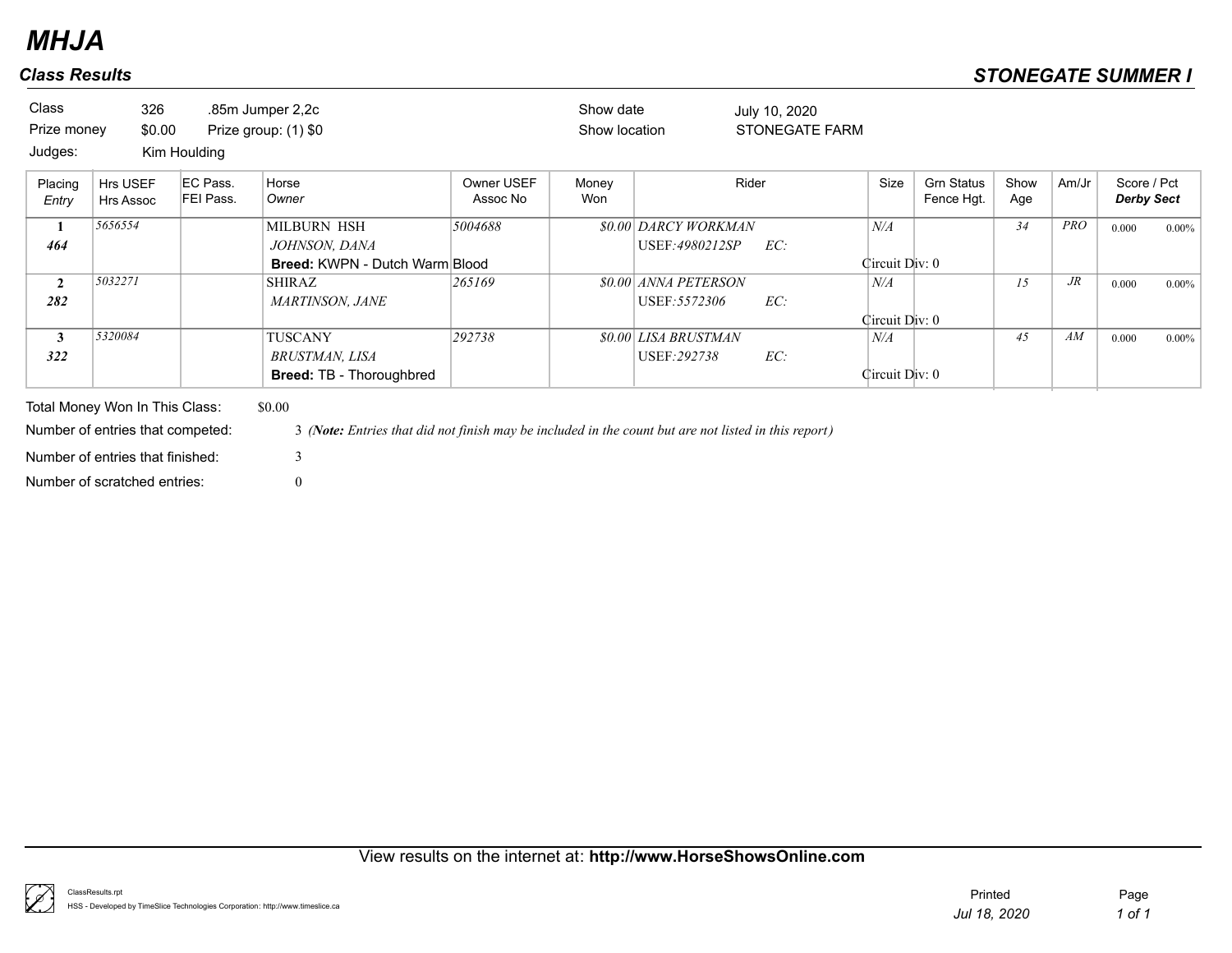| <b>Class</b>     | 327                                                                |                       | .85m Jumper 2.2B                                                                                               |                        | Show date     |                                | July 10, 2020  |                |                                 |             |        |                                  |          |
|------------------|--------------------------------------------------------------------|-----------------------|----------------------------------------------------------------------------------------------------------------|------------------------|---------------|--------------------------------|----------------|----------------|---------------------------------|-------------|--------|----------------------------------|----------|
| Prize money      | \$0.00                                                             |                       | Prize group: (1) \$0                                                                                           |                        | Show location |                                | STONEGATE FARM |                |                                 |             |        |                                  |          |
| Judges:          |                                                                    | Kim Houlding          |                                                                                                                |                        |               |                                |                |                |                                 |             |        |                                  |          |
| Placing<br>Entry | Hrs USEF<br>Hrs Assoc                                              | EC Pass.<br>FEI Pass. | Horse<br>Owner                                                                                                 | Owner USEF<br>Assoc No | Money<br>Won  |                                | Rider          | Size           | <b>Grn Status</b><br>Fence Hgt. | Show<br>Age | Am/Jr  | Score / Pct<br><b>Derby Sect</b> |          |
| $\mathbf{1}$     | 5097079                                                            |                       | <b>MEMPHIS TENNESSEE</b>                                                                                       | 5552579                |               | <b>\$0.00 TARYN KLOMBIES</b>   |                |                |                                 | II          | $J\!R$ | 0.000                            | $0.00\%$ |
| 298              |                                                                    |                       | <b>KLOMBIES, TARYN</b>                                                                                         |                        |               | USEF: 5552579                  | EC:            |                |                                 |             |        |                                  |          |
|                  |                                                                    |                       | <b>Breed: WB - Warm Blood</b>                                                                                  |                        |               |                                |                | Circuit Div: 0 |                                 |             |        |                                  |          |
| $\mathbf{2}$     | 5161421                                                            |                       | <b>LANDRA</b>                                                                                                  | 4988367                |               | <b>\$0.00 ABIGAIL SULLIVAN</b> |                | N/A            |                                 | 17          | $J\!R$ | 0.000                            | $0.00\%$ |
| 451              |                                                                    |                       | <i>FOSS, SUSAN</i>                                                                                             |                        |               | USEF:5660169SP                 | EC:            |                |                                 |             |        |                                  |          |
|                  |                                                                    |                       | <b>Breed: HOLST - Holsteiner</b>                                                                               |                        |               |                                |                | Circuit Div: 0 |                                 |             |        |                                  |          |
| 3                | 5660359                                                            |                       | NICO                                                                                                           | 50117                  |               | <i>SO.00 JOY LOBERG</i>        |                | N/A            |                                 | 17          | $J\!R$ | 0.000                            | $0.00\%$ |
| 452              |                                                                    |                       | NUNN, BILL                                                                                                     |                        |               | USEF: 5552582SP                | EC:            |                |                                 |             |        |                                  |          |
|                  |                                                                    |                       | <b>Breed: TB - Thoroughbred</b>                                                                                |                        |               |                                |                | Circuit Div: 0 |                                 |             |        |                                  |          |
|                  | Total Money Won In This Class:<br>Number of entries that competed: |                       | \$0.00<br>4 (Note: Entries that did not finish may be included in the count but are not listed in this report) |                        |               |                                |                |                |                                 |             |        |                                  |          |

Number of scratched entries: 0 Number of entries that finished: 4

View results on the internet at: **http://www.HorseShowsOnline.com**

ţ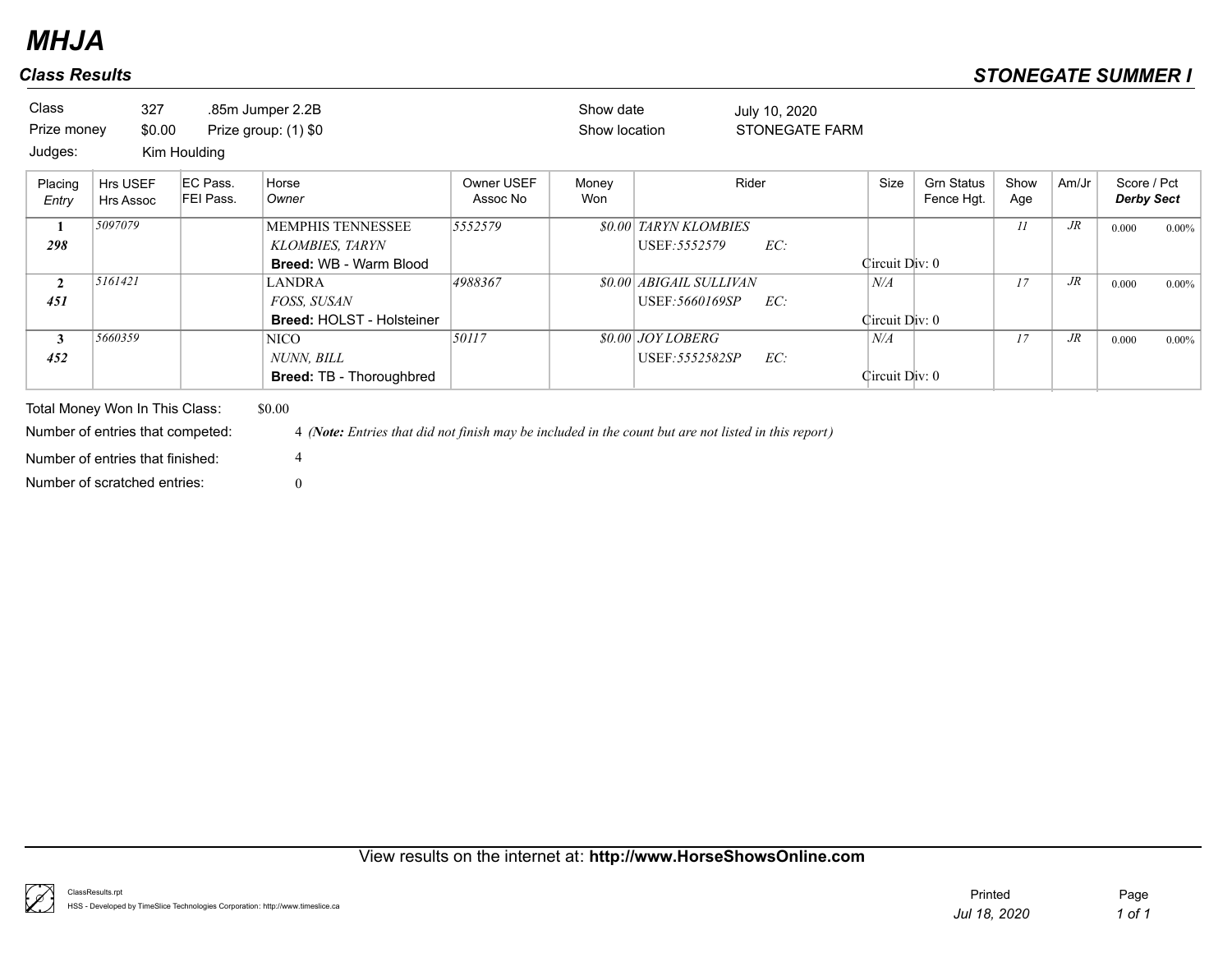| <b>Class</b><br>Prize money<br>Judges: | 328<br>\$0.00                       | Kim Houlding          | .90m-.95mJumper II2.b<br>Prize group: (1) \$0                                  |                        | Show date<br>Show location |                                              | July 10, 2020<br>STONEGATE FARM |                       |                                 |             |            |                                  |          |
|----------------------------------------|-------------------------------------|-----------------------|--------------------------------------------------------------------------------|------------------------|----------------------------|----------------------------------------------|---------------------------------|-----------------------|---------------------------------|-------------|------------|----------------------------------|----------|
| Placing<br>Entry                       | <b>Hrs USEF</b><br><b>Hrs Assoc</b> | EC Pass.<br>FEI Pass. | Horse<br>Owner                                                                 | Owner USEF<br>Assoc No | Money<br>Won               |                                              | Rider                           | Size                  | <b>Grn Status</b><br>Fence Hgt. | Show<br>Age | Am/Jr      | Score / Pct<br><b>Derby Sect</b> |          |
| 1<br>458                               | 5371878                             |                       | <b>REGOLLA</b><br><b>NUNN. BILL</b><br>Breed: HOLST - Holsteiner               | 50117                  |                            | <b>\$0.00 STACY NUNN</b><br>USEF: 5072546    | EC:                             | N/A<br>Circuit Div: 0 | .9                              | 48          | <b>PRO</b> | 0.000                            | $0.00\%$ |
| $\overline{2}$<br>448                  | 5629052                             |                       | <b>C'EST LA VIE</b><br>JOHNSON, ISABELLA<br>Breed: TB - Thoroughbred           | 5458708                |                            | \$0.00 ISABELLA JOHNSON<br>USEF: 5458708     | EC:                             | N/A<br>Circuit Div: 0 | .9                              | 17          | $J\!R$     | 0.000                            | $0.00\%$ |
| $\mathbf{3}$<br>472                    | 5611267                             |                       | RINGWOOD TICKET NRO<br>NAUSS, NORA<br>Breed: ISH - Irish                       | 5626491                |                            | \$0.00 NORA NAUSS<br>USEF: 5626491           | EC:                             | N/A<br>Circuit Div: 0 | .9                              | 13          | $J\!R$     | 0.000                            | $0.00\%$ |
| $\overline{4}$<br>471                  | 5611266                             |                       | <b>RHIANNON</b><br>SIMON, JENNIFER<br>Breed: ISH - Irish                       | 308088                 |                            | <b>\$0.00 JENNIFER SIMON</b><br>USEF: 308088 | EC:                             | N/A<br>Circuit Div: 0 | .9                              | 54          | AM         | 0.000                            | $0.00\%$ |
| $\overline{5}$<br>299                  | 5640736                             |                       | <b>SERGEANT PEPPER</b><br>SWEET OAK FARM, .<br>Breed: SWB - Swedish Warm Blood | 5008633                |                            | \$0.00 MAE FOSS<br>USEF: 5316302             | EC:                             | N/A<br>Circuit Div: 0 | .9                              | 16          | $J\!R$     | 0.000                            | $0.00\%$ |
| 6<br>479                               | 4871603                             |                       | <b>FAIR ENOUGH</b><br>GRANDSTRAND, TRACY                                       | 185079                 |                            | <b>\$0.00 EMILY CLEMENS</b><br>USEF: 5318436 | EC:                             | N/A<br>Circuit Div: 0 | .9                              | 17          | $J\!R$     | 0.000                            | $0.00\%$ |
| $\overline{7}$<br>475                  | 5418814                             |                       | <b>DANNAGAN</b><br>BOO, MIA<br>Breed: TB - Thoroughbred                        | 4758641 SP             |                            | \$0.00 MIA BOO<br>USEF:4758641SP             | EC:                             | N/A<br>Circuit Div: 0 | .9                              | 27          | AM         | 0.000                            | $0.00\%$ |
| 8<br>333                               | 5407434                             |                       | <b>GUAJIRA</b><br>HOVDE, JENNIFER<br>Breed: BWP - Belgian Warmblood            | 4772797 SP             |                            | \$0.00 JENNIFER HOVDE<br>USEF:4772797SP      | EC:                             | N/A<br>Circuit Div: 0 | .9                              | 40          | <b>PRO</b> | 0.000                            | $0.00\%$ |
| 9<br>427                               | 5496918                             |                       | <b>BORDEAUX BANDIT</b><br>WOOD, LAUREN<br>Breed: TB - Thoroughbred             | 5094226                |                            | \$0.00 TAMMY HUGHES<br>USEF: 5465200SP       | EC:                             | Circuit Div: 0        | .9                              | 15          | $J\!R$     | 0.000                            | $0.00\%$ |

View results on the internet at: **http://www.HorseShowsOnline.com**

Number of scratched entries: 0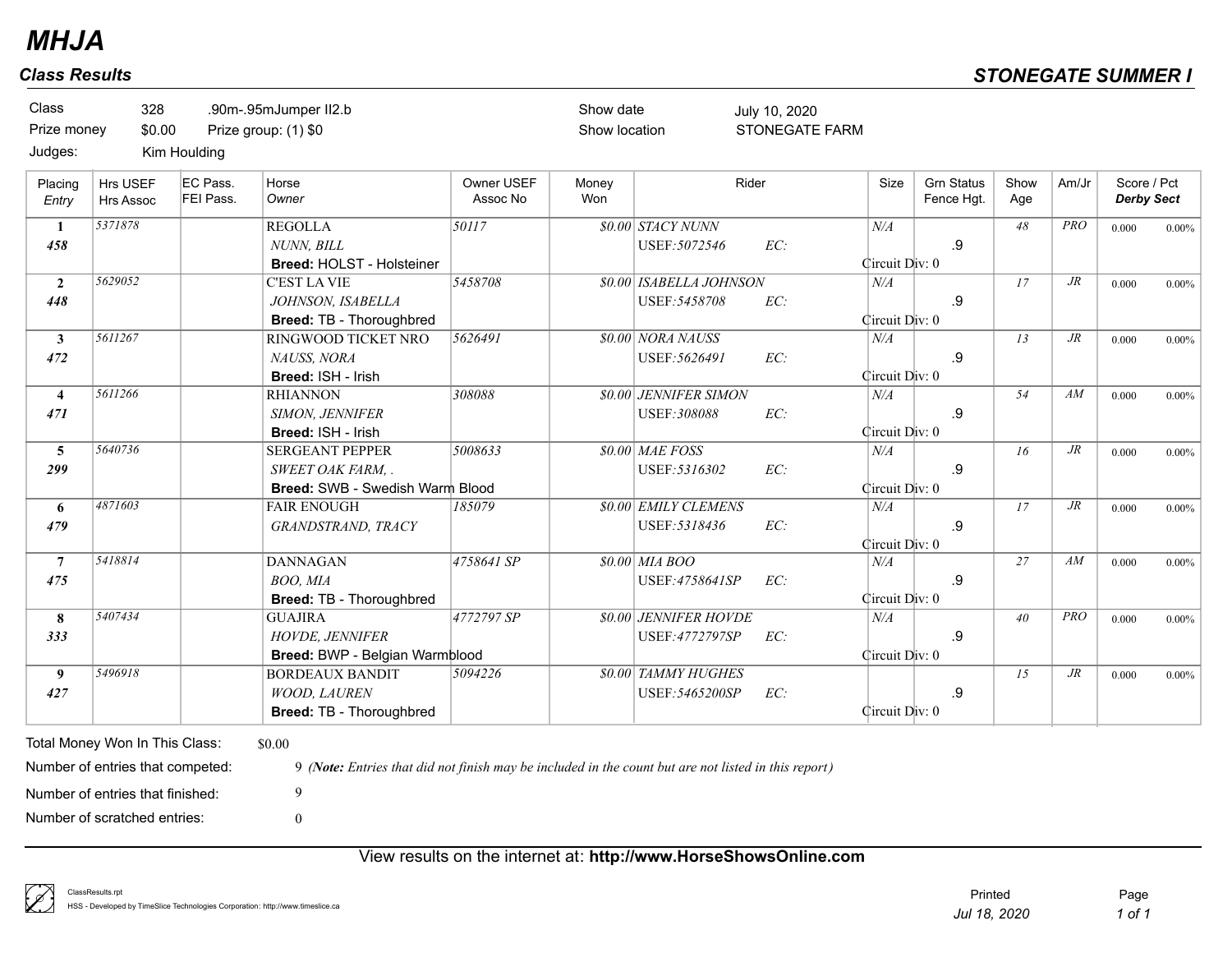| Class<br>Prize money | 329<br>\$0.00                       |                              | .90m Jumper 2.1<br>Prize group: (1) \$0 |                        | Show date<br>Show location |                               | July 10, 2020<br>STONEGATE FARM |                |                                 |             |            |                                  |          |
|----------------------|-------------------------------------|------------------------------|-----------------------------------------|------------------------|----------------------------|-------------------------------|---------------------------------|----------------|---------------------------------|-------------|------------|----------------------------------|----------|
| Judges:              |                                     | Kim Houlding                 |                                         |                        |                            |                               |                                 |                |                                 |             |            |                                  |          |
| Placing<br>Entry     | <b>Hrs USEF</b><br><b>Hrs Assoc</b> | EC Pass.<br><b>FEI Pass.</b> | Horse<br>Owner                          | Owner USEF<br>Assoc No | Money<br>Won               |                               | Rider                           | Size           | <b>Grn Status</b><br>Fence Hgt. | Show<br>Age | Am/Jr      | Score / Pct<br><b>Derby Sect</b> |          |
| $\mathbf{1}$         | 5407434                             |                              | <b>GUAJIRA</b>                          | 4772797 SP             |                            | <b>\$0.00 JENNIFER HOVDE</b>  |                                 | N/A            |                                 | 40          | <b>PRO</b> | 0.000                            | $0.00\%$ |
| 333                  |                                     |                              | <b>HOVDE, JENNIFER</b>                  |                        |                            | USEF:4772797SP                | EC:                             |                |                                 |             |            |                                  |          |
|                      |                                     |                              | Breed: BWP - Belgian Warmblood          |                        |                            |                               |                                 | Circuit Div: 0 |                                 |             |            |                                  |          |
| $\overline{2}$       | 5305339                             |                              | <b>INFINITY AND BEYOND</b>              | 4130646                |                            | \$0.00 ANNELISE DETLIE        |                                 | N/A            |                                 | 29          | AM         | 0.000                            | $0.00\%$ |
| 272                  |                                     |                              | DETLIE, ANNELISE                        |                        |                            | USEF:4130646                  | EC:                             |                |                                 |             |            |                                  |          |
|                      |                                     |                              | Breed: OLD - Oldenburg                  |                        |                            |                               |                                 | Circuit Div: 0 |                                 |             |            |                                  |          |
| $\mathbf{3}$         | 5538027                             |                              | <b>FRAUCORDIA MG</b>                    | 182456                 |                            | \$0.00 MICHELLE GRANRUD       |                                 | N/A            |                                 | 44          | <b>PRO</b> | 0.000                            | $0.00\%$ |
| 273                  |                                     |                              | <b>GRANRUD, MICHELLE</b>                |                        |                            | USEF:182456                   | EC:                             |                |                                 |             |            |                                  |          |
|                      |                                     |                              | <b>Breed: KWPN - Dutch Warm Blood</b>   |                        |                            |                               |                                 | Circuit Div: 0 |                                 |             |            |                                  |          |
| 4                    | 4871603                             |                              | <b>FAIR ENOUGH</b>                      | 185079                 |                            | <b>\$0.00 EMILY CLEMENS</b>   |                                 | N/A            |                                 | 17          | $J\!R$     | 0.000                            | $0.00\%$ |
| 479                  |                                     |                              | GRANDSTRAND, TRACY                      |                        |                            | USEF: 5318436                 | EC:                             |                |                                 |             |            |                                  |          |
|                      |                                     |                              |                                         |                        |                            |                               |                                 | Circuit Div: 0 |                                 |             |            |                                  |          |
| $5^{\circ}$          | 5496918                             |                              | <b>BORDEAUX BANDIT</b>                  | 5094226                |                            | <b>80.00 TAMMY HUGHES</b>     |                                 |                |                                 | 15          | $J\!R$     | 0.000                            | $0.00\%$ |
| 427                  |                                     |                              | <b>WOOD, LAUREN</b>                     |                        |                            | USEF: 5465200SP               | EC:                             |                |                                 |             |            |                                  |          |
|                      |                                     |                              | <b>Breed: TB - Thoroughbred</b>         |                        |                            |                               |                                 | Circuit Div: 0 |                                 |             |            |                                  |          |
| 6                    | 5234421                             |                              | <b>MYSTIC'S DREAM</b>                   | 5281260                |                            | <b>80.00 ISABELLA HUDELLA</b> |                                 | N/A            |                                 | 16          | $J\!R$     | 0.000                            | $0.00\%$ |
| 480                  |                                     |                              | HUDELLA, ISABELLA                       |                        |                            | USEF: 5281260                 | EC:                             |                |                                 |             |            |                                  |          |
|                      |                                     |                              |                                         |                        |                            |                               |                                 | Circuit Div: 0 |                                 |             |            |                                  |          |

Total Money Won In This Class: \$0.00 Number of scratched entries: 0 Number of entries that finished:  $7<sup>7</sup>$ 

Number of entries that competed: 7 *(Note: Entries that did not finish may be included in the count but are not listed in this report)*

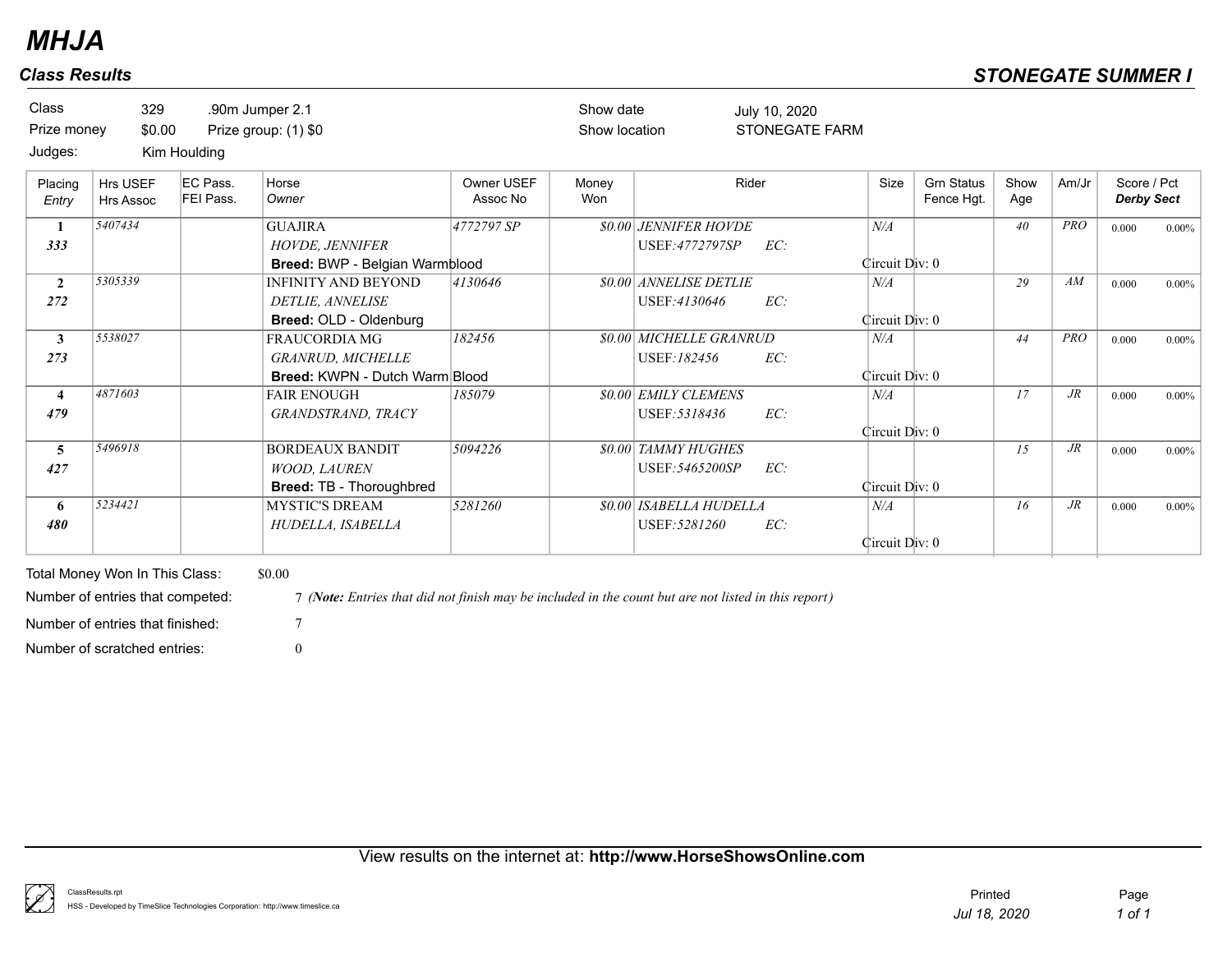| <b>Class</b><br>Prize money<br>Judges: | 330<br>\$0.00                | Kim Houlding          | .90m Jumper 2.2c<br>Prize group: (1) \$0                                      |                        | Show date<br>Show location |                                               | July 10, 2020<br><b>STONEGATE FARM</b> |                                |                                 |             |        |                                  |          |
|----------------------------------------|------------------------------|-----------------------|-------------------------------------------------------------------------------|------------------------|----------------------------|-----------------------------------------------|----------------------------------------|--------------------------------|---------------------------------|-------------|--------|----------------------------------|----------|
| Placing<br>Entry                       | Hrs USEF<br><b>Hrs Assoc</b> | EC Pass.<br>FEI Pass. | Horse<br>Owner                                                                | Owner USEF<br>Assoc No | Money<br>Won               |                                               | Rider                                  | Size                           | <b>Grn Status</b><br>Fence Hgt. | Show<br>Age | Am/Jr  | Score / Pct<br><b>Derby Sect</b> |          |
| 1<br>480                               | 5234421                      |                       | <b>MYSTIC'S DREAM</b><br>HUDELLA, ISABELLA                                    | 5281260                |                            | \$0.00 ISABELLA HUDELLA<br>USEF: 5281260      | EC:                                    | N/A<br>Circuit Div: 0          |                                 | 16          | $J\!R$ | 0.000                            | $0.00\%$ |
| $\overline{2}$<br>277                  | 5371875                      |                       | <b>SIR DEMI</b><br>ERPELDING, GRETCHEN<br><b>Breed: TB - Thoroughbred</b>     | 139942                 |                            | \$0.00 GRETCHEN ERPELDING<br>USEF:139942      | EC:                                    | $N\!/\!A$<br>Circuit Div: 0    |                                 | 51          | AM     | 0.000                            | $0.00\%$ |
| 3<br>314                               | 5400648                      |                       | <b>FINNEGAN</b><br>ALLAN, RACHEL<br><b>Breed: TB - Thoroughbred</b>           | 5295800                |                            | <b>\$0.00 RACHEL ALLAN</b><br>USEF: 5295800   | EC:                                    | <b>SMALI</b><br>Circuit Div: 0 |                                 | 17          | $J\!R$ | 0.000                            | $0.00\%$ |
| 4<br>427                               | 5496918                      |                       | <b>BORDEAUX BANDIT</b><br><b>WOOD, LAUREN</b><br>Breed: TB - Thoroughbred     | 5094226                |                            | <b>\$0.00 TAMMY HUGHES</b><br>USEF: 5465200SP | EC:                                    | Circuit Div: 0                 |                                 | 15          | $J\!R$ | 0.000                            | $0.00\%$ |
| 5<br>269                               | 5315047                      |                       | <b>HELLO POPPY</b><br><b>BRANDT</b> , GAIL<br><b>Breed: HANN - Hanoverian</b> | 309911                 |                            | \$0.00 GAIL BRANDT<br>USEF: 309911            | EC:                                    | $N\!/\!A$<br>Circuit Div: 0    |                                 | 66          | AM     | 0.000                            | $0.00\%$ |
| 6<br>304                               | 5063302                      |                       | <b>BOURBON STREET</b><br>JOHNSON, TAMARA                                      | 210298                 |                            | \$0.00 TAMARA JOHNSON<br><b>USEF:210298</b>   | EC:                                    | N/A<br>Circuit Div: 0          |                                 | 51          | AM     | 0.000                            | $0.00\%$ |

Total Money Won In This Class: \$0.00 Number of scratched entries: 0 Number of entries that finished: 6

Number of entries that competed: 6 *(Note: Entries that did not finish may be included in the count but are not listed in this report)*

ClassResults.rpt HSS - Developed by TimeSlice Technologies Corporation: http://www.timeslice.ca *Jul 18, 2020 1 of 1* Printed Page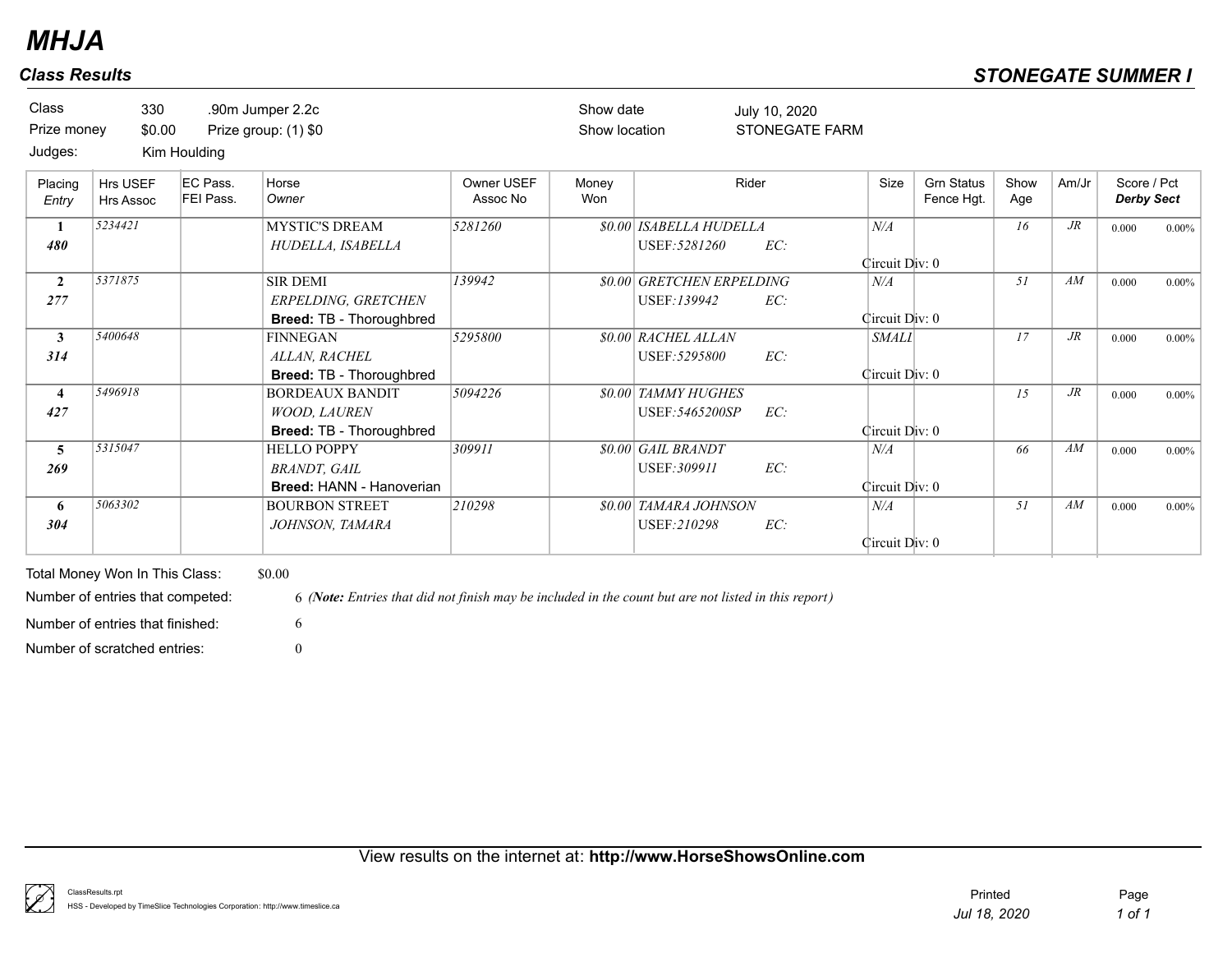| <b>Class</b><br>Prize money | 331<br>\$0.00                                                      |                       | .95m Jumper II2.c<br>Prize group: (1) \$0                                                                      |                        | Show date<br>Show location |                                                   | July 10, 2020<br><b>STONEGATE FARM</b> |                       |                                 |             |            |                                  |          |
|-----------------------------|--------------------------------------------------------------------|-----------------------|----------------------------------------------------------------------------------------------------------------|------------------------|----------------------------|---------------------------------------------------|----------------------------------------|-----------------------|---------------------------------|-------------|------------|----------------------------------|----------|
| Judges:                     |                                                                    | Kim Houlding          |                                                                                                                |                        |                            |                                                   |                                        |                       |                                 |             |            |                                  |          |
| Placing<br>Entry            | Hrs USEF<br><b>Hrs Assoc</b>                                       | EC Pass.<br>FEI Pass. | Horse<br>Owner                                                                                                 | Owner USEF<br>Assoc No | Money<br>Won               |                                                   | Rider                                  | Size                  | <b>Grn Status</b><br>Fence Hgt. | Show<br>Age | Am/Jr      | Score / Pct<br><b>Derby Sect</b> |          |
| 1<br>427                    | 5496918                                                            |                       | <b>BORDEAUX BANDIT</b><br>WOOD, LAUREN<br>Breed: TB - Thoroughbred                                             | 5094226                |                            | <b>\$0.00 TAMMY HUGHES</b><br>USEF: 5465200SP     | EC:                                    | Circuit Div: 0        |                                 | 15          | $J\!R$     | 0.000                            | $0.00\%$ |
| $\overline{2}$<br>458       | 5371878                                                            |                       | <b>REGOLLA</b><br><b>NUNN. BILL</b><br><b>Breed: HOLST - Holsteiner</b>                                        | 50117                  |                            | \$0.00 STACY NUNN<br>USEF: 5072546                | EC:                                    | N/A<br>Circuit Div: 0 |                                 | 48          | <b>PRO</b> | 0.000                            | $0.00\%$ |
| $\mathbf{3}$<br>455         | 5345547                                                            |                       | <b>REVELATION</b><br>TOW ARNETT, JEFFREY<br><b>Breed: HANN - Hanoverian</b>                                    | 5412927                |                            | <b>\$0.00 JEFFREY TOW ARNETT</b><br>USEF: 5412927 | EC:                                    | N/A<br>Circuit Div: 0 |                                 | 33          | AM         | 0.000                            | $0.00\%$ |
| $\overline{4}$<br>299       | 5640736                                                            |                       | <b>SERGEANT PEPPER</b><br>SWEET OAK FARM, .<br>Breed: SWB - Swedish Warm Blood                                 | 5008633                |                            | \$0.00 MAE FOSS<br>USEF: 5316302                  | EC:                                    | N/A<br>Circuit Div: 0 |                                 | 16          | $J\!R$     | 0.000                            | $0.00\%$ |
| $\overline{5}$<br>277       | 5371875                                                            |                       | <b>SIR DEMI</b><br>ERPELDING, GRETCHEN<br>Breed: TB - Thoroughbred                                             | 139942                 |                            | \$0.00 GRETCHEN ERPELDING<br>USEF:139942          | EC:                                    | N/A<br>Circuit Div: 0 |                                 | 51          | AM         | 0.000                            | $0.00\%$ |
| 6<br>269                    | 5315047                                                            |                       | <b>HELLO POPPY</b><br><b>BRANDT, GAIL</b><br><b>Breed: HANN - Hanoverian</b>                                   | 309911                 |                            | \$0.00 GAIL BRANDT<br>USEF: 309911                | EC:                                    | N/A<br>Circuit Div: 0 |                                 | 66          | AM         | 0.000                            | $0.00\%$ |
| $\overline{7}$<br>305       | 5063301                                                            |                       | <b>BLACK TIE</b><br>JOHNSON, TAMARA                                                                            | 210298                 |                            | <b>\$0.00 TAMARA JOHNSON</b><br>USEF:210298       | EC:                                    | N/A<br>Circuit Div: 0 | $\theta$                        | 51          | AM         | 0.000                            | $0.00\%$ |
|                             | Total Money Won In This Class:<br>Number of entries that competed: |                       | \$0.00<br>8 (Note: Entries that did not finish may be included in the count but are not listed in this report) |                        |                            |                                                   |                                        |                       |                                 |             |            |                                  |          |
|                             | Number of entries that finished:                                   |                       | 8                                                                                                              |                        |                            |                                                   |                                        |                       |                                 |             |            |                                  |          |
|                             | Number of scratched entries:                                       |                       | $\Omega$                                                                                                       |                        |                            |                                                   |                                        |                       |                                 |             |            |                                  |          |

View results on the internet at: **http://www.HorseShowsOnline.com**

ţ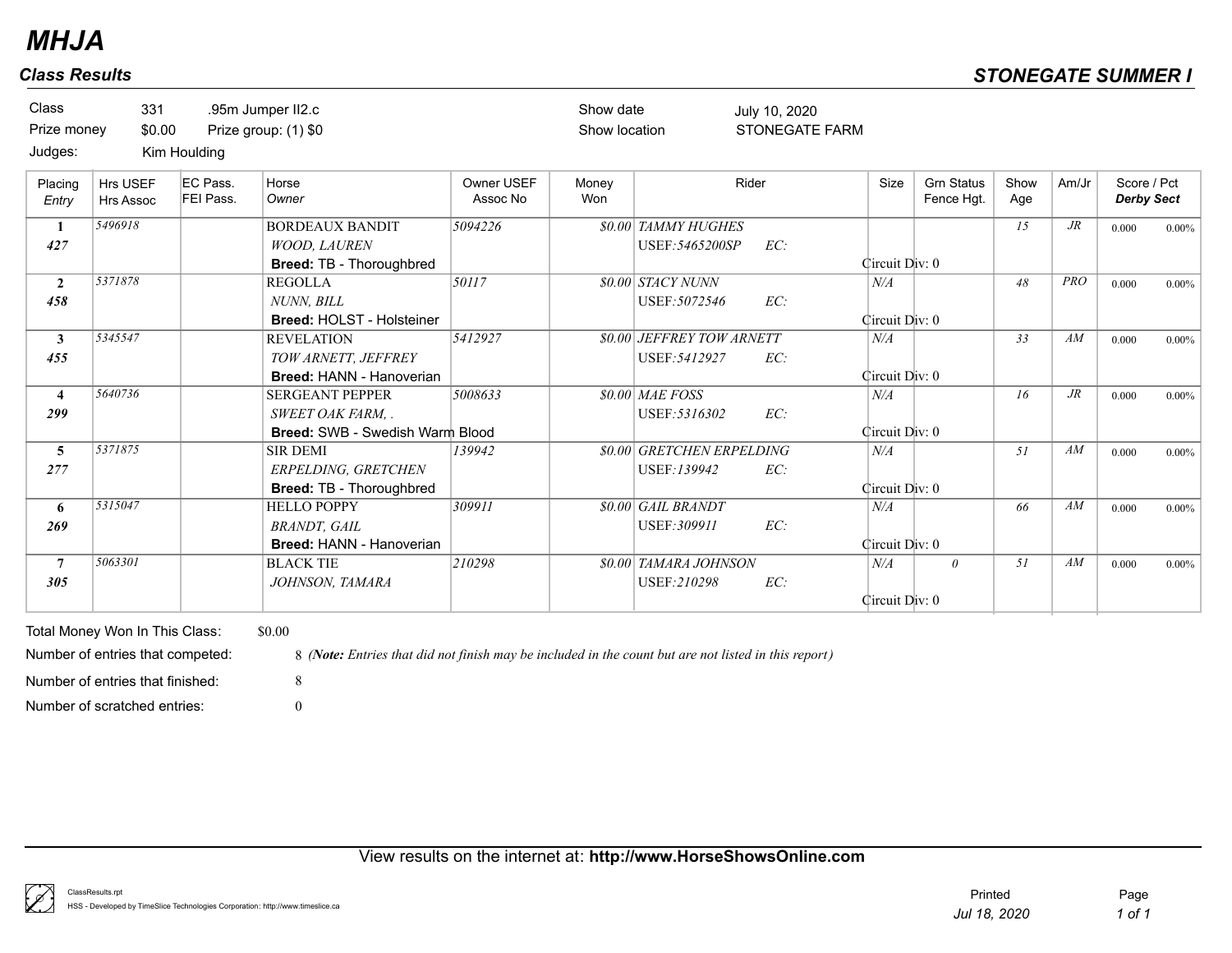| Class<br>Prize money<br>Judges: | 332<br>\$0.00                | Kim Houlding                 | .85-.90mMod. Child/Adult Am Jumper 2.2c<br>Prize group: (1) \$0 |                        | Show date<br>Show location |                              | July 10, 2020<br><b>STONEGATE FARM</b> |                |                                 |                 |        |                                  |          |
|---------------------------------|------------------------------|------------------------------|-----------------------------------------------------------------|------------------------|----------------------------|------------------------------|----------------------------------------|----------------|---------------------------------|-----------------|--------|----------------------------------|----------|
| Placing<br>Entry                | Hrs USEF<br><b>Hrs Assoc</b> | EC Pass.<br><b>FEI Pass.</b> | Horse<br>Owner                                                  | Owner USEF<br>Assoc No | Money<br>Won               |                              | Rider                                  | Size           | <b>Grn Status</b><br>Fence Hgt. | Show<br>Age     | Am/Jr  | Score / Pct<br><b>Derby Sect</b> |          |
| $\mathbf{1}$                    | 5059813                      |                              | <b>WHIRL WIND</b>                                               | 5613699                |                            | <b>\$0.00 SYDNEY MEYER</b>   |                                        | N/A            |                                 | 30 <sup>°</sup> | AM     | 0.000                            | $0.00\%$ |
| 266                             |                              |                              | <b>MEYER, SYDNEY</b>                                            |                        |                            | USEF: 5613699                | EC:                                    | Circuit Div: 0 | .85                             |                 |        |                                  |          |
| $\overline{2}$                  | 5234421                      |                              | <b>MYSTIC'S DREAM</b>                                           | 5281260                |                            | \$0.00 ISABELLA HUDELLA      |                                        | N/A            |                                 | 16              | $J\!R$ | 0.000                            | $0.00\%$ |
| 480                             |                              |                              | HUDELLA, ISABELLA                                               |                        |                            | USEF: 5281260                | EC:                                    | Circuit Div: 0 | .85                             |                 |        |                                  |          |
| $\mathbf{3}$                    | 5491296                      |                              | <b>ACCORD ROYAL</b>                                             | 5456007                |                            | \$0.00 ABIGAIL WEBBER        |                                        | N/A            |                                 | 14              | $J\!R$ | 0.000                            | $0.00\%$ |
| 473                             |                              |                              | <b>WEBBER, ABIGAIL</b>                                          |                        |                            | USEF: 5456007                | EC:                                    | Circuit Div: 0 | .85                             |                 |        |                                  |          |
| $\overline{4}$                  | 5536433                      |                              | <b>A MILION REASONS</b>                                         | 5535859                |                            | \$0.00 MAYA CHOI             |                                        | N/A            |                                 | 16              | $J\!R$ | 0.000                            | $0.00\%$ |
| 296                             |                              |                              | CHOI. MAYA<br>Breed: HOLST - Holsteiner                         |                        |                            | USEF: 5535859                | EC:                                    | Circuit Div: 0 | .85                             |                 |        |                                  |          |
| $\overline{5}$                  | 5348030                      |                              | <b>SPIDERMAN</b>                                                | 5356156                |                            | \$0.00 DAISY CULLIGAN        |                                        | $N\!/\!A$      |                                 | 13              | $J\!R$ | 0.000                            | $0.00\%$ |
| 459                             |                              |                              | CULLIGAN, DAISY                                                 |                        |                            | USEF: 5356156                | EC:                                    |                | .85                             |                 |        |                                  |          |
|                                 |                              |                              | Breed: PA/PI - Paint/Pinto                                      |                        |                            |                              |                                        | Circuit Div: 0 |                                 |                 |        |                                  |          |
| 6                               | 5613662                      |                              | MICKY WHITE SOX                                                 | 5567027                |                            | <b>\$0.00 LILLY LOKOWICH</b> |                                        | N/A            |                                 | 14              | $J\!R$ | 0.000                            | $0.00\%$ |
| 261                             |                              |                              | <b>BABCOCK LOKOWICH, MUFI</b>                                   |                        |                            | USEF: 5590877                | EC:                                    |                | .85                             |                 |        |                                  |          |
|                                 |                              |                              | Breed: TB - Thoroughbred                                        |                        |                            |                              |                                        | Circuit Div: 0 |                                 |                 |        |                                  |          |
| $7\phantom{.0}$                 | 5097079                      |                              | <b>MEMPHIS TENNESSEE</b>                                        | 5552579                |                            | <b>\$0.00 TARYN KLOMBIES</b> |                                        |                |                                 | 11              | $J\!R$ | 0.000                            | $0.00\%$ |
| 298                             |                              |                              | KLOMBIES, TARYN                                                 |                        |                            | USEF: 5552579                | EC:                                    |                | .85                             |                 |        |                                  |          |
|                                 |                              |                              | Breed: WB - Warm Blood                                          |                        |                            |                              |                                        | Circuit Div: 0 |                                 |                 |        |                                  |          |
| 8                               | 5656554                      |                              | MILBURN HSH                                                     | 5004688                |                            | \$0.00 DANA JOHNSON          |                                        | N/A            |                                 | 48              | AM     | 0.000                            | $0.00\%$ |
| 464                             |                              |                              | JOHNSON, DANA                                                   |                        |                            | USEF: 5004688                | EC:                                    |                | .85                             |                 |        |                                  |          |
|                                 |                              |                              | Breed: KWPN - Dutch Warm Blood                                  |                        |                            |                              |                                        | Circuit Div: 0 |                                 |                 |        |                                  |          |

View results on the internet at: **http://www.HorseShowsOnline.com**

Number of scratched entries: 0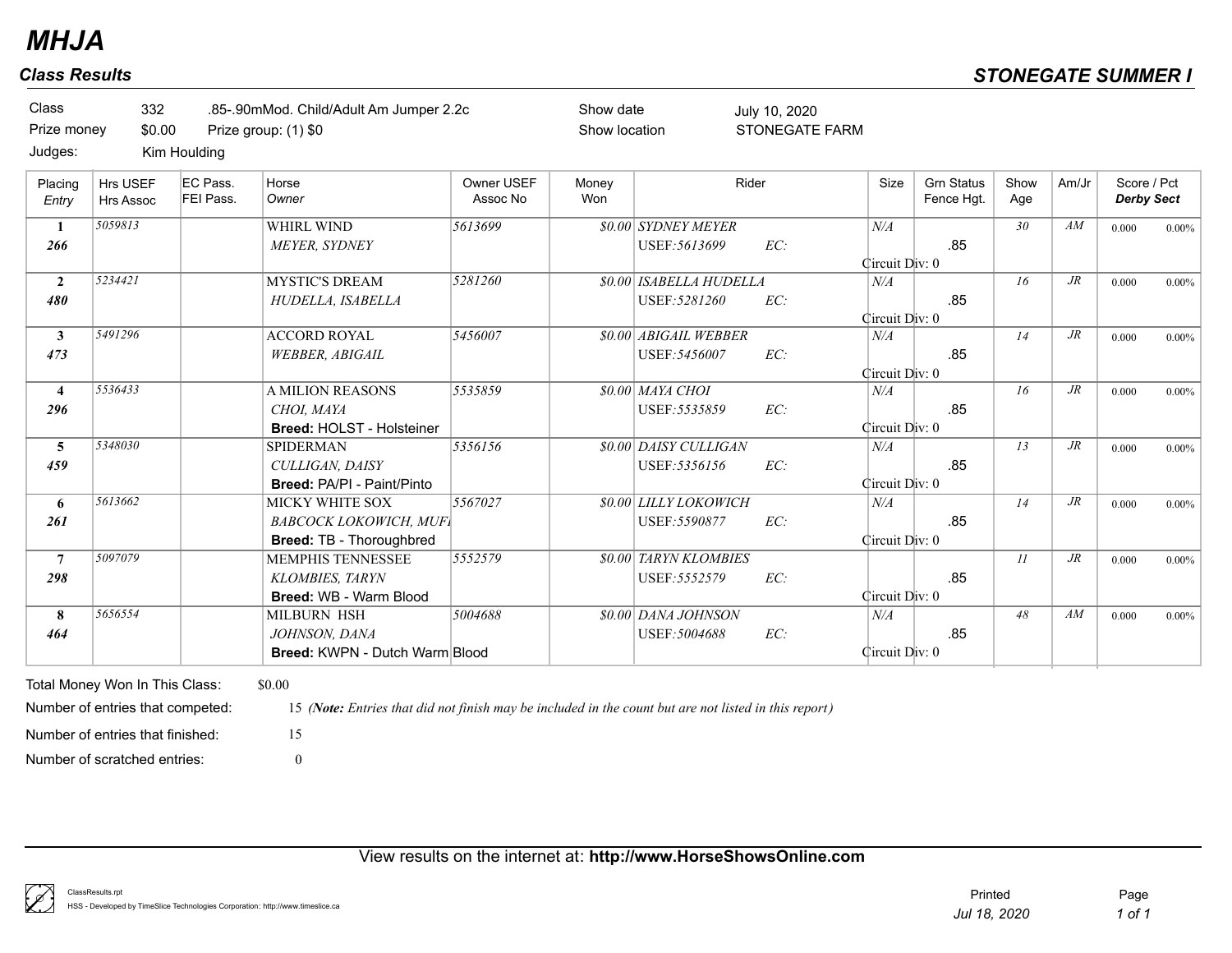| Class<br>Prize money<br>Judges: | 333<br>\$0.00                       | Kim Houlding          | .85-.90mMod. Child/Adult Am Jumper 2.1<br>Prize group: (1) \$0                      |                        | Show date<br>Show location |                                                 | July 10, 2020<br><b>STONEGATE FARM</b> |                       |                                 |             |        |                                  |          |
|---------------------------------|-------------------------------------|-----------------------|-------------------------------------------------------------------------------------|------------------------|----------------------------|-------------------------------------------------|----------------------------------------|-----------------------|---------------------------------|-------------|--------|----------------------------------|----------|
| Placing<br>Entry                | <b>Hrs USEF</b><br><b>Hrs Assoc</b> | EC Pass.<br>FEI Pass. | Horse<br>Owner                                                                      | Owner USEF<br>Assoc No | Money<br>Won               |                                                 | Rider                                  | Size                  | <b>Grn Status</b><br>Fence Hgt. | Show<br>Age | Am/Jr  | Score / Pct<br><b>Derby Sect</b> |          |
| 1<br>459                        | 5348030                             |                       | <b>SPIDERMAN</b><br>CULLIGAN, DAISY<br>Breed: PA/PI - Paint/Pinto                   | 5356156                |                            | \$0.00 DAISY CULLIGAN<br>USEF: 5356156          | EC:                                    | N/A<br>Circuit Div: 0 | .85                             | 13          | $J\!R$ | 0.000                            | $0.00\%$ |
| $\overline{2}$<br>298           | 5097079                             |                       | <b>MEMPHIS TENNESSEE</b><br><b>KLOMBIES, TARYN</b><br><b>Breed: WB - Warm Blood</b> | 5552579                |                            | <b>\$0.00 TARYN KLOMBIES</b><br>USEF: 5552579   | EC:                                    | Circuit Div: 0        | .85                             | 11          | $J\!R$ | 0.000                            | $0.00\%$ |
| $\mathbf{3}$<br>296             | 5536433                             |                       | <b>A MILION REASONS</b><br>CHOI, MAYA<br><b>Breed: HOLST - Holsteiner</b>           | 5535859                |                            | <b>\$0.00 MAYA CHOI</b><br>USEF: 5535859        | EC:                                    | N/A<br>Circuit Div: 0 | .85                             | 16          | $J\!R$ | 0.000                            | $0.00\%$ |
| $\overline{4}$<br>476           | 5059203                             |                       | ZALASKO<br>FEDOR, MELISSA                                                           | 4022920                |                            | <b>80.00 LILA FEDOR</b><br>USEF: 5199628        | EC:                                    | N/A<br>Circuit Div: 0 | .85                             | 15          | $J\!R$ | 0.000                            | $0.00\%$ |
| 5<br>473                        | 5491296                             |                       | <b>ACCORD ROYAL</b><br><b>WEBBER, ABIGAIL</b>                                       | 5456007                |                            | \$0.00 ABIGAIL WEBBER<br>USEF: 5456007          | EC:                                    | N/A<br>Circuit Div: 0 | .85                             | 14          | $J\!R$ | 0.000                            | $0.00\%$ |
| 6<br>456                        | 5392824                             |                       | <b>LA VALENTINA</b><br>SUAREZ, ELIZABETH<br><b>Breed: WESTF - Westfalian</b>        | 5538354                |                            | <b>\$0.00 ELIZABETH SUAREZ</b><br>USEF: 5538354 | EC:                                    | N/A<br>Circuit Div: 0 | .85                             | 48          | AM     | 0.000                            | $0.00\%$ |
| $\overline{7}$<br>261           | 5613662                             |                       | MICKY WHITE SOX<br><b>BABCOCK LOKOWICH, MUFI</b><br>Breed: TB - Thoroughbred        | 5567027                |                            | <b>\$0.00 LILLY LOKOWICH</b><br>USEF: 5590877   | EC:                                    | N/A<br>Circuit Div: 0 | .85                             | 14          | $J\!R$ | 0.000                            | $0.00\%$ |
| 8<br>304                        | 5063302                             |                       | <b>BOURBON STREET</b><br>JOHNSON, TAMARA                                            | 210298                 |                            | <b>\$0.00 TAMARA JOHNSON</b><br>USEF:210298     | EC:                                    | N/A<br>Circuit Div: 0 | .85                             | 51          | AM     | 0.000                            | $0.00\%$ |

Number of scratched entries: 0

Number of entries that finished: 16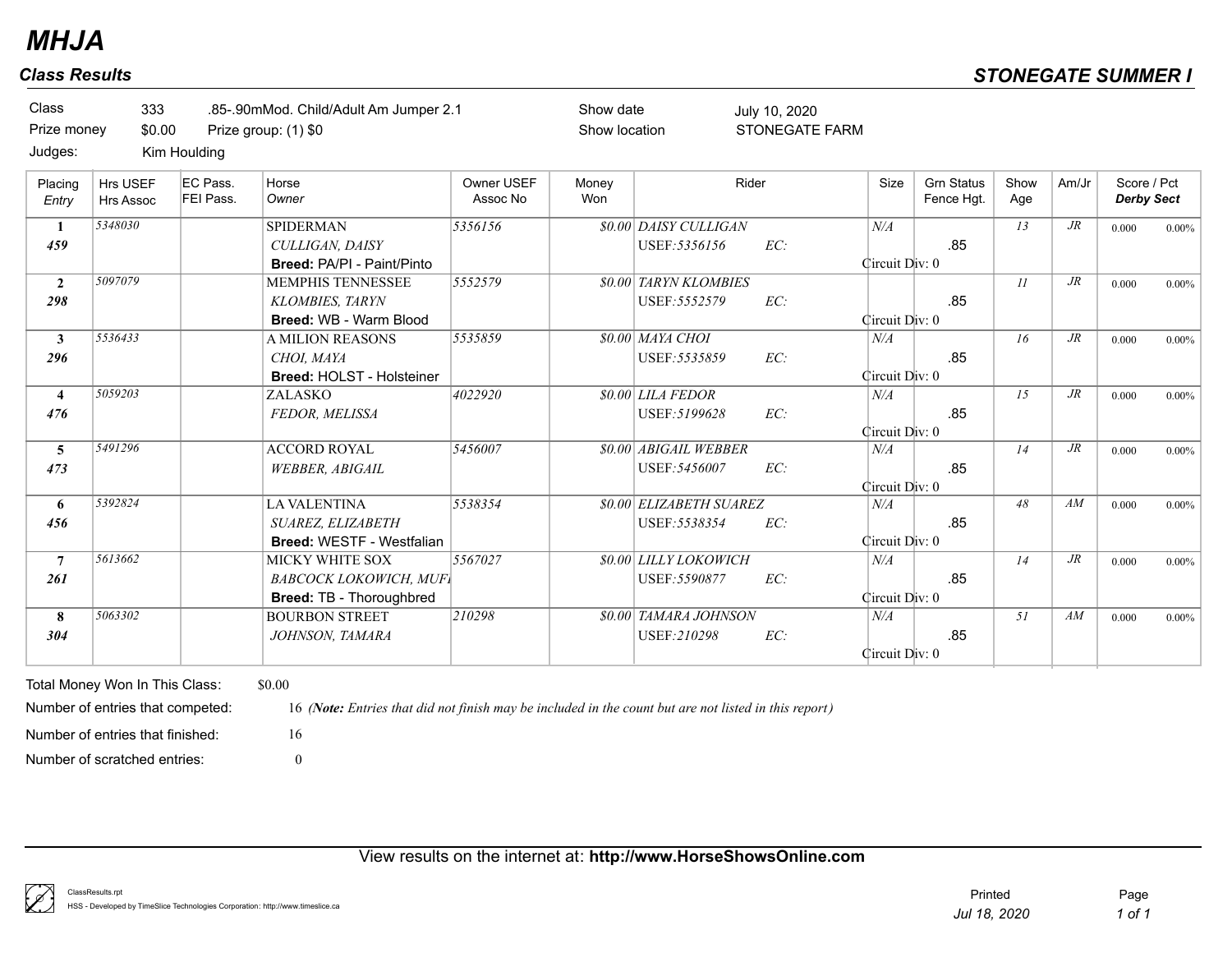| Class<br>Prize money  | 334<br>\$0.00                |                       | .85-.90mMod. Child/Adult Am Jumper 2.2b<br>Prize group: (1) \$0                            |                        | Show date<br>Show location |                                                 | July 10, 2020<br><b>STONEGATE FARM</b> |                             |                                 |             |        |                                  |          |
|-----------------------|------------------------------|-----------------------|--------------------------------------------------------------------------------------------|------------------------|----------------------------|-------------------------------------------------|----------------------------------------|-----------------------------|---------------------------------|-------------|--------|----------------------------------|----------|
| Judges:               |                              | Kim Houlding          |                                                                                            |                        |                            |                                                 |                                        |                             |                                 |             |        |                                  |          |
| Placing<br>Entry      | Hrs USEF<br><b>Hrs Assoc</b> | EC Pass.<br>FEI Pass. | Horse<br>Owner                                                                             | Owner USEF<br>Assoc No | Money<br>Won               |                                                 | Rider                                  | Size                        | <b>Grn Status</b><br>Fence Hgt. | Show<br>Age | Am/Jr  | Score / Pct<br><b>Derby Sect</b> |          |
| 459                   | 5348030                      |                       | SPIDERMAN<br>CULLIGAN, DAISY<br>Breed: PA/PI - Paint/Pinto                                 | 5356156                |                            | <i>SO.OO DAISY CULLIGAN</i><br>USEF: 5356156    | EC:                                    | N/A<br>Circuit Div: 0       | .85                             | 13          | $J\!R$ | 0.000                            | $0.00\%$ |
| $\overline{2}$<br>456 | 5392824                      |                       | <b>LA VALENTINA</b><br>SUAREZ, ELIZABETH<br><b>Breed: WESTF - Westfalian</b>               | 5538354                |                            | <b>\$0.00 ELIZABETH SUAREZ</b><br>USEF: 5538354 | EC:                                    | N/A<br>Circuit Div: 0       | .85                             | 48          | AM     | 0.000                            | $0.00\%$ |
| $\mathbf{3}$<br>476   | 5059203                      |                       | ZALASKO<br>FEDOR, MELISSA                                                                  | 4022920                |                            | \$0.00 LILA FEDOR<br>USEF: 5199628              | EC:                                    | N/A<br>Circuit Div: 0       | .85                             | 15          | $J\!R$ | 0.000                            | $0.00\%$ |
| $\overline{4}$<br>266 | 5059813                      |                       | WHIRL WIND<br>MEYER, SYDNEY                                                                | 5613699                |                            | <i>SO.00 SYDNEY MEYER</i><br>USEF: 5613699      | EC:                                    | $N\!/\!A$<br>Circuit Div: 0 | .85                             | 30          | AM     | 0.000                            | $0.00\%$ |
| 5<br>261              | 5613662                      |                       | <b>MICKY WHITE SOX</b><br><b>BABCOCK LOKOWICH, MUFI</b><br><b>Breed: TB - Thoroughbred</b> | 5567027                |                            | <b>\$0.00 LILLY LOKOWICH</b><br>USEF: 5590877   | EC:                                    | N/A<br>Circuit Div: 0       | .85                             | 14          | $J\!R$ | 0.000                            | $0.00\%$ |
| 6<br>296              | 5536433                      |                       | <b>A MILION REASONS</b><br>CHOI, MAYA<br><b>Breed: HOLST - Holsteiner</b>                  | 5535859                |                            | \$0.00 MAYA CHOI<br>USEF: 5535859               | EC:                                    | N/A<br>Circuit Div: 0       | .85                             | 16          | $J\!R$ | 0.000                            | $0.00\%$ |

Total Money Won In This Class: \$0.00 Number of scratched entries: 0 Number of entries that finished: 9

Number of entries that competed: 9 *(Note: Entries that did not finish may be included in the count but are not listed in this report)*

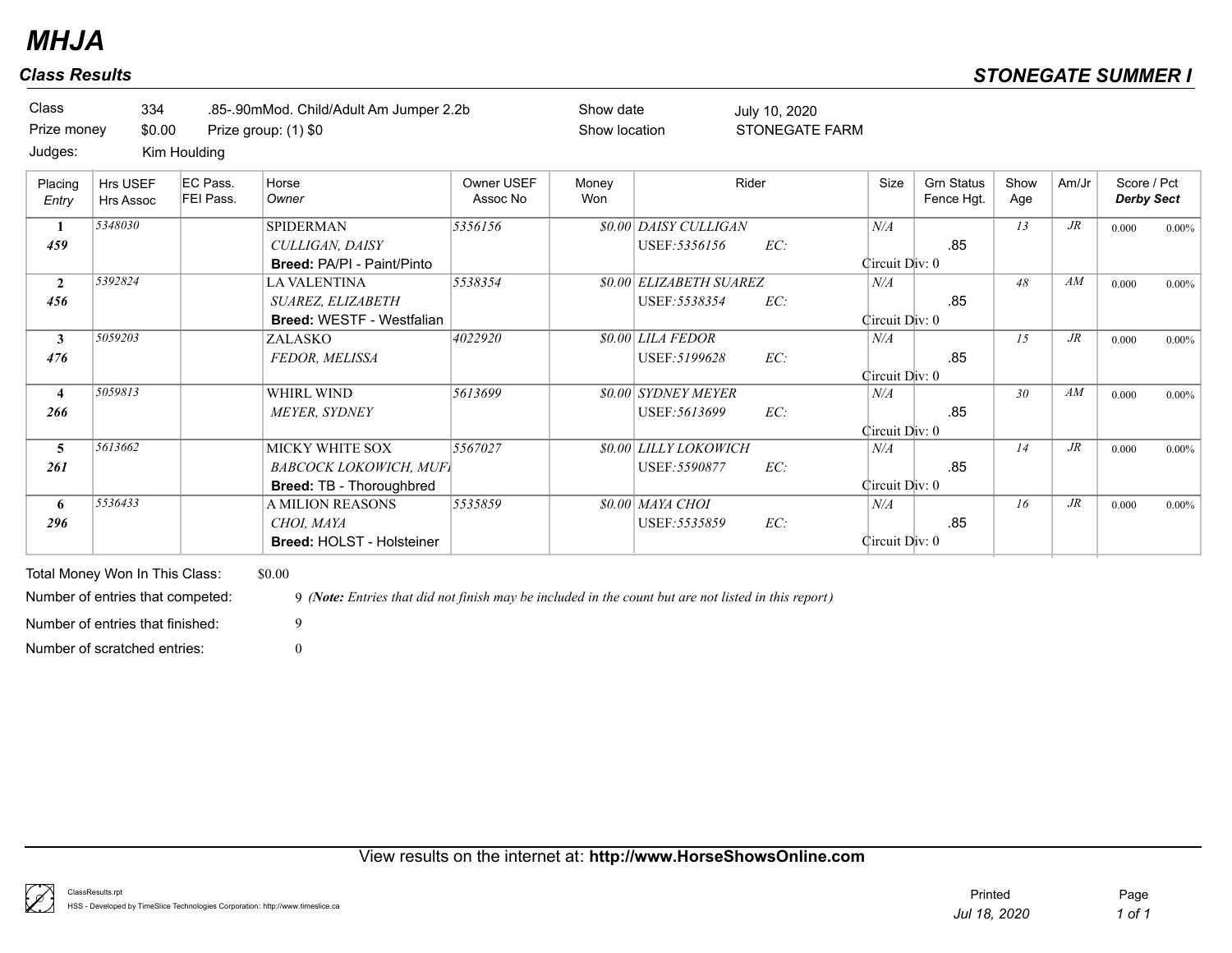| Class       | 335          | .85-.90mMod. Child/Adult Am Jumper 2.2.1 |
|-------------|--------------|------------------------------------------|
| Prize money | \$0.00       | Prize group: (1) \$0                     |
| Judges:     | Kim Houlding |                                          |

Show date Show location

STONEGATE FARM July 10, 2020

| Entry                   | <b>Hrs Assoc</b> | FEI Pass. | Horse<br>Owner                   | Owner USEF<br>Assoc No | Money<br>Won | Rider                          |     | Size           | <b>Grn Status</b><br>Fence Hgt. | Show<br>Age | Am/Jr  | Score / Pct<br><b>Derby Sect</b> |          |
|-------------------------|------------------|-----------|----------------------------------|------------------------|--------------|--------------------------------|-----|----------------|---------------------------------|-------------|--------|----------------------------------|----------|
| $\mathbf{1}$            | 5556992          |           | <b>HARLEY'S PEPPY LADY</b>       | 5405031                |              | <b>\$0.00 SAMANTHA WORM</b>    |     | N/A            |                                 | 14          | $J\!R$ | 0.000                            | 0.00%    |
| 271                     |                  |           | <b>WORM, SAMANTHA</b>            |                        |              | USEF: 5405031                  | EC: |                | .85                             |             |        |                                  |          |
|                         |                  |           |                                  |                        |              |                                |     | Circuit Div: 0 |                                 |             |        |                                  |          |
| $\overline{2}$          | 5613662          |           | <b>MICKY WHITE SOX</b>           | 5567027                |              | <b>\$0.00 LILLY LOKOWICH</b>   |     | N/A            |                                 | 14          | $J\!R$ | 0.000                            | $0.00\%$ |
| 261                     |                  |           | <b>BABCOCK LOKOWICH, MUFI</b>    |                        |              | USEF: 5590877                  | EC: |                | .85                             |             |        |                                  |          |
|                         |                  |           | Breed: TB - Thoroughbred         |                        |              |                                |     | Circuit Div: 0 |                                 |             |        |                                  |          |
| 3                       | 5059813          |           | WHIRL WIND                       | 5613699                |              | <i>SO.00 SYDNEY MEYER</i>      |     | N/A            |                                 | 30          | AM     | 0.000                            | 0.00%    |
| 266                     |                  |           | <b>MEYER, SYDNEY</b>             |                        |              | USEF: 5613699                  | EC: |                | .85                             |             |        |                                  |          |
|                         |                  |           |                                  |                        |              |                                |     | Circuit Div: 0 |                                 |             |        |                                  |          |
| $\overline{\mathbf{4}}$ | 5234421          |           | <b>MYSTIC'S DREAM</b>            | 5281260                |              | <b>\$0.00 ISABELLA HUDELLA</b> |     | N/A            |                                 | 16          | $J\!R$ | 0.000                            | 0.00%    |
| 480                     |                  |           | HUDELLA, ISABELLA                |                        |              | USEF: 5281260                  | EC: |                | .85                             |             |        |                                  |          |
|                         |                  |           |                                  |                        |              |                                |     | Circuit Div: 0 |                                 |             |        |                                  |          |
| 5                       | 5536433          |           | <b>A MILION REASONS</b>          | 5535859                |              | 80.00 MAYA CHOI                |     | N/A            |                                 | 16          | $J\!R$ | 0.000                            | 0.00%    |
| 296                     |                  |           | CHOI. MAYA                       |                        |              | USEF: 5535859                  | EC: |                | .85                             |             |        |                                  |          |
|                         |                  |           | <b>Breed: HOLST - Holsteiner</b> |                        |              |                                |     | Circuit Div: 0 |                                 |             |        |                                  |          |
| 6                       | 5059203          |           | ZALASKO                          | 4022920                |              | <b>80.00 LILA FEDOR</b>        |     | N/A            |                                 | 15          | $J\!R$ | 0.000                            | 0.00%    |
| 476                     |                  |           | FEDOR, MELISSA                   |                        |              | USEF: 5199628                  | EC: |                | .85                             |             |        |                                  |          |
|                         |                  |           |                                  |                        |              |                                |     | Circuit Div: 0 |                                 |             |        |                                  |          |
| $\overline{7}$          | 5112570          |           | <b>MASERATI</b>                  | 5029363                |              | \$0.00 LORI GARDUNO            |     | N/A            |                                 | 57          | AM     | 0.000                            | 0.00%    |
| 463                     |                  |           | GARDUNO, CLAIRE                  |                        |              | USEF: 5227840                  | EC: |                | .85                             |             |        |                                  |          |
|                         |                  |           |                                  |                        |              |                                |     | Circuit Div: 0 |                                 |             |        |                                  |          |
| 8                       | 5392824          |           | <b>LA VALENTINA</b>              | 5538354                |              | <b>\$0.00 ELIZABETH SUAREZ</b> |     | N/A            |                                 | 48          | AM     | 0.000                            | 0.00%    |
| 456                     |                  |           | SUAREZ, ELIZABETH                |                        |              | USEF: 5538354                  | EC: |                | .85                             |             |        |                                  |          |
|                         |                  |           | <b>Breed: WESTF - Westfalian</b> |                        |              |                                |     | Circuit Div: 0 |                                 |             |        |                                  |          |

Total Money Won In This Class: \$0.00 Number of scratched entries: 0 Number of entries that finished: 10

Number of entries that competed: 10 *(Note: Entries that did not finish may be included in the count but are not listed in this report)*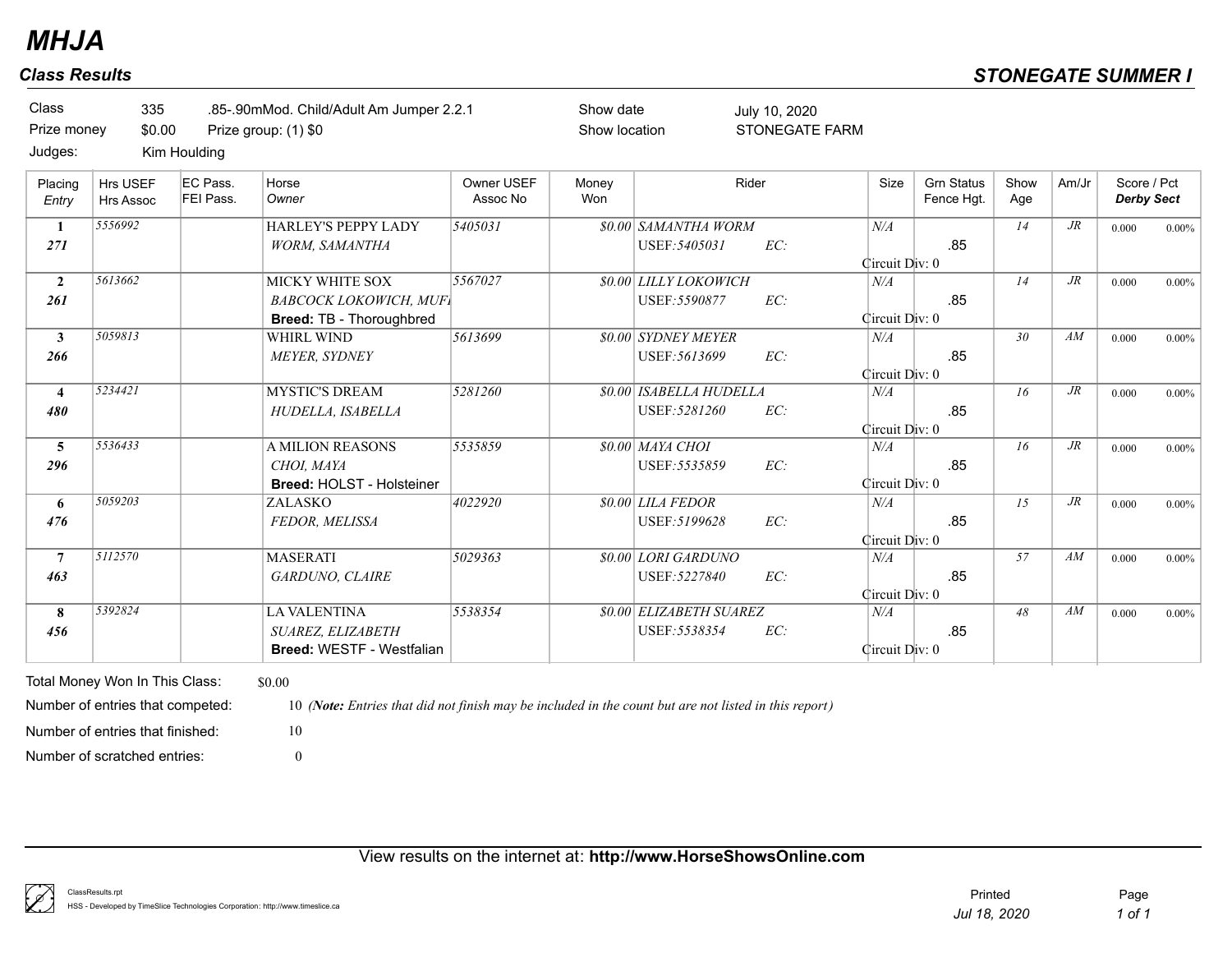| Prize money<br>Judges:         | 336<br>\$0.00                       | Kim Houlding          | 1.0M Jumper 2.2b<br>Prize group: (1) \$0                                           |                        | Show date<br>Show location |                                                 | July 10, 2020<br><b>STONEGATE FARM</b> |                       |                                 |             |            |                                  |          |
|--------------------------------|-------------------------------------|-----------------------|------------------------------------------------------------------------------------|------------------------|----------------------------|-------------------------------------------------|----------------------------------------|-----------------------|---------------------------------|-------------|------------|----------------------------------|----------|
| Placing<br>Entry               | <b>Hrs USEF</b><br><b>Hrs Assoc</b> | EC Pass.<br>FEI Pass. | Horse<br>Owner                                                                     | Owner USEF<br>Assoc No | Money<br>Won               |                                                 | Rider                                  | Size                  | <b>Grn Status</b><br>Fence Hgt. | Show<br>Age | Am/Jr      | Score / Pct<br><b>Derby Sect</b> |          |
| 1<br>257                       | 5427656                             |                       | <b>TOP SHELF</b><br><b>BARRIOS, ISABELLA</b><br>Breed: TB - Thoroughbred           | 5508743                |                            | <b>\$0.00 ISABELLA BARRIOS</b><br>USEF: 5508743 | EC:                                    | N/A<br>Circuit Div: 0 |                                 | 14          | $J\!R$     | 0.000                            | $0.00\%$ |
| $\overline{2}$<br>467          | 5454254                             |                       | <b>EUBALA</b><br>MTB EQUINE INVESTMENTS<br><b>Breed: KWPN - Dutch Warm Blood</b>   | 5453140                |                            | <b>\$0.00 TRACY GRANDSTRAND</b><br>USEF:185079  | EC:                                    | N/A<br>Circuit Div: 0 |                                 | 53          | <b>PRO</b> | 0.000                            | $0.00\%$ |
| $\mathbf{3}$<br>379            | 5516185                             |                       | PERMIT TO CARRY<br>FAULCONBRIDGE, THERESE<br><b>Breed: TB - Thoroughbred</b>       | 313304                 |                            | <b>\$0.00 MARY T. KONU</b><br>USEF: 101294      | EC:                                    | N/A<br>Circuit Div: 0 |                                 | 53          | PRO        | 0.000                            | $0.00\%$ |
| $\overline{\mathbf{4}}$<br>273 | 5538027                             |                       | <b>FRAUCORDIA MG</b><br><b>GRANRUD, MICHELLE</b><br>Breed: KWPN - Dutch Warm Blood | 182456                 |                            | <b>\$0.00 MICHELLE GRANRUD</b><br>USEF:182456   | EC:                                    | N/A<br>Circuit Div: 0 |                                 | 44          | PRO        | 0.000                            | $0.00\%$ |
| 5<br>272                       | 5305339                             |                       | <b>INFINITY AND BEYOND</b><br>DETLIE, ANNELISE<br>Breed: OLD - Oldenburg           | 4130646                |                            | \$0.00 ANNELISE DETLIE<br>USEF:4130646          | EC:                                    | N/A<br>Circuit Div: 0 |                                 | 29          | AM         | 0.000                            | $0.00\%$ |
| 6<br>262                       | 5644114                             |                       | <b>ROCKINA</b><br>COATNEY, ELYSE<br>Breed: WB - Warm Blood                         | 5552565                |                            | <b>\$0.00 ELYSE COATNEY</b><br>USEF: 5552565    | EC:                                    | N/A<br>Circuit Div: 0 |                                 | 15          | $J\!R$     | 0.000                            | $0.00\%$ |
| $\overline{7}$<br>289          | 5453260                             |                       | <b>SANTIAGO</b><br><b>WEESNER, LAUREN</b><br>Breed: TB - Thoroughbred              | 5322360                |                            | <b>\$0.00 LAUREN WEESNER</b><br>USEF: 5322360   | EC:                                    | N/A<br>Circuit Div: 0 |                                 | 15          | $J\!R$     | 0.000                            | $0.00\%$ |
| 8<br>383                       | 5412081                             |                       | <b>DENVER</b><br><b>WILLS, JARED</b><br>Breed: TB - Thoroughbred                   | 5531424                |                            | <b>\$0.00 KELSEY OSTBERG</b><br>USEF:239508     | EC:                                    | N/A<br>Circuit Div: 0 |                                 | 34          | PRO        | 0.000                            | $0.00\%$ |

Number of entries that finished: 8

Number of entries that competed: 8 *(Note: Entries that did not finish may be included in the count but are not listed in this report)*

Number of scratched entries: 0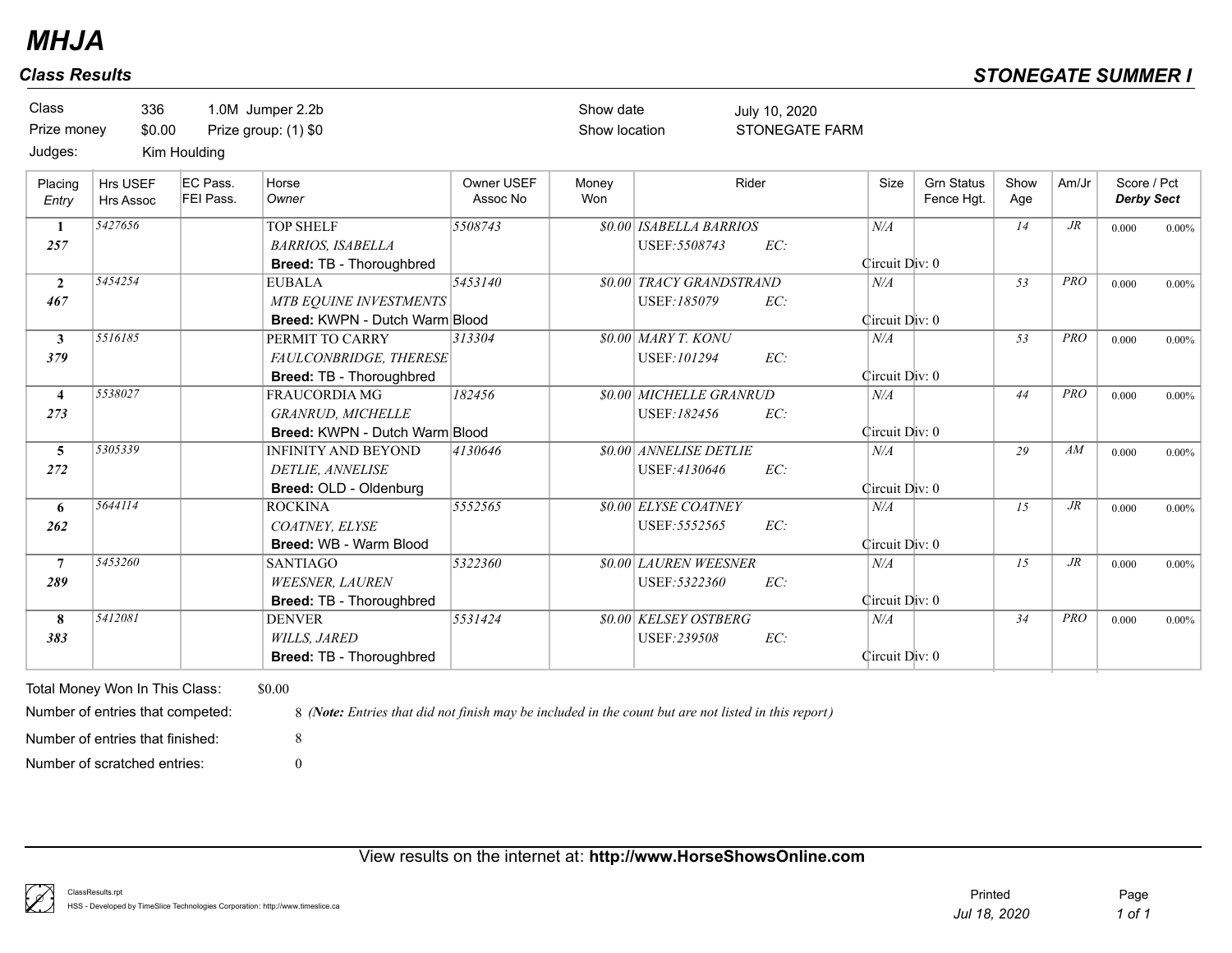| Class<br>Prize money  | 337<br>\$0.00         |                              | 1.0M Jumper 2.1<br>Prize group: (1) \$0                                                 |                        | Show date<br>Show location |                                               | July 10, 2020<br><b>STONEGATE FARM</b> |                       |                                 |             |            |                                  |          |
|-----------------------|-----------------------|------------------------------|-----------------------------------------------------------------------------------------|------------------------|----------------------------|-----------------------------------------------|----------------------------------------|-----------------------|---------------------------------|-------------|------------|----------------------------------|----------|
| Judges:               |                       | Kim Houlding                 |                                                                                         |                        |                            |                                               |                                        |                       |                                 |             |            |                                  |          |
| Placing<br>Entry      | Hrs USEF<br>Hrs Assoc | EC Pass.<br><b>FEI Pass.</b> | Horse<br>Owner                                                                          | Owner USEF<br>Assoc No | Money<br>Won               |                                               | Rider                                  | Size                  | <b>Grn Status</b><br>Fence Hgt. | Show<br>Age | Am/Jr      | Score / Pct<br><b>Derby Sect</b> |          |
| 470                   | 5399929               |                              | <b>COEUR DE LEON</b><br>NELSON, ABIGAIL<br><b>Breed: PA/PI - Paint/Pinto</b>            | 5198216                |                            | \$0.00 ABIGAIL NELSON<br>USEF: 5198216        | EC:                                    | N/A<br>Circuit Div: 0 |                                 | 22          | AM         | 0.000                            | $0.00\%$ |
| $\overline{2}$<br>276 | 5090261               |                              | <b>LEGEND</b><br>WEPPLO, SUZANNE<br><b>Breed: WB - Warm Blood</b>                       | 295712                 |                            | <b>\$0.00 SARA RECKNER</b><br>USEF: 293883    | EC:                                    | N/A<br>Circuit Div: 0 |                                 | 36          | AM         | 0.000                            | $0.00\%$ |
| $\mathbf{3}$<br>382   | 5489275               |                              | <b>INCENDIO</b><br><b>OSTBERG, KELSEY</b><br>Breed: BWP - Belgian Warmblood             | 239508                 |                            | \$0.00 KELSEY OSTBERG<br>USEF:239508          | EC:                                    | N/A<br>Circuit Div: 0 |                                 | 34          | <b>PRO</b> | 0.000                            | 0.00%    |
| $\overline{4}$<br>379 | 5516185               |                              | PERMIT TO CARRY<br>FAULCONBRIDGE, THERESE<br><b>Breed: TB - Thoroughbred</b>            | 313304                 |                            | <b>\$0.00 MARY T. KONU</b><br>USEF: 101294    | EC:                                    | N/A<br>Circuit Div: 0 |                                 | 53          | <b>PRO</b> | 0.000                            | 0.00%    |
| 5<br>467              | 5454254               |                              | <b>EUBALA</b><br><b>MTB EQUINE INVESTMENTS</b><br><b>Breed: KWPN - Dutch Warm Blood</b> | 5453140                |                            | <i>SO.00 TRACY GRANDSTRAND</i><br>USEF:185079 | EC:                                    | N/A<br>Circuit Div: 0 |                                 | 53          | <b>PRO</b> | 0.000                            | 0.00%    |

Total Money Won In This Class: \$0.00 Number of scratched entries: 0 Number of entries that finished: 6

Number of entries that competed: 6 *(Note: Entries that did not finish may be included in the count but are not listed in this report)*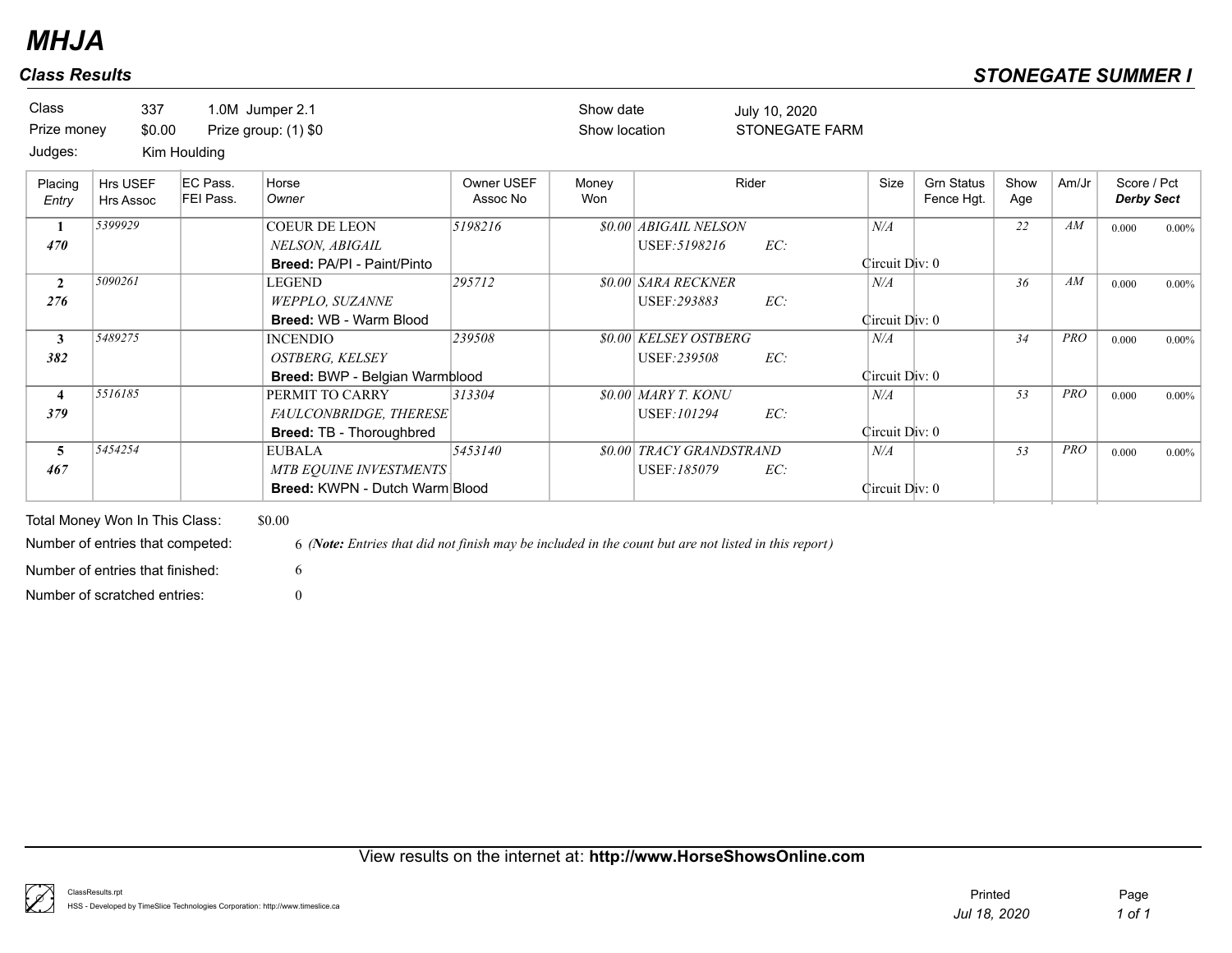| <b>Class</b><br>Prize money | 338<br>\$0.00                    |                       | 1.0M Jumper 2.2c<br>Prize group: (1) \$0                                                           |                        | Show date<br>Show location |                                           | July 10, 2020<br><b>STONEGATE FARM</b> |                       |                                 |             |            |                                  |          |
|-----------------------------|----------------------------------|-----------------------|----------------------------------------------------------------------------------------------------|------------------------|----------------------------|-------------------------------------------|----------------------------------------|-----------------------|---------------------------------|-------------|------------|----------------------------------|----------|
| Judges:                     |                                  | Kim Houlding          |                                                                                                    |                        |                            |                                           |                                        |                       |                                 |             |            |                                  |          |
| Placing<br>Entry            | Hrs USEF<br>Hrs Assoc            | EC Pass.<br>FEI Pass. | Horse<br>Owner                                                                                     | Owner USEF<br>Assoc No | Money<br>Won               |                                           | Rider                                  | Size                  | <b>Grn Status</b><br>Fence Hqt. | Show<br>Age | Am/Jr      | Score / Pct<br><b>Derby Sect</b> |          |
| 379                         | 5516185                          |                       | PERMIT TO CARRY<br>FAULCONBRIDGE, THERESE<br><b>Breed: TB - Thoroughbred</b>                       | 313304                 |                            | <i>SO.00 MARY T. KONU</i><br>USEF: 101294 | EC:                                    | N/A<br>Circuit Div: 0 |                                 | 53          | <b>PRO</b> | 0.000                            | $0.00\%$ |
|                             | Total Money Won In This Class:   |                       | \$0.00                                                                                             |                        |                            |                                           |                                        |                       |                                 |             |            |                                  |          |
|                             | Number of entries that competed: |                       | (Note: Entries that did not finish may be included in the count but are not listed in this report) |                        |                            |                                           |                                        |                       |                                 |             |            |                                  |          |
|                             | Number of entries that finished: |                       |                                                                                                    |                        |                            |                                           |                                        |                       |                                 |             |            |                                  |          |
|                             | Number of scratched entries:     |                       | $\overline{0}$                                                                                     |                        |                            |                                           |                                        |                       |                                 |             |            |                                  |          |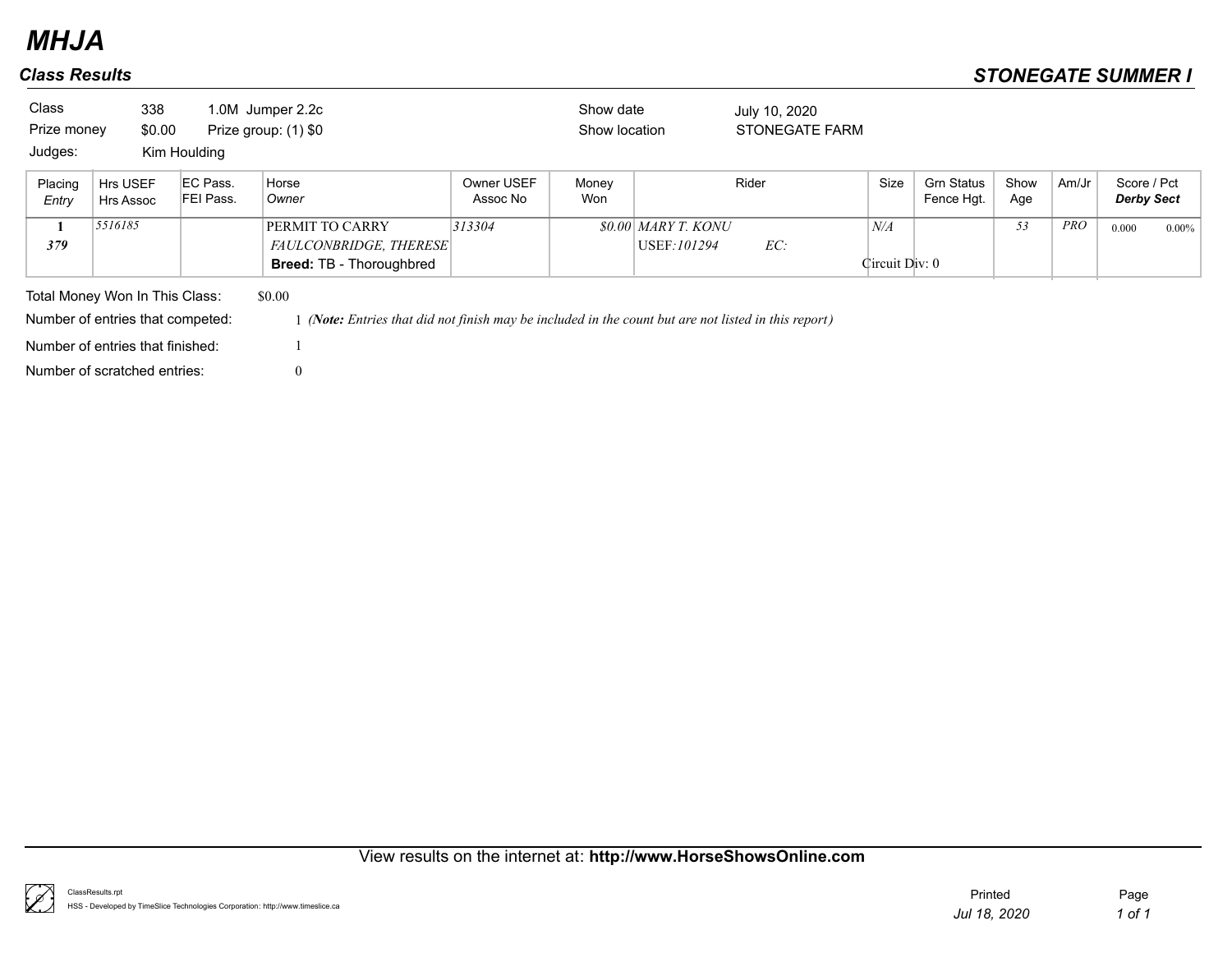| <b>Class</b><br>Prize money | 339<br>\$0.00                                                                                          |                       | 1.0M Jumper 2.2b<br>Prize group: (1) \$0                                                                            |                        | Show date<br>Show location |                                                   | July 10, 2020<br><b>STONEGATE FARM</b> |                             |                                 |             |            |                                  |          |
|-----------------------------|--------------------------------------------------------------------------------------------------------|-----------------------|---------------------------------------------------------------------------------------------------------------------|------------------------|----------------------------|---------------------------------------------------|----------------------------------------|-----------------------------|---------------------------------|-------------|------------|----------------------------------|----------|
| Judges:                     |                                                                                                        | Kim Houlding          |                                                                                                                     |                        |                            |                                                   |                                        |                             |                                 |             |            |                                  |          |
| Placing<br>Entry            | Hrs USEF<br><b>Hrs Assoc</b>                                                                           | EC Pass.<br>FEI Pass. | Horse<br>Owner                                                                                                      | Owner USEF<br>Assoc No | Monev<br>Won               |                                                   | Rider                                  | Size                        | <b>Grn Status</b><br>Fence Hgt. | Show<br>Age | Am/Jr      | Score / Pct<br><b>Derby Sect</b> |          |
| 1<br>263                    | 5440458                                                                                                |                       | <b>MONTE CARLO</b><br>MALECHA, SUZANNE<br><b>Breed: KWPN - Dutch Warm Blood</b>                                     | 4952460                |                            | <b>\$0.00 TAL MIZRAHI</b><br>USEF: 5330056        | EC:                                    | Circuit Div: 0              |                                 | 20          | <b>PRO</b> | 0.000                            | $0.00\%$ |
| $\mathbf{2}$<br>379         | 5516185                                                                                                |                       | PERMIT TO CARRY<br>FAULCONBRIDGE, THERESE<br><b>Breed: TB - Thoroughbred</b>                                        | 313304                 |                            | $$0.00$ MARY T. KONU<br>USEF:101294               | EC:                                    | $N\!/\!A$<br>Circuit Div: 0 |                                 | 53          | <b>PRO</b> | 0.000                            | $0.00\%$ |
| 3<br>383                    | 5412081                                                                                                |                       | <b>DENVER</b><br><b>WILLS, JARED</b><br><b>Breed: TB - Thoroughbred</b>                                             | 5531424                |                            | <b>\$0.00 KELSEY OSTBERG</b><br>USEF:239508       | EC:                                    | N/A<br>Circuit Div: 0       |                                 | 34          | <b>PRO</b> | 0.000                            | $0.00\%$ |
| $\overline{4}$<br>455       | 5345547                                                                                                |                       | <b>REVELATION</b><br>TOW ARNETT, JEFFREY<br><b>Breed: HANN - Hanoverian</b>                                         | 5412927                |                            | <b>\$0.00 JEFFREY TOW ARNETT</b><br>USEF: 5412927 | EC:                                    | N/A<br>Circuit Div: 0       |                                 | 33          | AM         | 0.000                            | $0.00\%$ |
|                             | Total Money Won In This Class:<br>Number of entries that competed:<br>Number of entries that finished: |                       | \$0.00<br>5 (Note: Entries that did not finish may be included in the count but are not listed in this report)<br>5 |                        |                            |                                                   |                                        |                             |                                 |             |            |                                  |          |

Number of scratched entries: 0

k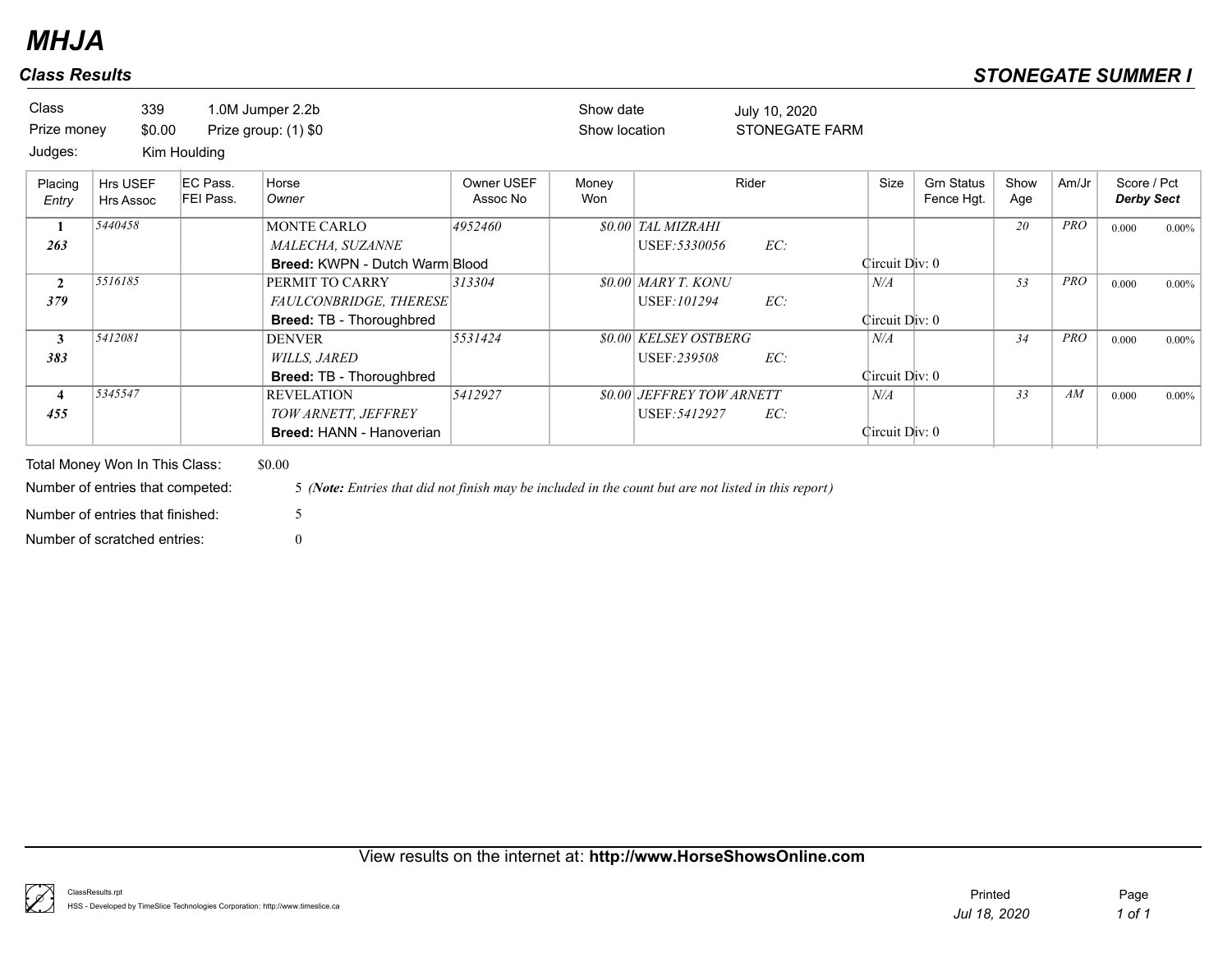| <b>Class</b><br>Prize money<br>Judges: | 340<br>\$0.00                | Kim Houlding          | 1.0-1.05mTake2 Thoroughbred Jumper 2.2b<br>Prize group: (1) \$0                    |                        | Show date<br>Show location |                                                 | July 10, 2020<br><b>STONEGATE FARM</b> |                       |                                 |             |            |                                  |          |
|----------------------------------------|------------------------------|-----------------------|------------------------------------------------------------------------------------|------------------------|----------------------------|-------------------------------------------------|----------------------------------------|-----------------------|---------------------------------|-------------|------------|----------------------------------|----------|
| Placing<br>Entry                       | Hrs USEF<br><b>Hrs Assoc</b> | EC Pass.<br>FEI Pass. | Horse<br>Owner                                                                     | Owner USEF<br>Assoc No | Money<br><b>Won</b>        |                                                 | Rider                                  | Size                  | <b>Grn Status</b><br>Fence Hgt. | Show<br>Age | Am/Jr      | Score / Pct<br><b>Derby Sect</b> |          |
| -1<br>291                              | 5538210                      |                       | <b>FAST AND FURIOUS</b><br><b>BETHKE, SUSAN</b><br><b>Breed: TB - Thoroughbred</b> | 171965                 |                            | <b>\$0.00 OLIVIA BETHKE</b><br>USEF: 4948839    | EC:                                    | N/A<br>Circuit Div: 0 |                                 | 16          | $J\!R$     | 0.000                            | $0.00\%$ |
| $\overline{2}$<br>292                  | 5405890                      |                       | CHOCOLATE I SCREAM<br>BETHKE, OLIVIA<br><b>Breed: TB - Thoroughbred</b>            | 4948839                |                            | <b>80.00 OLIVIA BETHKE</b><br>USEF: 4948839     | EC:                                    | N/A<br>Circuit Div: 0 |                                 | 16          | $J\!R$     | 0.000                            | $0.00\%$ |
| 3<br>257                               | 5427656                      |                       | <b>TOP SHELF</b><br><b>BARRIOS, ISABELLA</b><br><b>Breed: TB - Thoroughbred</b>    | 5508743                |                            | <b>\$0.00 ISABELLA BARRIOS</b><br>USEF: 5508743 | EC:                                    | N/A<br>Circuit Div: 0 |                                 | 14          | $J\!R$     | 0.000                            | $0.00\%$ |
| $\overline{\mathbf{4}}$<br>383         | 5412081                      |                       | <b>DENVER</b><br><i>WILLS, JARED</i><br><b>Breed: TB - Thoroughbred</b>            | 5531424                |                            | <b>\$0.00 KELSEY OSTBERG</b><br>USEF: 239508    | EC:                                    | N/A<br>Circuit Div: 0 |                                 | 34          | <b>PRO</b> | 0.000                            | $0.00\%$ |
| 5<br>379                               | 5516185                      |                       | PERMIT TO CARRY<br>FAULCONBRIDGE, THERESE<br>Breed: TB - Thoroughbred              | 313304                 |                            | <b>80.00 MARY T. KONU</b><br>USEF: 101294       | EC:                                    | N/A<br>Circuit Div: 0 |                                 | 53          | <b>PRO</b> | 0.000                            | $0.00\%$ |
| 6<br>289                               | 5453260                      |                       | <b>SANTIAGO</b><br><b>WEESNER, LAUREN</b>                                          | 5322360                |                            | \$0.00 LAUREN WEESNER<br>USEF: 5322360          | EC:                                    | N/A                   |                                 | 15          | $J\!R$     | 0.000                            | $0.00\%$ |

Total Money Won In This Class: \$0.00 Number of scratched entries: 0 Number of entries that finished: 6

Number of entries that competed: 6 *(Note: Entries that did not finish may be included in the count but are not listed in this report)*

**Breed:** TB - Thoroughbred **Circuit Div: 0**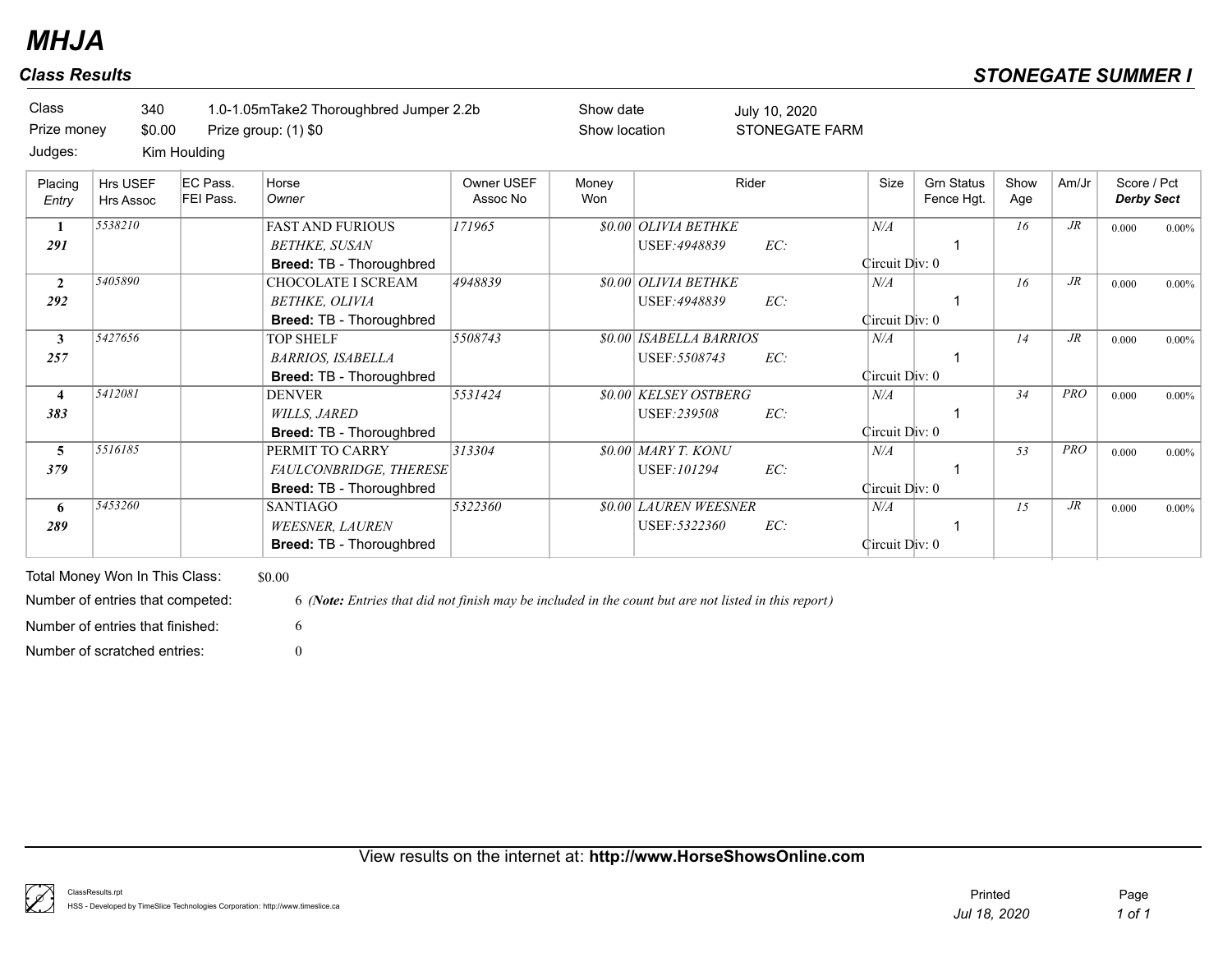## *Class Results STONEGATE SUMMER I*

| <b>Class</b>            | 341                              |                       | 1.0-1.05mTake2 Thoroughbred Jumper 2.2c                                                              |                        | Show date     |                              | July 10, 2020         |                |                                 |             |            |                                  |          |
|-------------------------|----------------------------------|-----------------------|------------------------------------------------------------------------------------------------------|------------------------|---------------|------------------------------|-----------------------|----------------|---------------------------------|-------------|------------|----------------------------------|----------|
| Prize money             | \$0.00                           |                       | Prize group: (1) \$0                                                                                 |                        | Show location |                              | <b>STONEGATE FARM</b> |                |                                 |             |            |                                  |          |
| Judges:                 |                                  | Kim Houlding          |                                                                                                      |                        |               |                              |                       |                |                                 |             |            |                                  |          |
| Placing<br>Entry        | Hrs USEF<br>Hrs Assoc            | EC Pass.<br>FEI Pass. | Horse<br>Owner                                                                                       | Owner USEF<br>Assoc No | Money<br>Won  |                              | Rider                 | Size           | <b>Grn Status</b><br>Fence Hgt. | Show<br>Age | Am/Jr      | Score / Pct<br><b>Derby Sect</b> |          |
| 1                       | 5538210                          |                       | <b>FAST AND FURIOUS</b>                                                                              | 171965                 |               | <b>\$0.00 OLIVIA BETHKE</b>  |                       | N/A            |                                 | 16          | $J\!R$     | 0.000                            | $0.00\%$ |
| 291                     |                                  |                       | <b>BETHKE, SUSAN</b>                                                                                 |                        |               | USEF: 4948839                | EC:                   |                |                                 |             |            |                                  |          |
|                         |                                  |                       | <b>Breed: TB - Thoroughbred</b>                                                                      |                        |               |                              |                       | Circuit Div: 0 |                                 |             |            |                                  |          |
| $\overline{2}$          | 5516185                          |                       | PERMIT TO CARRY                                                                                      | 313304                 |               | $$0.00$ MARY T. KONU         |                       | N/A            |                                 | 53          | <b>PRO</b> | 0.000                            | $0.00\%$ |
| 379                     |                                  |                       | FAULCONBRIDGE, THERESE                                                                               |                        |               | USEF: 101294                 | EC:                   |                |                                 |             |            |                                  |          |
|                         |                                  |                       | <b>Breed: TB - Thoroughbred</b>                                                                      |                        |               |                              |                       | Circuit Div: 0 |                                 |             |            |                                  |          |
| $\mathbf{3}$            | 5405890                          |                       | <b>CHOCOLATE I SCREAM</b>                                                                            | 4948839                |               | \$0.00 OLIVIA BETHKE         |                       | N/A            |                                 | 16          | $J\!R$     | 0.000                            | $0.00\%$ |
| 292                     |                                  |                       | BETHKE, OLIVIA                                                                                       |                        |               | USEF: 4948839                | EC:                   |                |                                 |             |            |                                  |          |
|                         |                                  |                       | <b>Breed: TB - Thoroughbred</b>                                                                      |                        |               |                              |                       | Circuit Div: 0 |                                 |             |            |                                  |          |
| $\overline{\mathbf{4}}$ | 5412081                          |                       | <b>DENVER</b>                                                                                        | 5531424                |               | <b>\$0.00 KELSEY OSTBERG</b> |                       | N/A            |                                 | 34          | <b>PRO</b> | 0.000                            | $0.00\%$ |
| 383                     |                                  |                       | <b>WILLS, JARED</b>                                                                                  |                        |               | USEF:239508                  | EC:                   |                |                                 |             |            |                                  |          |
|                         |                                  |                       | <b>Breed: TB - Thoroughbred</b>                                                                      |                        |               |                              |                       | Circuit Div: 0 |                                 |             |            |                                  |          |
|                         | Total Money Won In This Class:   |                       | \$0.00                                                                                               |                        |               |                              |                       |                |                                 |             |            |                                  |          |
|                         | Number of entries that competed: |                       | 5 (Note: Entries that did not finish may be included in the count but are not listed in this report) |                        |               |                              |                       |                |                                 |             |            |                                  |          |
|                         | Number of entries that finished: |                       | 5                                                                                                    |                        |               |                              |                       |                |                                 |             |            |                                  |          |
|                         | Number of scratched entries:     |                       | $\Omega$                                                                                             |                        |               |                              |                       |                |                                 |             |            |                                  |          |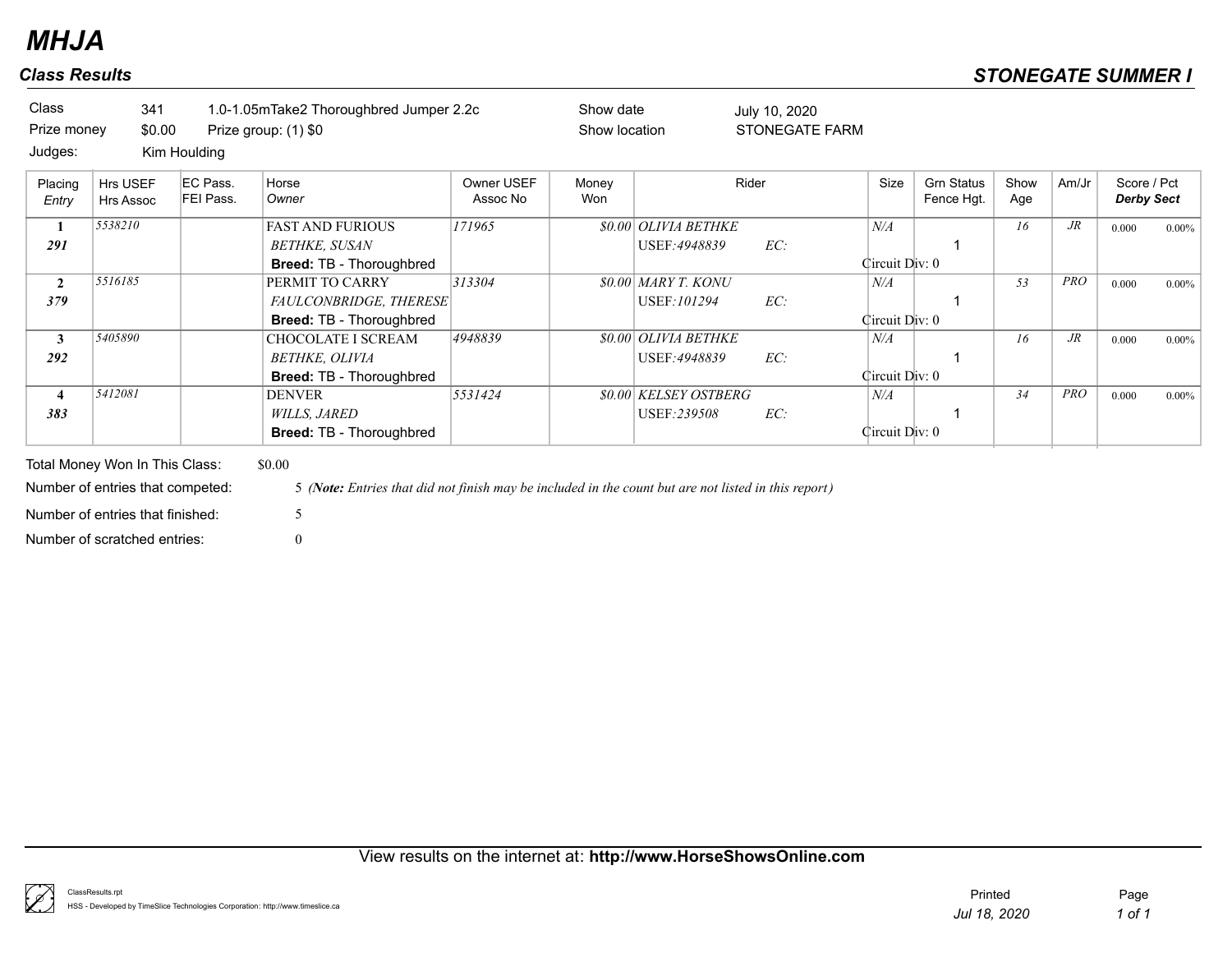| Class<br>Prize money        | 342<br>\$0.00                                                                                                                          |                                       | 1.0-1.05mTake2 Thoroughbred Jumper 2.1<br>Prize group: (1) \$0                                                      |                        | Show date<br>Show location |                                              | July 10, 2020<br><b>STONEGATE FARM</b> |                       |                                 |             |            |                                  |          |
|-----------------------------|----------------------------------------------------------------------------------------------------------------------------------------|---------------------------------------|---------------------------------------------------------------------------------------------------------------------|------------------------|----------------------------|----------------------------------------------|----------------------------------------|-----------------------|---------------------------------|-------------|------------|----------------------------------|----------|
| Judges:<br>Placing<br>Entry | <b>Hrs USEF</b><br><b>Hrs Assoc</b>                                                                                                    | Kim Houlding<br>EC Pass.<br>FEI Pass. | Horse<br>Owner                                                                                                      | Owner USEF<br>Assoc No | Money<br>Won               |                                              | Rider                                  | Size                  | <b>Grn Status</b><br>Fence Hgt. | Show<br>Age | Am/Jr      | Score / Pct<br><b>Derby Sect</b> |          |
| 1<br>291                    | 5538210                                                                                                                                |                                       | <b>FAST AND FURIOUS</b><br><b>BETHKE, SUSAN</b><br><b>Breed: TB - Thoroughbred</b>                                  | 171965                 |                            | <b>\$0.00 OLIVIA BETHKE</b><br>USEF: 4948839 | EC:                                    | N/A<br>Circuit Div: 0 |                                 | 16          | $J\!R$     | 0.000                            | $0.00\%$ |
| $\overline{2}$<br>383       | 5412081                                                                                                                                |                                       | <b>DENVER</b><br><b>WILLS, JARED</b><br><b>Breed: TB - Thoroughbred</b>                                             | 5531424                |                            | \$0.00 KELSEY OSTBERG<br>USEF:239508         | EC:                                    | N/A<br>Circuit Div: 0 |                                 | 34          | PRO        | 0.000                            | $0.00\%$ |
| 3<br>379                    | 5516185                                                                                                                                |                                       | PERMIT TO CARRY<br>FAULCONBRIDGE, THERESE<br>Breed: TB - Thoroughbred                                               | 313304                 |                            | $$0.00$ MARY T. KONU<br>USEF: 101294         | EC:                                    | N/A<br>Circuit Div: 0 |                                 | 53          | <b>PRO</b> | 0.000                            | $0.00\%$ |
| 4<br>292                    | 5405890                                                                                                                                |                                       | CHOCOLATE I SCREAM<br>BETHKE, OLIVIA<br><b>Breed: TB - Thoroughbred</b>                                             | 4948839                |                            | <b>\$0.00 OLIVIA BETHKE</b><br>USEF: 4948839 | EC:                                    | N/A<br>Circuit Div: 0 |                                 | 16          | $J\!R$     | 0.000                            | $0.00\%$ |
|                             | Total Money Won In This Class:<br>Number of entries that competed:<br>Number of entries that finished:<br>Number of scratched entries: |                                       | \$0.00<br>4 (Note: Entries that did not finish may be included in the count but are not listed in this report)<br>4 |                        |                            |                                              |                                        |                       |                                 |             |            |                                  |          |

## View results on the internet at: **http://www.HorseShowsOnline.com**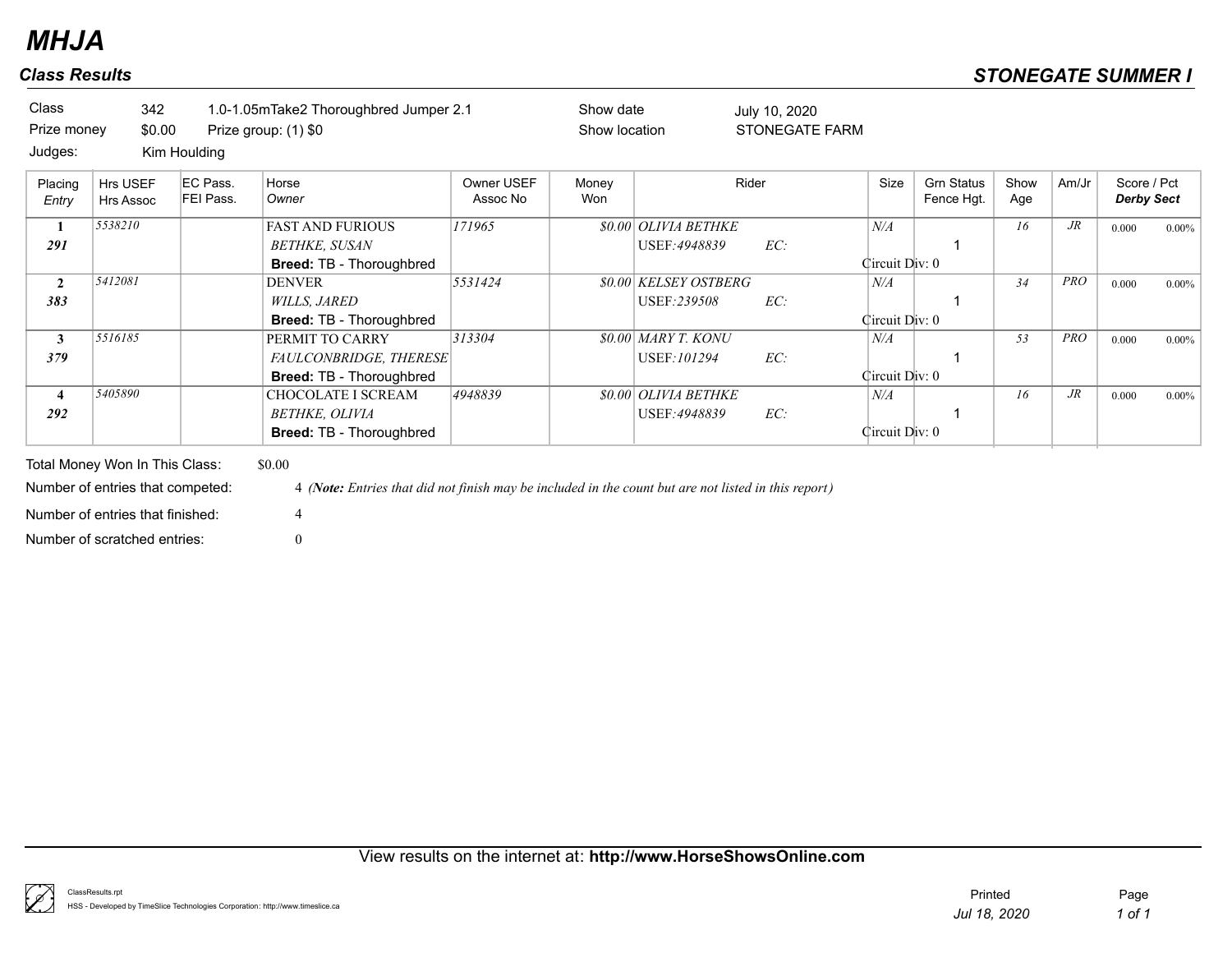| <b>Class</b><br>Prize money | 343<br>\$0.00                                                      |                                       | 1.0-1.05mTake2 Thoroughbred Jumper 2.2b<br>Prize group: (1) \$0                                                     |                        | Show date<br>Show location |                                              | July 10, 2020<br><b>STONEGATE FARM</b> |                       |                                 |             |            |                                  |          |
|-----------------------------|--------------------------------------------------------------------|---------------------------------------|---------------------------------------------------------------------------------------------------------------------|------------------------|----------------------------|----------------------------------------------|----------------------------------------|-----------------------|---------------------------------|-------------|------------|----------------------------------|----------|
| Judges:<br>Placing<br>Entry | <b>Hrs USEF</b><br><b>Hrs Assoc</b>                                | Kim Houlding<br>EC Pass.<br>FEI Pass. | Horse<br>Owner                                                                                                      | Owner USEF<br>Assoc No | Money<br>Won               |                                              | Rider                                  | Size                  | <b>Grn Status</b><br>Fence Hgt. | Show<br>Age | Am/Jr      | Score / Pct<br><b>Derby Sect</b> |          |
| 1<br>292                    | 5405890                                                            |                                       | CHOCOLATE I SCREAM<br>BETHKE, OLIVIA<br>Breed: TB - Thoroughbred                                                    | 4948839                |                            | <b>\$0.00 OLIVIA BETHKE</b><br>USEF: 4948839 | EC:                                    | N/A<br>Circuit Div: 0 |                                 | 16          | $J\!R$     | 0.000                            | $0.00\%$ |
| $\overline{2}$<br>383       | 5412081                                                            |                                       | <b>DENVER</b><br><i>WILLS, JARED</i><br>Breed: TB - Thoroughbred                                                    | 5531424                |                            | <b>\$0.00 KELSEY OSTBERG</b><br>USEF: 239508 | EC:                                    | N/A<br>Circuit Div: 0 |                                 | 34          | <b>PRO</b> | 0.000                            | $0.00\%$ |
| $\mathbf{3}$<br>379         | 5516185                                                            |                                       | PERMIT TO CARRY<br>FAULCONBRIDGE, THERESE<br>Breed: TB - Thoroughbred                                               | 313304                 |                            | $$0.00$ MARY T. KONU<br>USEF: 101294         | EC:                                    | N/A<br>Circuit Div: 0 |                                 | 53          | <b>PRO</b> | 0.000                            | $0.00\%$ |
| 4<br>291                    | 5538210                                                            |                                       | <b>FAST AND FURIOUS</b><br><b>BETHKE, SUSAN</b><br>Breed: TB - Thoroughbred                                         | 171965                 |                            | <b>\$0.00 OLIVIA BETHKE</b><br>USEF: 4948839 | EC:                                    | N/A<br>Circuit Div: 0 |                                 | 16          | $J\!R$     | 0.000                            | $0.00\%$ |
|                             | Total Money Won In This Class:<br>Number of entries that competed: |                                       | \$0.00<br>5 (Note: Entries that did not finish may be included in the count but are not listed in this report)<br>5 |                        |                            |                                              |                                        |                       |                                 |             |            |                                  |          |
|                             | Number of entries that finished:<br>Number of scratched entries:   |                                       | $\theta$                                                                                                            |                        |                            |                                              |                                        |                       |                                 |             |            |                                  |          |

## View results on the internet at: **http://www.HorseShowsOnline.com**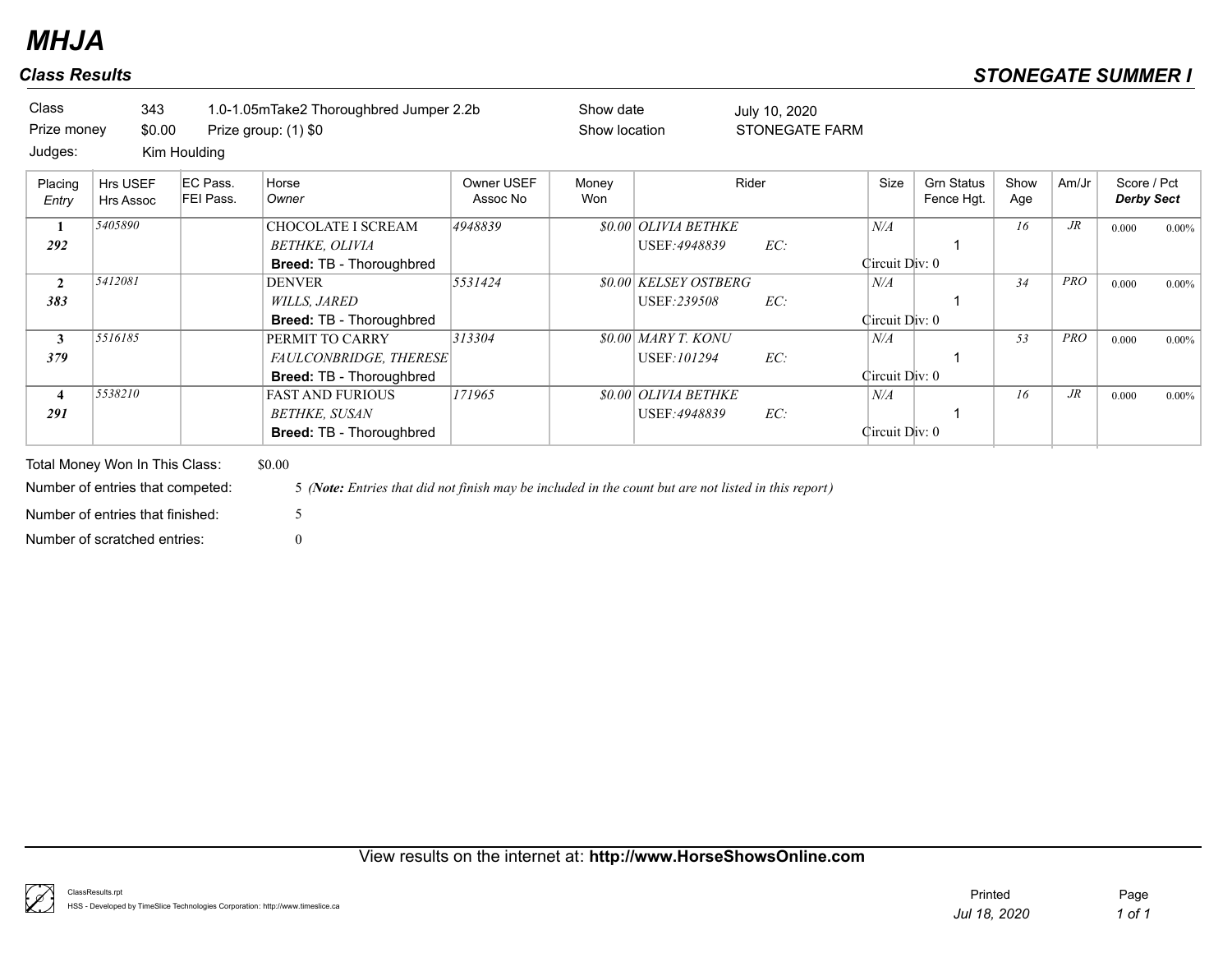| Class<br>Prize money<br>Judges: | 344<br>\$0.00                                                                                          | Kim Houlding          | 1.10m Jumper 2.2b<br>Prize group: (1) \$0                                                                           |                        | Show date<br>Show location |                                               | July 10, 2020<br><b>STONEGATE FARM</b> |                       |                                 |             |            |                                  |          |
|---------------------------------|--------------------------------------------------------------------------------------------------------|-----------------------|---------------------------------------------------------------------------------------------------------------------|------------------------|----------------------------|-----------------------------------------------|----------------------------------------|-----------------------|---------------------------------|-------------|------------|----------------------------------|----------|
| Placing<br>Entry                | Hrs USEF<br><b>Hrs Assoc</b>                                                                           | EC Pass.<br>FEI Pass. | Horse<br>Owner                                                                                                      | Owner USEF<br>Assoc No | Money<br>Won               |                                               | Rider                                  | Size                  | <b>Grn Status</b><br>Fence Hgt. | Show<br>Age | Am/Jr      | Score / Pct<br><b>Derby Sect</b> |          |
| 1<br>466                        | 5659716                                                                                                |                       | <b>SPECIAL ENVOY</b><br>AMPLATZ, CAROLINE                                                                           | 5622204                |                            | <b>\$0.00 MICHAEL KOCHER</b><br>USEF: 4688422 | EC:                                    | N/A<br>Circuit Div: 0 |                                 | 26          | <b>PRO</b> | 0.000                            | $0.00\%$ |
| $\overline{2}$<br>382           | 5489275                                                                                                |                       | <b>INCENDIO</b><br><b>OSTBERG, KELSEY</b><br><b>Breed: BWP - Belgian Warmblood</b>                                  | 239508                 |                            | <i>SO.OO KELSEY OSTBERG</i><br>USEF: 239508   | EC:                                    | N/A<br>Circuit Div: 0 |                                 | 34          | <b>PRO</b> | 0.000                            | $0.00\%$ |
| $\mathbf{3}$<br>272             | 5305339                                                                                                |                       | <b>INFINITY AND BEYOND</b><br>DETLIE, ANNELISE<br><b>Breed: OLD - Oldenburg</b>                                     | 4130646                |                            | <b>\$0.00 ANNELISE DETLIE</b><br>USEF:4130646 | EC:                                    | N/A<br>Circuit Div: 0 |                                 | 29          | AM         | 0.000                            | $0.00\%$ |
|                                 | Total Money Won In This Class:<br>Number of entries that competed:<br>Number of entries that finished: |                       | \$0.00<br>3 (Note: Entries that did not finish may be included in the count but are not listed in this report)<br>3 |                        |                            |                                               |                                        |                       |                                 |             |            |                                  |          |

View results on the internet at: **http://www.HorseShowsOnline.com**

Number of scratched entries: 0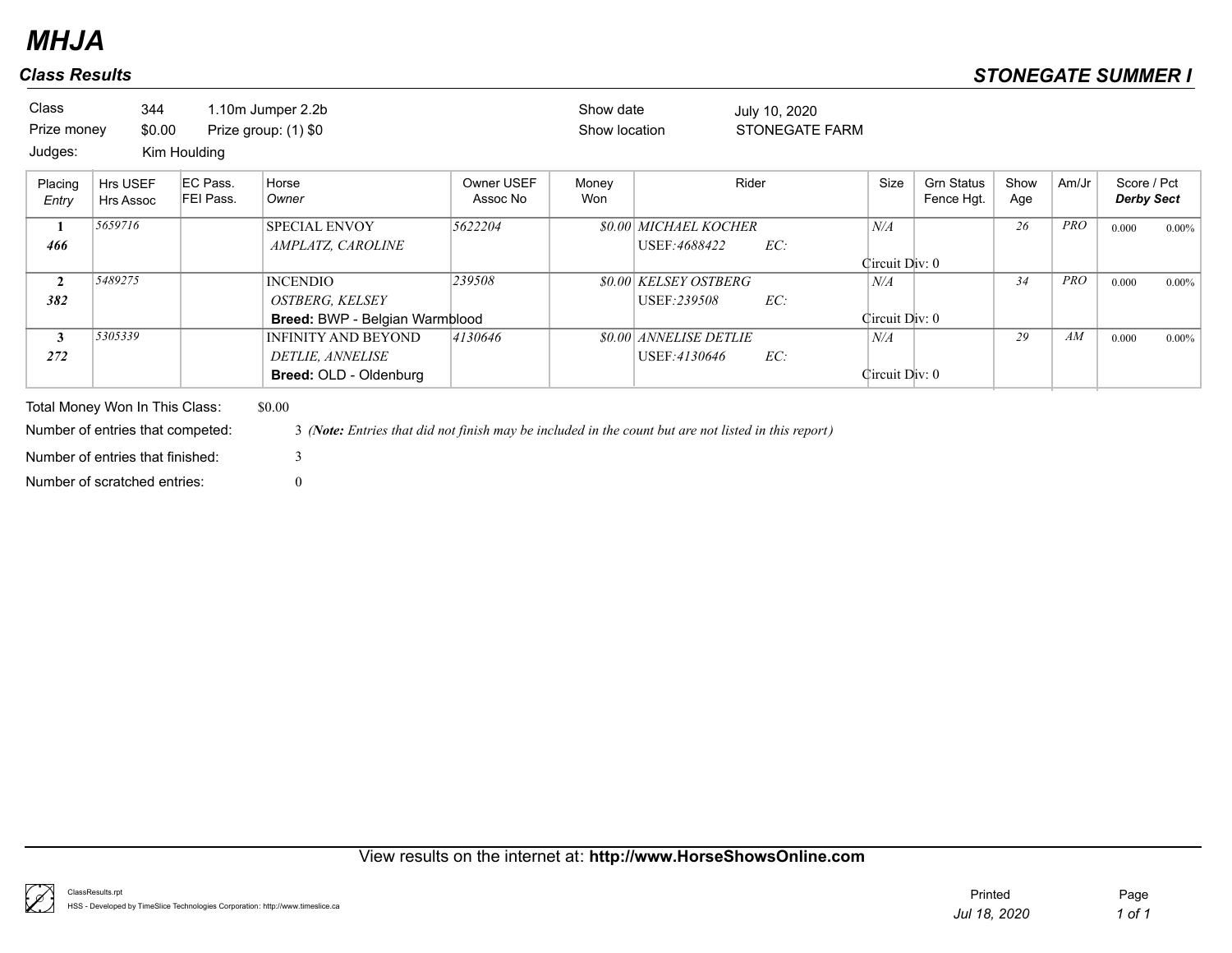| Class<br>Prize money | 345<br>\$0.00                    |                       | 1.10m Jumper 2.1<br>Prize group: (1) \$0                                                             |                        | Show date<br>Show location |                                     | July 10, 2020<br>STONEGATE FARM |                             |                                 |             |            |                                  |          |
|----------------------|----------------------------------|-----------------------|------------------------------------------------------------------------------------------------------|------------------------|----------------------------|-------------------------------------|---------------------------------|-----------------------------|---------------------------------|-------------|------------|----------------------------------|----------|
| Judges:              |                                  | Kim Houlding          |                                                                                                      |                        |                            |                                     |                                 |                             |                                 |             |            |                                  |          |
| Placing<br>Entry     | Hrs USEF<br>Hrs Assoc            | EC Pass.<br>FEI Pass. | Horse<br>Owner                                                                                       | Owner USEF<br>Assoc No | Money<br>Won               |                                     | Rider                           | Size                        | <b>Grn Status</b><br>Fence Hgt. | Show<br>Age | Am/Jr      | Score / Pct<br><b>Derby Sect</b> |          |
| 1<br>276             | 5090261                          |                       | <b>LEGEND</b><br>WEPPLO, SUZANNE                                                                     | 295712                 |                            | \$0.00 SARA RECKNER<br>USEF: 293883 | EC:                             | N/A                         |                                 | 36          | AM         | 0.000                            | $0.00\%$ |
| $\mathbf{2}$         | 5659716                          |                       | <b>Breed: WB - Warm Blood</b><br><b>SPECIAL ENVOY</b>                                                | 5622204                |                            | <b>\$0.00 MICHAEL KOCHER</b>        |                                 | Circuit Div: 0<br>$N\!/\!A$ |                                 | 26          | <b>PRO</b> | 0.000                            | $0.00\%$ |
| 466                  |                                  |                       | <i>AMPLATZ, CAROLINE</i>                                                                             |                        |                            | USEF: 4688422                       | EC:                             |                             |                                 |             |            |                                  |          |
|                      |                                  |                       |                                                                                                      |                        |                            |                                     |                                 | Circuit Div: 0              |                                 |             |            |                                  |          |
|                      | Total Money Won In This Class:   |                       | \$0.00                                                                                               |                        |                            |                                     |                                 |                             |                                 |             |            |                                  |          |
|                      | Number of entries that competed: |                       | 2 (Note: Entries that did not finish may be included in the count but are not listed in this report) |                        |                            |                                     |                                 |                             |                                 |             |            |                                  |          |
|                      | Number of entries that finished: |                       |                                                                                                      |                        |                            |                                     |                                 |                             |                                 |             |            |                                  |          |
|                      | Number of scratched entries:     |                       | $\overline{0}$                                                                                       |                        |                            |                                     |                                 |                             |                                 |             |            |                                  |          |

## View results on the internet at: **http://www.HorseShowsOnline.com**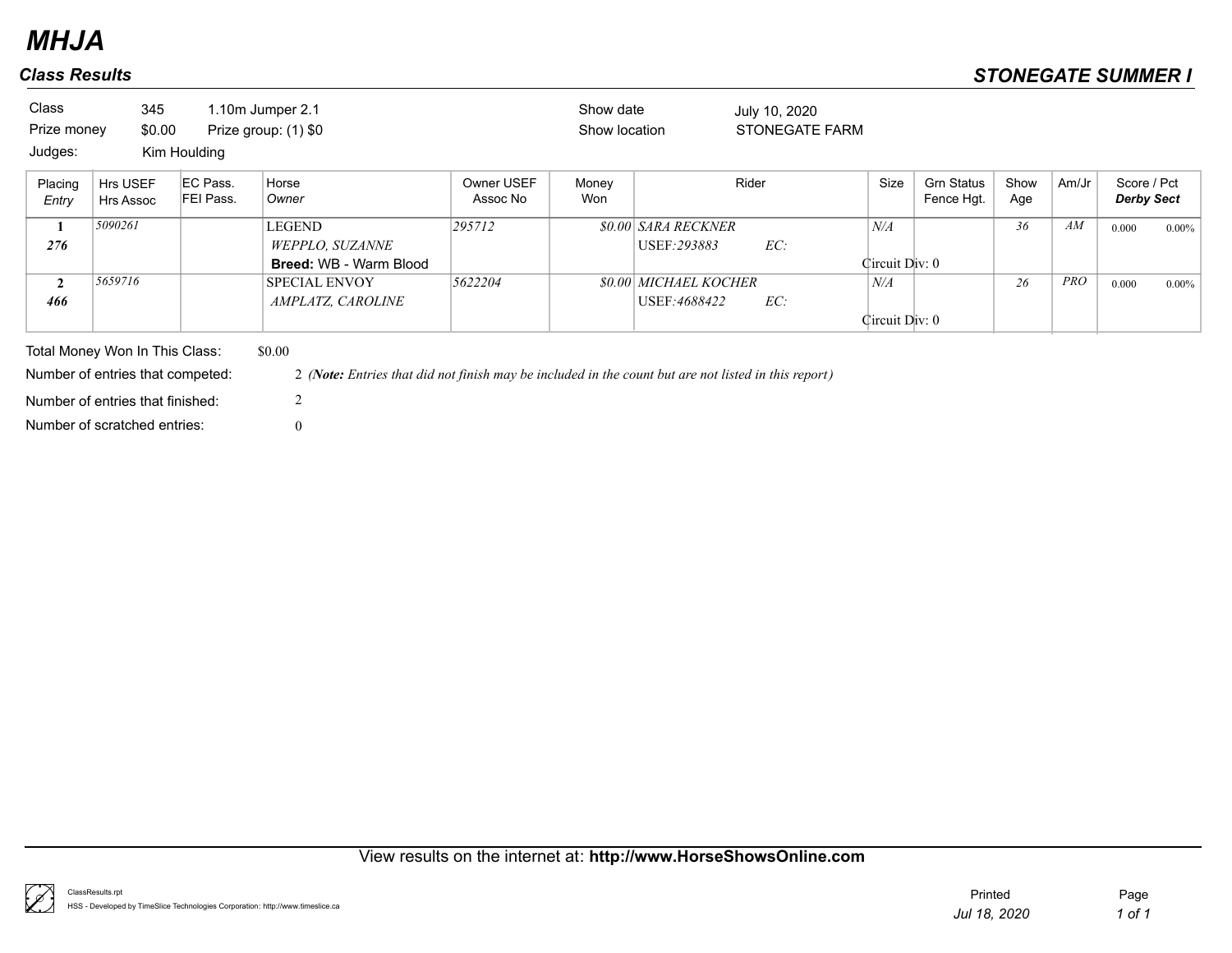| Class            | 346                                                                                                                                                                        |              | 1.10m Jumper 2.2B    |                        | Show date     | July 10, 2020  |      |                                 |             |       |                                  |  |
|------------------|----------------------------------------------------------------------------------------------------------------------------------------------------------------------------|--------------|----------------------|------------------------|---------------|----------------|------|---------------------------------|-------------|-------|----------------------------------|--|
| Prize money      | \$0.00                                                                                                                                                                     |              | Prize group: (1) \$0 |                        | Show location | STONEGATE FARM |      |                                 |             |       |                                  |  |
| Judges:          |                                                                                                                                                                            | Kim Houlding |                      |                        |               |                |      |                                 |             |       |                                  |  |
| Placing<br>Entry | EC Pass.<br>Horse<br>Hrs USEF<br>FEI Pass.<br>Owner<br>Hrs Assoc                                                                                                           |              |                      | Owner USEF<br>Assoc No | Money<br>Won  | Rider          | Size | <b>Grn Status</b><br>Fence Hgt. | Show<br>Age | Am/Jr | Score / Pct<br><b>Derby Sect</b> |  |
|                  |                                                                                                                                                                            |              | \$0.00               |                        |               |                |      |                                 |             |       |                                  |  |
|                  | Total Money Won In This Class:<br>Number of entries that competed:<br>2 (Note: Entries that did not finish may be included in the count but are not listed in this report) |              |                      |                        |               |                |      |                                 |             |       |                                  |  |
|                  | Number of entries that finished:                                                                                                                                           |              |                      |                        |               |                |      |                                 |             |       |                                  |  |
|                  | Number of scratched entries:<br>$\theta$                                                                                                                                   |              |                      |                        |               |                |      |                                 |             |       |                                  |  |

## View results on the internet at: **http://www.HorseShowsOnline.com**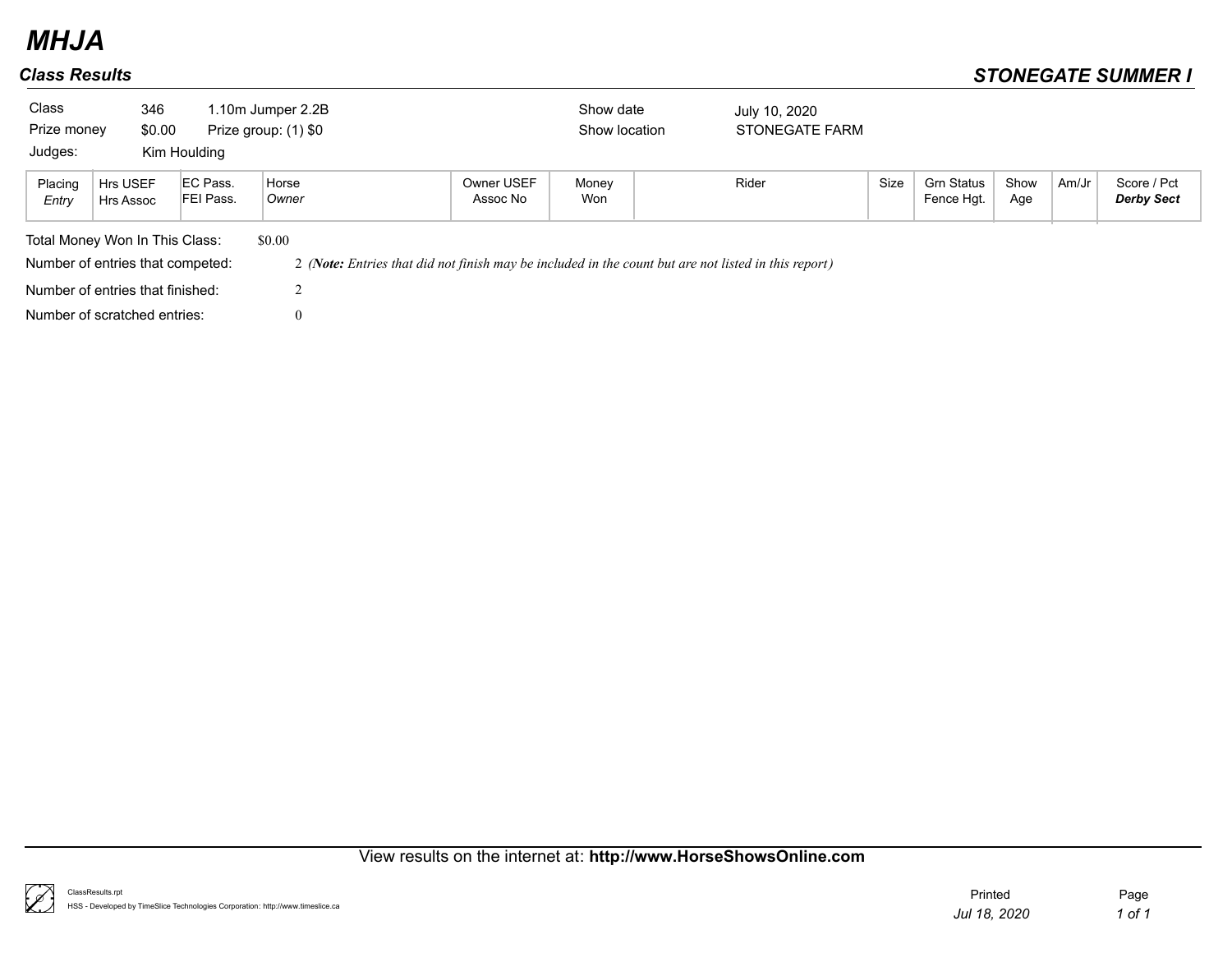| Class            | 347                                 |                       | 1.15m Jumper 2.2B                                                                                    |                        | Show date     |                                   | July 10, 2020  |                |                                 |             |            |                                  |          |
|------------------|-------------------------------------|-----------------------|------------------------------------------------------------------------------------------------------|------------------------|---------------|-----------------------------------|----------------|----------------|---------------------------------|-------------|------------|----------------------------------|----------|
| Prize money      | \$0.00                              |                       | Prize group: (1) \$0                                                                                 |                        | Show location |                                   | STONEGATE FARM |                |                                 |             |            |                                  |          |
| Judges:          |                                     | Kim Houlding          |                                                                                                      |                        |               |                                   |                |                |                                 |             |            |                                  |          |
| Placing<br>Entry | <b>Hrs USEF</b><br><b>Hrs Assoc</b> | EC Pass.<br>FEI Pass. | Horse<br>Owner                                                                                       | Owner USEF<br>Assoc No | Money<br>Won  |                                   | Rider          | Size           | <b>Grn Status</b><br>Fence Hgt. | Show<br>Age | Am/Jr      | Score / Pct<br><b>Derby Sect</b> |          |
| 1                | 5631991                             |                       | <b>DUDOK</b>                                                                                         | 5008633                |               | <b>\$0.00 MICHAEL KOCHER</b>      |                | N/A            |                                 | 26          | <b>PRO</b> | 0.000                            | $0.00\%$ |
| 468              |                                     |                       | SWEET OAK FARM, .                                                                                    |                        |               | USEF: 4688422                     | EC:            |                |                                 |             |            |                                  |          |
|                  |                                     |                       | <b>Breed: KWPN - Dutch Warm Blood</b>                                                                |                        |               |                                   |                | Circuit Div: 0 |                                 |             |            |                                  |          |
| $\overline{2}$   | 5405890                             |                       | CHOCOLATE I SCREAM                                                                                   | 4948839                |               | <b><i>SO.00 OLIVIA BETHKE</i></b> |                | N/A            |                                 | 16          | $J\!R$     | 0.000                            | $0.00\%$ |
| 292              |                                     |                       | BETHKE, OLIVIA                                                                                       |                        |               | USEF: 4948839                     | EC:            |                |                                 |             |            |                                  |          |
|                  |                                     |                       | <b>Breed: TB - Thoroughbred</b>                                                                      |                        |               |                                   |                | Circuit Div: 0 |                                 |             |            |                                  |          |
| $\mathbf{3}$     | 5538210                             |                       | <b>FAST AND FURIOUS</b>                                                                              | 171965                 |               | <b>\$0.00 OLIVIA BETHKE</b>       |                | N/A            |                                 | 16          | $J\!R$     | 0.000                            | $0.00\%$ |
| 291              |                                     |                       | <b>BETHKE, SUSAN</b>                                                                                 |                        |               | USEF: 4948839                     | EC:            |                |                                 |             |            |                                  |          |
|                  |                                     |                       | <b>Breed: TB - Thoroughbred</b>                                                                      |                        |               |                                   |                | Circuit Div: 0 |                                 |             |            |                                  |          |
|                  | Total Money Won In This Class:      |                       | \$0.00                                                                                               |                        |               |                                   |                |                |                                 |             |            |                                  |          |
|                  | Number of entries that competed:    |                       | 3 (Note: Entries that did not finish may be included in the count but are not listed in this report) |                        |               |                                   |                |                |                                 |             |            |                                  |          |
|                  | Number of entries that finished:    |                       | 3                                                                                                    |                        |               |                                   |                |                |                                 |             |            |                                  |          |

Number of scratched entries: 0

View results on the internet at: **http://www.HorseShowsOnline.com**

₿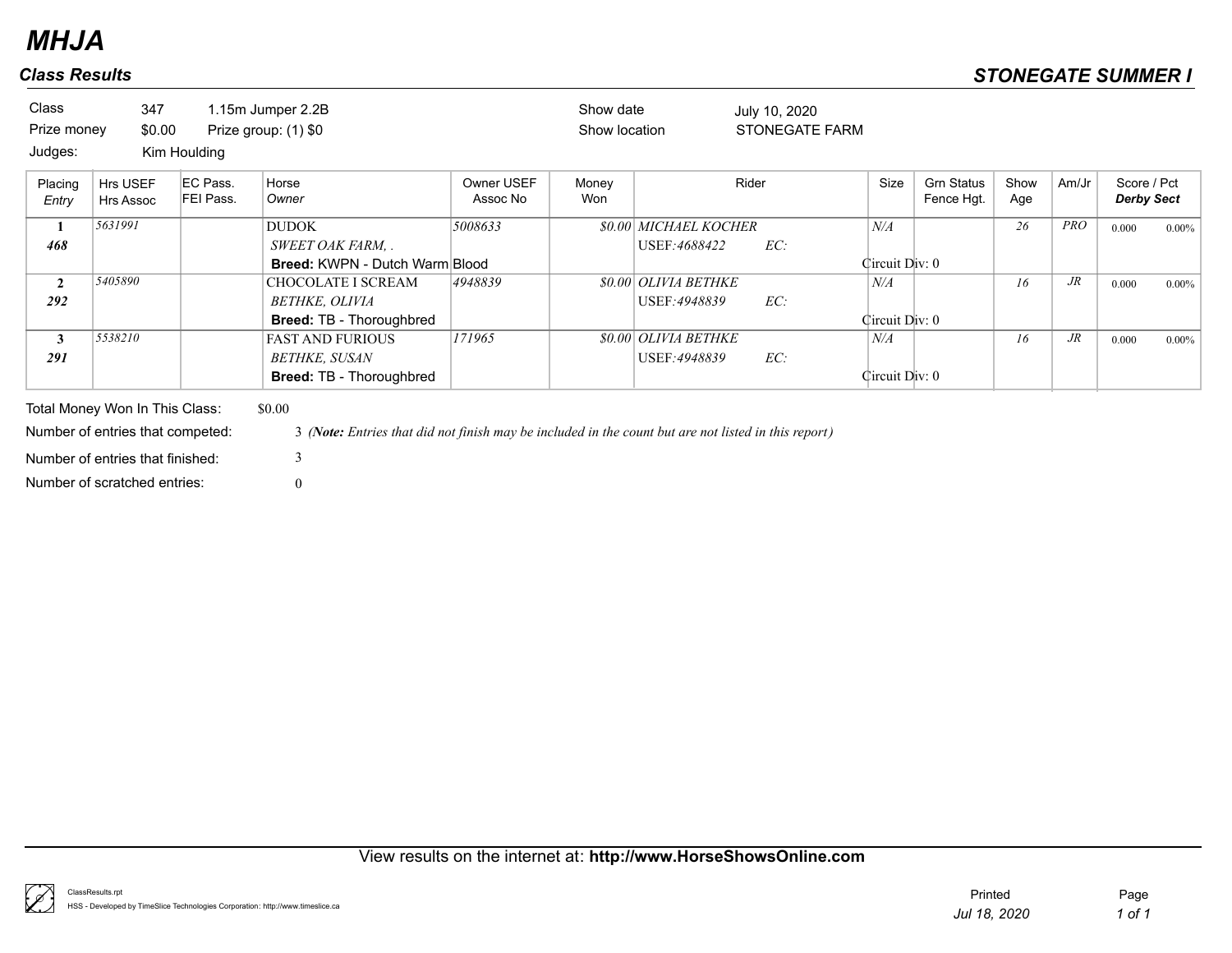| Class            | 348                              |                       | 1.15m Jumper 2.1                                                                                     |                        | Show date     |                              | July 10, 2020         |                |                                 |             |            |                                  |          |
|------------------|----------------------------------|-----------------------|------------------------------------------------------------------------------------------------------|------------------------|---------------|------------------------------|-----------------------|----------------|---------------------------------|-------------|------------|----------------------------------|----------|
| Prize money      | \$0.00                           |                       | Prize group: (1) \$0                                                                                 |                        | Show location |                              | <b>STONEGATE FARM</b> |                |                                 |             |            |                                  |          |
| Judges:          |                                  | Kim Houlding          |                                                                                                      |                        |               |                              |                       |                |                                 |             |            |                                  |          |
| Placing<br>Entry | <b>Hrs USEF</b><br>Hrs Assoc     | EC Pass.<br>FEI Pass. | Horse<br>Owner                                                                                       | Owner USEF<br>Assoc No | Money<br>Won  |                              | Rider                 | Size           | <b>Grn Status</b><br>Fence Hgt. | Show<br>Age | Am/Jr      | Score / Pct<br><b>Derby Sect</b> |          |
| 1                | 5631991                          |                       | <b>DUDOK</b>                                                                                         | 5008633                |               | <b>\$0.00 MICHAEL KOCHER</b> |                       | N/A            |                                 | 26          | <b>PRO</b> | 0.000                            | $0.00\%$ |
| 468              |                                  |                       | SWEET OAK FARM, .                                                                                    |                        |               | USEF:4688422                 | EC:                   |                |                                 |             |            |                                  |          |
|                  |                                  |                       | <b>Breed: KWPN - Dutch Warm Blood</b>                                                                |                        |               |                              |                       | Circuit Div: 0 |                                 |             |            |                                  |          |
| $\overline{2}$   | 5510360                          |                       | COLDPLAY 31                                                                                          | 5008633                |               | <b>\$0.00 MICHAEL KOCHER</b> |                       | N/A            |                                 | 26          | <b>PRO</b> | 0.000                            | $0.00\%$ |
| 465              |                                  | 104LN19               | SWEET OAK FARM, .                                                                                    |                        |               | USEF:4688422                 | EC:                   |                |                                 |             |            |                                  |          |
|                  |                                  |                       |                                                                                                      |                        |               |                              |                       | Circuit Div: 0 |                                 |             |            |                                  |          |
|                  | Total Money Won In This Class:   |                       | \$0.00                                                                                               |                        |               |                              |                       |                |                                 |             |            |                                  |          |
|                  | Number of entries that competed: |                       | 2 (Note: Entries that did not finish may be included in the count but are not listed in this report) |                        |               |                              |                       |                |                                 |             |            |                                  |          |
|                  | Number of entries that finished: |                       | 2                                                                                                    |                        |               |                              |                       |                |                                 |             |            |                                  |          |
|                  | Number of scratched entries:     |                       |                                                                                                      |                        |               |                              |                       |                |                                 |             |            |                                  |          |

## View results on the internet at: **http://www.HorseShowsOnline.com**

ţ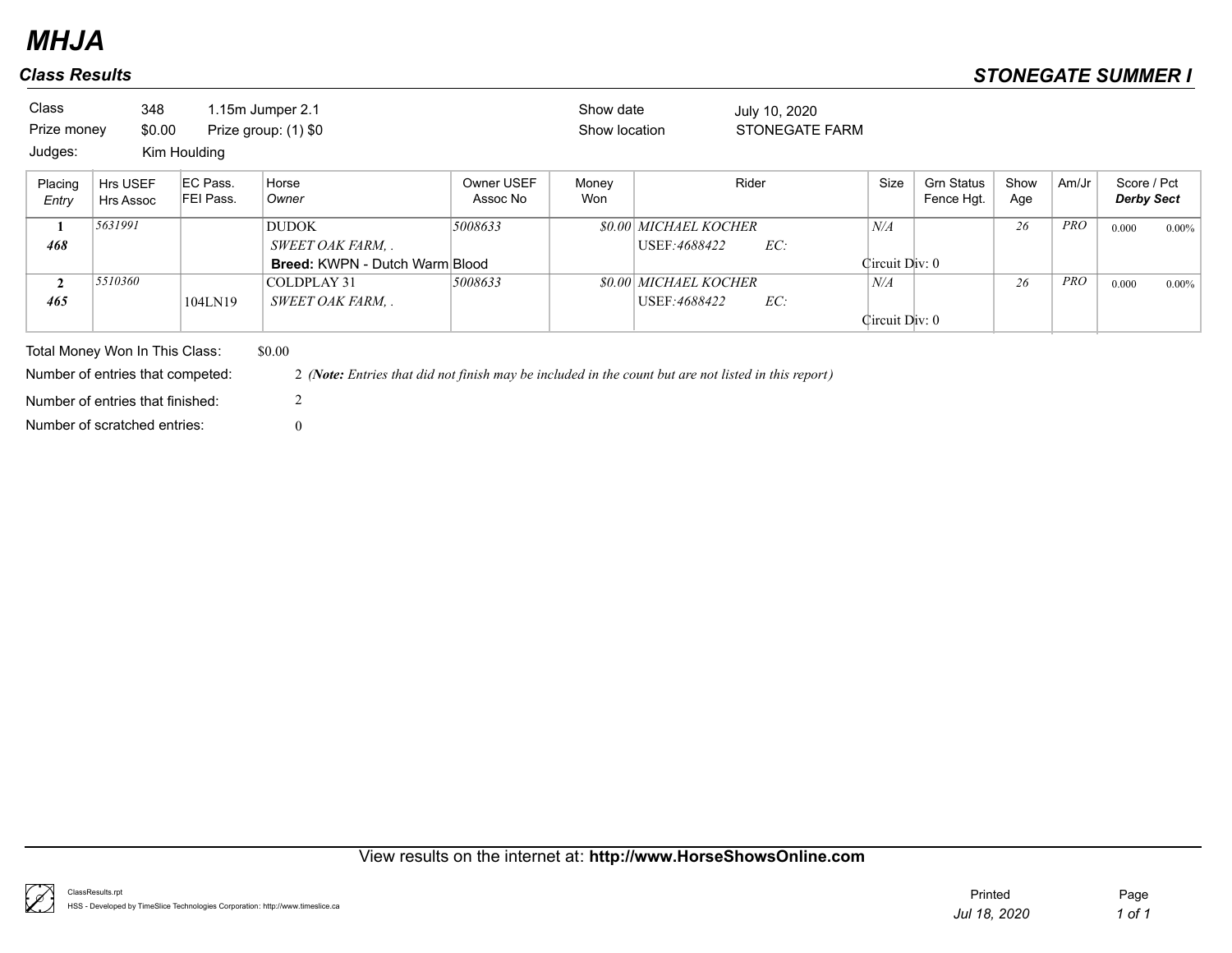| Class<br>Prize money<br>Judges: | 349<br>\$0.00                    | Kim Houlding          | 1.15m Jumper2.2c<br>Prize group: (1) \$0                                                           |                        | Show date<br>Show location |                                            | July 10, 2020<br><b>STONEGATE FARM</b> |                       |                                 |             |            |                                  |          |
|---------------------------------|----------------------------------|-----------------------|----------------------------------------------------------------------------------------------------|------------------------|----------------------------|--------------------------------------------|----------------------------------------|-----------------------|---------------------------------|-------------|------------|----------------------------------|----------|
| Placing<br>Entry                | Hrs USEF<br>Hrs Assoc            | EC Pass.<br>FEI Pass. | Horse<br>Owner                                                                                     | Owner USEF<br>Assoc No | Money<br>Won               |                                            | Rider                                  | Size                  | <b>Grn Status</b><br>Fence Hgt. | Show<br>Age | Am/Jr      | Score / Pct<br><b>Derby Sect</b> |          |
| 1<br>382                        | 5489275                          |                       | <b>INCENDIO</b><br><b>OSTBERG, KELSEY</b><br>Breed: BWP - Belgian Warmblood                        | 239508                 |                            | <i>SO.OO KELSEY OSTBERG</i><br>USEF:239508 | EC:                                    | N/A<br>Circuit Div: 0 |                                 | 34          | <b>PRO</b> | 0.000                            | $0.00\%$ |
|                                 | Total Money Won In This Class:   |                       | \$0.00                                                                                             |                        |                            |                                            |                                        |                       |                                 |             |            |                                  |          |
|                                 | Number of entries that competed: |                       | (Note: Entries that did not finish may be included in the count but are not listed in this report) |                        |                            |                                            |                                        |                       |                                 |             |            |                                  |          |
|                                 | Number of entries that finished: |                       |                                                                                                    |                        |                            |                                            |                                        |                       |                                 |             |            |                                  |          |
|                                 | Number of scratched entries:     |                       | $\overline{0}$                                                                                     |                        |                            |                                            |                                        |                       |                                 |             |            |                                  |          |

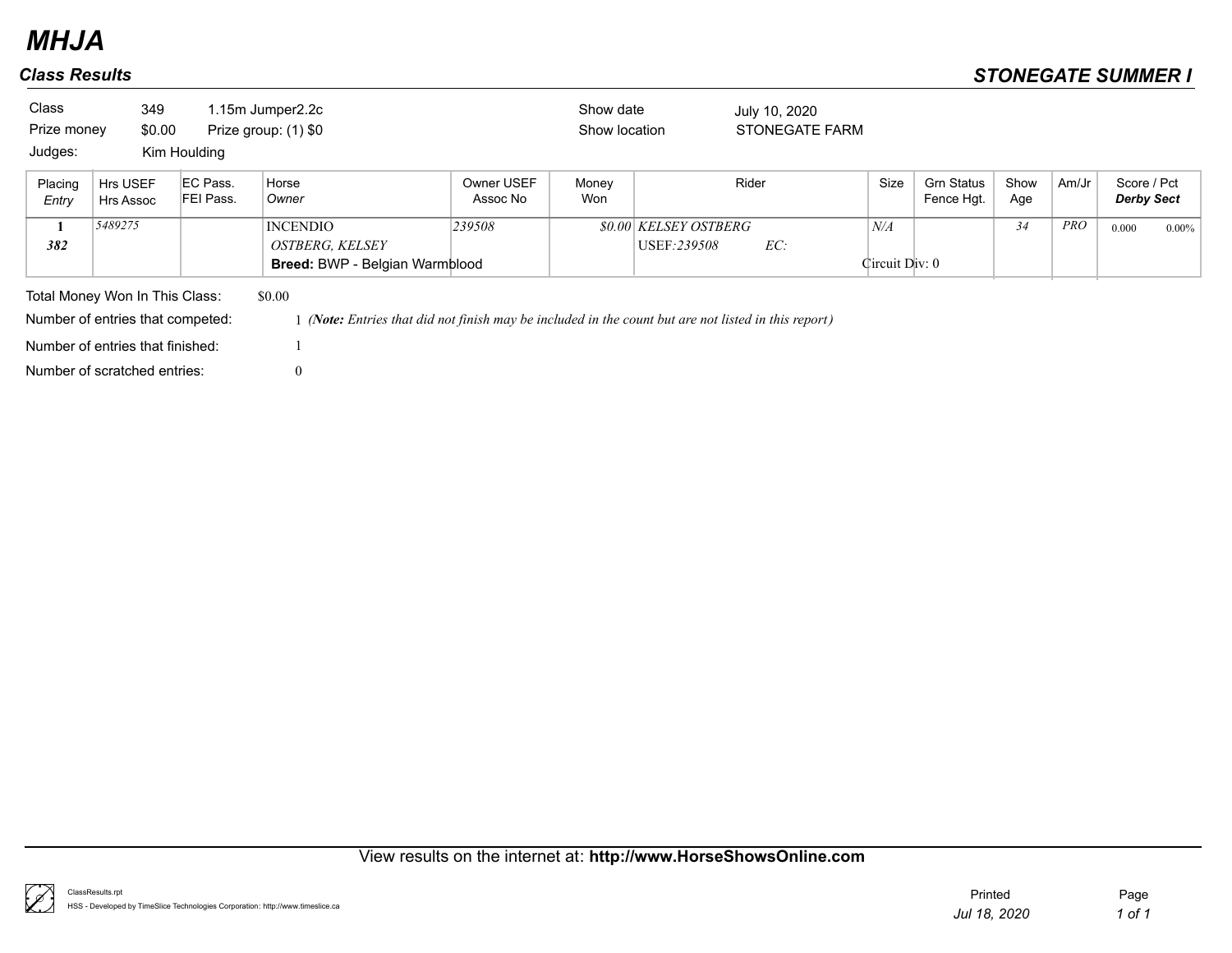| Class<br>Prize money<br>Judges: | 350<br>\$0.00                                                      | Kim Houlding          | 1.15m Jumper 2.2B<br>Prize group: (1) \$0                                                                    |                        | Show date<br>Show location |                                            | July 10, 2020<br><b>STONEGATE FARM</b> |                       |                                 |             |       |                                  |          |
|---------------------------------|--------------------------------------------------------------------|-----------------------|--------------------------------------------------------------------------------------------------------------|------------------------|----------------------------|--------------------------------------------|----------------------------------------|-----------------------|---------------------------------|-------------|-------|----------------------------------|----------|
| Placing<br>Entry                | Hrs USEF<br>Hrs Assoc                                              | EC Pass.<br>FEI Pass. | Horse<br>Owner                                                                                               | Owner USEF<br>Assoc No | Money<br>Won               |                                            | Rider                                  | Size                  | <b>Grn Status</b><br>Fence Hgt. | Show<br>Age | Am/Jr | Score / Pct<br><b>Derby Sect</b> |          |
| 1<br>382                        | 5489275                                                            |                       | <b>INCENDIO</b><br><b>OSTBERG, KELSEY</b><br>Breed: BWP - Belgian Warmblood                                  | 239508                 |                            | <i>SO.OO KELSEY OSTBERG</i><br>USEF:239508 | EC:                                    | N/A<br>Circuit Div: 0 |                                 | 34          | PRO   | 0.000                            | $0.00\%$ |
|                                 | Total Money Won In This Class:<br>Number of entries that competed: |                       | \$0.00<br>(Note: Entries that did not finish may be included in the count but are not listed in this report) |                        |                            |                                            |                                        |                       |                                 |             |       |                                  |          |
|                                 | Number of entries that finished:                                   |                       |                                                                                                              |                        |                            |                                            |                                        |                       |                                 |             |       |                                  |          |
|                                 | Number of scratched entries:                                       |                       | $\mathbf{0}$                                                                                                 |                        |                            |                                            |                                        |                       |                                 |             |       |                                  |          |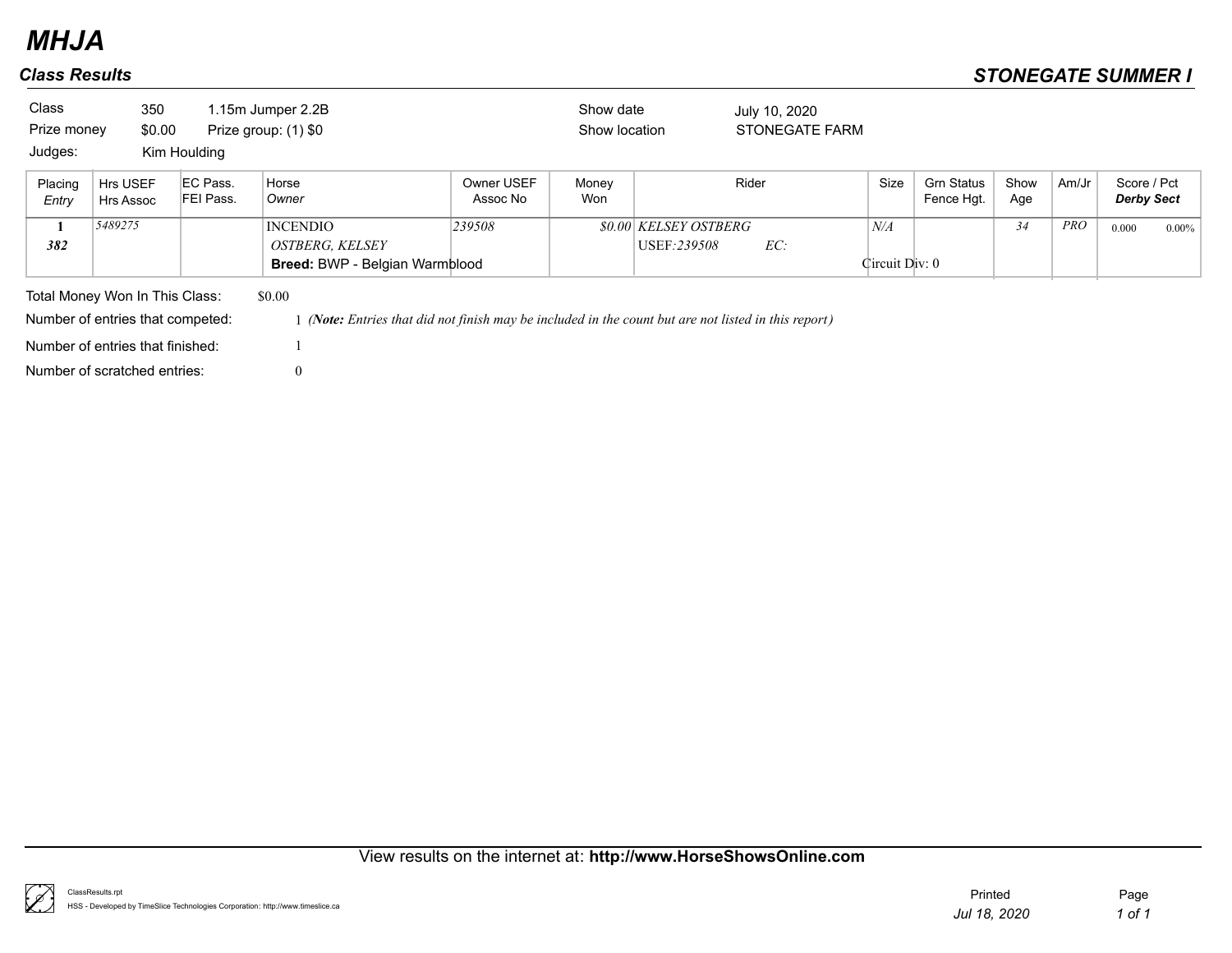| Class<br>Prize money           | 351<br>\$0.00         |                              | 1.20 Jumper 2.2B<br>Prize group: (1) \$0                                              |                        | Show date<br>Show location |                                                | July 10, 2020<br><b>STONEGATE FARM</b> |                       |                                 |             |            |                                  |          |
|--------------------------------|-----------------------|------------------------------|---------------------------------------------------------------------------------------|------------------------|----------------------------|------------------------------------------------|----------------------------------------|-----------------------|---------------------------------|-------------|------------|----------------------------------|----------|
| Judges:                        |                       | Kim Houlding                 |                                                                                       |                        |                            |                                                |                                        |                       |                                 |             |            |                                  |          |
| Placing<br>Entry               | Hrs USEF<br>Hrs Assoc | EC Pass.<br><b>FEI Pass.</b> | Horse<br>Owner                                                                        | Owner USEF<br>Assoc No | Money<br>Won               |                                                | Rider                                  | Size                  | <b>Grn Status</b><br>Fence Hgt. | Show<br>Age | Am/Jr      | Score / Pct<br><b>Derby Sect</b> |          |
| 255                            | 5261239               |                              | <b>ADELE</b><br>OTT, KATHRYN<br><b>Breed: HOLST - Holsteiner</b>                      | 66761                  |                            | <b>\$0.00 KATHRYN OTT</b><br>USEF:66761        | EC:                                    | N/A<br>Circuit Div: 0 |                                 | 59          | AM         | 0.000                            | $0.00\%$ |
| $\overline{2}$<br>381          | 5376836               |                              | <b>GLOVES OFF</b><br>OSTBERG, KELSEY<br>Breed: BWP - Belgian Warmblood                | 239508                 |                            | <b>\$0.00 KELSEY OSTBERG</b><br>USEF: 239508   | EC:                                    | N/A<br>Circuit Div: 0 |                                 | 34          | <b>PRO</b> | 0.000                            | $0.00\%$ |
| 3 <sup>1</sup><br>256          | 5566296               |                              | <b>JUST DO IT</b><br>OTT, KATHRYN<br>Breed: KWPN - Dutch Warm Blood                   | 66761                  |                            | <i>SO.00 KATHRYN OTT</i><br>USEF:66761         | EC:                                    | N/A<br>Circuit Div: 0 |                                 | 59          | AM         | 0.000                            | 0.00%    |
| $\overline{\mathbf{4}}$<br>465 | 5510360               | 104LN19                      | <b>COLDPLAY 31</b><br>SWEET OAK FARM, .                                               | 5008633                |                            | <b>\$0.00 MICHAEL KOCHER</b><br>USEF: 4688422  | EC:                                    | N/A<br>Circuit Div: 0 |                                 | 26          | <b>PRO</b> | 0.000                            | 0.00%    |
| 5<br>259                       | 5539115               |                              | <b>HOLD ALL TICKETS</b><br><b>JAKLITSCH, RENEE</b><br><b>Breed: TB - Thoroughbred</b> | 5516368                |                            | <b>\$0.00 RENEE JAKLITSCH</b><br>USEF: 5516368 | EC:                                    | N/A<br>Circuit Div: 0 |                                 | 40          | AM         | 0.000                            | 0.00%    |

Total Money Won In This Class: \$0.00 Number of scratched entries: 0 Number of entries that finished: 5

Number of entries that competed: 5 *(Note: Entries that did not finish may be included in the count but are not listed in this report)*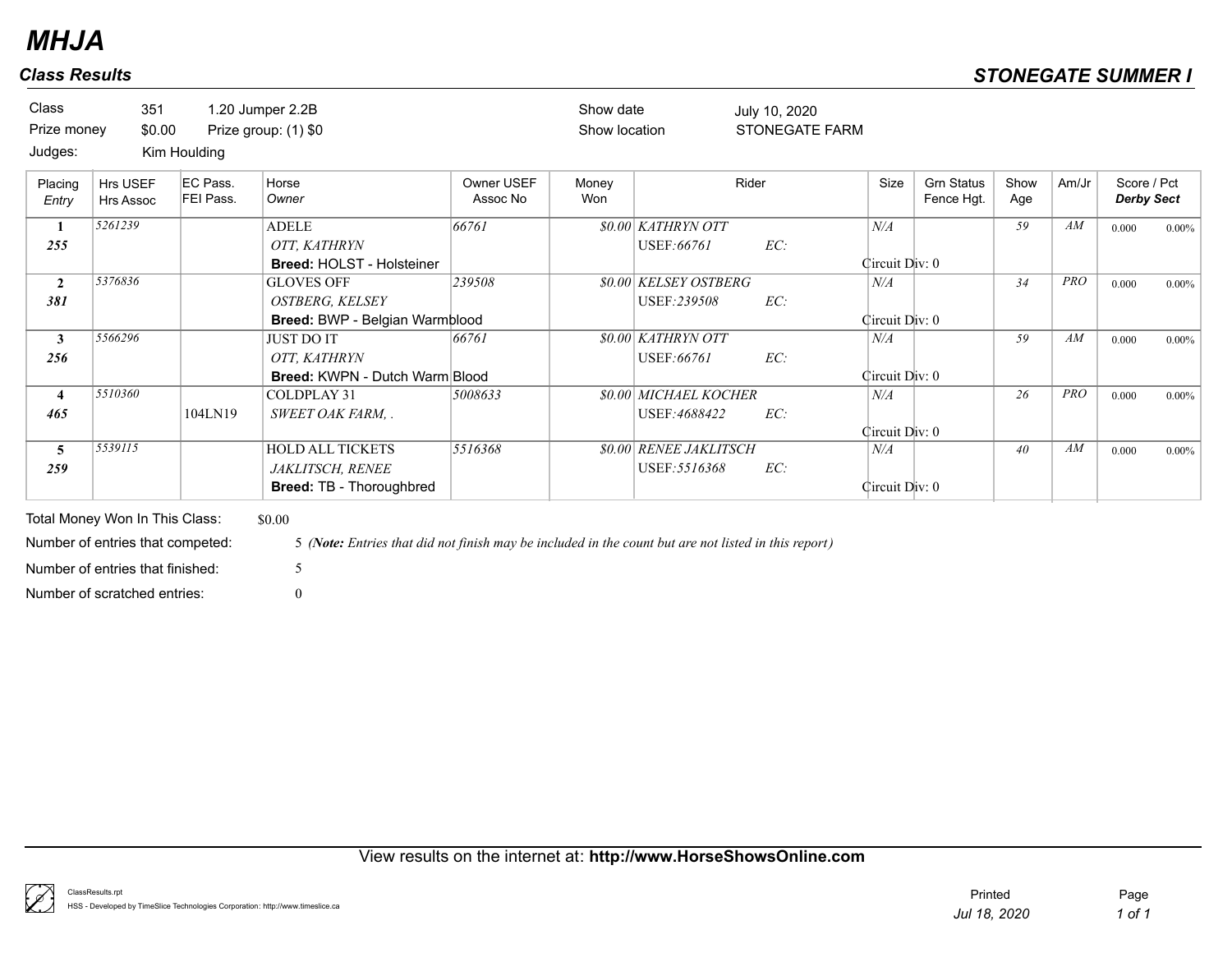| <b>Class</b><br>Prize money<br>Judges: | 352<br>\$0.00                                                      | Kim Houlding          | 1.20 Jumper 2.2c<br>Prize group: (1) \$0                                                                       |                        | Show date<br>Show location |                              | July 10, 2020 | <b>STONEGATE FARM</b> |                |                                 |             |            |                                  |          |
|----------------------------------------|--------------------------------------------------------------------|-----------------------|----------------------------------------------------------------------------------------------------------------|------------------------|----------------------------|------------------------------|---------------|-----------------------|----------------|---------------------------------|-------------|------------|----------------------------------|----------|
| Placing<br>Entry                       | Hrs USEF<br>Hrs Assoc                                              | EC Pass.<br>FEI Pass. | Horse<br>Owner                                                                                                 | Owner USEF<br>Assoc No | Money<br>Won               |                              | Rider         |                       | Size           | <b>Grn Status</b><br>Fence Hgt. | Show<br>Age | Am/Jr      | Score / Pct<br><b>Derby Sect</b> |          |
| 1                                      | 5376836                                                            |                       | <b>GLOVES OFF</b>                                                                                              | 239508                 |                            | <i>SO.OO KELSEY OSTBERG</i>  |               |                       | N/A            |                                 | 34          | <b>PRO</b> | 0.000                            | $0.00\%$ |
| 381                                    |                                                                    |                       | <b>OSTBERG, KELSEY</b>                                                                                         |                        |                            | USEF:239508                  | EC:           |                       |                |                                 |             |            |                                  |          |
|                                        |                                                                    |                       | Breed: BWP - Belgian Warmblood                                                                                 |                        |                            |                              |               |                       | Circuit Div: 0 |                                 |             |            |                                  |          |
| $\mathbf{2}$                           | 5510360                                                            |                       | COLDPLAY 31                                                                                                    | 5008633                |                            | <b>\$0.00 MICHAEL KOCHER</b> |               |                       | N/A            |                                 | 26          | PRO        | 0.000                            | $0.00\%$ |
| 465                                    |                                                                    | 104LN19               | SWEET OAK FARM, .                                                                                              |                        |                            | USEF:4688422                 | EC:           |                       |                |                                 |             |            |                                  |          |
|                                        |                                                                    |                       |                                                                                                                |                        |                            |                              |               |                       | Circuit Div: 0 |                                 |             |            |                                  |          |
| 3                                      | 5631991                                                            |                       | DUDOK                                                                                                          | 5008633                |                            | <b>\$0.00 MICHAEL KOCHER</b> |               |                       | N/A            |                                 | 26          | <b>PRO</b> | 0.000                            | $0.00\%$ |
| 468                                    |                                                                    |                       | SWEET OAK FARM, .                                                                                              |                        |                            | USEF:4688422                 | EC:           |                       |                |                                 |             |            |                                  |          |
|                                        |                                                                    |                       | <b>Breed: KWPN - Dutch Warm Blood</b>                                                                          |                        |                            |                              |               |                       | Circuit Div: 0 |                                 |             |            |                                  |          |
|                                        | Total Money Won In This Class:<br>Number of entries that competed: |                       | \$0.00<br>3 (Note: Entries that did not finish may be included in the count but are not listed in this report) |                        |                            |                              |               |                       |                |                                 |             |            |                                  |          |

Number of scratched entries: 0

Number of entries that finished: 3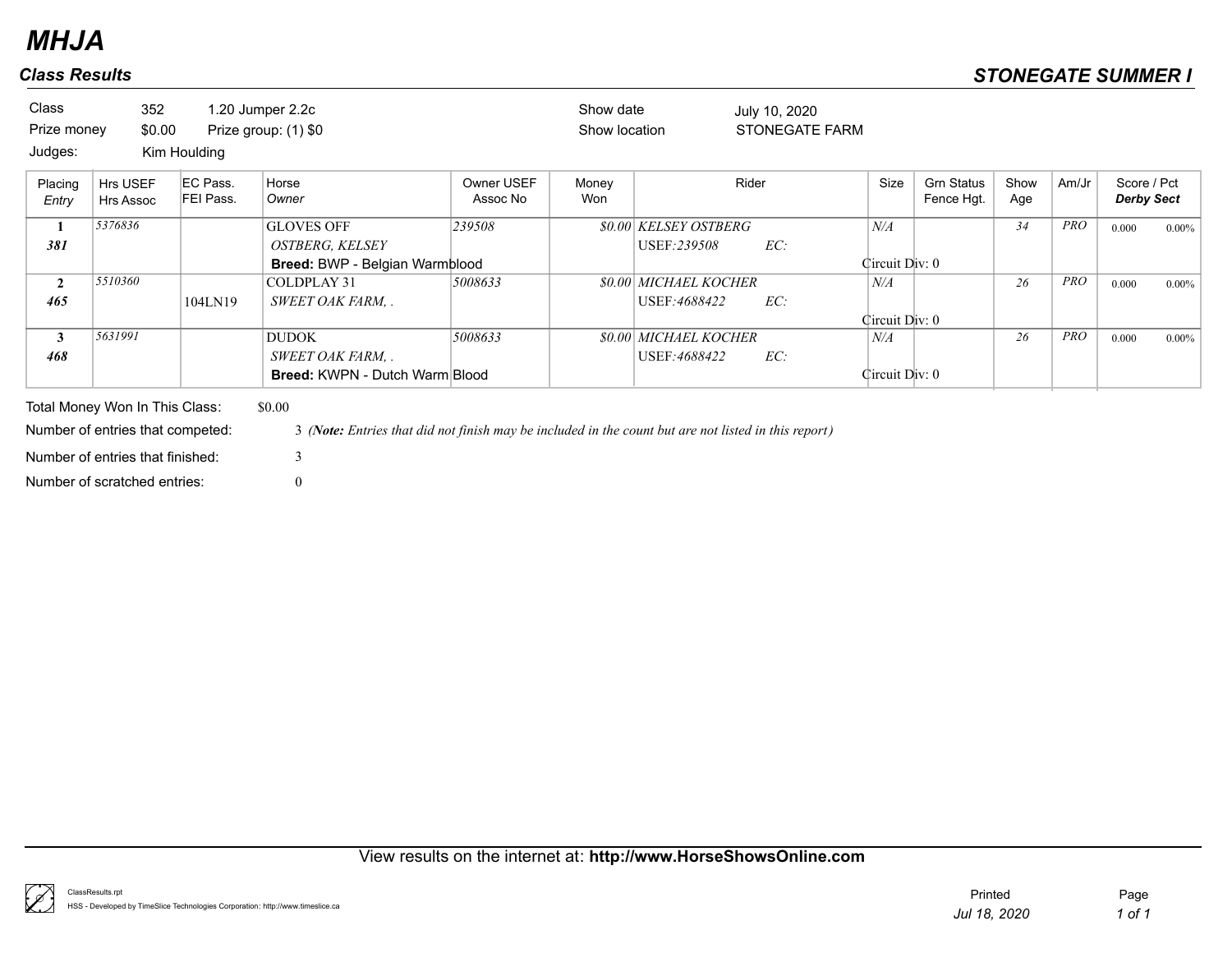| Class<br>Prize money<br>Judges: | 354<br>\$0.00                                                                                                                          | Kim Houlding          | 1.10m Jumper 2.2C<br>Prize group: (1) \$0                                                                                                        |                        | Show date<br>Show location |                                               | July 10, 2020<br><b>STONEGATE FARM</b> |                       |                                 |             |            |                                  |          |
|---------------------------------|----------------------------------------------------------------------------------------------------------------------------------------|-----------------------|--------------------------------------------------------------------------------------------------------------------------------------------------|------------------------|----------------------------|-----------------------------------------------|----------------------------------------|-----------------------|---------------------------------|-------------|------------|----------------------------------|----------|
| Placing<br>Entry                | Hrs USEF<br>Hrs Assoc                                                                                                                  | EC Pass.<br>FEI Pass. | Horse<br>Owner                                                                                                                                   | Owner USEF<br>Assoc No | Money<br>Won               |                                               | Rider                                  | Size                  | <b>Grn Status</b><br>Fence Hgt. | Show<br>Age | Am/Jr      | Score / Pct<br><b>Derby Sect</b> |          |
| 1<br>466                        | 5659716                                                                                                                                |                       | <b>SPECIAL ENVOY</b><br>AMPLATZ, CAROLINE                                                                                                        | 5622204                |                            | <b>\$0.00 MICHAEL KOCHER</b><br>USEF: 4688422 | EC:                                    | N/A<br>Circuit Div: 0 |                                 | 26          | <b>PRO</b> | 0.000                            | $0.00\%$ |
| $\overline{2}$<br>382           | 5489275                                                                                                                                |                       | <b>INCENDIO</b><br><b>OSTBERG, KELSEY</b><br>Breed: BWP - Belgian Warmblood                                                                      | 239508                 |                            | <i>SO.OO KELSEY OSTBERG</i><br>USEF:239508    | EC:                                    | N/A<br>Circuit Div: 0 |                                 | 34          | <b>PRO</b> | 0.000                            | $0.00\%$ |
|                                 | Total Money Won In This Class:<br>Number of entries that competed:<br>Number of entries that finished:<br>Number of scratched entries: |                       | \$0.00<br>2 (Note: Entries that did not finish may be included in the count but are not listed in this report)<br>$\overline{2}$<br>$\mathbf{0}$ |                        |                            |                                               |                                        |                       |                                 |             |            |                                  |          |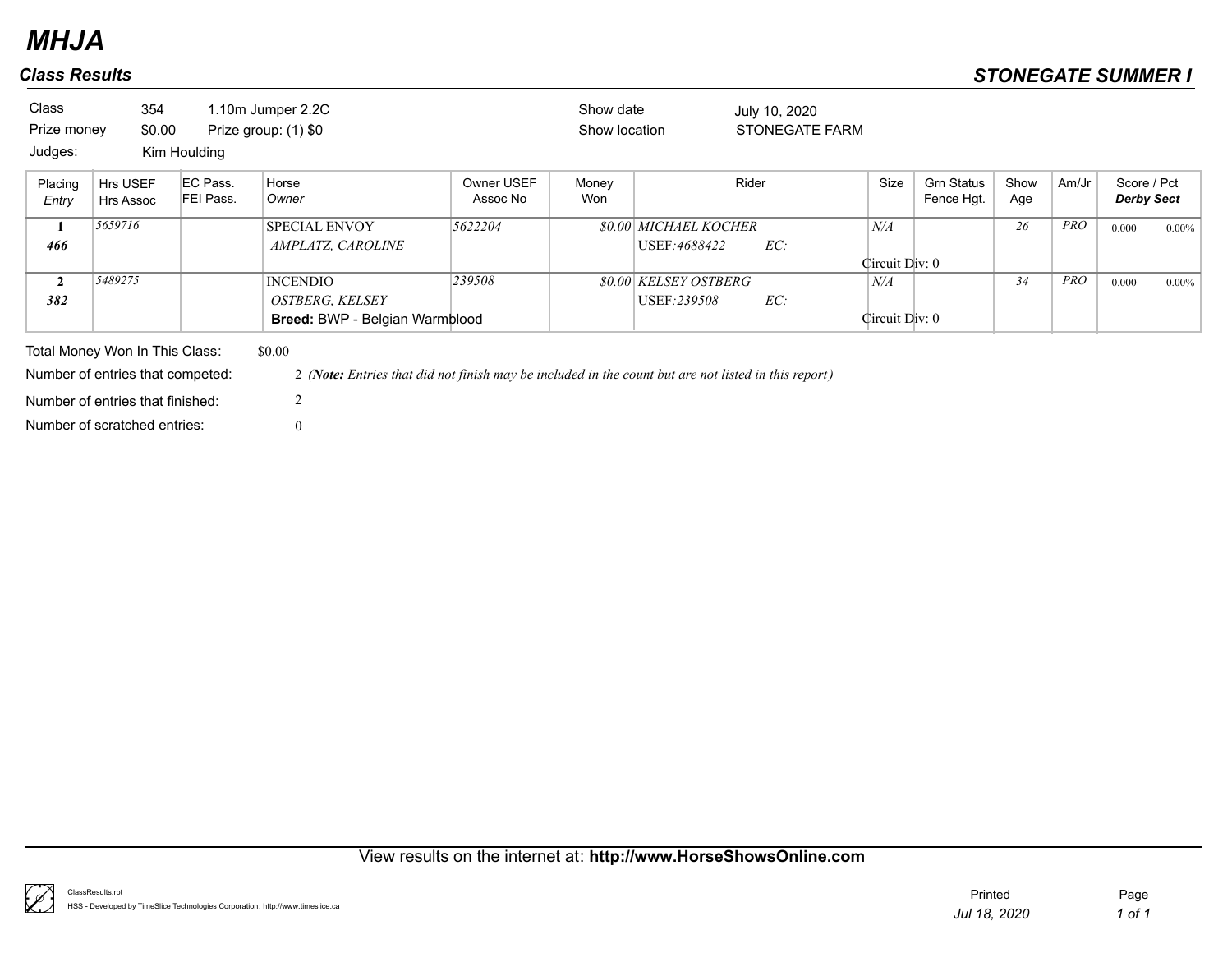| Class            | 370                          |                       | .90m MHJA Jumper Derby 2.2a     |                        | Show date     |                                         | July 10, 2020         |                |                                 |                 |            |                                  |          |
|------------------|------------------------------|-----------------------|---------------------------------|------------------------|---------------|-----------------------------------------|-----------------------|----------------|---------------------------------|-----------------|------------|----------------------------------|----------|
| Prize money      |                              |                       | \$500.00 Prize group: (D) \$500 |                        | Show location |                                         | <b>STONEGATE FARM</b> |                |                                 |                 |            |                                  |          |
| Judges:          |                              | Kim Houlding          |                                 |                        |               |                                         |                       |                |                                 |                 |            |                                  |          |
| Placing<br>Entry | Hrs USEF<br><b>Hrs Assoc</b> | EC Pass.<br>FEI Pass. | Horse<br>Owner                  | Owner USEF<br>Assoc No | Money<br>Won  |                                         | Rider                 | Size           | <b>Grn Status</b><br>Fence Hqt. | Show<br>Age     | Am/Jr      | Score / Pct<br><b>Derby Sect</b> |          |
| 1                | 5640736                      |                       | <b>SERGEANT PEPPER</b>          | 5008633                |               | <b>\$150.00 MAE FOSS</b>                |                       | N/A            |                                 | 16              | $J\!R$     | 0.000                            | $0.00\%$ |
| 299              |                              |                       | SWEET OAK FARM, .               |                        |               | USEF: 5316302                           | EC:                   |                |                                 |                 |            |                                  |          |
|                  |                              |                       | Breed: SWB - Swedish Warm Blood |                        |               |                                         |                       | Circuit Div: 0 |                                 |                 |            |                                  |          |
| $\overline{2}$   | 5234421                      |                       | <b>MYSTIC'S DREAM</b>           | 5281260                |               | <i><b>\$110.00 ISABELLA HUDELLA</b></i> |                       | $N\!/\!A$      |                                 | 16              | $J\!R$     | 0.000                            | $0.00\%$ |
| 480              |                              |                       | HUDELLA, ISABELLA               |                        |               | USEF: 5281260                           | EC:                   |                |                                 |                 |            |                                  |          |
|                  |                              |                       |                                 |                        |               |                                         |                       | Circuit Div: 0 |                                 |                 |            |                                  |          |
| 3 <sup>1</sup>   | 5348030                      |                       | <b>SPIDERMAN</b>                | 5356156                |               | <b>\$80.00 DAISY CULLIGAN</b>           |                       | N/A            |                                 | 13              | $J\!R$     | 0.000                            | $0.00\%$ |
| 459              |                              |                       | CULLIGAN, DAISY                 |                        |               | USEF: 5356156                           | EC:                   |                |                                 |                 |            |                                  |          |
|                  |                              |                       | Breed: PA/PI - Paint/Pinto      |                        |               |                                         |                       | Circuit Div: 0 |                                 |                 |            |                                  |          |
| $\overline{4}$   | 5059203                      |                       | ZALASKO                         | 4022920                |               | <b>\$60.00 LILA FEDOR</b>               |                       | N/A            |                                 | 15              | $J\!R$     | 0.000                            | $0.00\%$ |
| 476              |                              |                       | FEDOR, MELISSA                  |                        |               | USEF: 5199628                           | EC:                   |                |                                 |                 |            |                                  |          |
|                  |                              |                       |                                 |                        |               |                                         |                       | Circuit Div: 0 |                                 |                 |            |                                  |          |
| 5 <sup>5</sup>   | 5536433                      |                       | <b>A MILION REASONS</b>         | 5535859                |               | \$50.00 MAYA CHOI                       |                       | N/A            |                                 | 16              | $J\!R$     | 0.000                            | $0.00\%$ |
| 296              |                              |                       | CHOI, MAYA                      |                        |               | USEF: 5535859                           | EC:                   |                |                                 |                 |            |                                  |          |
|                  |                              |                       | Breed: HOLST - Holsteiner       |                        |               |                                         |                       | Circuit Div: 0 |                                 |                 |            |                                  |          |
| 6                | 5392824                      |                       | <b>LA VALENTINA</b>             | 5538354                |               | <b>\$50.00 ELIZABETH SUAREZ</b>         |                       | N/A            |                                 | 48              | AM         | 0.000                            | $0.00\%$ |
| 456              |                              |                       | SUAREZ, ELIZABETH               |                        |               | USEF: 5538354                           | EC:                   |                |                                 |                 |            |                                  |          |
|                  |                              |                       | Breed: WESTF - Westfalian       |                        |               |                                         |                       | Circuit Div: 0 |                                 |                 |            |                                  |          |
| $7\phantom{.0}$  | 5613662                      |                       | MICKY WHITE SOX                 | 5567027                |               | \$0.00 LILLY LOKOWICH                   |                       | $N\!/\!A$      |                                 | 14              | $J\!R$     | 0.000                            | $0.00\%$ |
| 261              |                              |                       | <b>BABCOCK LOKOWICH, MUFI</b>   |                        |               | USEF: 5590877                           | EC:                   |                |                                 |                 |            |                                  |          |
|                  |                              |                       | <b>Breed: TB - Thoroughbred</b> |                        |               |                                         |                       | Circuit Div: 0 |                                 |                 |            |                                  |          |
| 8                | 5556992                      |                       | HARLEY'S PEPPY LADY             | 5405031                |               | \$0.00 SAMANTHA WORM                    |                       | N/A            |                                 | 14              | $J\!R$     | 0.000                            | $0.00\%$ |
| 271              |                              |                       | <b>WORM, SAMANTHA</b>           |                        |               | USEF: 5405031                           | EC:                   |                |                                 |                 |            |                                  |          |
|                  |                              |                       |                                 |                        |               |                                         |                       | Circuit Div: 0 |                                 |                 |            |                                  |          |
| 9                | 5059813                      |                       | WHIRL WIND                      | 5613699                |               | <b>\$0.00 SYDNEY MEYER</b>              |                       | N/A            |                                 | 30 <sup>°</sup> | AM         | 0.000                            | $0.00\%$ |
| 266              |                              |                       | MEYER, SYDNEY                   |                        |               | USEF: 5613699                           | EC:                   |                |                                 |                 |            |                                  |          |
|                  |                              |                       |                                 |                        |               |                                         |                       | Circuit Div: 0 |                                 |                 |            |                                  |          |
| 10               | 5371878                      |                       | <b>REGOLLA</b>                  | $\overline{50117}$     |               | <b>\$0.00 STACY NUNN</b>                |                       | N/A            |                                 | 48              | <b>PRO</b> | 0.000                            | $0.00\%$ |
| 458              |                              |                       | NUNN, BILL                      |                        |               | USEF: 5072546                           | EC:                   |                |                                 |                 |            |                                  |          |
|                  |                              |                       | Breed: HOLST - Holsteiner       |                        |               |                                         |                       | Circuit Div: 0 |                                 |                 |            |                                  |          |
|                  |                              |                       |                                 |                        |               |                                         |                       |                |                                 |                 |            |                                  |          |
|                  |                              |                       |                                 |                        |               |                                         |                       |                |                                 |                 |            |                                  |          |
|                  |                              |                       |                                 |                        |               |                                         |                       |                |                                 |                 |            |                                  |          |
|                  |                              |                       |                                 |                        |               |                                         |                       |                |                                 |                 |            |                                  |          |

View results on the internet at: **http://www.HorseShowsOnline.com**

₿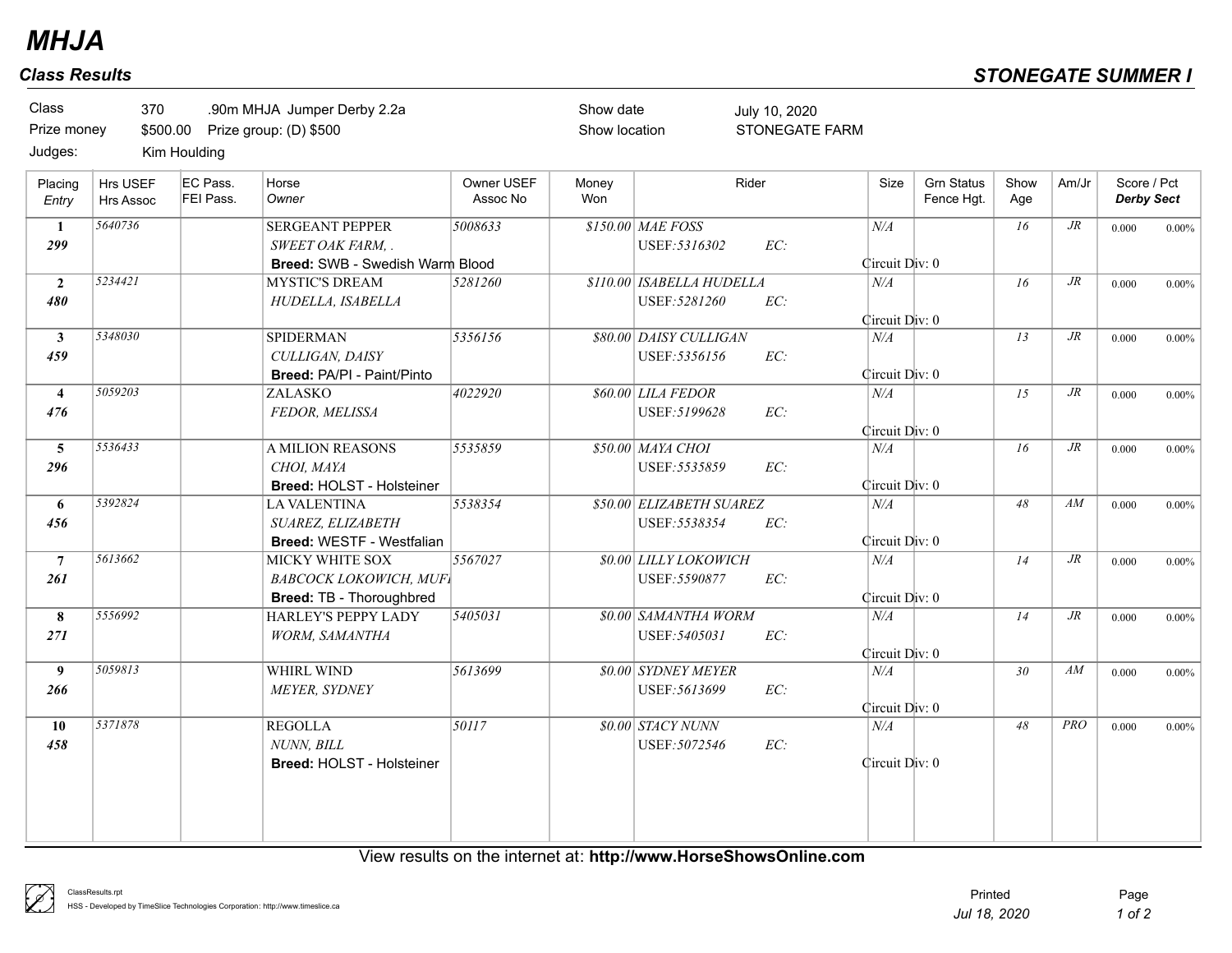| Total Money Won In This Class:<br>Number of entries that competed: | \$500.00<br>10 (Note: Entries that did not finish may be included in the count but are not listed in this report) |
|--------------------------------------------------------------------|-------------------------------------------------------------------------------------------------------------------|
| Number of entries that finished:                                   | 10                                                                                                                |
| Number of scratched entries:                                       |                                                                                                                   |

## View results on the internet at: **http://www.HorseShowsOnline.com**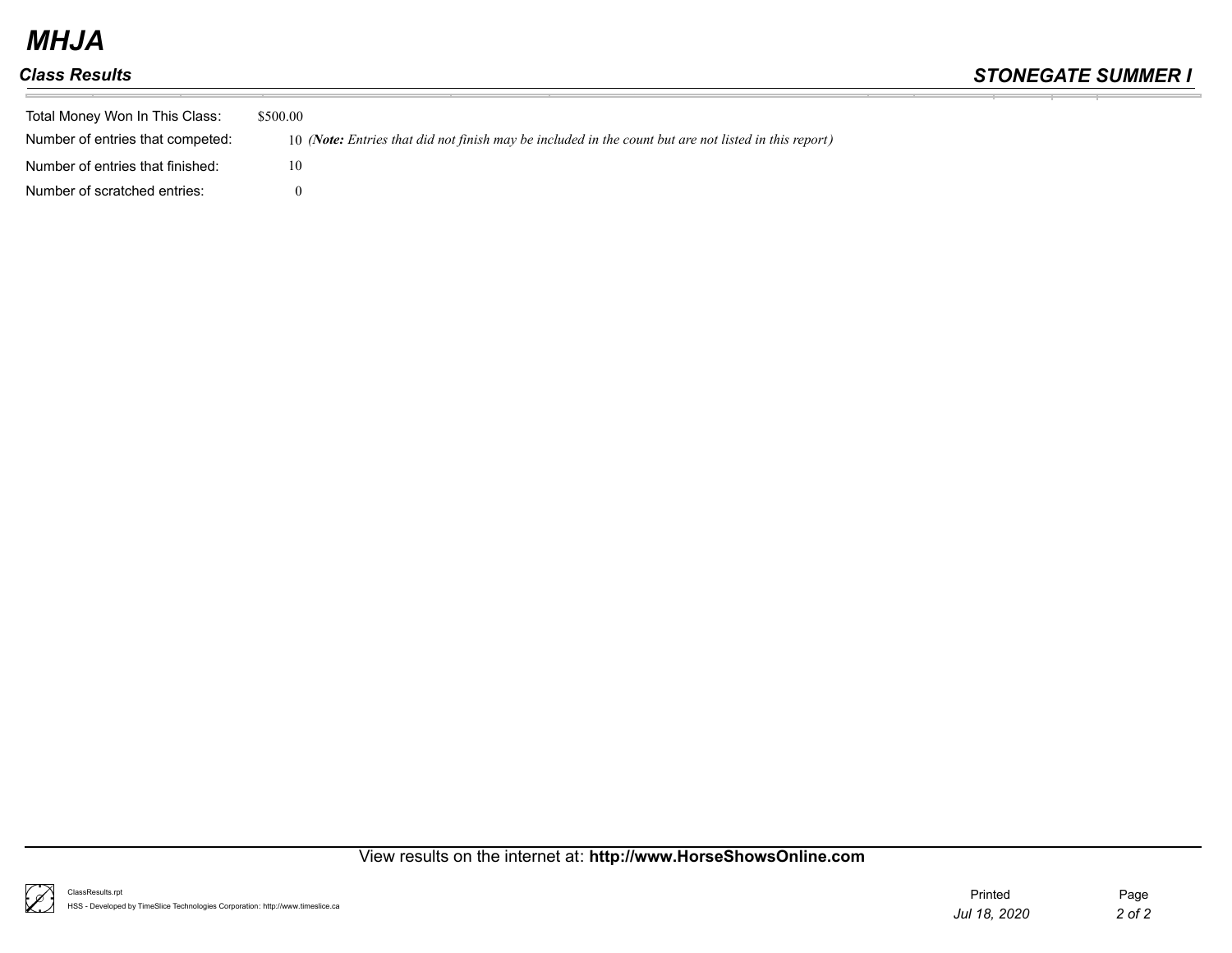\$2,500.00 Prize group: (G) \$2500 371 1.20mMHJA/Stonegate Jumper Stk.II2.a Class Prize money Judges:

Kim Houlding

| Placing<br>Entry | Hrs USEF<br>Hrs Assoc            | EC Pass.<br>FEI Pass. | Horse<br>Owner                                                                                       | Owner USEF<br>Assoc No | Money<br>Won | Rider                                   |     | Size           | <b>Grn Status</b><br>Fence Hqt. | Show<br>Age     | Am/Jr      | Score / Pct<br><b>Derby Sect</b> |          |
|------------------|----------------------------------|-----------------------|------------------------------------------------------------------------------------------------------|------------------------|--------------|-----------------------------------------|-----|----------------|---------------------------------|-----------------|------------|----------------------------------|----------|
| -1<br>291        | 5538210                          |                       | <b>FAST AND FURIOUS</b><br><b>BETHKE, SUSAN</b>                                                      | 171965                 |              | \$550.00 OLIVIA BETHKE<br>USEF: 4948839 | EC: | N/A            |                                 | 16              | $J\!R$     | 0.000                            | $0.00\%$ |
|                  |                                  |                       | <b>Breed: TB - Thoroughbred</b>                                                                      |                        |              |                                         |     | Circuit Div: 0 |                                 |                 |            |                                  |          |
| $\overline{2}$   | 5539115                          |                       | <b>HOLD ALL TICKETS</b>                                                                              | 5516368                |              | \$400.00 RENEE JAKLITSCH                |     | N/A            |                                 | 40 <sup>2</sup> | AM         | 0.000                            | $0.00\%$ |
| 259              |                                  |                       | JAKLITSCH, RENEE                                                                                     |                        |              | USEF: 5516368                           | EC: |                |                                 |                 |            |                                  |          |
|                  |                                  |                       | Breed: TB - Thoroughbred                                                                             |                        |              |                                         |     | Circuit Div: 0 |                                 |                 |            |                                  |          |
| 3                | 5376836                          |                       | <b>GLOVES OFF</b>                                                                                    | 239508                 |              | \$300.00 KELSEY OSTBERG                 |     | N/A            |                                 | 34              | <b>PRO</b> | 0.000                            | $0.00\%$ |
| 381              |                                  |                       | <b>OSTBERG, KELSEY</b>                                                                               |                        |              | USEF:239508                             | EC: |                |                                 |                 |            |                                  |          |
|                  |                                  |                       | Breed: BWP - Belgian Warmblood                                                                       |                        |              |                                         |     | Circuit Div: 0 |                                 |                 |            |                                  |          |
| $\overline{4}$   | 5510360                          |                       | COLDPLAY 31                                                                                          | 5008633                |              | \$230.00 MICHAEL KOCHER                 |     | N/A            |                                 | 26              | PRO        | 0.000                            | $0.00\%$ |
| 465              |                                  | 104LN19               | SWEET OAK FARM, .                                                                                    |                        |              | USEF: 4688422                           | EC: |                |                                 |                 |            |                                  |          |
|                  |                                  |                       |                                                                                                      |                        |              |                                         |     | Circuit Div: 0 |                                 |                 |            |                                  |          |
| 5                | 5631991                          |                       | <b>DUDOK</b>                                                                                         | 5008633                |              | \$200.00 MICHAEL KOCHER                 |     | N/A            |                                 | 26              | <b>PRO</b> | 0.000                            | $0.00\%$ |
| 468              |                                  |                       | <b>SWEET OAK FARM</b>                                                                                |                        |              | USEF: 4688422                           | EC: |                |                                 |                 |            |                                  |          |
|                  |                                  |                       | <b>Breed: KWPN - Dutch Warm Blood</b>                                                                |                        |              |                                         |     | Circuit Div: 0 |                                 |                 |            |                                  |          |
| 6                | 5659716                          |                       | <b>SPECIAL ENVOY</b>                                                                                 | 5622204                |              | \$180.00 MICHAEL KOCHER                 |     | N/A            |                                 | 26              | PRO        | 0.000                            | $0.00\%$ |
| 466              |                                  |                       | AMPLATZ, CAROLINE                                                                                    |                        |              | USEF: 4688422                           | EC: |                |                                 |                 |            |                                  |          |
|                  |                                  |                       |                                                                                                      |                        |              |                                         |     | Circuit Div: 0 |                                 |                 |            |                                  |          |
| $\overline{7}$   | 5261239                          |                       | <b>ADELE</b>                                                                                         | 66761                  |              | \$180.00 KATHRYN OTT                    |     | N/A            |                                 | 59              | AM         | 0.000                            | $0.00\%$ |
| 255              |                                  |                       | OTT. KATHRYN                                                                                         |                        |              | USEF:66761                              | EC: |                |                                 |                 |            |                                  |          |
|                  |                                  |                       | Breed: HOLST - Holsteiner                                                                            |                        |              |                                         |     | Circuit Div: 0 |                                 |                 |            |                                  |          |
| 8                | 5405890                          |                       | CHOCOLATE I SCREAM                                                                                   | 4948839                |              | \$160.00 OLIVIA BETHKE                  |     | N/A            |                                 | 16              | $J\!R$     | 0.000                            | $0.00\%$ |
| 292              |                                  |                       | <b>BETHKE, OLIVIA</b>                                                                                |                        |              | USEF: 4948839                           | EC: |                |                                 |                 |            |                                  |          |
|                  |                                  |                       | <b>Breed: TB - Thoroughbred</b>                                                                      |                        |              |                                         |     | Circuit Div: 0 |                                 |                 |            |                                  |          |
| 9 <sup>°</sup>   | 5566296                          |                       | <b>JUST DO IT</b>                                                                                    | 66761                  |              | \$150.00 KATHRYN OTT                    |     | N/A            |                                 | 59              | AM         | 0.000                            | $0.00\%$ |
| 256              |                                  |                       | OTT. KATHRYN                                                                                         |                        |              | USEF:66761                              | EC: |                |                                 |                 |            |                                  |          |
|                  |                                  |                       | <b>Breed: KWPN - Dutch Warm Blood</b>                                                                |                        |              |                                         |     | Circuit Div: 0 |                                 |                 |            |                                  |          |
|                  |                                  |                       |                                                                                                      |                        |              |                                         |     |                |                                 |                 |            |                                  |          |
|                  | Total Money Won In This Class:   |                       | \$2,350.00                                                                                           |                        |              |                                         |     |                |                                 |                 |            |                                  |          |
|                  | Number of entries that competed: |                       | 9 (Note: Entries that did not finish may be included in the count but are not listed in this report) |                        |              |                                         |     |                |                                 |                 |            |                                  |          |

Show date Show location

STONEGATE FARM

July 10, 2020

Number of scratched entries: 0 Number of entries that finished: 9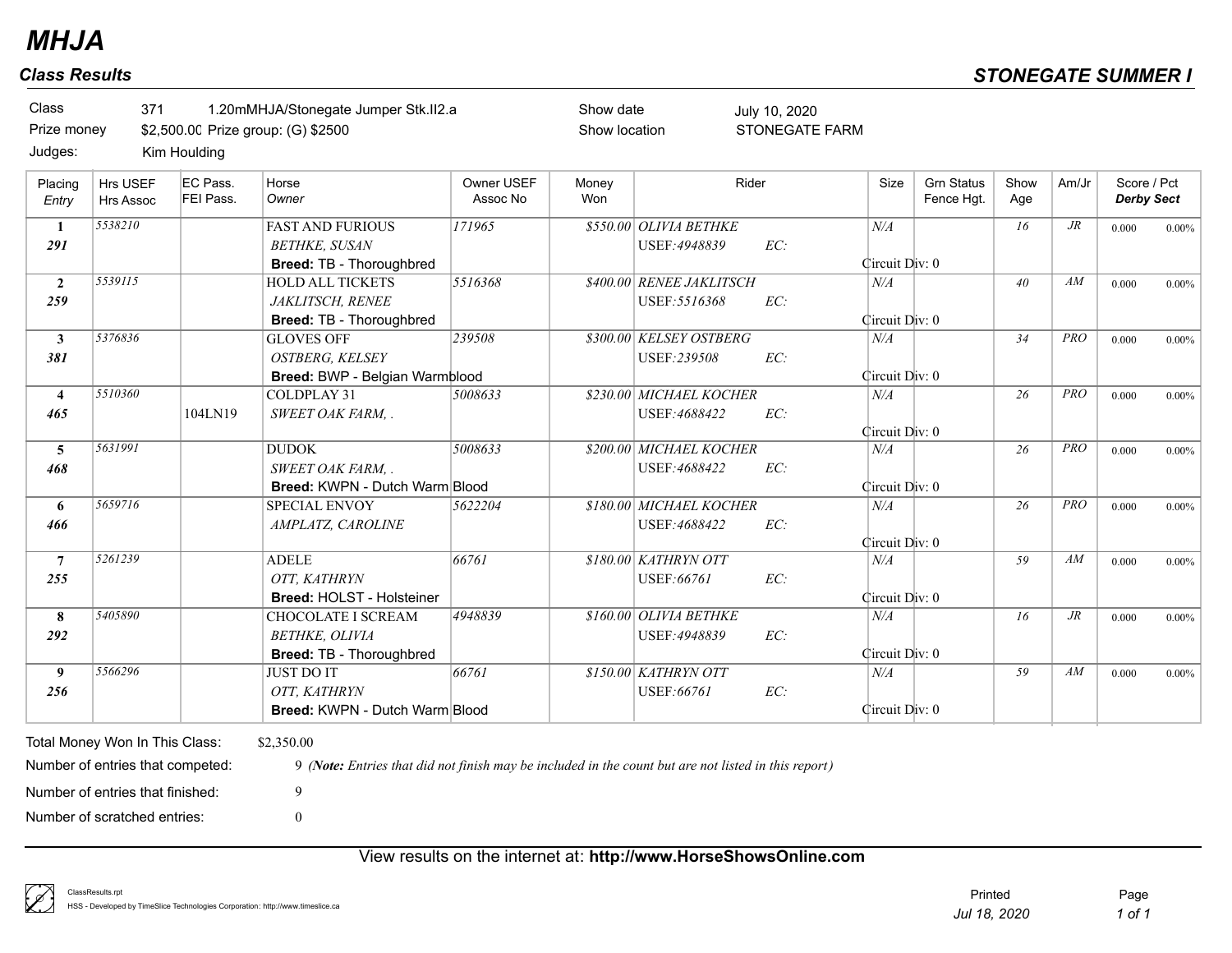| Class<br>Prize money<br>Judges: | 400<br>\$0.00                    | Kim Houlding          | ExhibitionMHJA Mini Medal Class<br>Prize group: (1) \$0                   |                        | Show date<br>Show location |                                                 | July 10, 2020<br><b>STONEGATE FARM</b> |                                |                                 |             |        |                                  |          |
|---------------------------------|----------------------------------|-----------------------|---------------------------------------------------------------------------|------------------------|----------------------------|-------------------------------------------------|----------------------------------------|--------------------------------|---------------------------------|-------------|--------|----------------------------------|----------|
| Placing<br>Entry                | Hrs USEF<br><b>Hrs Assoc</b>     | EC Pass.<br>FEI Pass. | Horse<br>Owner                                                            | Owner USEF<br>Assoc No | Money<br>Won               |                                                 | Rider                                  | Size                           | <b>Grn Status</b><br>Fence Hgt. | Show<br>Age | Am/Jr  | Score / Pct<br><b>Derby Sect</b> |          |
| 268                             | 5278001                          |                       | <b>POSH</b><br><b>BRANDT</b> , GAIL                                       | 309911                 |                            | <b>\$0.00 REGHAN BRANDT</b><br>USEF: 5405023JAS | EC:                                    | <b>LARGI</b>                   |                                 | II          | $J\!R$ | 0.000                            | $0.00\%$ |
| $\mathbf{2}$<br>260             | 5553402                          |                       | <b>ROHERYN</b><br><b>GARDNER, STEPHANIE</b>                               | 5480821                |                            | <b>\$0.00 KATELYN YOCH</b><br>USEF: 5656626     | EC:                                    | Circuit Div: 0                 |                                 | 13          | $J\!R$ | 0.000                            | $0.00\%$ |
| $\mathbf{3}$                    | <b>OPPORTUNI</b><br><b>TY EX</b> |                       | Breed: TB - Thoroughbred<br><b>GUNNER</b>                                 | 5634237 EX             |                            | \$0.00 COCO CIARDELLI                           |                                        | Circuit Div: 0<br>N/A          |                                 | 13          | $J\!R$ | 0.000                            | $0.00\%$ |
| 338                             |                                  |                       | CIARDELLI, COCO<br>Breed: TBX - TB Cross                                  |                        |                            | USEF: 5634237EX                                 | EC:                                    | Circuit Div: 0                 |                                 |             |        |                                  |          |
| $\overline{4}$<br>300           | 5549067                          |                       | <b>AS YOU WISH</b><br>MCDERMOTT, JENI<br><b>Breed: QH - Quarter Horse</b> | 5514777                |                            | \$0.00 JENI MCDERMOTT<br>USEF: 5514777          | EC:                                    | Circuit Div: 0                 |                                 | 40          | AM     | 0.000                            | $0.00\%$ |
| $\overline{5}$                  | <b>OPPORTUNI</b><br><b>TY EX</b> |                       | <b>OREO</b>                                                               | 4772797 SP             |                            | \$0.00 CIRI CIARDELLI                           |                                        | N/A                            |                                 | 119         | $J\!R$ | 0.000                            | $0.00\%$ |
| 345                             |                                  |                       | <b>HOVDE, JENNIFER</b><br>Breed: PA/PI - Paint/Pinto                      |                        |                            | USEF: 5546878EX                                 | EC:                                    | Circuit Div: 0                 |                                 |             |        |                                  |          |
| 6<br>267                        | 5375333                          |                       | MEANT TO BE CHOCOLATE 309911<br><b>BRANDT</b> , GAIL                      |                        |                            | <b>\$0.00 NORA HUSETH</b><br>USEF: 5456426      | EC:                                    | <b>LARGI</b><br>Circuit Div: 0 |                                 | II          | $J\!R$ | 0.000                            | $0.00\%$ |

Total Money Won In This Class: \$0.00 Number of entries that finished: 7

Number of entries that competed: 7 *(Note: Entries that did not finish may be included in the count but are not listed in this report)*

Number of scratched entries: 0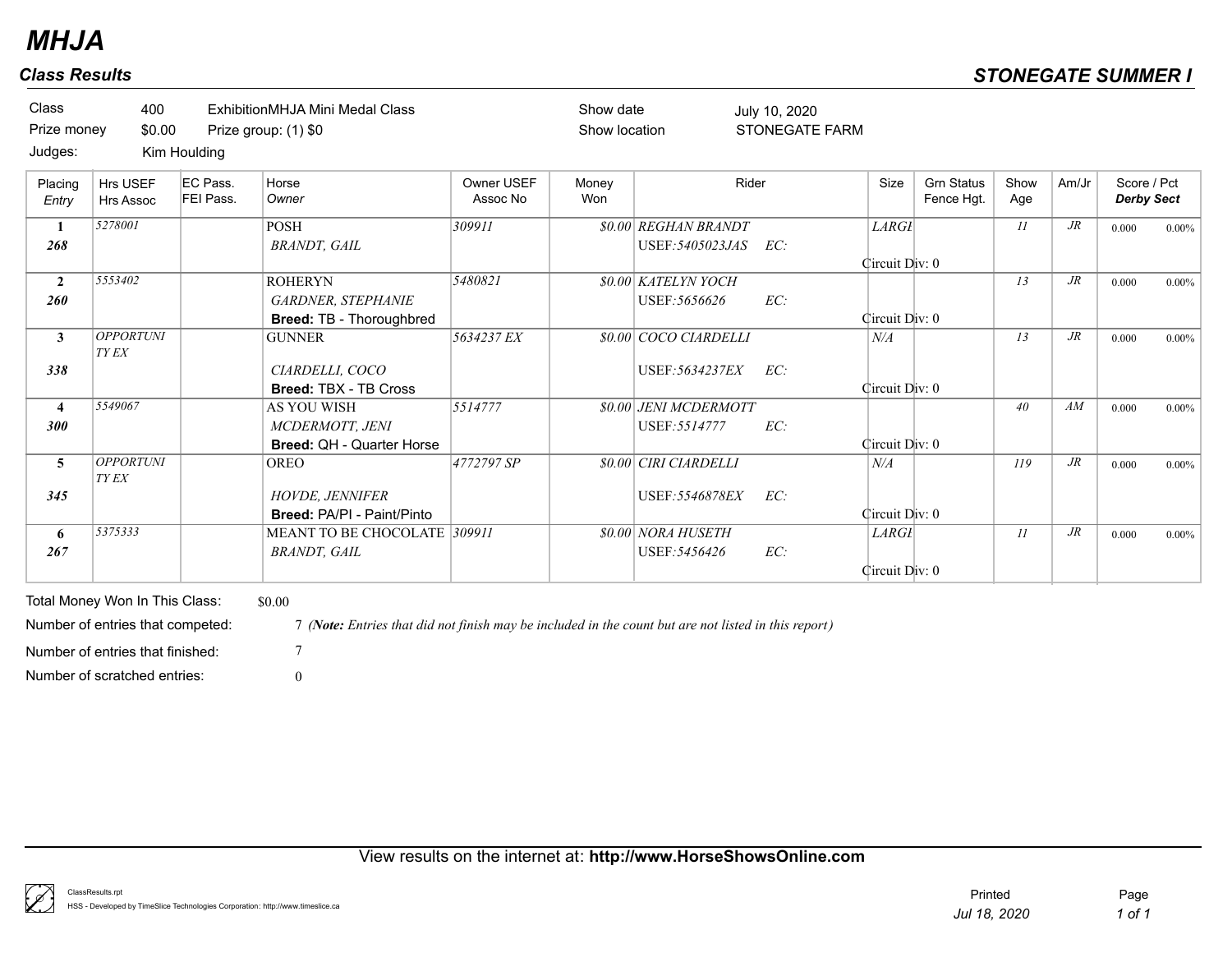Prize group: (A) \$100. 401 MHJA Exhibition Hunter Challenge 2'3"/2'6" STONEGATE FARM Show date Show location Class Prize money \$100.00 Judges: July 10, 2020 Kim Houlding

| Placing<br>Entry | Hrs USEF<br><b>Hrs Assoc</b> | IEC Pass.<br>FEI Pass. | Horse<br>Owner                      | Owner USEF<br>Assoc No | Money<br>Won | Rider                         |     | Size           | <b>Grn Status</b><br>Fence Hgt. | Show<br>Age | Am/Jr      | Score / Pct<br><b>Derby Sect</b> |          |
|------------------|------------------------------|------------------------|-------------------------------------|------------------------|--------------|-------------------------------|-----|----------------|---------------------------------|-------------|------------|----------------------------------|----------|
|                  |                              |                        |                                     |                        |              |                               |     |                |                                 |             |            |                                  |          |
| 1                | 5508898                      |                        | <b>JUST PEACHES</b>                 | 5444409                |              | $$35.00$ ANNA PATON           |     | <b>MEDIU</b>   |                                 | 11          | $J\!R$     | 0.000                            | $0.00\%$ |
| 288              |                              |                        | DEJNO, JANE                         |                        |              | USEF: 5450039                 | EC: |                |                                 |             |            |                                  |          |
|                  |                              |                        | <b>Breed: WELX - Welsh Cross</b>    |                        |              |                               |     | Circuit Div: 0 |                                 |             |            |                                  |          |
| $\mathbf{2}$     | 5512018                      |                        | <b>NO WORRIES</b>                   | 4565196 EX             |              | \$25.00 LIBBY COPELAND BAILEY |     | N/A            |                                 | 45          | <b>PRO</b> | 0.000                            | $0.00\%$ |
| 285              |                              |                        | PAAKKONEN. VANESSA                  |                        |              | USEF:116295                   | EC: |                |                                 |             |            |                                  |          |
|                  |                              |                        | <b>Breed: TRAK - Trakehner</b>      |                        |              |                               |     | Circuit Div: 0 |                                 |             |            |                                  |          |
| $\mathbf{3}$     | 5278001                      |                        | <b>POSH</b>                         | 309911                 |              | \$20.00 REGHAN BRANDT         |     | <b>LARGI</b>   |                                 | 11          | $J\!R$     | 0.000                            | $0.00\%$ |
| 268              |                              |                        | <b>BRANDT, GAIL</b>                 |                        |              | USEF: 5405023JAS              | EC: |                |                                 |             |            |                                  |          |
|                  |                              |                        |                                     |                        |              |                               |     | Circuit Div: 0 |                                 |             |            |                                  |          |
| $\overline{4}$   | <b>EXHIBITION</b>            |                        | <b>HH GOODNESS GRACIOUS</b>         | 171965                 |              | \$20.00 SUSAN BETHKE          |     | N/A            |                                 | 54          | <b>PRO</b> | 0.000                            | $0.00\%$ |
|                  | EX                           |                        |                                     |                        |              |                               |     |                |                                 |             |            |                                  |          |
| 477              |                              |                        | <b>BETHKE, SUSAN</b>                |                        |              | USEF:171965                   | EC: |                |                                 |             |            |                                  |          |
|                  |                              |                        |                                     |                        |              |                               |     | Circuit Div: 0 |                                 |             |            |                                  |          |
| 5                | 5366848                      |                        | <b>IRON ICON</b>                    | 5366846 EX             |              | \$0.00 STEPHANIE FOREMAN      |     | N/A            |                                 | 34          |            | 0.000                            | $0.00\%$ |
| 302              |                              |                        | <b>BLOYER, CAITLIN</b>              |                        |              | USEF: 5137665EX               | EC: |                |                                 |             |            |                                  |          |
|                  |                              |                        | <b>Breed: QH - Quarter Horse</b>    |                        |              |                               |     | Circuit Div: 0 |                                 |             |            |                                  |          |
| 6                | 4039233                      |                        | <b>BEAU COUP</b>                    | 5187506                |              | <b>\$0.00 TERRY REED</b>      |     | <b>LARGI</b>   |                                 | 63          | AM         | 0.000                            | $0.00\%$ |
| 286              |                              |                        | <b>REED, TERRY</b>                  |                        |              | USEF: 5187506                 | EC: |                |                                 |             |            |                                  |          |
|                  |                              |                        |                                     |                        |              |                               |     | Circuit Div: 0 |                                 |             |            |                                  |          |
| $\overline{7}$   | 5549067                      |                        | <b>AS YOU WISH</b>                  | 5514777                |              | <b>\$0.00 JENI MCDERMOTT</b>  |     |                |                                 | 40          | AM         | 0.000                            | $0.00\%$ |
| 300              |                              |                        | MCDERMOTT, JENI                     |                        |              | USEF: 5514777                 | EC: |                |                                 |             |            |                                  |          |
|                  |                              |                        | <b>Breed: OH - Quarter Horse</b>    |                        |              |                               |     | Circuit Div: 0 |                                 |             |            |                                  |          |
| 8                | 5375333                      |                        | <b>MEANT TO BE CHOCOLATE 309911</b> |                        |              | \$0.00 NORA HUSETH            |     | <b>LARGI</b>   |                                 | 11          | $J\!R$     | 0.000                            | $0.00\%$ |
| 267              |                              |                        | <b>BRANDT</b> , GAIL                |                        |              | USEF: 5456426                 | EC: |                |                                 |             |            |                                  |          |
|                  |                              |                        |                                     |                        |              |                               |     | Circuit Div: 0 |                                 |             |            |                                  |          |
|                  |                              |                        |                                     |                        |              |                               |     |                |                                 |             |            |                                  |          |

Total Money Won In This Class: \$100.00 Number of scratched entries: 0 Number of entries that finished: 11

Number of entries that competed: 11 *(Note: Entries that did not finish may be included in the count but are not listed in this report)*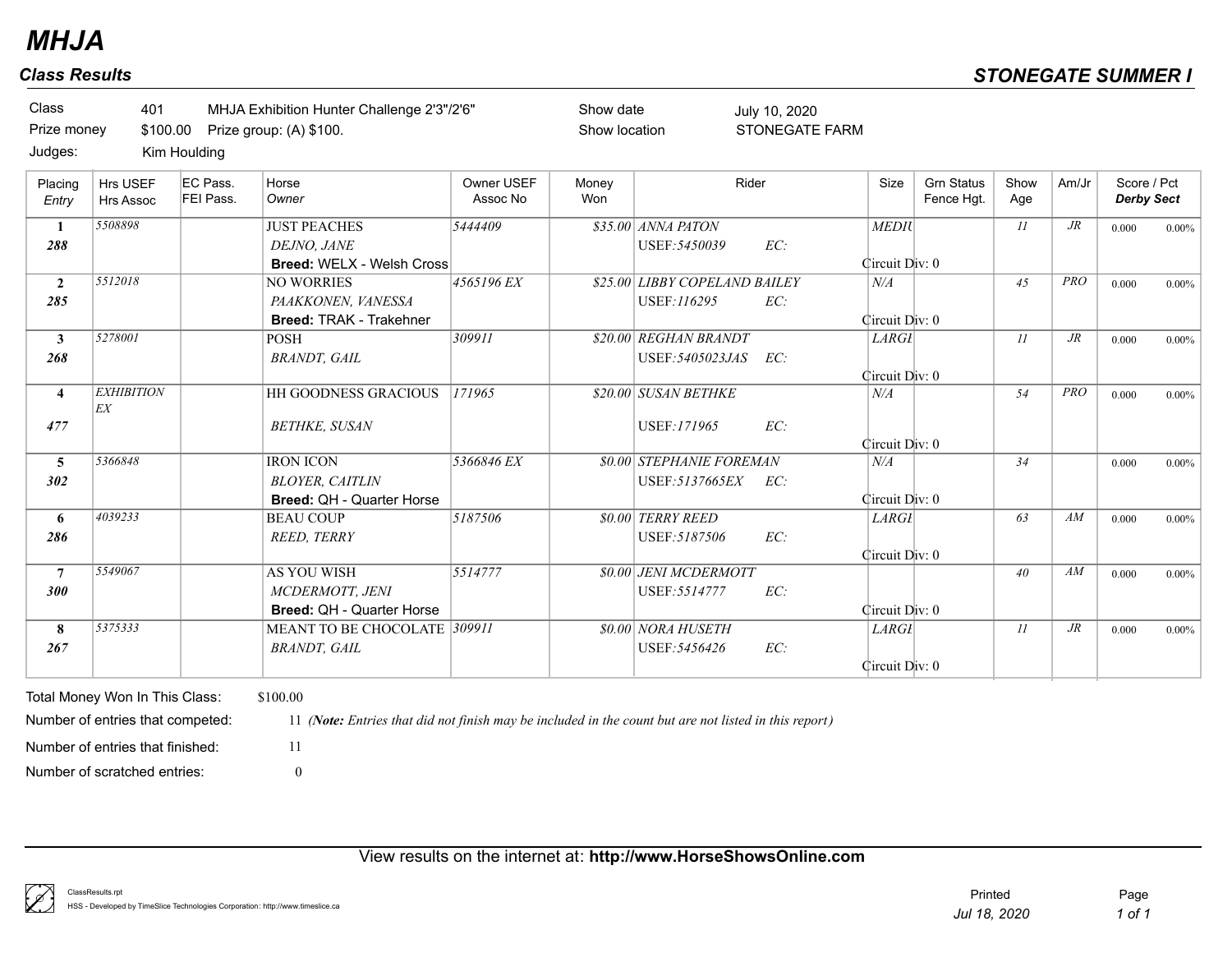Prize group: (A) \$100. 402 MHJA Exhibition Hunter Challenge2'9"/3'/3'3" Class Prize money \$100.00 Judges:

Kim Houlding

| Placing<br>Entry        | <b>Hrs USEF</b><br>Hrs Assoc | EC Pass.<br>FEI Pass. | Horse<br>Owner                        | Owner USEF<br>Assoc No | Money<br>Won | Rider                         |     | Size           | <b>Grn Status</b><br>Fence Hgt. | Show<br>Age | Am/Jr      | Score / Pct<br><b>Derby Sect</b> |          |
|-------------------------|------------------------------|-----------------------|---------------------------------------|------------------------|--------------|-------------------------------|-----|----------------|---------------------------------|-------------|------------|----------------------------------|----------|
| $\mathbf{1}$            | 5467707                      |                       | <b>HALCYON</b>                        | 5275673                |              | \$35.00 LIBBY COPELAND BAILEY |     | N/A            |                                 | 45          | PRO        | 0.000                            | $0.00\%$ |
| 461                     |                              |                       | UFFELMANN, CAROLINE                   |                        |              | <b>USEF:116295</b>            | EC: |                |                                 |             |            |                                  |          |
|                         |                              |                       | <b>Breed: KWPN - Dutch Warm Blood</b> |                        |              |                               |     | Circuit Div: 0 |                                 |             |            |                                  |          |
| $\overline{2}$          | 5329996                      |                       | <b>BLUE ON BLACK</b>                  | 5037089                |              | \$25.00 LIBBY COPELAND BAILEY |     | <b>LARGI</b>   | $\theta$                        | 45          | <b>PRO</b> | 0.000                            | $0.00\%$ |
| 278                     |                              |                       | LAMPERT, ZOE                          |                        |              | USEF:116295                   | EC: |                |                                 |             |            |                                  |          |
|                         |                              |                       |                                       |                        |              |                               |     | Circuit Div: 0 |                                 |             |            |                                  |          |
| 3 <sup>1</sup>          | 4983329                      |                       | <b>ZONA ROSA</b>                      | 5509462                |              | \$20.00 VICTORIA WISE         |     | N/A            |                                 | 34          | AM         | 0.000                            | $0.00\%$ |
| 281                     |                              |                       | WISE, VICTORIA                        |                        |              | USEF: 5509462                 | EC: |                |                                 |             |            |                                  |          |
|                         |                              |                       | <b>Breed: HOLST - Holsteiner</b>      |                        |              |                               |     | Circuit Div: 0 |                                 |             |            |                                  |          |
| $\overline{\mathbf{4}}$ | 5393678                      |                       | <b>SILENT PARTNER</b>                 | 142551                 |              | \$20.00 MARCY TREMBLAY        |     | <b>LARGI</b>   |                                 | 53          | AM         | 0.000                            | $0.00\%$ |
| 283                     |                              |                       | TREMBLAY, MARCY                       |                        |              | USEF:142551                   | EC: |                |                                 |             |            |                                  |          |
|                         |                              |                       | Breed: WB - Warm Blood                |                        |              |                               |     | Circuit Div: 0 |                                 |             |            |                                  |          |
| $\overline{\mathbf{5}}$ | 5320084                      |                       | <b>TUSCANY</b>                        | 292738                 |              | <b>\$0.00 LISA BRUSTMAN</b>   |     | N/A            |                                 | 45          | AM         | 0.000                            | $0.00\%$ |
| 322                     |                              |                       | <b>BRUSTMAN, LISA</b>                 |                        |              | USEF: 292738                  | EC: |                |                                 |             |            |                                  |          |
|                         |                              |                       | <b>Breed: TB - Thoroughbred</b>       |                        |              |                               |     | Circuit Div: 0 |                                 |             |            |                                  |          |
| 6                       | 5063297                      |                       | <b>SOCIAL BUTTERFLY</b>               | 292738                 |              | <b>\$0.00 LISA BRUSTMAN</b>   |     | N/A            |                                 | 45          | AM         | 0.000                            | $0.00\%$ |
| 317                     |                              |                       | <b>BRUSTMAN, LISA</b>                 |                        |              | USEF: 292738                  | EC: |                |                                 |             |            |                                  |          |
|                         |                              |                       |                                       |                        |              |                               |     | Circuit Div: 0 |                                 |             |            |                                  |          |
| $\overline{7}$          | 5400648                      |                       | <b>FINNEGAN</b>                       | 5295800                |              | <b>\$0.00 RACHEL ALLAN</b>    |     | <b>SMALI</b>   |                                 | 17          | $J\!R$     | 0.000                            | $0.00\%$ |
| 314                     |                              |                       | ALLAN, RACHEL                         |                        |              | USEF: 5295800                 | EC: |                |                                 |             |            |                                  |          |
|                         |                              |                       | Breed: TB - Thoroughbred              |                        |              |                               |     | Circuit Div: 0 |                                 |             |            |                                  |          |
| 8                       | 5263734                      |                       | <b>STONEWALL TEXAS</b>                | 5416302                |              | $$0.00$ <i>AVA DONNA</i>      |     | <b>LARGI</b>   |                                 | 12          | $J\!R$     | 0.000                            | $0.00\%$ |
| 280                     |                              |                       | DONNA, AVA                            |                        |              | USEF: 5416302                 | EC: |                |                                 |             |            |                                  |          |
|                         |                              |                       |                                       |                        |              |                               |     | Circuit Div: 0 |                                 |             |            |                                  |          |
|                         |                              |                       |                                       |                        |              |                               |     |                |                                 |             |            |                                  |          |

Show date Show location

STONEGATE FARM

July 10, 2020

Total Money Won In This Class: \$100.00 Number of scratched entries: 0 Number of entries that finished: 15

Number of entries that competed: 15 *(Note: Entries that did not finish may be included in the count but are not listed in this report)*